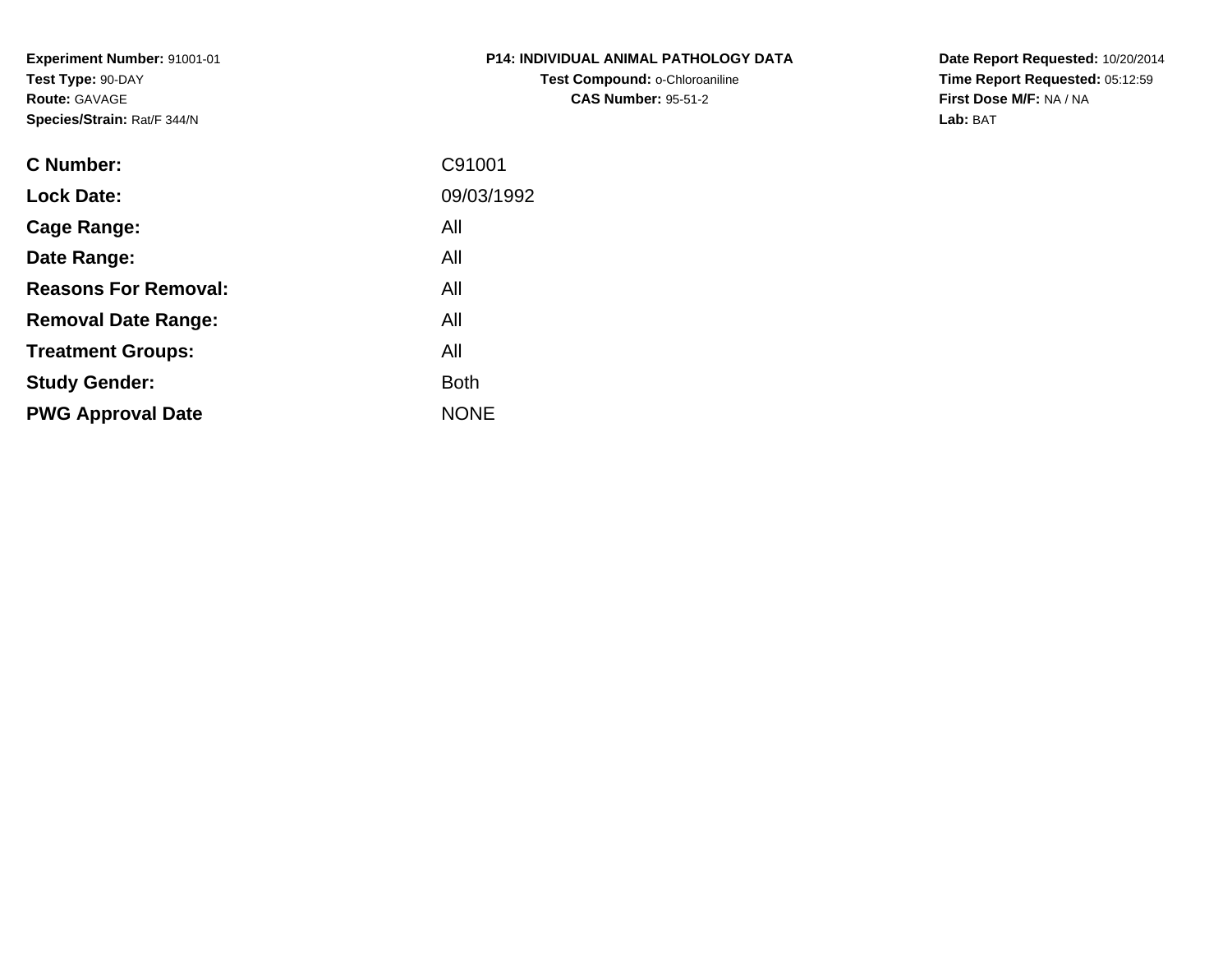| Experiment Number: 91001-01<br>Test Type: 90-DAY    |                          | <b>P14: INDIVIDUAL ANIMAL PATHOLOGY DATA</b><br>Test Compound: o-Chloroaniline | Date Report Requested: 10/20/2014<br>Time Report Requested: 05:12:59 |
|-----------------------------------------------------|--------------------------|--------------------------------------------------------------------------------|----------------------------------------------------------------------|
| <b>Route: GAVAGE</b><br>Species/Strain: Rat/F 344/N |                          | <b>CAS Number: 95-51-2</b>                                                     | First Dose M/F: NA / NA<br>Lab: BAT                                  |
| <b>ANIMAL ID: 1</b>                                 | <b>TRT#: 1</b>           | <b>SEX: Male</b>                                                               | DAY ON TEST: 93                                                      |
|                                                     | DOSE: 0 MG/KG            | <b>DISP: Terminal Sacrifice</b>                                                | <b>HISTO: 9204261</b>                                                |
|                                                     |                          | ORGAN AND ACCOUNTABLE SITE STATUS                                              |                                                                      |
| <b>NORMAL</b>                                       |                          |                                                                                |                                                                      |
| * Adrenal Cortex                                    | * Adrenal Medulla        | * Blood Vessel                                                                 | * Bone                                                               |
| * Bone Marrow                                       | * Brain                  | * Epididymis                                                                   | * Esophagus                                                          |
| * Heart                                             | * Intestine Large, Cecum | * Intestine Large, Colon                                                       | * Intestine Large, Rectum                                            |
| * Intestine Small, Duodenum                         | * Intestine Small, Ileum | * Intestine Small, Jejunum                                                     | * Islets, Pancreatic                                                 |
| * Liver                                             | * Lung                   | * Lymph Node, Mandibular                                                       | * Lymph Node, Mesenteric                                             |
| * Mammary Gland                                     | * Nose                   | * Pancreas                                                                     | * Parathyroid Gland                                                  |
| * Pituitary Gland                                   | * Preputial Gland        | * Prostate                                                                     | * Salivary Glands                                                    |
| * Seminal Vesicle                                   | * Skin                   | * Spleen                                                                       | * Stomach, Forestomach                                               |
| * Stomach, Glandular                                | * Testes                 | * Thymus                                                                       | * Thyroid Gland                                                      |
| * Trachea                                           | * Urinary Bladder        |                                                                                |                                                                      |
| <b>OBSERVATIONS</b>                                 |                          |                                                                                |                                                                      |
| * Kidney                                            |                          | Mineralization                                                                 | Focal, Minimal                                                       |
| PRIMARY CAUSE OF DEATH                              |                          |                                                                                |                                                                      |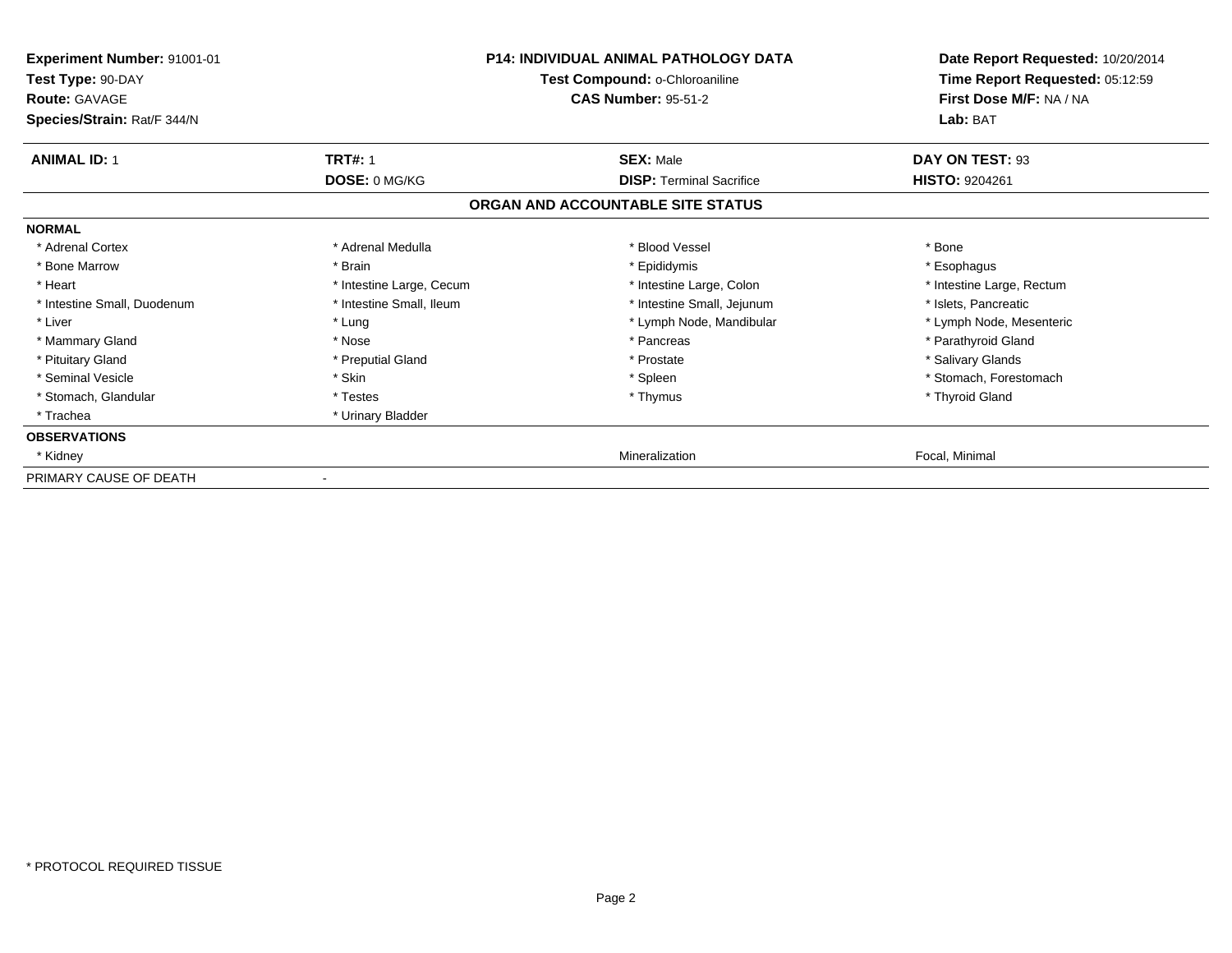| Experiment Number: 91001-01<br>Test Type: 90-DAY<br>Route: GAVAGE | <b>P14: INDIVIDUAL ANIMAL PATHOLOGY DATA</b><br>Test Compound: o-Chloroaniline<br><b>CAS Number: 95-51-2</b> |                                   | Date Report Requested: 10/20/2014<br>Time Report Requested: 05:12:59<br>First Dose M/F: NA / NA<br>Lab: BAT |  |
|-------------------------------------------------------------------|--------------------------------------------------------------------------------------------------------------|-----------------------------------|-------------------------------------------------------------------------------------------------------------|--|
| Species/Strain: Rat/F 344/N                                       |                                                                                                              |                                   |                                                                                                             |  |
| <b>ANIMAL ID: 2</b>                                               | <b>TRT#: 1</b>                                                                                               | <b>SEX: Male</b>                  | DAY ON TEST: 93                                                                                             |  |
|                                                                   | DOSE: 0 MG/KG                                                                                                | <b>DISP: Terminal Sacrifice</b>   | <b>HISTO: 9204262</b>                                                                                       |  |
|                                                                   |                                                                                                              | ORGAN AND ACCOUNTABLE SITE STATUS |                                                                                                             |  |
| <b>NORMAL</b>                                                     |                                                                                                              |                                   |                                                                                                             |  |
| * Adrenal Cortex                                                  | * Adrenal Medulla                                                                                            | * Blood Vessel                    | * Bone                                                                                                      |  |
| * Bone Marrow                                                     | * Brain                                                                                                      | * Epididymis                      | * Esophagus                                                                                                 |  |
| * Heart                                                           | * Intestine Large, Cecum                                                                                     | * Intestine Large, Colon          | * Intestine Large, Rectum                                                                                   |  |
| * Intestine Small, Duodenum                                       | * Intestine Small, Ileum                                                                                     | * Intestine Small, Jejunum        | * Islets, Pancreatic                                                                                        |  |
| * Liver                                                           | * Lung                                                                                                       | * Lymph Node, Mandibular          | * Lymph Node, Mesenteric                                                                                    |  |
| * Mammary Gland                                                   | * Nose                                                                                                       | * Pancreas                        | * Pituitary Gland                                                                                           |  |
| * Preputial Gland                                                 | * Prostate                                                                                                   | * Salivary Glands                 | * Seminal Vesicle                                                                                           |  |
| * Skin                                                            | * Spleen                                                                                                     | * Stomach, Forestomach            | * Stomach, Glandular                                                                                        |  |
| * Testes                                                          | * Thymus                                                                                                     | * Thyroid Gland                   | * Trachea                                                                                                   |  |
| * Urinary Bladder                                                 |                                                                                                              |                                   |                                                                                                             |  |
| <b>MISSING</b>                                                    |                                                                                                              |                                   |                                                                                                             |  |
| * Parathyroid Gland                                               |                                                                                                              |                                   |                                                                                                             |  |
| <b>OBSERVATIONS</b>                                               |                                                                                                              |                                   |                                                                                                             |  |
| * Kidney                                                          |                                                                                                              | Mineralization                    | Diffuse, Minimal                                                                                            |  |
| PRIMARY CAUSE OF DEATH                                            | $\qquad \qquad \blacksquare$                                                                                 |                                   |                                                                                                             |  |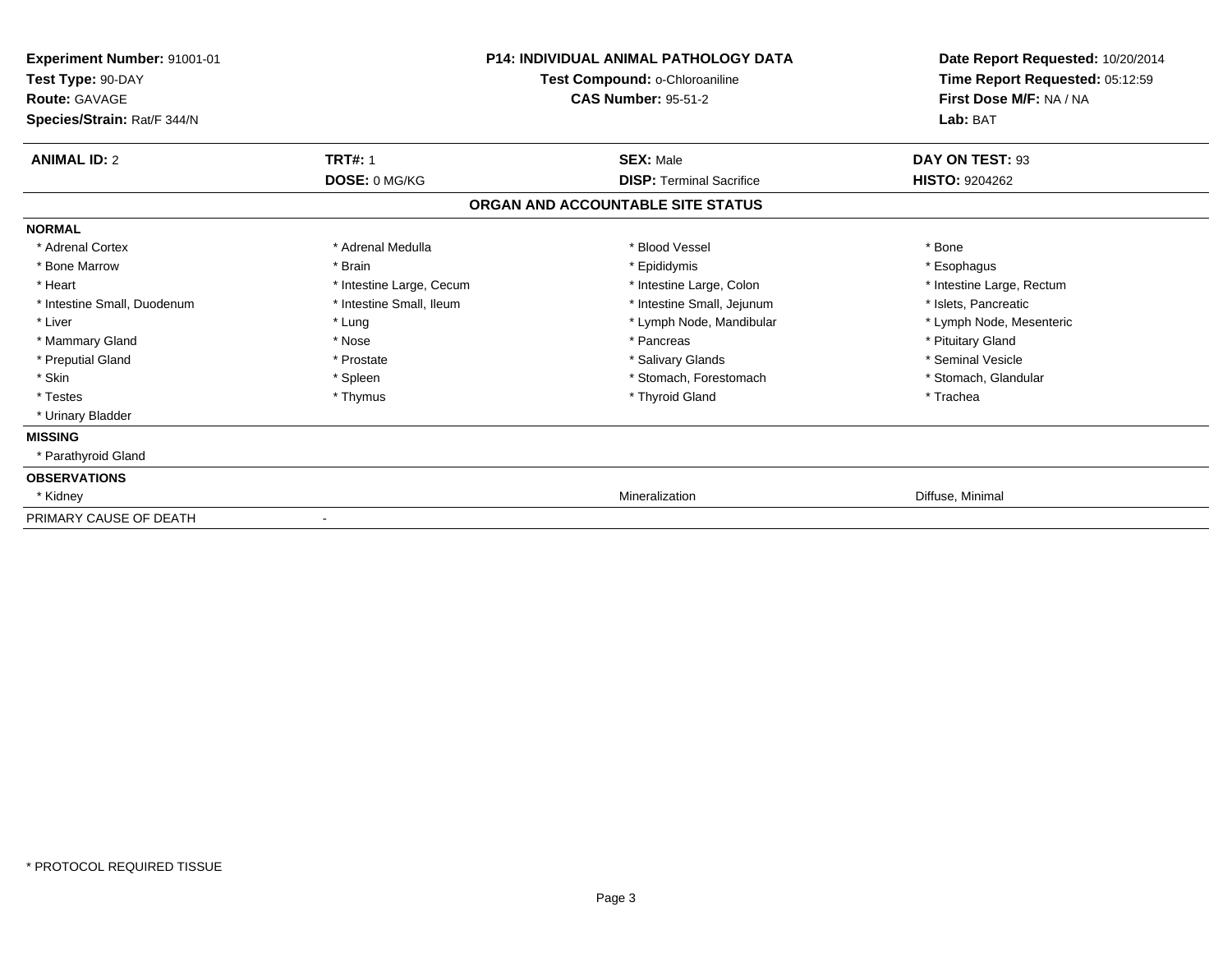| <b>Experiment Number: 91001-01</b><br>Test Type: 90-DAY<br><b>Route: GAVAGE</b><br>Species/Strain: Rat/F 344/N | <b>P14: INDIVIDUAL ANIMAL PATHOLOGY DATA</b><br>Test Compound: o-Chloroaniline<br><b>CAS Number: 95-51-2</b> |                                   | Date Report Requested: 10/20/2014<br>Time Report Requested: 05:12:59<br>First Dose M/F: NA / NA<br>Lab: BAT |
|----------------------------------------------------------------------------------------------------------------|--------------------------------------------------------------------------------------------------------------|-----------------------------------|-------------------------------------------------------------------------------------------------------------|
| <b>ANIMAL ID: 3</b>                                                                                            | <b>TRT#: 1</b>                                                                                               | <b>SEX: Male</b>                  | DAY ON TEST: 93                                                                                             |
|                                                                                                                | DOSE: 0 MG/KG                                                                                                | <b>DISP: Terminal Sacrifice</b>   | HISTO: 9204263                                                                                              |
|                                                                                                                |                                                                                                              | ORGAN AND ACCOUNTABLE SITE STATUS |                                                                                                             |
| <b>NORMAL</b>                                                                                                  |                                                                                                              |                                   |                                                                                                             |
| * Adrenal Cortex                                                                                               | * Adrenal Medulla                                                                                            | * Blood Vessel                    | * Bone                                                                                                      |
| * Bone Marrow                                                                                                  | * Brain                                                                                                      | * Epididymis                      | * Esophagus                                                                                                 |
| * Intestine Large, Cecum                                                                                       | * Intestine Large, Colon                                                                                     | * Intestine Large, Rectum         | * Intestine Small, Duodenum                                                                                 |
| * Intestine Small, Ileum                                                                                       | * Intestine Small, Jejunum                                                                                   | * Islets, Pancreatic              | * Liver                                                                                                     |
| * Lung                                                                                                         | * Lymph Node, Mandibular                                                                                     | * Lymph Node, Mesenteric          | * Mammary Gland                                                                                             |
| * Nose                                                                                                         | * Pancreas                                                                                                   | * Parathyroid Gland               | * Pituitary Gland                                                                                           |
| * Prostate                                                                                                     | * Salivary Glands                                                                                            | * Seminal Vesicle                 | * Skin                                                                                                      |
| * Spleen                                                                                                       | * Stomach. Forestomach                                                                                       | * Stomach, Glandular              | * Testes                                                                                                    |
| * Thymus                                                                                                       | * Thyroid Gland                                                                                              | * Trachea                         | * Urinary Bladder                                                                                           |
| <b>OBSERVATIONS</b>                                                                                            |                                                                                                              |                                   |                                                                                                             |
| * Heart                                                                                                        | Myocardium                                                                                                   | Degeneration                      | Chronic, Focal, Minimal                                                                                     |
| * Kidney                                                                                                       |                                                                                                              | Mineralization                    | Diffuse, Minimal                                                                                            |
| * Preputial Gland                                                                                              |                                                                                                              | Inflammation                      | Chronic Active, Mild                                                                                        |
| PRIMARY CAUSE OF DEATH                                                                                         |                                                                                                              |                                   |                                                                                                             |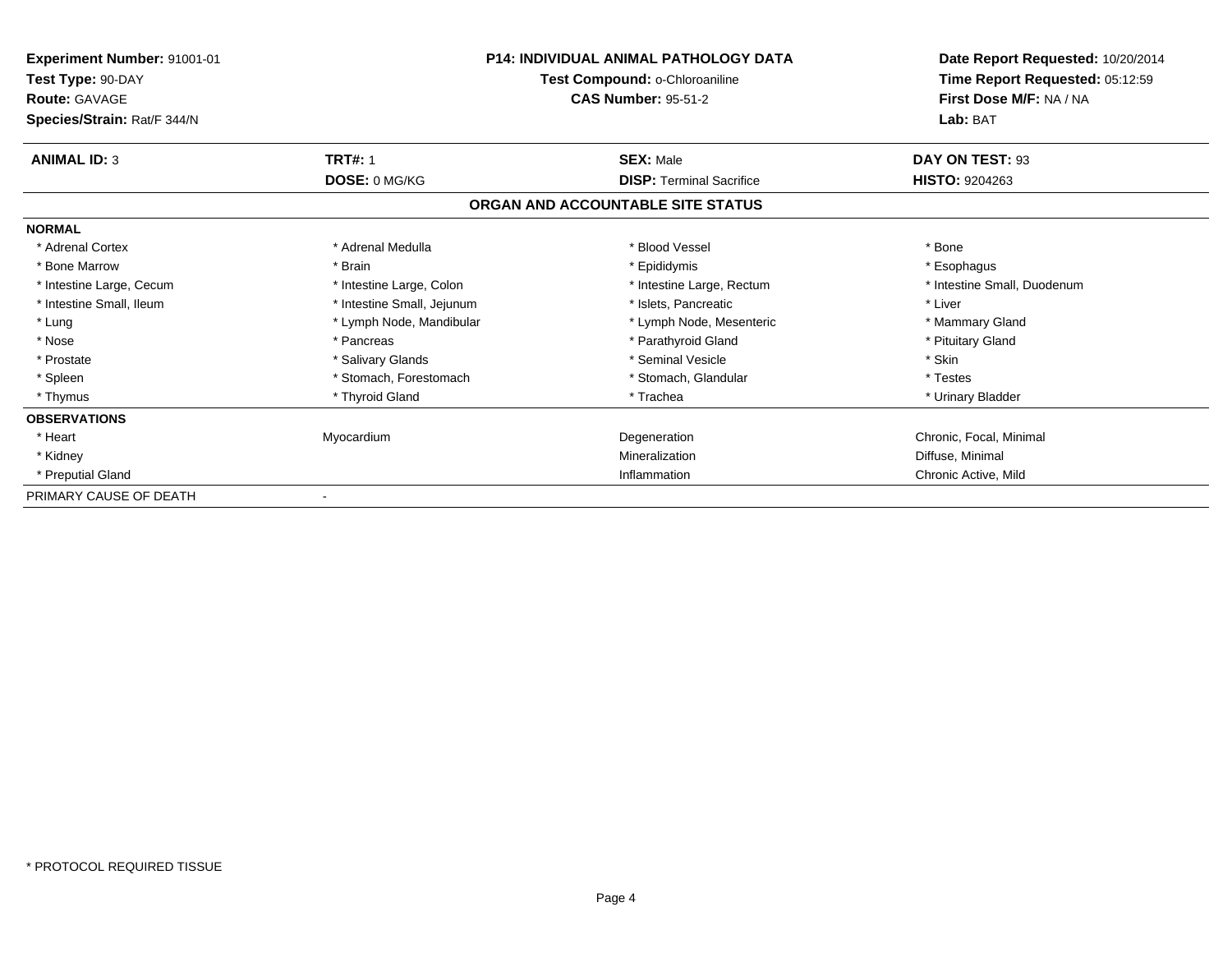| Experiment Number: 91001-01<br>Test Type: 90-DAY    | <b>P14: INDIVIDUAL ANIMAL PATHOLOGY DATA</b><br>Test Compound: o-Chloroaniline |                                   | Date Report Requested: 10/20/2014<br>Time Report Requested: 05:12:59 |
|-----------------------------------------------------|--------------------------------------------------------------------------------|-----------------------------------|----------------------------------------------------------------------|
| <b>Route: GAVAGE</b><br>Species/Strain: Rat/F 344/N |                                                                                | <b>CAS Number: 95-51-2</b>        | First Dose M/F: NA / NA<br>Lab: BAT                                  |
| <b>ANIMAL ID: 4</b>                                 | <b>TRT#: 1</b>                                                                 | <b>SEX: Male</b>                  | DAY ON TEST: 93                                                      |
|                                                     | DOSE: 0 MG/KG                                                                  | <b>DISP: Terminal Sacrifice</b>   | <b>HISTO: 9204264</b>                                                |
|                                                     |                                                                                | ORGAN AND ACCOUNTABLE SITE STATUS |                                                                      |
| <b>NORMAL</b>                                       |                                                                                |                                   |                                                                      |
| * Adrenal Cortex                                    | * Adrenal Medulla                                                              | * Blood Vessel                    | * Bone                                                               |
| * Bone Marrow                                       | * Brain                                                                        | * Epididymis                      | * Esophagus                                                          |
| * Heart                                             | * Intestine Large, Cecum                                                       | * Intestine Large, Colon          | * Intestine Large, Rectum                                            |
| * Intestine Small, Duodenum                         | * Intestine Small, Ileum                                                       | * Intestine Small, Jejunum        | * Islets, Pancreatic                                                 |
| * Lung                                              | * Lymph Node, Mandibular                                                       | * Lymph Node, Mesenteric          | * Mammary Gland                                                      |
| * Nose                                              | * Pancreas                                                                     | * Parathyroid Gland               | * Pituitary Gland                                                    |
| * Preputial Gland                                   | * Prostate                                                                     | * Salivary Glands                 | * Seminal Vesicle                                                    |
| * Skin                                              | * Spleen                                                                       | * Stomach, Forestomach            | * Stomach, Glandular                                                 |
| * Testes                                            | * Thymus                                                                       | * Thyroid Gland                   | * Trachea                                                            |
| * Urinary Bladder                                   |                                                                                |                                   |                                                                      |
| <b>OBSERVATIONS</b>                                 |                                                                                |                                   |                                                                      |
| * Kidney                                            |                                                                                | Mineralization                    | Diffuse, Minimal                                                     |
| * Liver                                             |                                                                                | Hepatodiaphragmatic Nodule        |                                                                      |
| [Hepatodiaphragmatic Nodule TGLS = 1-12]            |                                                                                |                                   |                                                                      |
| PRIMARY CAUSE OF DEATH                              |                                                                                |                                   |                                                                      |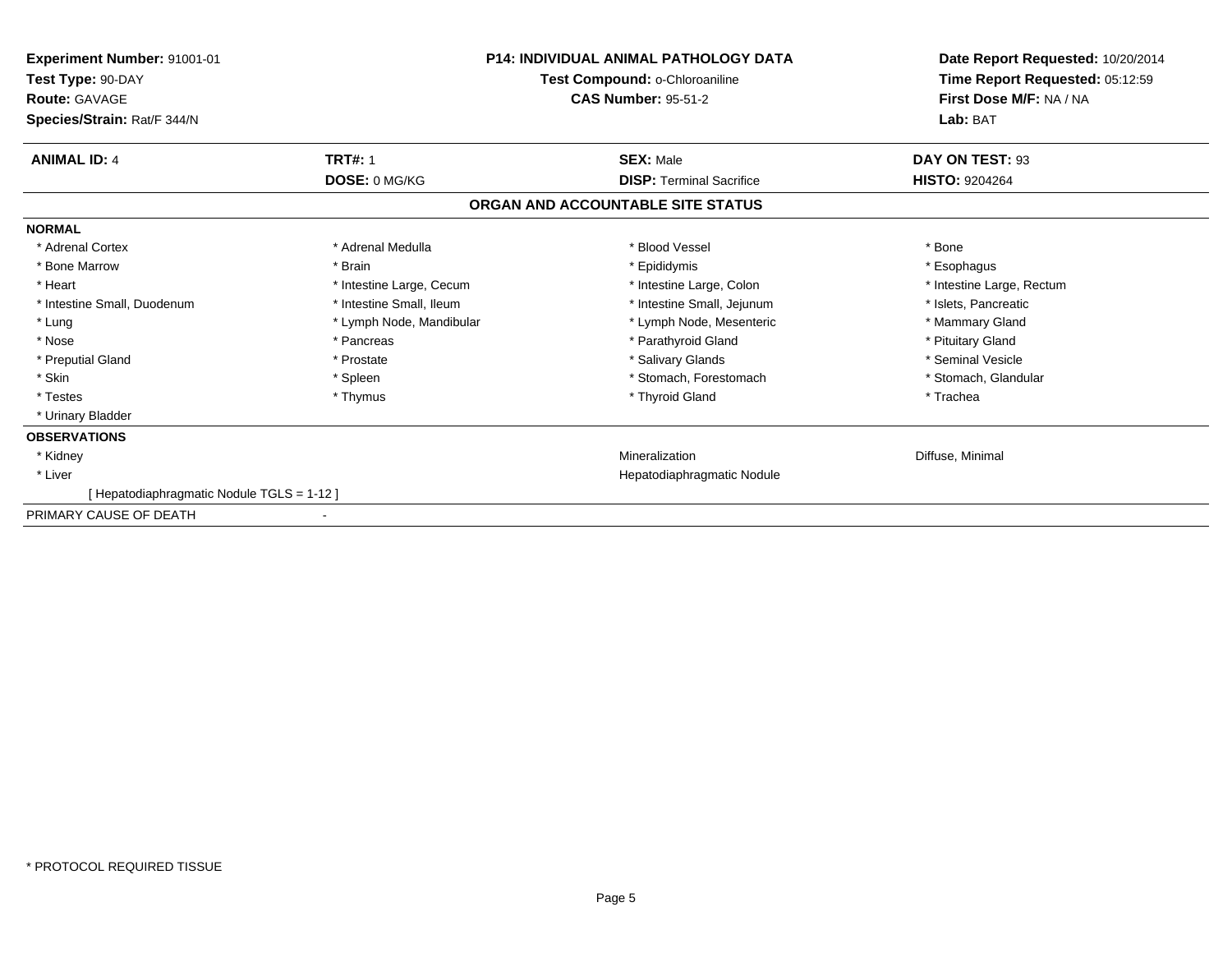| Experiment Number: 91001-01<br>Test Type: 90-DAY<br><b>Route: GAVAGE</b><br>Species/Strain: Rat/F 344/N |                          | <b>P14: INDIVIDUAL ANIMAL PATHOLOGY DATA</b><br>Test Compound: o-Chloroaniline<br><b>CAS Number: 95-51-2</b> | Date Report Requested: 10/20/2014<br>Time Report Requested: 05:12:59<br>First Dose M/F: NA / NA<br>Lab: BAT |
|---------------------------------------------------------------------------------------------------------|--------------------------|--------------------------------------------------------------------------------------------------------------|-------------------------------------------------------------------------------------------------------------|
| <b>ANIMAL ID: 5</b>                                                                                     | <b>TRT#: 1</b>           | <b>SEX: Male</b>                                                                                             | DAY ON TEST: 93                                                                                             |
|                                                                                                         | DOSE: 0 MG/KG            | <b>DISP: Terminal Sacrifice</b>                                                                              | <b>HISTO: 9204265</b>                                                                                       |
|                                                                                                         |                          | ORGAN AND ACCOUNTABLE SITE STATUS                                                                            |                                                                                                             |
| <b>NORMAL</b>                                                                                           |                          |                                                                                                              |                                                                                                             |
| * Adrenal Cortex                                                                                        | * Adrenal Medulla        | * Blood Vessel                                                                                               | * Bone                                                                                                      |
| * Bone Marrow                                                                                           | * Brain                  | * Epididymis                                                                                                 | * Esophagus                                                                                                 |
| * Heart                                                                                                 | * Intestine Large, Cecum | * Intestine Large, Colon                                                                                     | * Intestine Large, Rectum                                                                                   |
| * Intestine Small, Duodenum                                                                             | * Intestine Small, Ileum | * Intestine Small, Jejunum                                                                                   | * Islets, Pancreatic                                                                                        |
| * Liver                                                                                                 | * Lung                   | * Lymph Node, Mandibular                                                                                     | * Lymph Node, Mesenteric                                                                                    |
| * Mammary Gland                                                                                         | * Nose                   | * Pancreas                                                                                                   | * Parathyroid Gland                                                                                         |
| * Pituitary Gland                                                                                       | * Prostate               | * Salivary Glands                                                                                            | * Seminal Vesicle                                                                                           |
| * Skin                                                                                                  | * Spleen                 | * Stomach, Forestomach                                                                                       | * Stomach, Glandular                                                                                        |
| * Testes                                                                                                | * Thymus                 | * Thyroid Gland                                                                                              | * Trachea                                                                                                   |
| * Urinary Bladder                                                                                       |                          |                                                                                                              |                                                                                                             |
| <b>OBSERVATIONS</b>                                                                                     |                          |                                                                                                              |                                                                                                             |
| * Kidney                                                                                                |                          | Mineralization                                                                                               | Diffuse, Minimal                                                                                            |
| * Preputial Gland                                                                                       |                          | Inflammation                                                                                                 | Chronic Active, Mild                                                                                        |
| PRIMARY CAUSE OF DEATH                                                                                  |                          |                                                                                                              |                                                                                                             |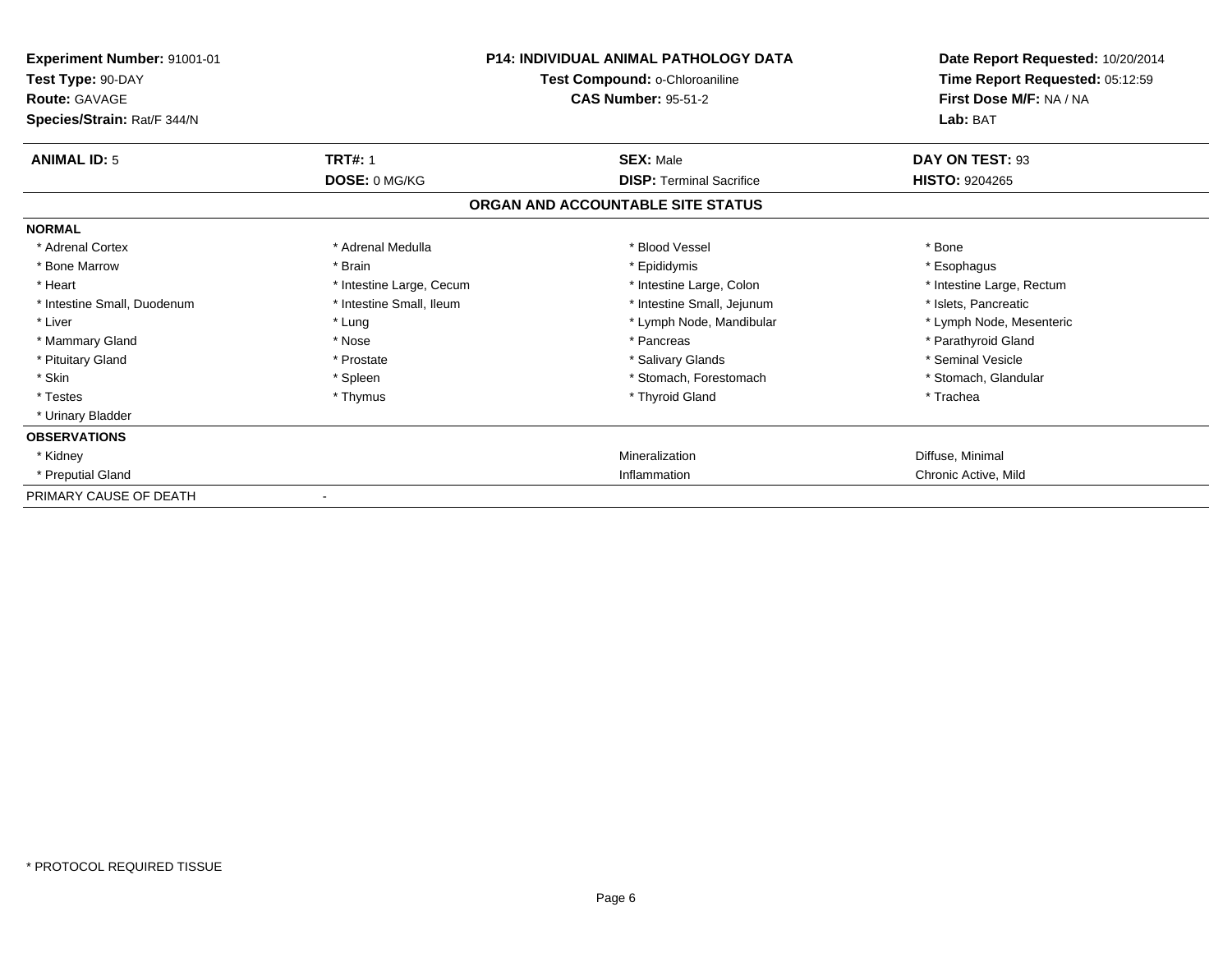| Experiment Number: 91001-01<br>Test Type: 90-DAY<br><b>Route: GAVAGE</b><br>Species/Strain: Rat/F 344/N |                            | <b>P14: INDIVIDUAL ANIMAL PATHOLOGY DATA</b><br>Test Compound: o-Chloroaniline<br><b>CAS Number: 95-51-2</b> | Date Report Requested: 10/20/2014<br>Time Report Requested: 05:12:59<br>First Dose M/F: NA / NA<br>Lab: BAT |
|---------------------------------------------------------------------------------------------------------|----------------------------|--------------------------------------------------------------------------------------------------------------|-------------------------------------------------------------------------------------------------------------|
| <b>ANIMAL ID: 6</b>                                                                                     | <b>TRT#: 1</b>             | <b>SEX: Male</b>                                                                                             | DAY ON TEST: 93                                                                                             |
|                                                                                                         | DOSE: 0 MG/KG              | <b>DISP: Terminal Sacrifice</b>                                                                              | <b>HISTO: 9204266</b>                                                                                       |
|                                                                                                         |                            | ORGAN AND ACCOUNTABLE SITE STATUS                                                                            |                                                                                                             |
| <b>NORMAL</b>                                                                                           |                            |                                                                                                              |                                                                                                             |
| * Adrenal Cortex                                                                                        | * Adrenal Medulla          | * Blood Vessel                                                                                               | * Bone                                                                                                      |
| * Bone Marrow                                                                                           | * Brain                    | * Epididymis                                                                                                 | * Esophagus                                                                                                 |
| * Intestine Large, Cecum                                                                                | * Intestine Large, Colon   | * Intestine Large, Rectum                                                                                    | * Intestine Small, Duodenum                                                                                 |
| * Intestine Small, Ileum                                                                                | * Intestine Small, Jejunum | * Islets, Pancreatic                                                                                         | * Liver                                                                                                     |
| * Lung                                                                                                  | * Lymph Node, Mandibular   | * Lymph Node, Mesenteric                                                                                     | * Nose                                                                                                      |
| * Pancreas                                                                                              | * Parathyroid Gland        | * Pituitary Gland                                                                                            | * Prostate                                                                                                  |
| * Salivary Glands                                                                                       | * Seminal Vesicle          | * Skin                                                                                                       | * Spleen                                                                                                    |
| * Stomach, Forestomach                                                                                  | * Stomach, Glandular       | * Testes                                                                                                     | * Thymus                                                                                                    |
| * Thyroid Gland                                                                                         | * Trachea                  | * Urinary Bladder                                                                                            |                                                                                                             |
| <b>MISSING</b>                                                                                          |                            |                                                                                                              |                                                                                                             |
| * Mammary Gland                                                                                         |                            |                                                                                                              |                                                                                                             |
| <b>OBSERVATIONS</b>                                                                                     |                            |                                                                                                              |                                                                                                             |
| * Heart                                                                                                 | Myocardium                 | Degeneration                                                                                                 | Chronic, Focal, Minimal                                                                                     |
| * Kidney                                                                                                |                            | Mineralization                                                                                               | Diffuse, Minimal                                                                                            |
| * Preputial Gland                                                                                       |                            | Inflammation                                                                                                 | Chronic Active, Minimal                                                                                     |
| PRIMARY CAUSE OF DEATH                                                                                  |                            |                                                                                                              |                                                                                                             |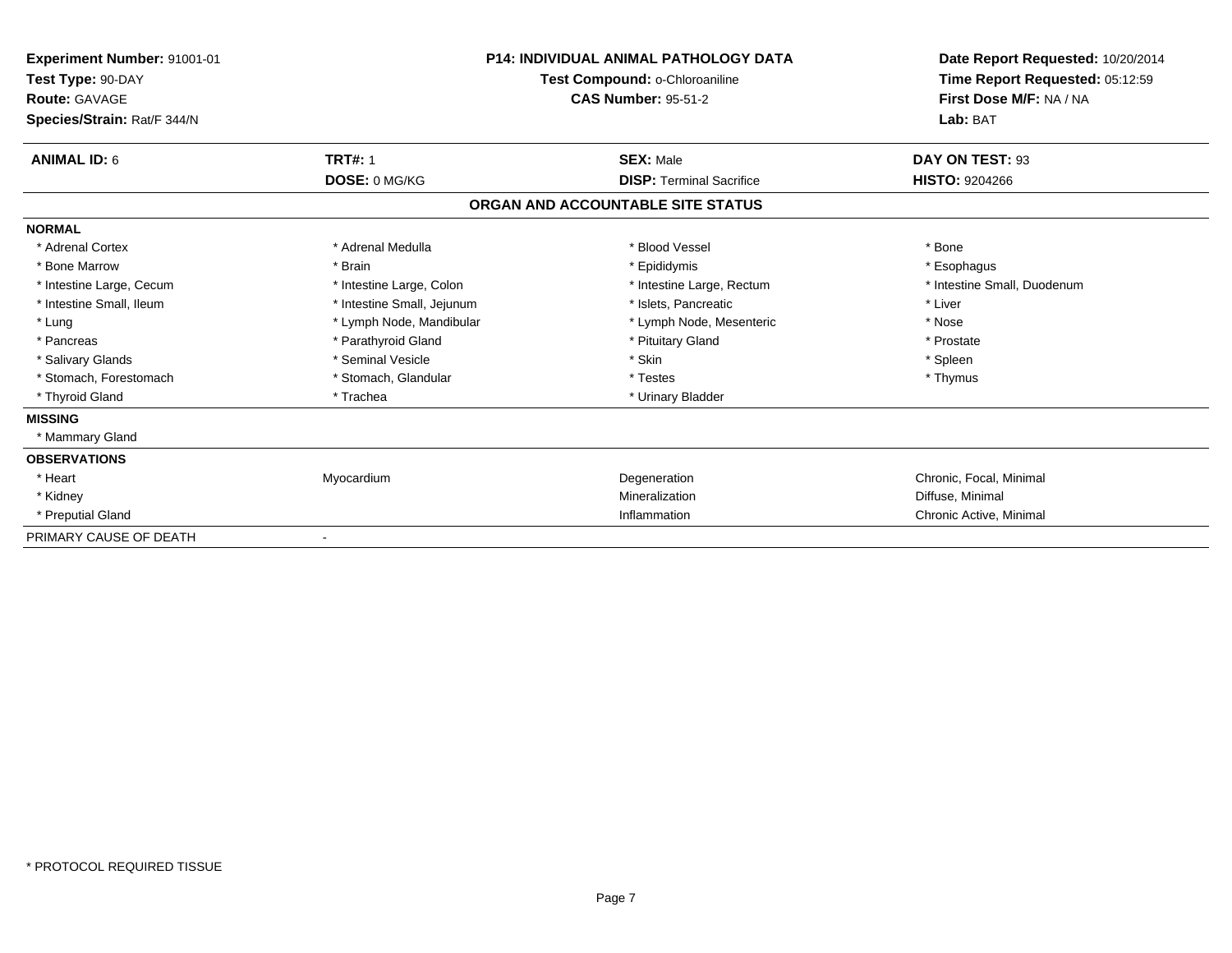| Experiment Number: 91001-01<br>Test Type: 90-DAY<br><b>Route: GAVAGE</b><br>Species/Strain: Rat/F 344/N |                              | <b>P14: INDIVIDUAL ANIMAL PATHOLOGY DATA</b><br>Test Compound: o-Chloroaniline<br><b>CAS Number: 95-51-2</b> | Date Report Requested: 10/20/2014<br>Time Report Requested: 05:12:59<br>First Dose M/F: NA / NA<br>Lab: BAT |
|---------------------------------------------------------------------------------------------------------|------------------------------|--------------------------------------------------------------------------------------------------------------|-------------------------------------------------------------------------------------------------------------|
| <b>ANIMAL ID: 7</b>                                                                                     | <b>TRT#: 1</b>               | <b>SEX: Male</b>                                                                                             | DAY ON TEST: 93                                                                                             |
|                                                                                                         | DOSE: 0 MG/KG                | <b>DISP:</b> Terminal Sacrifice                                                                              | <b>HISTO: 9204267</b>                                                                                       |
|                                                                                                         |                              | ORGAN AND ACCOUNTABLE SITE STATUS                                                                            |                                                                                                             |
| <b>NORMAL</b>                                                                                           |                              |                                                                                                              |                                                                                                             |
| * Adrenal Cortex                                                                                        | * Adrenal Medulla            | * Blood Vessel                                                                                               | * Bone                                                                                                      |
| * Bone Marrow                                                                                           | * Brain                      | * Epididymis                                                                                                 | * Esophagus                                                                                                 |
| * Heart                                                                                                 | * Intestine Large, Cecum     | * Intestine Large, Colon                                                                                     | * Intestine Large, Rectum                                                                                   |
| * Intestine Small, Duodenum                                                                             | * Intestine Small, Ileum     | * Intestine Small, Jejunum                                                                                   | * Islets, Pancreatic                                                                                        |
| * Liver                                                                                                 | * Lung                       | * Lymph Node, Mandibular                                                                                     | * Lymph Node, Mesenteric                                                                                    |
| * Nose                                                                                                  | * Pancreas                   | * Parathyroid Gland                                                                                          | * Pituitary Gland                                                                                           |
| * Preputial Gland                                                                                       | * Prostate                   | * Salivary Glands                                                                                            | * Seminal Vesicle                                                                                           |
| * Skin                                                                                                  | * Spleen                     | * Stomach, Forestomach                                                                                       | * Stomach, Glandular                                                                                        |
| * Testes                                                                                                | * Thymus                     | * Thyroid Gland                                                                                              | * Trachea                                                                                                   |
| * Urinary Bladder                                                                                       |                              |                                                                                                              |                                                                                                             |
| <b>MISSING</b>                                                                                          |                              |                                                                                                              |                                                                                                             |
| * Mammary Gland                                                                                         |                              |                                                                                                              |                                                                                                             |
| <b>OBSERVATIONS</b>                                                                                     |                              |                                                                                                              |                                                                                                             |
| * Kidney                                                                                                |                              | Mineralization                                                                                               | Diffuse, Minimal                                                                                            |
| PRIMARY CAUSE OF DEATH                                                                                  | $\qquad \qquad \blacksquare$ |                                                                                                              |                                                                                                             |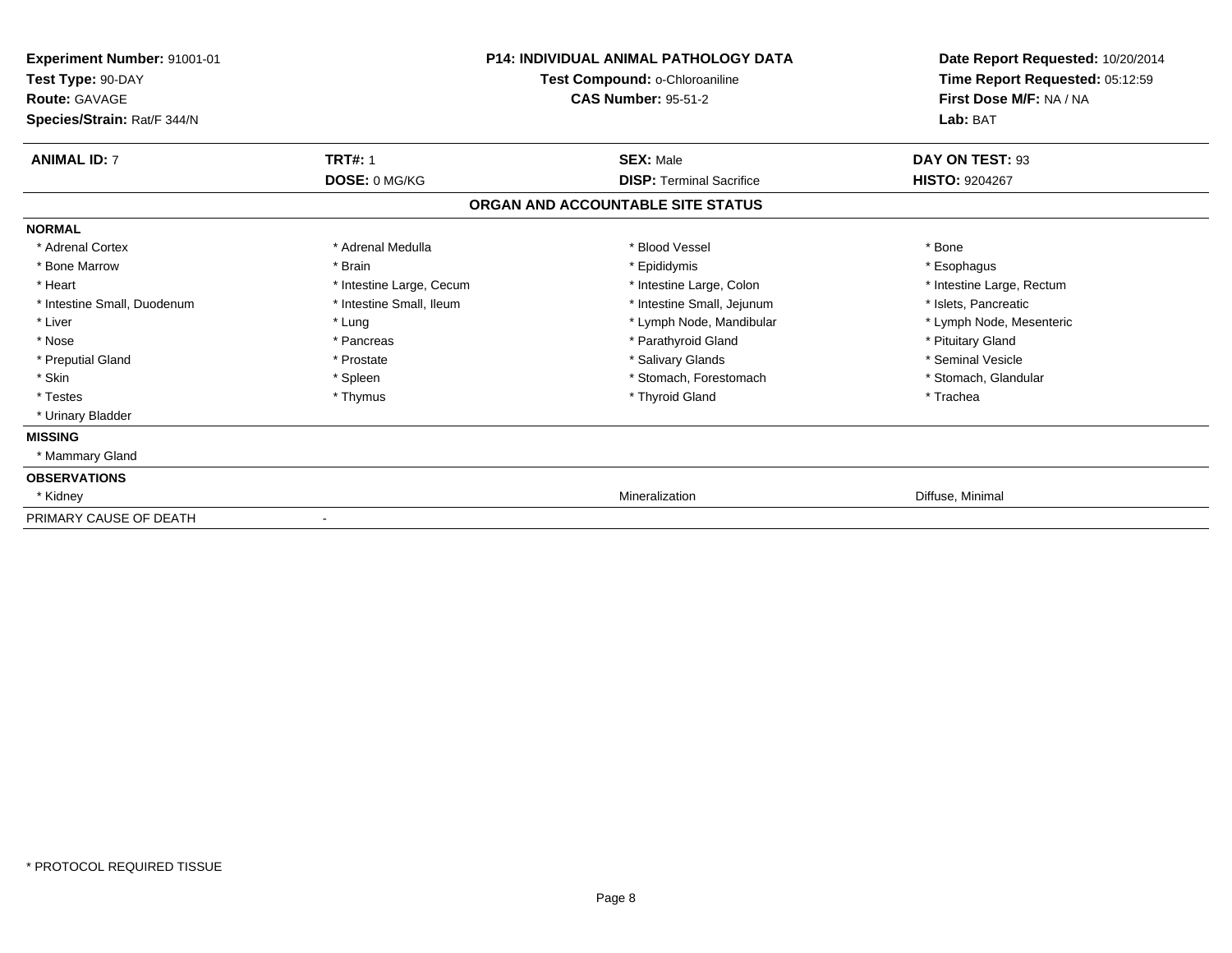| Experiment Number: 91001-01<br>Test Type: 90-DAY<br><b>Route: GAVAGE</b><br>Species/Strain: Rat/F 344/N |                          | <b>P14: INDIVIDUAL ANIMAL PATHOLOGY DATA</b><br>Test Compound: o-Chloroaniline<br><b>CAS Number: 95-51-2</b> | Date Report Requested: 10/20/2014<br>Time Report Requested: 05:12:59<br>First Dose M/F: NA / NA<br>Lab: BAT |
|---------------------------------------------------------------------------------------------------------|--------------------------|--------------------------------------------------------------------------------------------------------------|-------------------------------------------------------------------------------------------------------------|
| <b>ANIMAL ID: 8</b>                                                                                     | <b>TRT#: 1</b>           | <b>SEX: Male</b>                                                                                             | DAY ON TEST: 93                                                                                             |
|                                                                                                         | DOSE: 0 MG/KG            | <b>DISP: Terminal Sacrifice</b>                                                                              | <b>HISTO: 9204268</b>                                                                                       |
|                                                                                                         |                          | ORGAN AND ACCOUNTABLE SITE STATUS                                                                            |                                                                                                             |
| <b>NORMAL</b>                                                                                           |                          |                                                                                                              |                                                                                                             |
| * Adrenal Cortex                                                                                        | * Adrenal Medulla        | * Blood Vessel                                                                                               | * Bone                                                                                                      |
| * Bone Marrow                                                                                           | * Brain                  | * Epididymis                                                                                                 | * Esophagus                                                                                                 |
| * Heart                                                                                                 | * Intestine Large, Cecum | * Intestine Large, Colon                                                                                     | * Intestine Large, Rectum                                                                                   |
| * Intestine Small, Duodenum                                                                             | * Intestine Small, Ileum | * Intestine Small, Jejunum                                                                                   | * Islets, Pancreatic                                                                                        |
| * Liver                                                                                                 | * Lung                   | * Lymph Node, Mandibular                                                                                     | * Lymph Node, Mesenteric                                                                                    |
| * Mammary Gland                                                                                         | * Nose                   | * Pancreas                                                                                                   | * Parathyroid Gland                                                                                         |
| * Pituitary Gland                                                                                       | * Prostate               | * Salivary Glands                                                                                            | * Seminal Vesicle                                                                                           |
| * Skin                                                                                                  | * Spleen                 | * Stomach, Forestomach                                                                                       | * Stomach, Glandular                                                                                        |
| * Testes                                                                                                | * Thymus                 | * Thyroid Gland                                                                                              | * Trachea                                                                                                   |
| * Urinary Bladder                                                                                       |                          |                                                                                                              |                                                                                                             |
| <b>OBSERVATIONS</b>                                                                                     |                          |                                                                                                              |                                                                                                             |
| * Kidney                                                                                                |                          | Mineralization                                                                                               | Diffuse, Minimal                                                                                            |
| * Preputial Gland                                                                                       |                          | Inflammation                                                                                                 | Chronic Active, Mild                                                                                        |
| PRIMARY CAUSE OF DEATH                                                                                  |                          |                                                                                                              |                                                                                                             |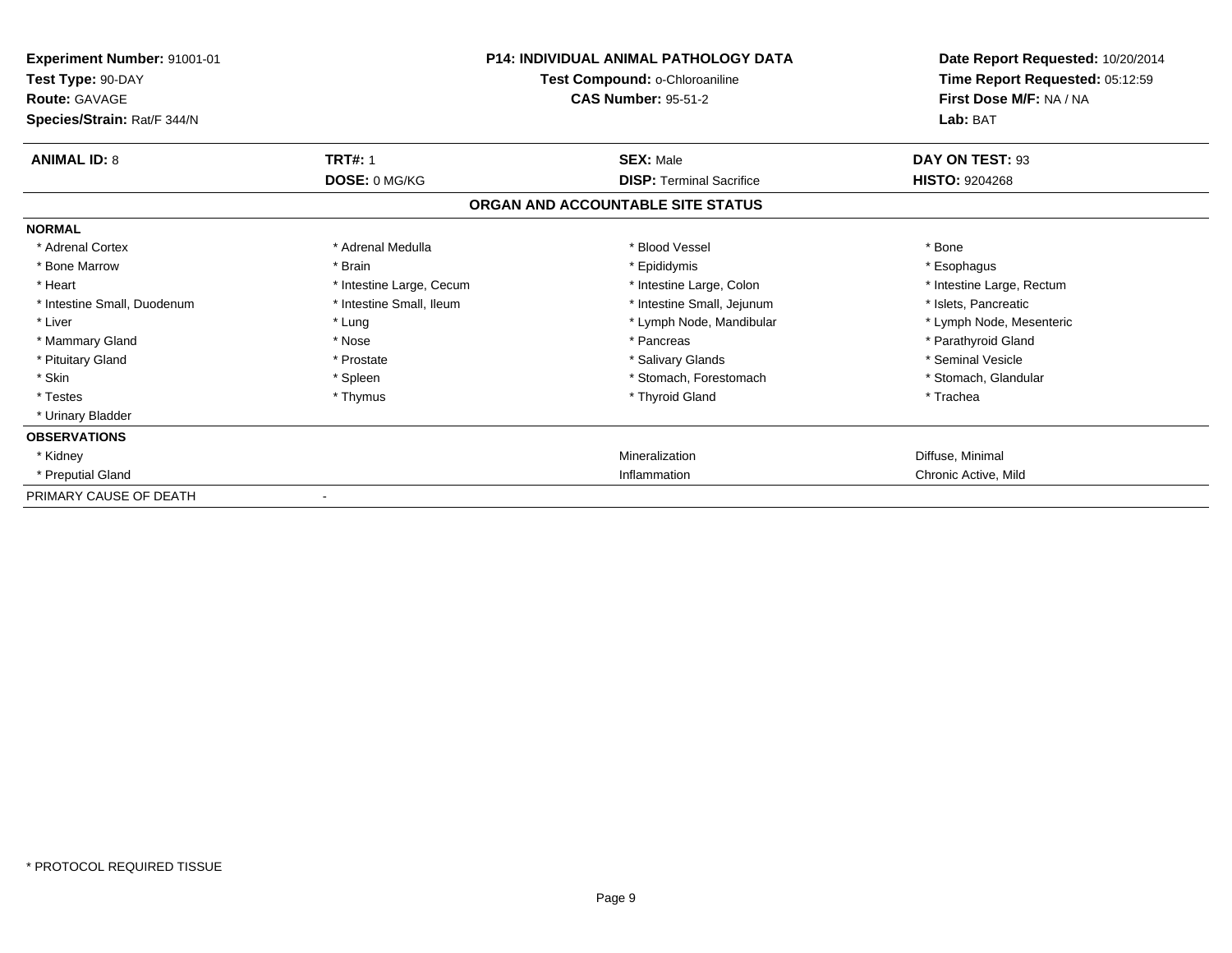| Experiment Number: 91001-01<br>Test Type: 90-DAY<br><b>Route: GAVAGE</b><br>Species/Strain: Rat/F 344/N |                          | <b>P14: INDIVIDUAL ANIMAL PATHOLOGY DATA</b><br>Test Compound: o-Chloroaniline<br><b>CAS Number: 95-51-2</b> | Date Report Requested: 10/20/2014<br>Time Report Requested: 05:12:59<br>First Dose M/F: NA / NA<br>Lab: BAT |
|---------------------------------------------------------------------------------------------------------|--------------------------|--------------------------------------------------------------------------------------------------------------|-------------------------------------------------------------------------------------------------------------|
| <b>ANIMAL ID: 9</b>                                                                                     | <b>TRT#: 1</b>           | <b>SEX: Male</b>                                                                                             | DAY ON TEST: 93                                                                                             |
|                                                                                                         | DOSE: 0 MG/KG            | <b>DISP: Terminal Sacrifice</b>                                                                              | <b>HISTO: 9204269</b>                                                                                       |
|                                                                                                         |                          | ORGAN AND ACCOUNTABLE SITE STATUS                                                                            |                                                                                                             |
| <b>NORMAL</b>                                                                                           |                          |                                                                                                              |                                                                                                             |
| * Adrenal Cortex                                                                                        | * Adrenal Medulla        | * Blood Vessel                                                                                               | * Bone                                                                                                      |
| * Bone Marrow                                                                                           | * Brain                  | * Epididymis                                                                                                 | * Esophagus                                                                                                 |
| * Heart                                                                                                 | * Intestine Large, Cecum | * Intestine Large, Colon                                                                                     | * Intestine Large, Rectum                                                                                   |
| * Intestine Small, Duodenum                                                                             | * Intestine Small, Ileum | * Intestine Small, Jejunum                                                                                   | * Islets, Pancreatic                                                                                        |
| * Liver                                                                                                 | * Lung                   | * Lymph Node, Mandibular                                                                                     | * Lymph Node, Mesenteric                                                                                    |
| * Mammary Gland                                                                                         | * Nose                   | * Pancreas                                                                                                   | * Parathyroid Gland                                                                                         |
| * Pituitary Gland                                                                                       | * Prostate               | * Salivary Glands                                                                                            | * Seminal Vesicle                                                                                           |
| * Skin                                                                                                  | * Spleen                 | * Stomach. Forestomach                                                                                       | * Stomach, Glandular                                                                                        |
| * Testes                                                                                                | * Thymus                 | * Thyroid Gland                                                                                              | * Trachea                                                                                                   |
| * Urinary Bladder                                                                                       |                          |                                                                                                              |                                                                                                             |
| <b>OBSERVATIONS</b>                                                                                     |                          |                                                                                                              |                                                                                                             |
| * Kidney                                                                                                |                          | Mineralization                                                                                               | Diffuse, Minimal                                                                                            |
| * Preputial Gland                                                                                       |                          | Inflammation                                                                                                 | Chronic Active, Minimal                                                                                     |
| PRIMARY CAUSE OF DEATH                                                                                  |                          |                                                                                                              |                                                                                                             |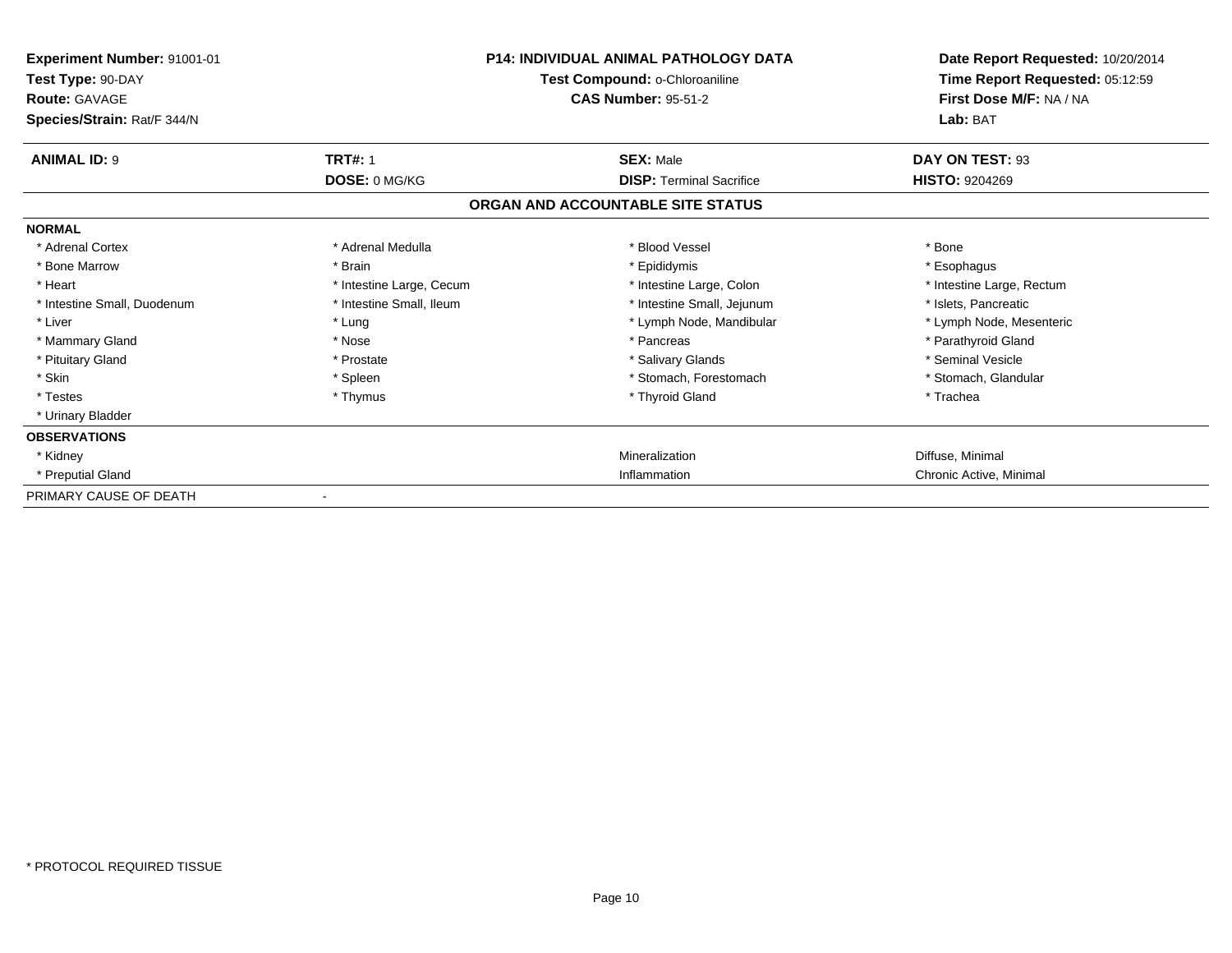| Experiment Number: 91001-01<br>Test Type: 90-DAY<br><b>Route: GAVAGE</b> |                          | <b>P14: INDIVIDUAL ANIMAL PATHOLOGY DATA</b><br>Test Compound: o-Chloroaniline<br><b>CAS Number: 95-51-2</b> | Date Report Requested: 10/20/2014<br>Time Report Requested: 05:12:59<br>First Dose M/F: NA / NA |  |
|--------------------------------------------------------------------------|--------------------------|--------------------------------------------------------------------------------------------------------------|-------------------------------------------------------------------------------------------------|--|
| Species/Strain: Rat/F 344/N                                              |                          |                                                                                                              | Lab: BAT                                                                                        |  |
| <b>ANIMAL ID: 10</b>                                                     | <b>TRT#: 1</b>           | <b>SEX: Male</b>                                                                                             | DAY ON TEST: 93                                                                                 |  |
|                                                                          | DOSE: 0 MG/KG            | <b>DISP: Terminal Sacrifice</b>                                                                              | <b>HISTO: 9204270</b>                                                                           |  |
|                                                                          |                          | ORGAN AND ACCOUNTABLE SITE STATUS                                                                            |                                                                                                 |  |
| <b>NORMAL</b>                                                            |                          |                                                                                                              |                                                                                                 |  |
| * Adrenal Cortex                                                         | * Adrenal Medulla        | * Blood Vessel                                                                                               | * Bone                                                                                          |  |
| * Bone Marrow                                                            | * Brain                  | * Epididymis                                                                                                 | * Esophagus                                                                                     |  |
| * Heart                                                                  | * Intestine Large, Cecum | * Intestine Large, Colon                                                                                     | * Intestine Large, Rectum                                                                       |  |
| * Intestine Small, Duodenum                                              | * Intestine Small, Ileum | * Intestine Small, Jejunum                                                                                   | * Islets, Pancreatic                                                                            |  |
| * Liver                                                                  | * Lung                   | * Lymph Node, Mandibular                                                                                     | * Lymph Node, Mesenteric                                                                        |  |
| * Mammary Gland                                                          | * Nose                   | * Pancreas                                                                                                   | * Parathyroid Gland                                                                             |  |
| * Pituitary Gland                                                        | * Prostate               | * Salivary Glands                                                                                            | * Seminal Vesicle                                                                               |  |
| * Skin                                                                   | * Spleen                 | * Stomach, Forestomach                                                                                       | * Stomach, Glandular                                                                            |  |
| * Testes                                                                 | * Thymus                 | * Thyroid Gland                                                                                              | * Trachea                                                                                       |  |
| * Urinary Bladder                                                        |                          |                                                                                                              |                                                                                                 |  |
| <b>OBSERVATIONS</b>                                                      |                          |                                                                                                              |                                                                                                 |  |
| * Kidney                                                                 |                          | Mineralization                                                                                               | Diffuse, Mild                                                                                   |  |
| * Preputial Gland                                                        |                          | Inflammation                                                                                                 | Chronic Active, Mild                                                                            |  |
| * Spleen                                                                 |                          |                                                                                                              |                                                                                                 |  |
| Note: spleen within normal limits on micro                               |                          |                                                                                                              |                                                                                                 |  |
| PRIMARY CAUSE OF DEATH                                                   | $\blacksquare$           |                                                                                                              |                                                                                                 |  |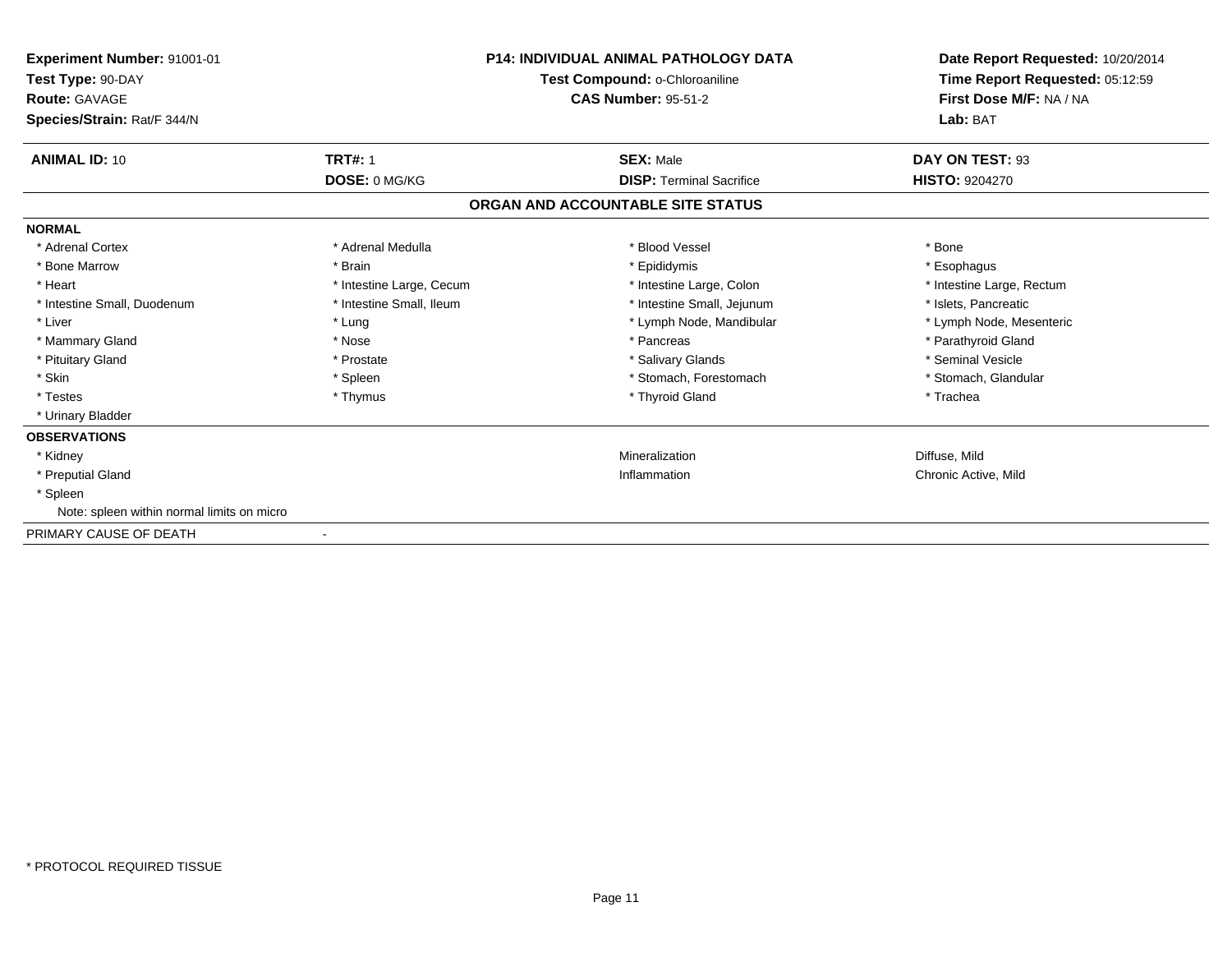| Experiment Number: 91001-01 | <b>P14: INDIVIDUAL ANIMAL PATHOLOGY DATA</b> |                                   | Date Report Requested: 10/20/2014 |
|-----------------------------|----------------------------------------------|-----------------------------------|-----------------------------------|
| Test Type: 90-DAY           |                                              | Test Compound: o-Chloroaniline    | Time Report Requested: 05:12:59   |
| <b>Route: GAVAGE</b>        |                                              | <b>CAS Number: 95-51-2</b>        | First Dose M/F: NA / NA           |
| Species/Strain: Rat/F 344/N |                                              |                                   | Lab: BAT                          |
| <b>ANIMAL ID: 11</b>        | TRT#: 3                                      | <b>SEX: Male</b>                  | DAY ON TEST: 93                   |
|                             | <b>DOSE: 10 MG/KG</b>                        | <b>DISP: Terminal Sacrifice</b>   | <b>HISTO: 9204361</b>             |
|                             |                                              | ORGAN AND ACCOUNTABLE SITE STATUS |                                   |
| <b>NORMAL</b>               |                                              |                                   |                                   |
| * Bone Marrow               | * Spleen                                     |                                   |                                   |
| <b>OBSERVATIONS</b>         |                                              |                                   |                                   |
| * Kidney                    |                                              | Mineralization                    | Diffuse, Minimal                  |
| PRIMARY CAUSE OF DEATH      |                                              |                                   |                                   |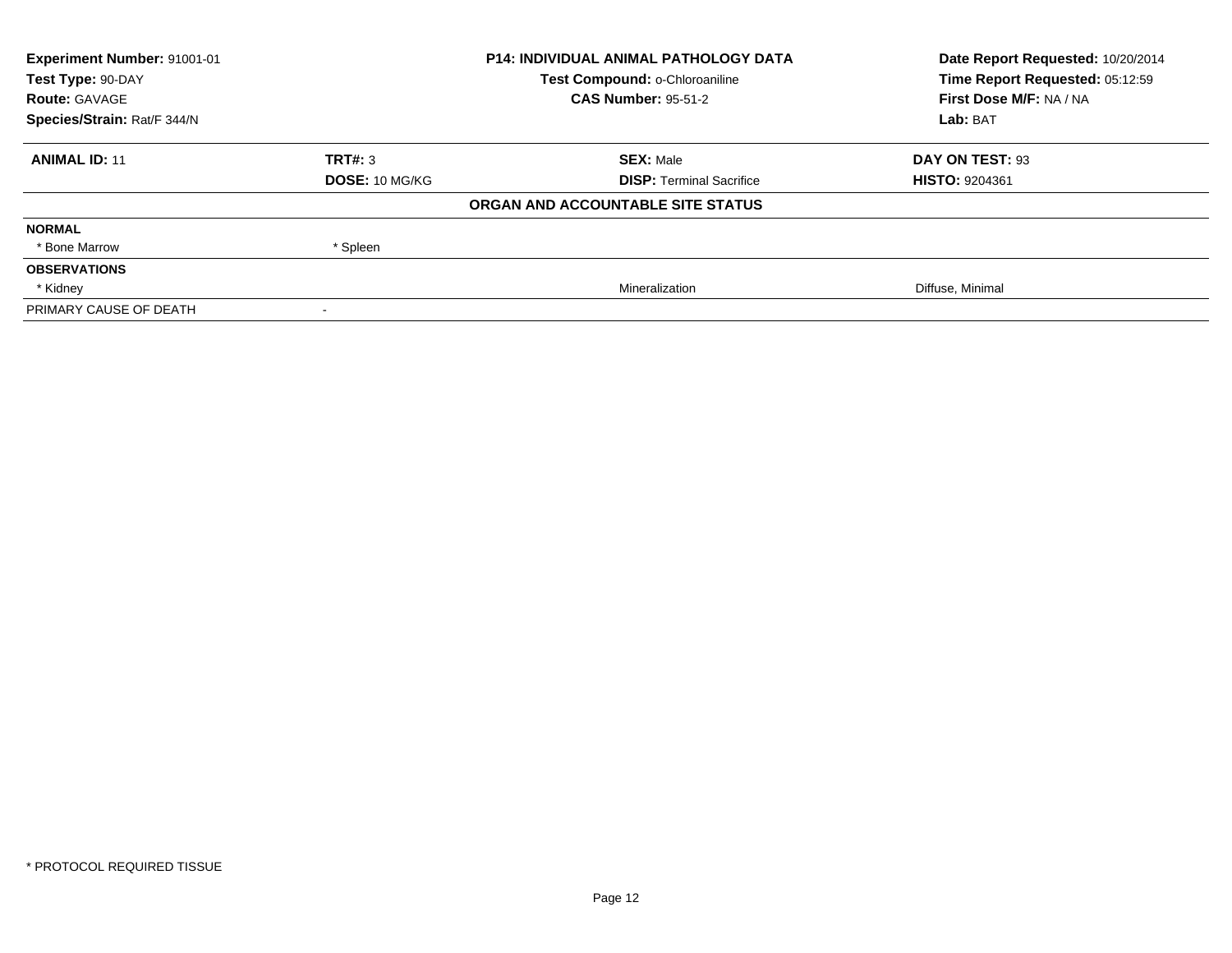| Experiment Number: 91001-01 | <b>P14: INDIVIDUAL ANIMAL PATHOLOGY DATA</b> |                                   | Date Report Requested: 10/20/2014 |
|-----------------------------|----------------------------------------------|-----------------------------------|-----------------------------------|
| Test Type: 90-DAY           |                                              | Test Compound: o-Chloroaniline    | Time Report Requested: 05:12:59   |
| <b>Route: GAVAGE</b>        |                                              | <b>CAS Number: 95-51-2</b>        | First Dose M/F: NA / NA           |
| Species/Strain: Rat/F 344/N |                                              |                                   | Lab: BAT                          |
| <b>ANIMAL ID: 12</b>        | TRT#: 3                                      | <b>SEX: Male</b>                  | DAY ON TEST: 93                   |
|                             | <b>DOSE: 10 MG/KG</b>                        | <b>DISP: Terminal Sacrifice</b>   | <b>HISTO: 9204362</b>             |
|                             |                                              | ORGAN AND ACCOUNTABLE SITE STATUS |                                   |
| <b>NORMAL</b>               |                                              |                                   |                                   |
| * Bone Marrow               | * Spleen                                     |                                   |                                   |
| <b>OBSERVATIONS</b>         |                                              |                                   |                                   |
| * Kidney                    |                                              | Mineralization                    | Diffuse, Minimal                  |
| PRIMARY CAUSE OF DEATH      |                                              |                                   |                                   |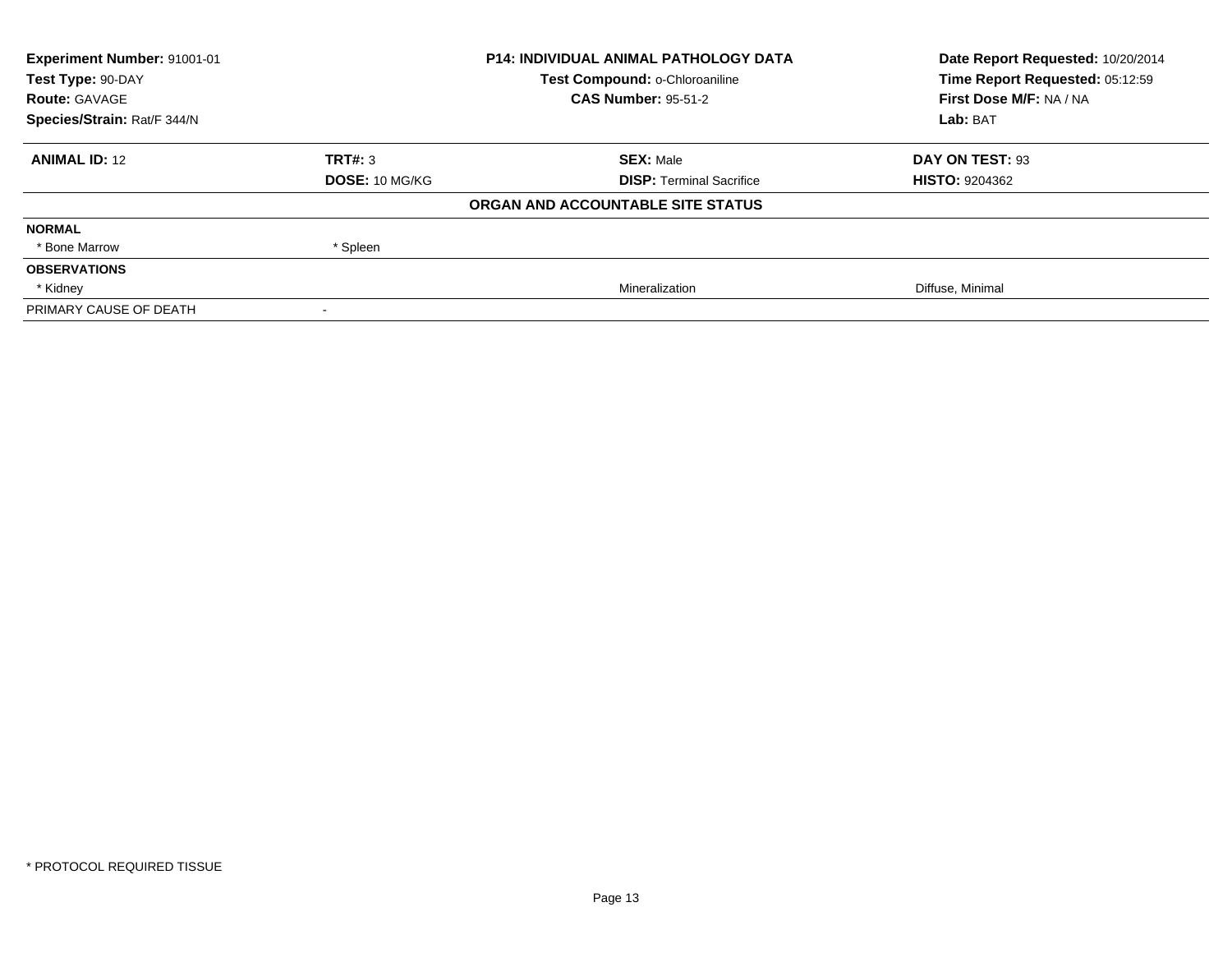| <b>Experiment Number: 91001-01</b> | <b>P14: INDIVIDUAL ANIMAL PATHOLOGY DATA</b> |                                   | Date Report Requested: 10/20/2014 |
|------------------------------------|----------------------------------------------|-----------------------------------|-----------------------------------|
| Test Type: 90-DAY                  |                                              | Test Compound: o-Chloroaniline    | Time Report Requested: 05:12:59   |
| <b>Route: GAVAGE</b>               |                                              | <b>CAS Number: 95-51-2</b>        | First Dose M/F: NA / NA           |
| Species/Strain: Rat/F 344/N        |                                              |                                   | Lab: BAT                          |
| <b>ANIMAL ID: 13</b>               | TRT#: 3                                      | <b>SEX: Male</b>                  | DAY ON TEST: 93                   |
|                                    | <b>DOSE: 10 MG/KG</b>                        | <b>DISP:</b> Terminal Sacrifice   | <b>HISTO: 9204363</b>             |
|                                    |                                              | ORGAN AND ACCOUNTABLE SITE STATUS |                                   |
| <b>NORMAL</b>                      |                                              |                                   |                                   |
| * Bone Marrow                      | * Spleen                                     |                                   |                                   |
| <b>OBSERVATIONS</b>                |                                              |                                   |                                   |
| * Kidney                           |                                              | Mineralization                    | Diffuse, Minimal                  |
| PRIMARY CAUSE OF DEATH             |                                              |                                   |                                   |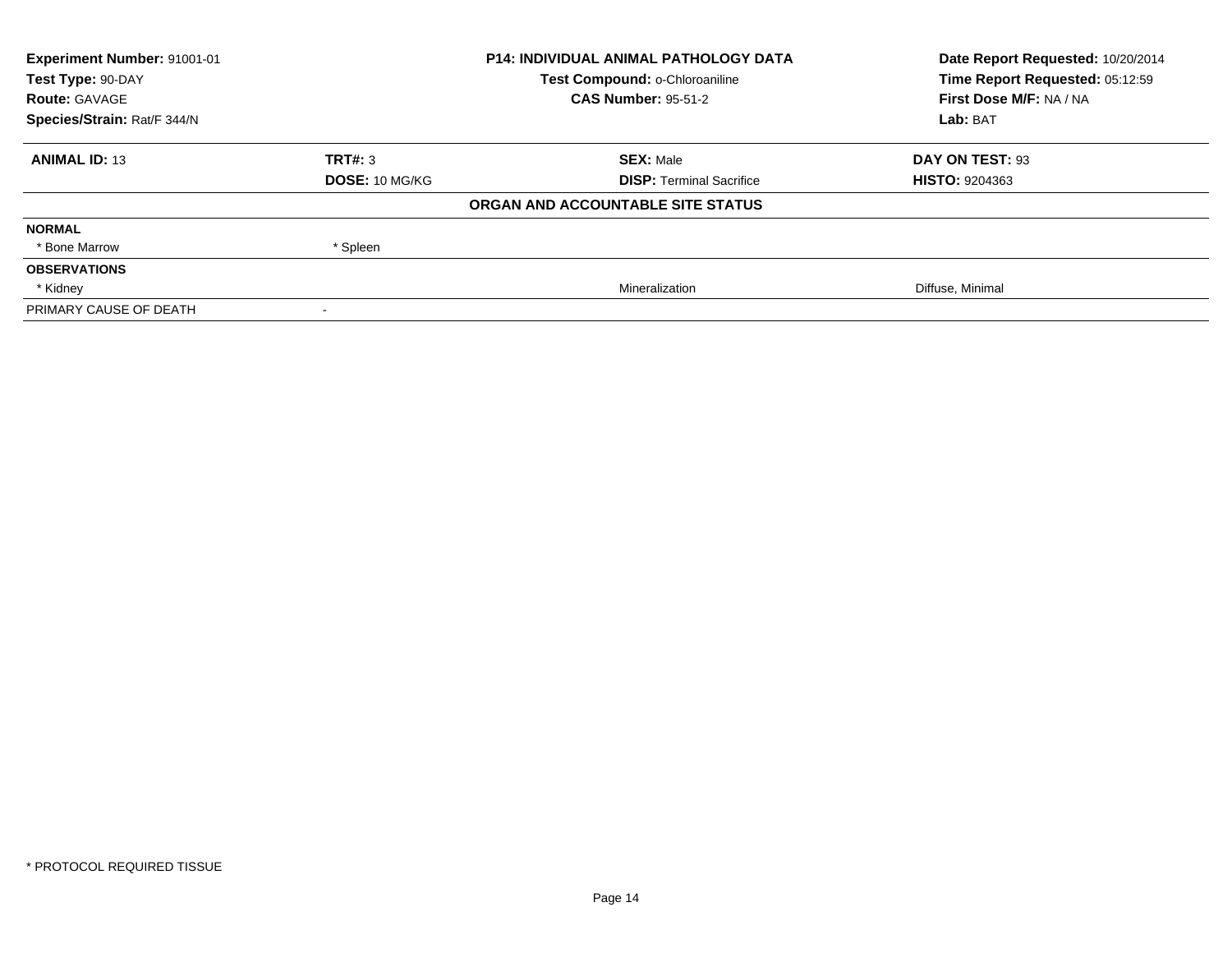| <b>Experiment Number: 91001-01</b> | <b>P14: INDIVIDUAL ANIMAL PATHOLOGY DATA</b> |                                   | Date Report Requested: 10/20/2014 |
|------------------------------------|----------------------------------------------|-----------------------------------|-----------------------------------|
| Test Type: 90-DAY                  |                                              | Test Compound: o-Chloroaniline    | Time Report Requested: 05:12:59   |
| <b>Route: GAVAGE</b>               |                                              | <b>CAS Number: 95-51-2</b>        | First Dose M/F: NA / NA           |
| Species/Strain: Rat/F 344/N        |                                              |                                   | Lab: BAT                          |
| <b>ANIMAL ID: 14</b>               | TRT#: 3                                      | <b>SEX: Male</b>                  | DAY ON TEST: 93                   |
|                                    | <b>DOSE: 10 MG/KG</b>                        | <b>DISP:</b> Terminal Sacrifice   | <b>HISTO: 9204364</b>             |
|                                    |                                              | ORGAN AND ACCOUNTABLE SITE STATUS |                                   |
| <b>NORMAL</b>                      |                                              |                                   |                                   |
| * Bone Marrow                      | * Spleen                                     |                                   |                                   |
| <b>OBSERVATIONS</b>                |                                              |                                   |                                   |
| * Kidney                           |                                              | Mineralization                    | Diffuse, Minimal                  |
| PRIMARY CAUSE OF DEATH             |                                              |                                   |                                   |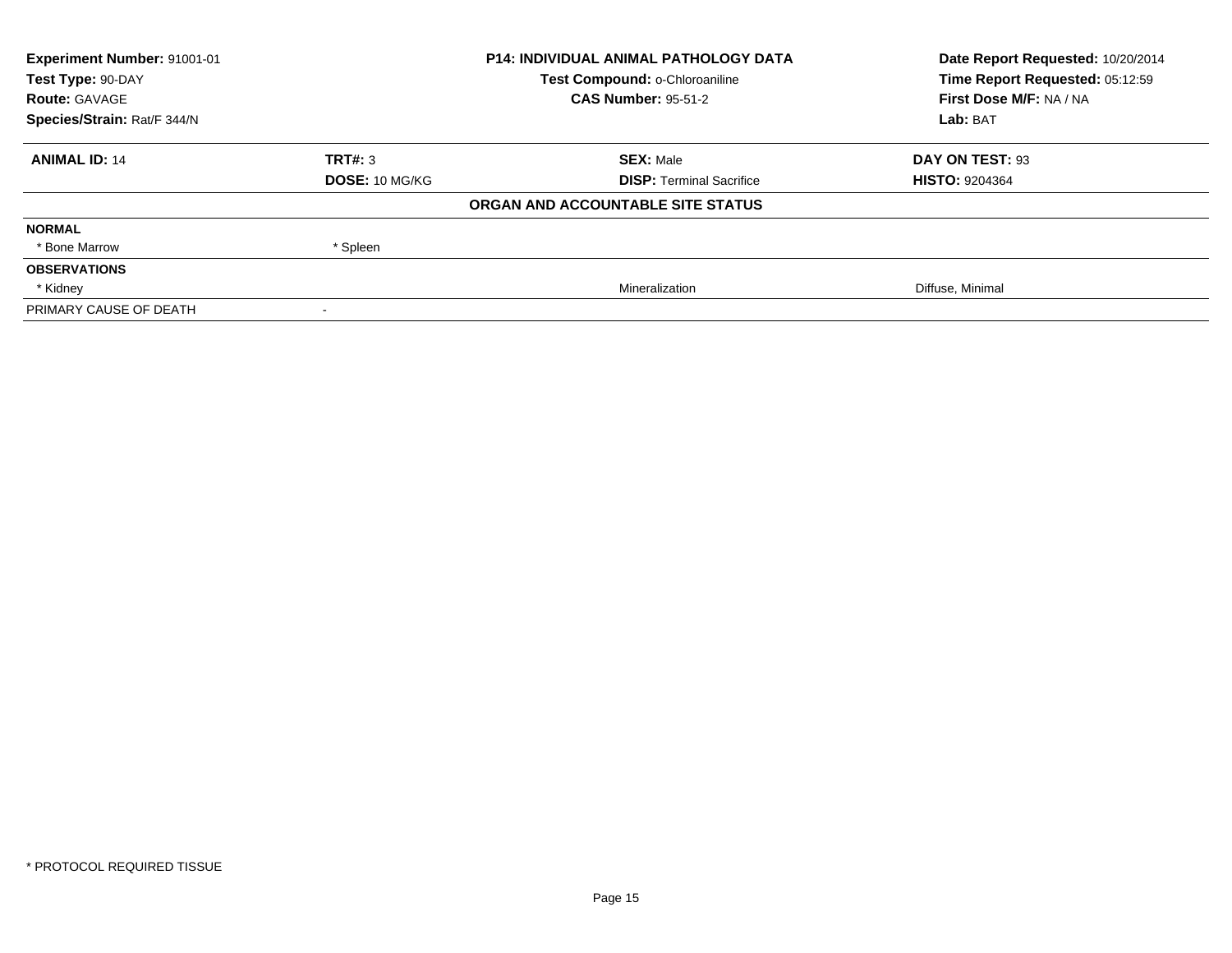| <b>Experiment Number: 91001-01</b> | <b>P14: INDIVIDUAL ANIMAL PATHOLOGY DATA</b> |                                   | Date Report Requested: 10/20/2014 |
|------------------------------------|----------------------------------------------|-----------------------------------|-----------------------------------|
| Test Type: 90-DAY                  |                                              | Test Compound: o-Chloroaniline    | Time Report Requested: 05:12:59   |
| <b>Route: GAVAGE</b>               |                                              | <b>CAS Number: 95-51-2</b>        | First Dose M/F: NA / NA           |
| Species/Strain: Rat/F 344/N        |                                              |                                   | Lab: BAT                          |
| <b>ANIMAL ID: 15</b>               | TRT#: 3                                      | <b>SEX: Male</b>                  | DAY ON TEST: 93                   |
|                                    | <b>DOSE: 10 MG/KG</b>                        | <b>DISP:</b> Terminal Sacrifice   | <b>HISTO: 9204365</b>             |
|                                    |                                              | ORGAN AND ACCOUNTABLE SITE STATUS |                                   |
| <b>NORMAL</b>                      |                                              |                                   |                                   |
| * Bone Marrow                      | * Spleen                                     |                                   |                                   |
| <b>OBSERVATIONS</b>                |                                              |                                   |                                   |
| * Kidney                           |                                              | Mineralization                    | Diffuse, Minimal                  |
| PRIMARY CAUSE OF DEATH             |                                              |                                   |                                   |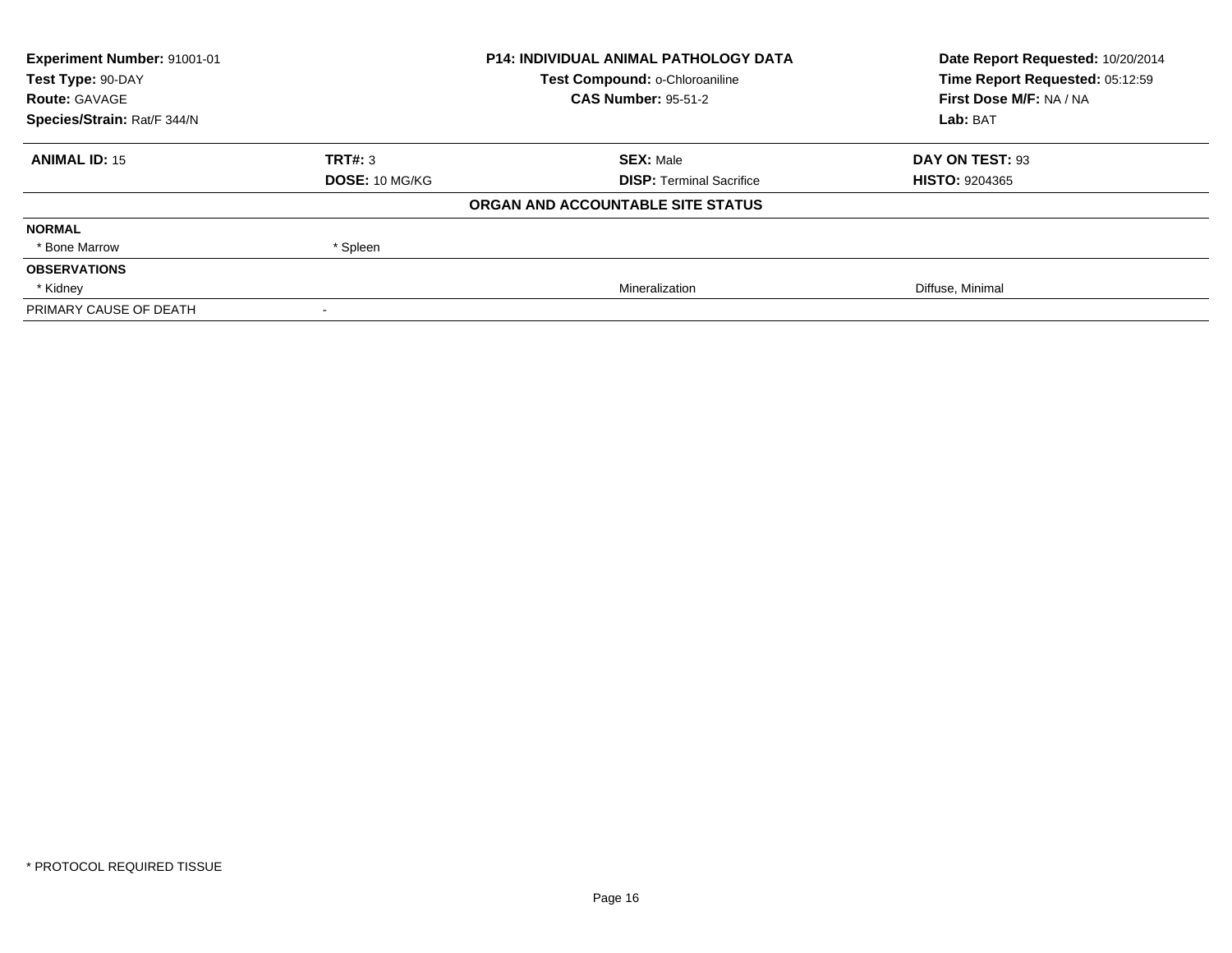| Experiment Number: 91001-01 | <b>P14: INDIVIDUAL ANIMAL PATHOLOGY DATA</b> |                                   | Date Report Requested: 10/20/2014 |
|-----------------------------|----------------------------------------------|-----------------------------------|-----------------------------------|
| Test Type: 90-DAY           |                                              | Test Compound: o-Chloroaniline    | Time Report Requested: 05:12:59   |
| <b>Route: GAVAGE</b>        |                                              | <b>CAS Number: 95-51-2</b>        | First Dose M/F: NA / NA           |
| Species/Strain: Rat/F 344/N |                                              |                                   | Lab: BAT                          |
| <b>ANIMAL ID: 16</b>        | TRT#: 3                                      | <b>SEX: Male</b>                  | DAY ON TEST: 93                   |
|                             | <b>DOSE: 10 MG/KG</b>                        | <b>DISP: Terminal Sacrifice</b>   | <b>HISTO: 9204366</b>             |
|                             |                                              | ORGAN AND ACCOUNTABLE SITE STATUS |                                   |
| <b>NORMAL</b>               |                                              |                                   |                                   |
| * Bone Marrow               | * Spleen                                     |                                   |                                   |
| <b>OBSERVATIONS</b>         |                                              |                                   |                                   |
| * Kidney                    |                                              | Mineralization                    | Diffuse, Minimal                  |
| PRIMARY CAUSE OF DEATH      |                                              |                                   |                                   |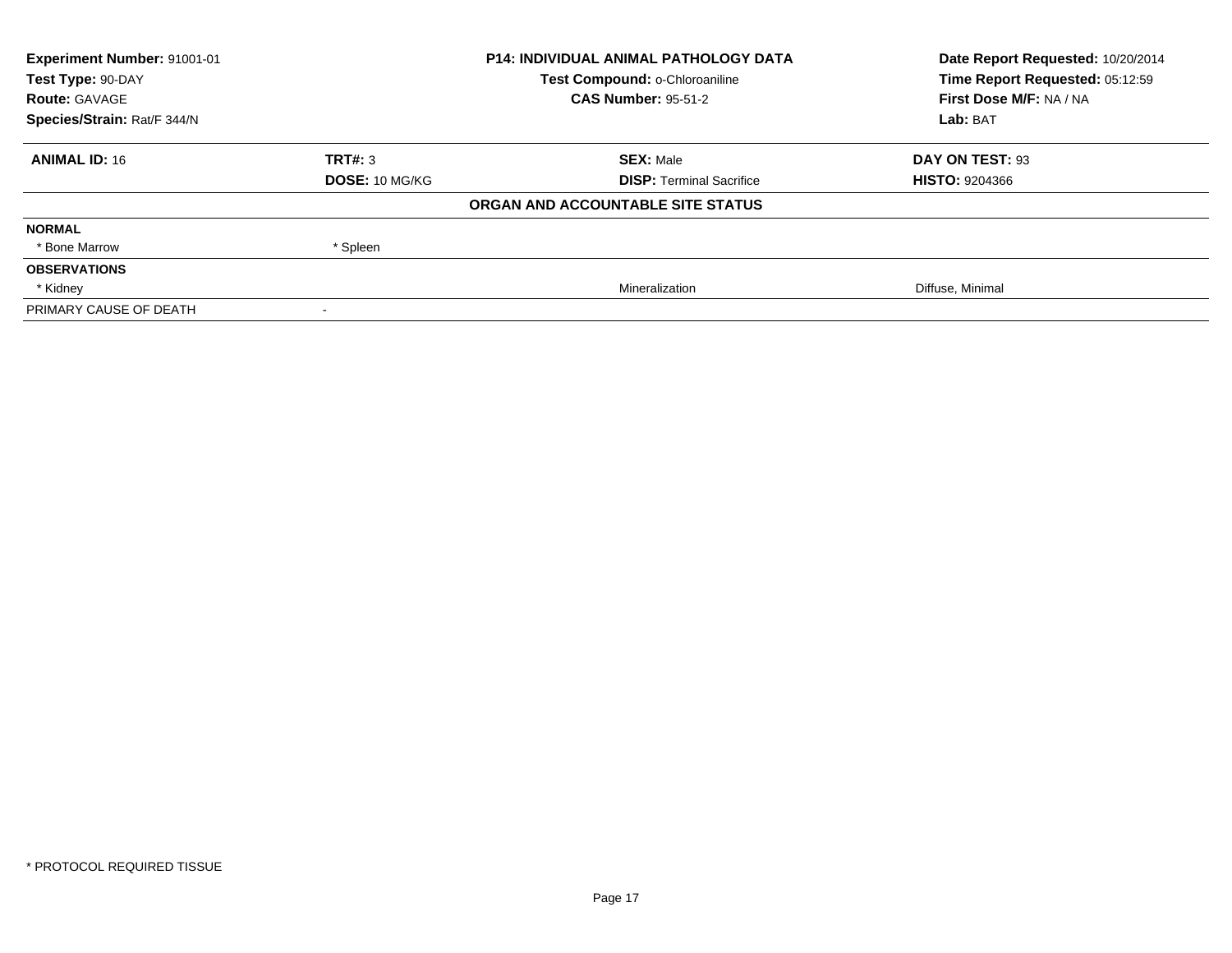| <b>Experiment Number: 91001-01</b> | <b>P14: INDIVIDUAL ANIMAL PATHOLOGY DATA</b> |                                   | Date Report Requested: 10/20/2014 |
|------------------------------------|----------------------------------------------|-----------------------------------|-----------------------------------|
| Test Type: 90-DAY                  |                                              | Test Compound: o-Chloroaniline    | Time Report Requested: 05:12:59   |
| <b>Route: GAVAGE</b>               |                                              | <b>CAS Number: 95-51-2</b>        | First Dose M/F: NA / NA           |
| Species/Strain: Rat/F 344/N        |                                              |                                   | Lab: BAT                          |
| <b>ANIMAL ID: 17</b>               | TRT#: 3                                      | <b>SEX: Male</b>                  | DAY ON TEST: 93                   |
|                                    | <b>DOSE: 10 MG/KG</b>                        | <b>DISP:</b> Terminal Sacrifice   | <b>HISTO: 9204367</b>             |
|                                    |                                              | ORGAN AND ACCOUNTABLE SITE STATUS |                                   |
| <b>NORMAL</b>                      |                                              |                                   |                                   |
| * Bone Marrow                      | * Spleen                                     |                                   |                                   |
| <b>OBSERVATIONS</b>                |                                              |                                   |                                   |
| * Kidney                           |                                              | Mineralization                    | Diffuse, Minimal                  |
| PRIMARY CAUSE OF DEATH             |                                              |                                   |                                   |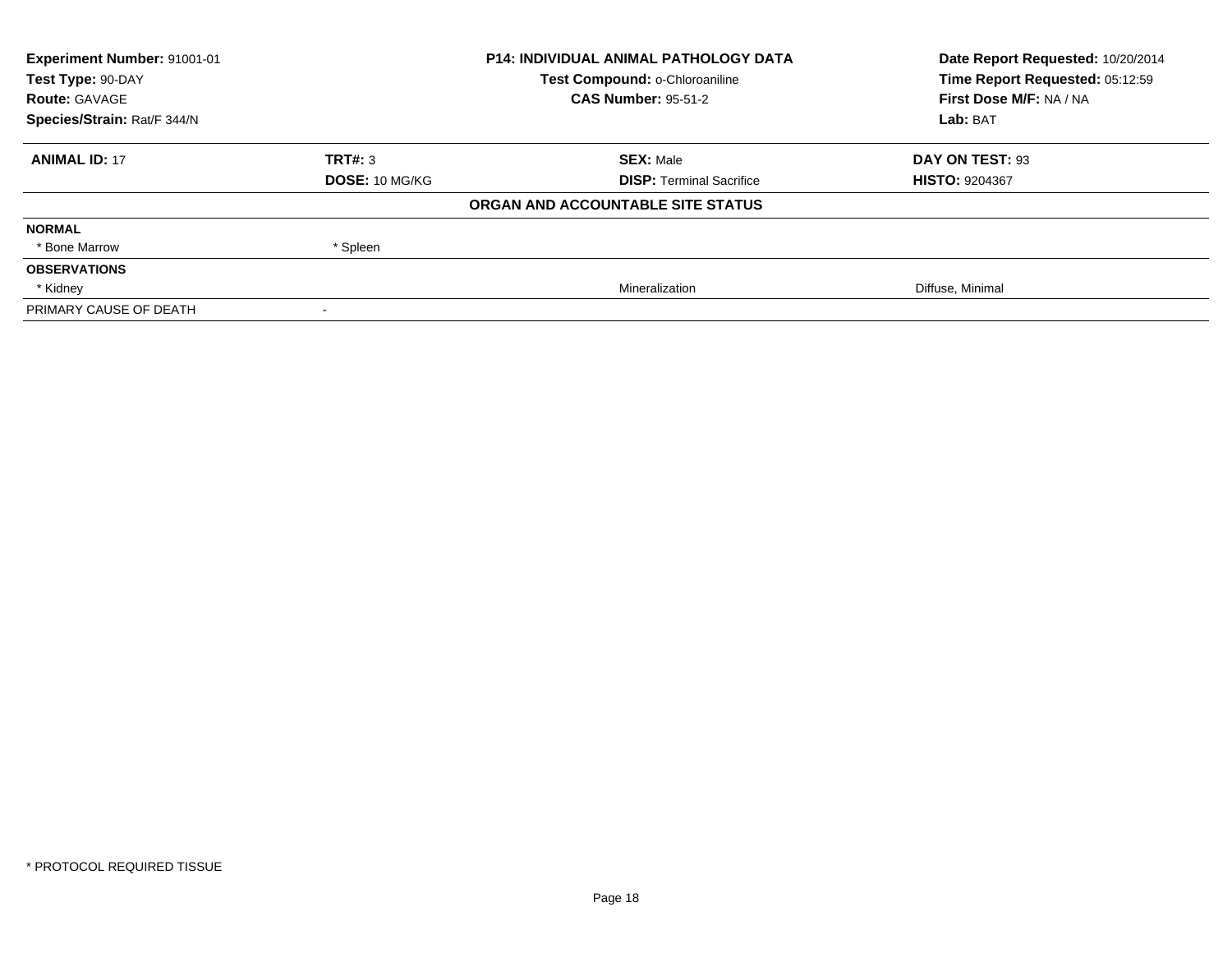| <b>Experiment Number: 91001-01</b> | <b>P14: INDIVIDUAL ANIMAL PATHOLOGY DATA</b> |                                   | Date Report Requested: 10/20/2014 |
|------------------------------------|----------------------------------------------|-----------------------------------|-----------------------------------|
| Test Type: 90-DAY                  |                                              | Test Compound: o-Chloroaniline    | Time Report Requested: 05:12:59   |
| <b>Route: GAVAGE</b>               |                                              | <b>CAS Number: 95-51-2</b>        | First Dose M/F: NA / NA           |
| Species/Strain: Rat/F 344/N        |                                              |                                   | Lab: BAT                          |
| <b>ANIMAL ID: 18</b>               | TRT#: 3                                      | <b>SEX: Male</b>                  | DAY ON TEST: 93                   |
|                                    | <b>DOSE: 10 MG/KG</b>                        | <b>DISP:</b> Terminal Sacrifice   | <b>HISTO: 9204368</b>             |
|                                    |                                              | ORGAN AND ACCOUNTABLE SITE STATUS |                                   |
| <b>NORMAL</b>                      |                                              |                                   |                                   |
| * Bone Marrow                      | * Spleen                                     |                                   |                                   |
| <b>OBSERVATIONS</b>                |                                              |                                   |                                   |
| * Kidney                           |                                              | Mineralization                    | Diffuse, Minimal                  |
| PRIMARY CAUSE OF DEATH             |                                              |                                   |                                   |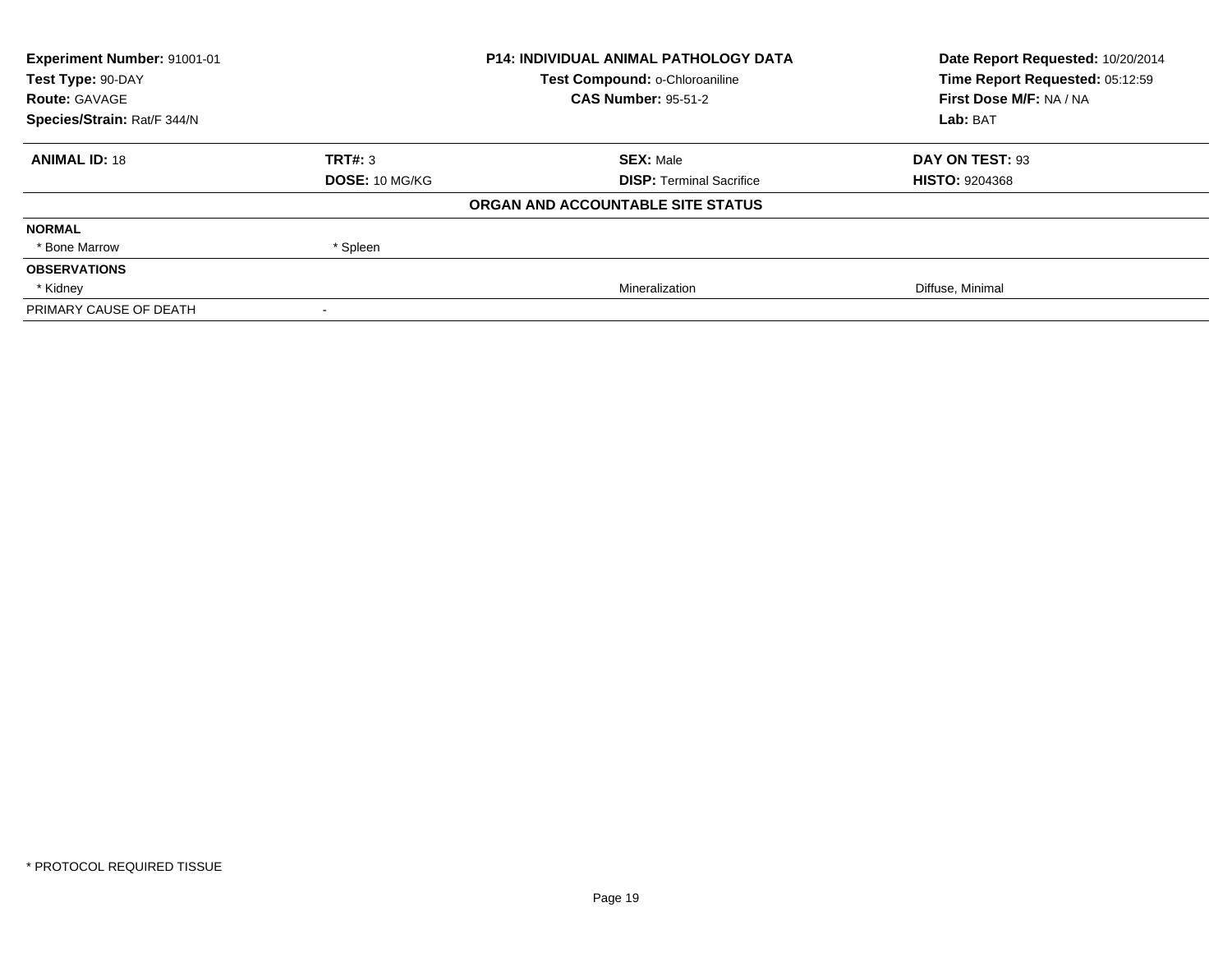| <b>Experiment Number: 91001-01</b> | <b>P14: INDIVIDUAL ANIMAL PATHOLOGY DATA</b> |                                   | Date Report Requested: 10/20/2014 |
|------------------------------------|----------------------------------------------|-----------------------------------|-----------------------------------|
| Test Type: 90-DAY                  |                                              | Test Compound: o-Chloroaniline    | Time Report Requested: 05:12:59   |
| <b>Route: GAVAGE</b>               |                                              | <b>CAS Number: 95-51-2</b>        | First Dose M/F: NA / NA           |
| Species/Strain: Rat/F 344/N        |                                              |                                   | Lab: BAT                          |
| <b>ANIMAL ID: 19</b>               | TRT#: 3                                      | <b>SEX: Male</b>                  | DAY ON TEST: 93                   |
|                                    | <b>DOSE: 10 MG/KG</b>                        | <b>DISP:</b> Terminal Sacrifice   | <b>HISTO: 9204369</b>             |
|                                    |                                              | ORGAN AND ACCOUNTABLE SITE STATUS |                                   |
| <b>NORMAL</b>                      |                                              |                                   |                                   |
| * Bone Marrow                      | * Spleen                                     |                                   |                                   |
| <b>OBSERVATIONS</b>                |                                              |                                   |                                   |
| * Kidney                           |                                              | Mineralization                    | Diffuse, Minimal                  |
| PRIMARY CAUSE OF DEATH             |                                              |                                   |                                   |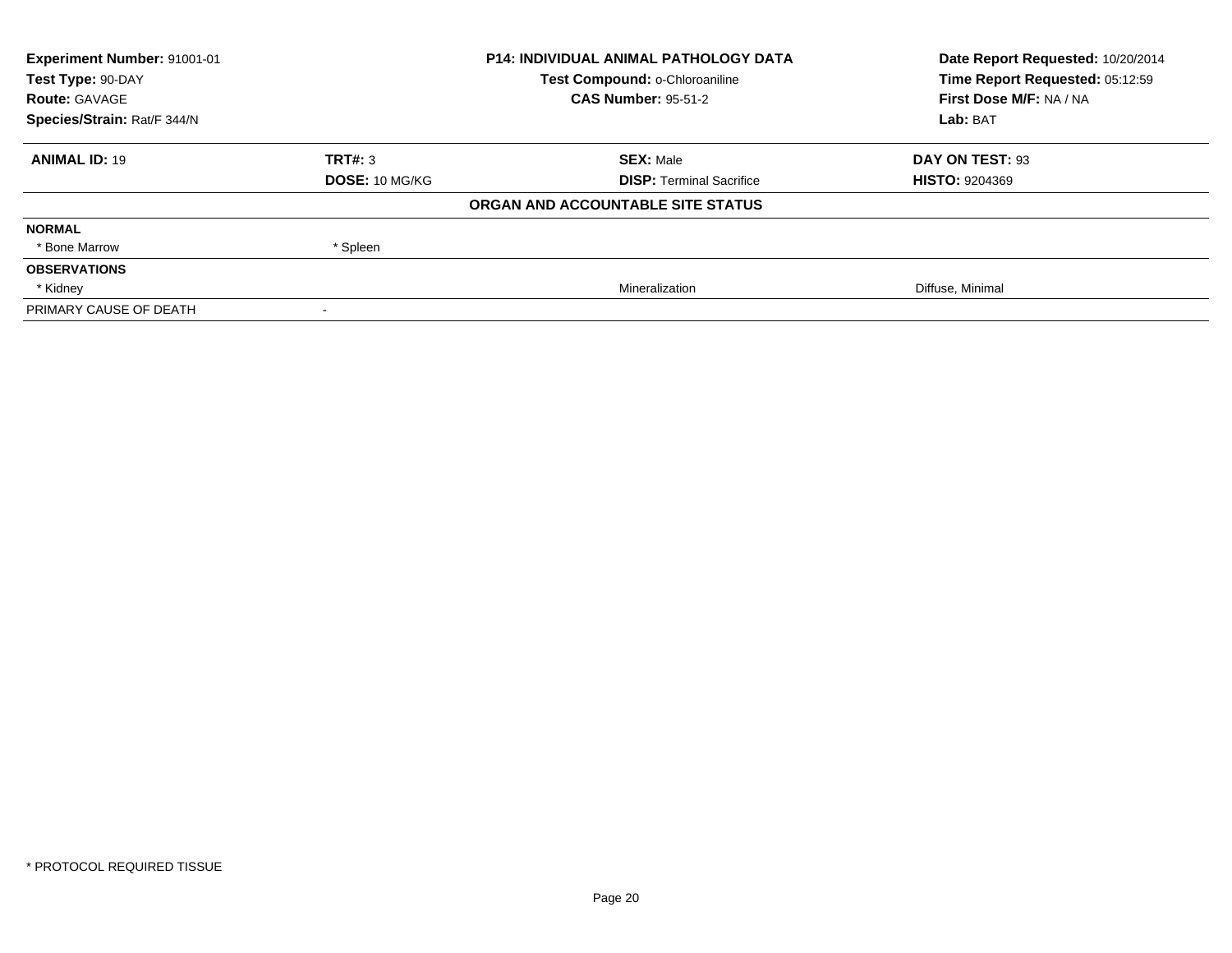| <b>Experiment Number: 91001-01</b> | <b>P14: INDIVIDUAL ANIMAL PATHOLOGY DATA</b> |                                   | Date Report Requested: 10/20/2014 |
|------------------------------------|----------------------------------------------|-----------------------------------|-----------------------------------|
| Test Type: 90-DAY                  |                                              | Test Compound: o-Chloroaniline    | Time Report Requested: 05:12:59   |
| <b>Route: GAVAGE</b>               |                                              | <b>CAS Number: 95-51-2</b>        | First Dose M/F: NA / NA           |
| Species/Strain: Rat/F 344/N        |                                              |                                   | Lab: BAT                          |
| <b>ANIMAL ID: 20</b>               | TRT#: 3                                      | <b>SEX: Male</b>                  | DAY ON TEST: 93                   |
|                                    | <b>DOSE: 10 MG/KG</b>                        | <b>DISP:</b> Terminal Sacrifice   | <b>HISTO: 9204370</b>             |
|                                    |                                              | ORGAN AND ACCOUNTABLE SITE STATUS |                                   |
| <b>NORMAL</b>                      |                                              |                                   |                                   |
| * Bone Marrow                      | * Spleen                                     |                                   |                                   |
| <b>OBSERVATIONS</b>                |                                              |                                   |                                   |
| * Kidney                           |                                              | Mineralization                    | Diffuse, Minimal                  |
| PRIMARY CAUSE OF DEATH             |                                              |                                   |                                   |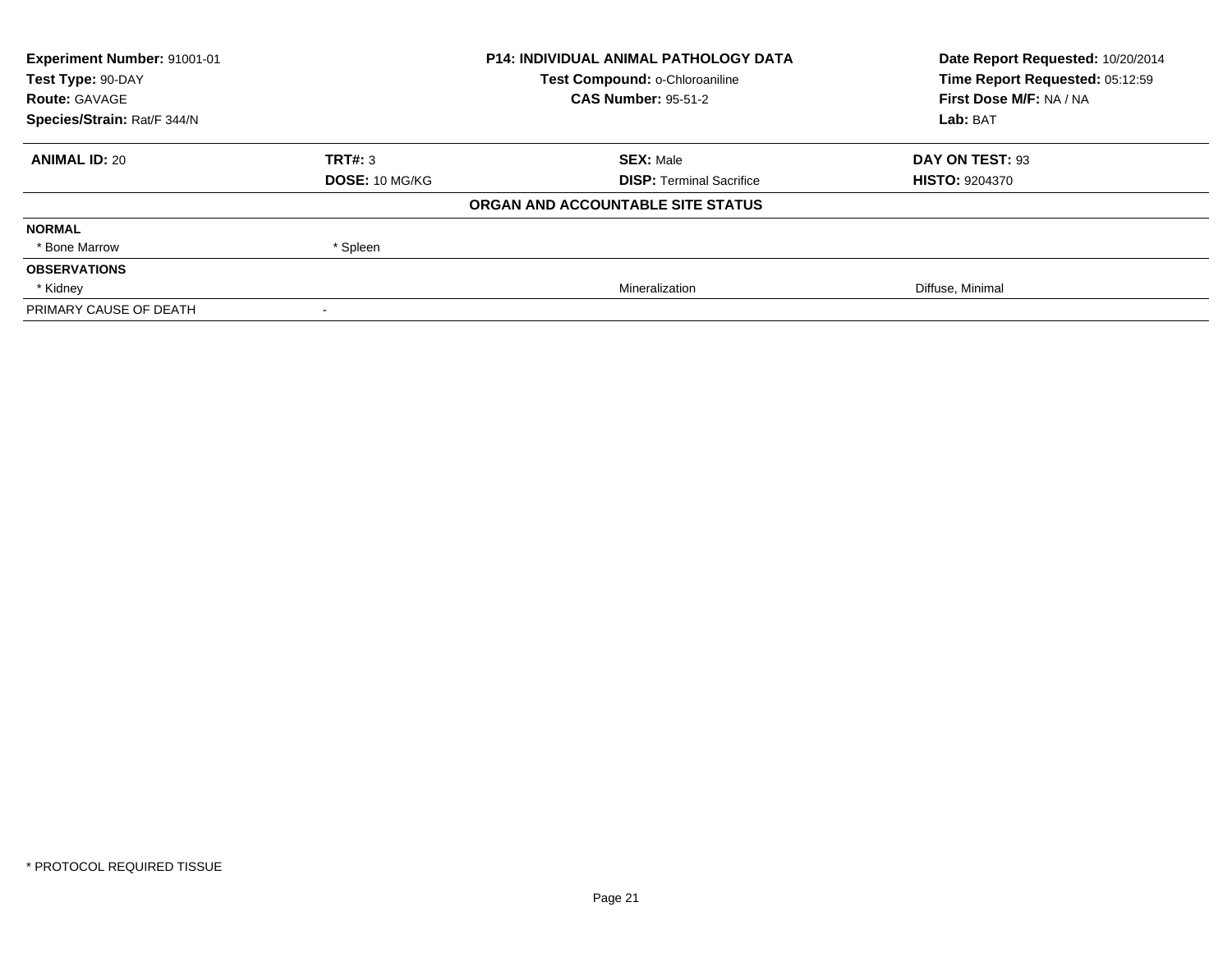| Experiment Number: 91001-01 | <b>P14: INDIVIDUAL ANIMAL PATHOLOGY DATA</b> |                                   | Date Report Requested: 10/20/2014 |
|-----------------------------|----------------------------------------------|-----------------------------------|-----------------------------------|
| Test Type: 90-DAY           |                                              | Test Compound: o-Chloroaniline    | Time Report Requested: 05:12:59   |
| <b>Route: GAVAGE</b>        |                                              | <b>CAS Number: 95-51-2</b>        | First Dose M/F: NA / NA           |
| Species/Strain: Rat/F 344/N |                                              |                                   | Lab: BAT                          |
| <b>ANIMAL ID: 21</b>        | TRT#: 5                                      | <b>SEX: Male</b>                  | DAY ON TEST: 93                   |
|                             | <b>DOSE: 20 MG/KG</b>                        | <b>DISP: Terminal Sacrifice</b>   | <b>HISTO: 9204341</b>             |
|                             |                                              | ORGAN AND ACCOUNTABLE SITE STATUS |                                   |
| <b>NORMAL</b>               |                                              |                                   |                                   |
| * Bone Marrow               | * Spleen                                     |                                   |                                   |
| <b>OBSERVATIONS</b>         |                                              |                                   |                                   |
| * Kidney                    |                                              | Mineralization                    | Diffuse, Minimal                  |
| PRIMARY CAUSE OF DEATH      |                                              |                                   |                                   |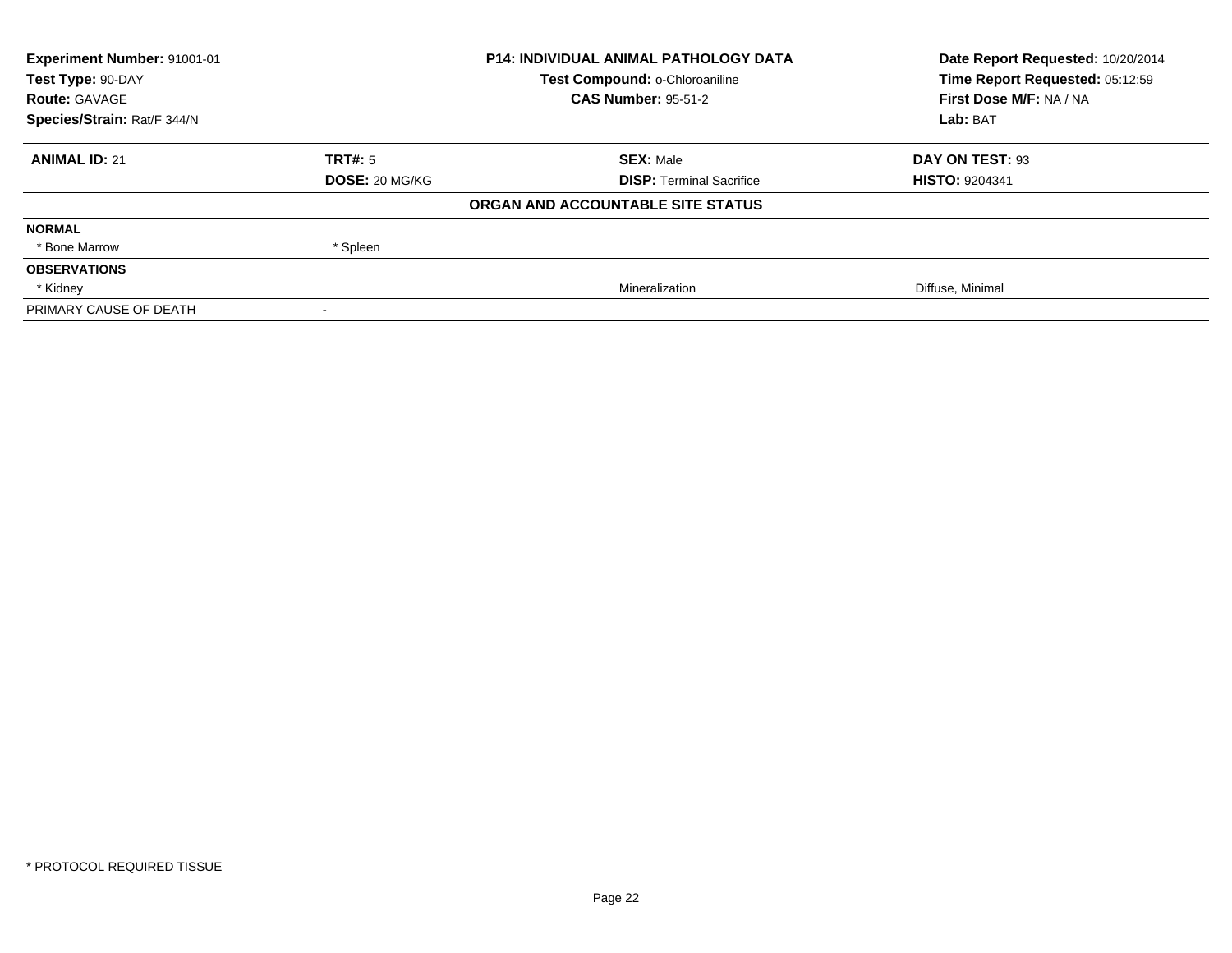| Experiment Number: 91001-01 | <b>P14: INDIVIDUAL ANIMAL PATHOLOGY DATA</b> |                                   | Date Report Requested: 10/20/2014 |
|-----------------------------|----------------------------------------------|-----------------------------------|-----------------------------------|
| Test Type: 90-DAY           |                                              | Test Compound: o-Chloroaniline    | Time Report Requested: 05:12:59   |
| <b>Route: GAVAGE</b>        |                                              | <b>CAS Number: 95-51-2</b>        | First Dose M/F: NA / NA           |
| Species/Strain: Rat/F 344/N |                                              |                                   | Lab: BAT                          |
| <b>ANIMAL ID: 22</b>        | TRT#: 5                                      | <b>SEX: Male</b>                  | DAY ON TEST: 93                   |
|                             | <b>DOSE: 20 MG/KG</b>                        | <b>DISP: Terminal Sacrifice</b>   | <b>HISTO: 9204342</b>             |
|                             |                                              | ORGAN AND ACCOUNTABLE SITE STATUS |                                   |
| <b>NORMAL</b>               |                                              |                                   |                                   |
| * Bone Marrow               | * Spleen                                     |                                   |                                   |
| <b>OBSERVATIONS</b>         |                                              |                                   |                                   |
| * Kidney                    |                                              | Mineralization                    | Diffuse, Minimal                  |
| PRIMARY CAUSE OF DEATH      |                                              |                                   |                                   |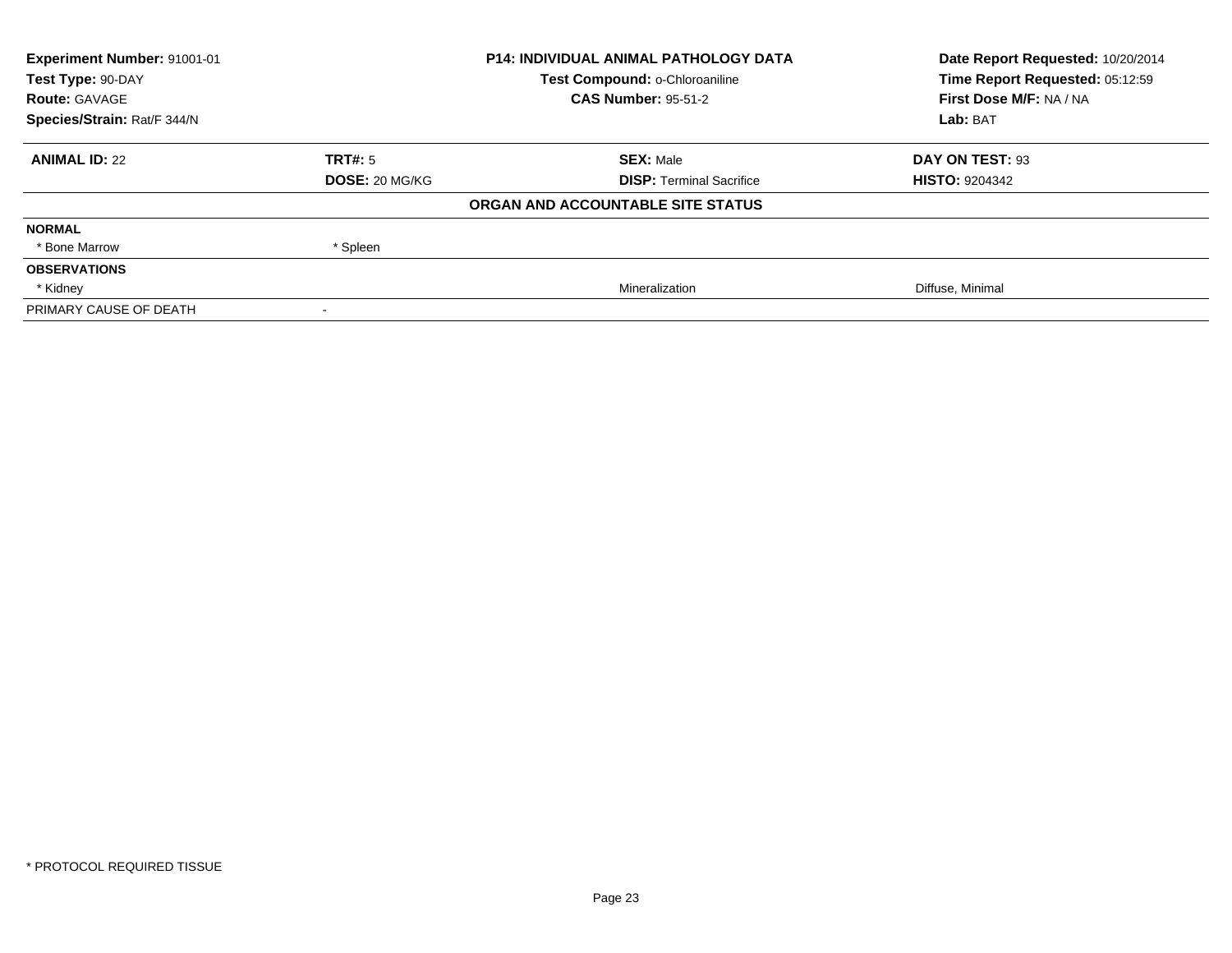| Experiment Number: 91001-01 | <b>P14: INDIVIDUAL ANIMAL PATHOLOGY DATA</b> |                                   | Date Report Requested: 10/20/2014 |
|-----------------------------|----------------------------------------------|-----------------------------------|-----------------------------------|
| Test Type: 90-DAY           |                                              | Test Compound: o-Chloroaniline    | Time Report Requested: 05:12:59   |
| <b>Route: GAVAGE</b>        |                                              | <b>CAS Number: 95-51-2</b>        | First Dose M/F: NA / NA           |
| Species/Strain: Rat/F 344/N |                                              |                                   | Lab: BAT                          |
| <b>ANIMAL ID: 23</b>        | TRT#: 5                                      | <b>SEX: Male</b>                  | DAY ON TEST: 93                   |
|                             | <b>DOSE: 20 MG/KG</b>                        | <b>DISP: Terminal Sacrifice</b>   | <b>HISTO: 9204343</b>             |
|                             |                                              | ORGAN AND ACCOUNTABLE SITE STATUS |                                   |
| <b>NORMAL</b>               |                                              |                                   |                                   |
| * Bone Marrow               | * Spleen                                     |                                   |                                   |
| <b>OBSERVATIONS</b>         |                                              |                                   |                                   |
| * Kidney                    |                                              | Mineralization                    | Diffuse, Minimal                  |
| PRIMARY CAUSE OF DEATH      |                                              |                                   |                                   |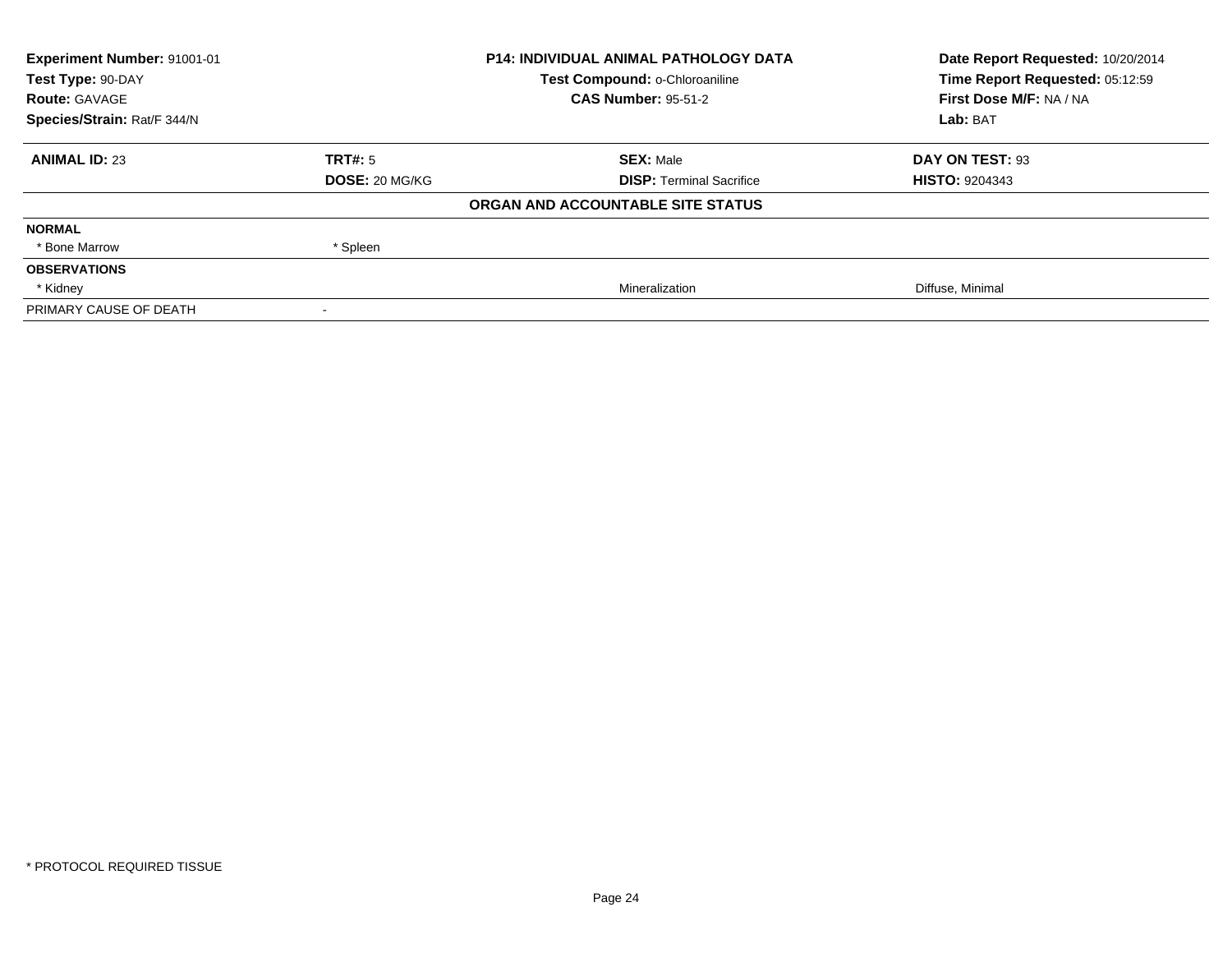| Experiment Number: 91001-01 | <b>P14: INDIVIDUAL ANIMAL PATHOLOGY DATA</b> |                                   | Date Report Requested: 10/20/2014 |
|-----------------------------|----------------------------------------------|-----------------------------------|-----------------------------------|
| Test Type: 90-DAY           |                                              | Test Compound: o-Chloroaniline    | Time Report Requested: 05:12:59   |
| <b>Route: GAVAGE</b>        |                                              | <b>CAS Number: 95-51-2</b>        | First Dose M/F: NA / NA           |
| Species/Strain: Rat/F 344/N |                                              |                                   | Lab: BAT                          |
| <b>ANIMAL ID: 24</b>        | TRT#: 5                                      | <b>SEX: Male</b>                  | DAY ON TEST: 93                   |
|                             | <b>DOSE: 20 MG/KG</b>                        | <b>DISP: Terminal Sacrifice</b>   | <b>HISTO: 9204344</b>             |
|                             |                                              | ORGAN AND ACCOUNTABLE SITE STATUS |                                   |
| <b>NORMAL</b>               |                                              |                                   |                                   |
| * Bone Marrow               | * Spleen                                     |                                   |                                   |
| <b>OBSERVATIONS</b>         |                                              |                                   |                                   |
| * Kidney                    |                                              | Mineralization                    | Diffuse, Minimal                  |
| PRIMARY CAUSE OF DEATH      |                                              |                                   |                                   |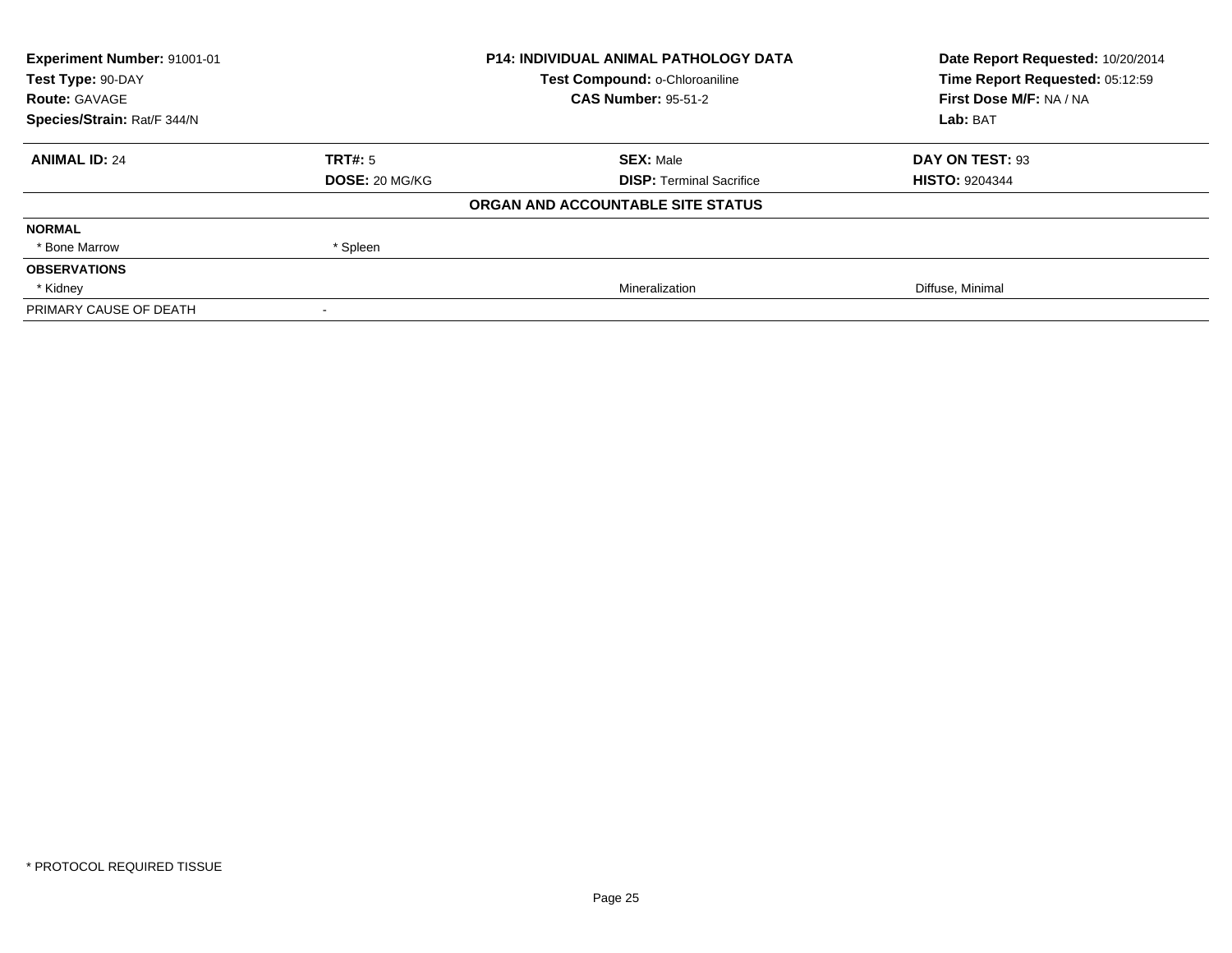| Experiment Number: 91001-01 | <b>P14: INDIVIDUAL ANIMAL PATHOLOGY DATA</b> |                                   | Date Report Requested: 10/20/2014 |
|-----------------------------|----------------------------------------------|-----------------------------------|-----------------------------------|
| Test Type: 90-DAY           |                                              | Test Compound: o-Chloroaniline    | Time Report Requested: 05:12:59   |
| <b>Route: GAVAGE</b>        |                                              | <b>CAS Number: 95-51-2</b>        | First Dose M/F: NA / NA           |
| Species/Strain: Rat/F 344/N |                                              |                                   | Lab: BAT                          |
| <b>ANIMAL ID: 25</b>        | TRT#: 5                                      | <b>SEX: Male</b>                  | DAY ON TEST: 93                   |
|                             | <b>DOSE: 20 MG/KG</b>                        | <b>DISP: Terminal Sacrifice</b>   | <b>HISTO: 9204345</b>             |
|                             |                                              | ORGAN AND ACCOUNTABLE SITE STATUS |                                   |
| <b>NORMAL</b>               |                                              |                                   |                                   |
| * Bone Marrow               | * Spleen                                     |                                   |                                   |
| <b>OBSERVATIONS</b>         |                                              |                                   |                                   |
| * Kidney                    |                                              | Mineralization                    | Diffuse, Minimal                  |
| PRIMARY CAUSE OF DEATH      |                                              |                                   |                                   |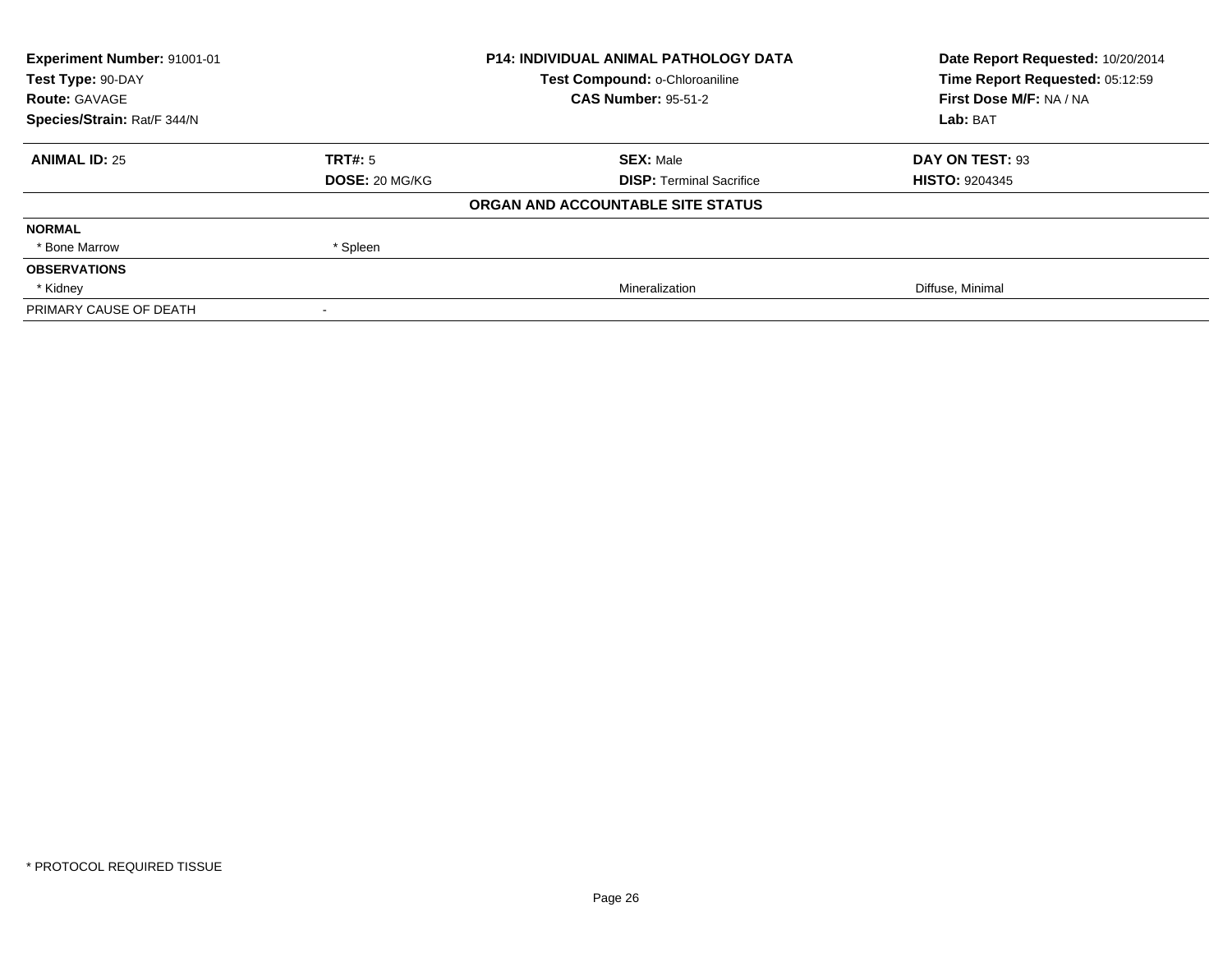| Experiment Number: 91001-01 | <b>P14: INDIVIDUAL ANIMAL PATHOLOGY DATA</b> |                                   | Date Report Requested: 10/20/2014 |
|-----------------------------|----------------------------------------------|-----------------------------------|-----------------------------------|
| Test Type: 90-DAY           |                                              | Test Compound: o-Chloroaniline    | Time Report Requested: 05:12:59   |
| <b>Route: GAVAGE</b>        |                                              | <b>CAS Number: 95-51-2</b>        | First Dose M/F: NA / NA           |
| Species/Strain: Rat/F 344/N |                                              |                                   | Lab: BAT                          |
| <b>ANIMAL ID: 26</b>        | TRT#: 5                                      | <b>SEX: Male</b>                  | DAY ON TEST: 93                   |
|                             | <b>DOSE: 20 MG/KG</b>                        | <b>DISP: Terminal Sacrifice</b>   | <b>HISTO: 9204346</b>             |
|                             |                                              | ORGAN AND ACCOUNTABLE SITE STATUS |                                   |
| <b>NORMAL</b>               |                                              |                                   |                                   |
| * Bone Marrow               | * Spleen                                     |                                   |                                   |
| <b>OBSERVATIONS</b>         |                                              |                                   |                                   |
| * Kidney                    |                                              | Mineralization                    | Diffuse, Minimal                  |
| PRIMARY CAUSE OF DEATH      |                                              |                                   |                                   |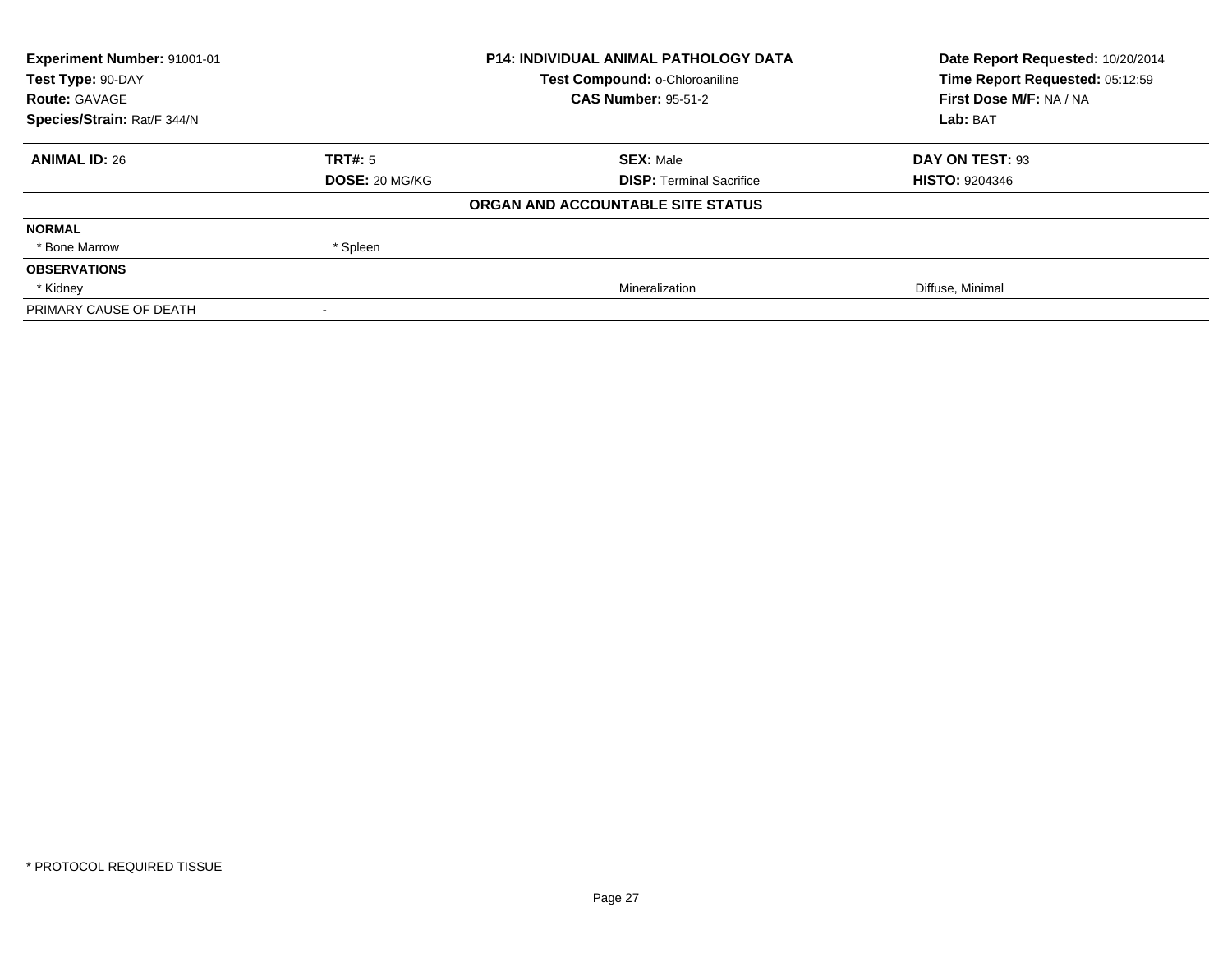| Experiment Number: 91001-01 |                       | <b>P14: INDIVIDUAL ANIMAL PATHOLOGY DATA</b> | Date Report Requested: 10/20/2014 |
|-----------------------------|-----------------------|----------------------------------------------|-----------------------------------|
| Test Type: 90-DAY           |                       | Test Compound: o-Chloroaniline               | Time Report Requested: 05:12:59   |
| <b>Route: GAVAGE</b>        |                       | <b>CAS Number: 95-51-2</b>                   | First Dose M/F: NA / NA           |
| Species/Strain: Rat/F 344/N |                       |                                              | Lab: BAT                          |
| <b>ANIMAL ID: 27</b>        | TRT#: 5               | <b>SEX: Male</b>                             | DAY ON TEST: 93                   |
|                             | <b>DOSE: 20 MG/KG</b> | <b>DISP: Terminal Sacrifice</b>              | <b>HISTO: 9204347</b>             |
|                             |                       | ORGAN AND ACCOUNTABLE SITE STATUS            |                                   |
| <b>NORMAL</b>               |                       |                                              |                                   |
| * Bone Marrow               | * Liver               | * Spleen                                     |                                   |
| <b>OBSERVATIONS</b>         |                       |                                              |                                   |
| * Kidney                    |                       | Mineralization                               | Diffuse, Minimal                  |
| PRIMARY CAUSE OF DEATH      |                       |                                              |                                   |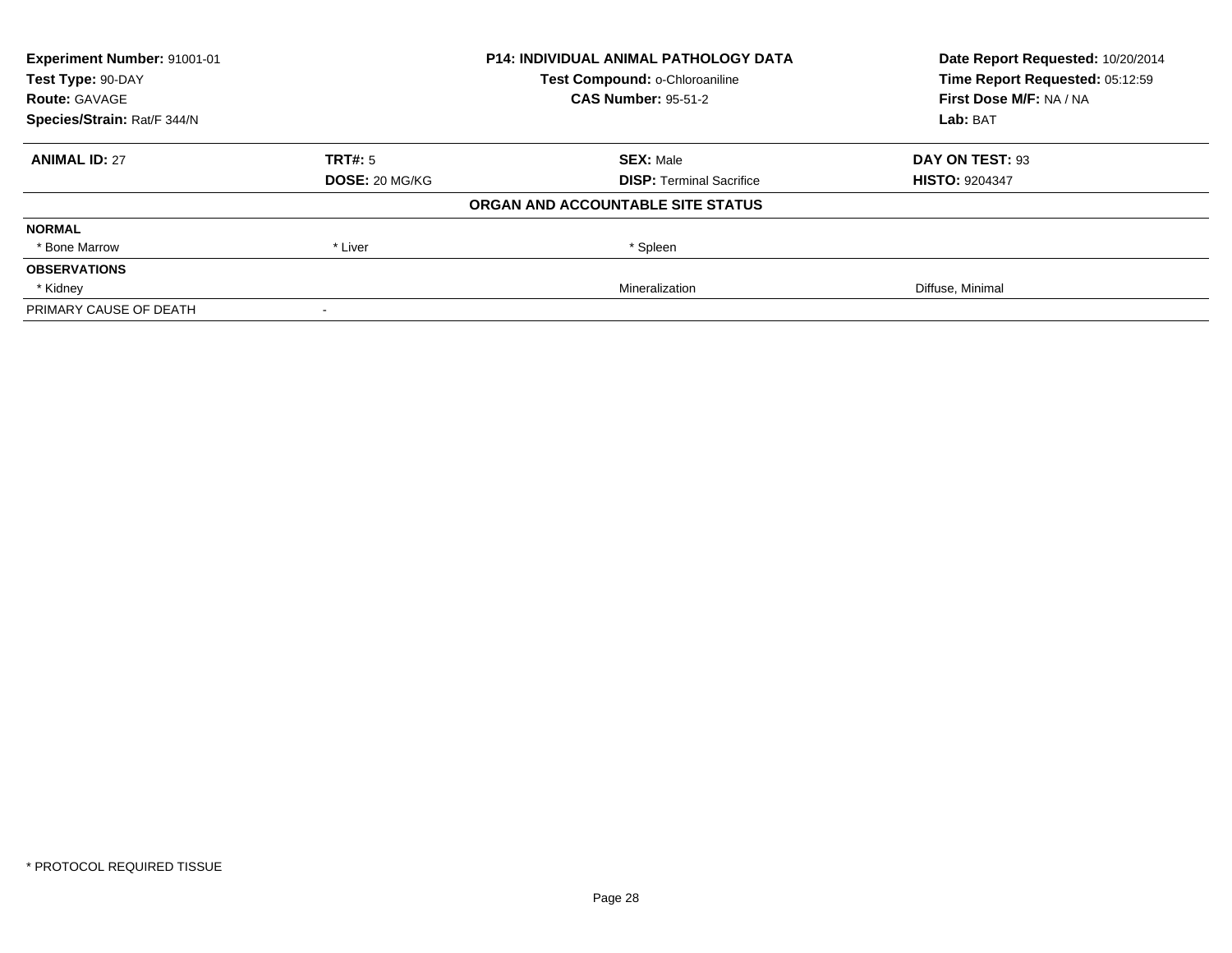| Experiment Number: 91001-01 | <b>P14: INDIVIDUAL ANIMAL PATHOLOGY DATA</b> |                                   | Date Report Requested: 10/20/2014 |
|-----------------------------|----------------------------------------------|-----------------------------------|-----------------------------------|
| Test Type: 90-DAY           |                                              | Test Compound: o-Chloroaniline    | Time Report Requested: 05:12:59   |
| <b>Route: GAVAGE</b>        |                                              | <b>CAS Number: 95-51-2</b>        | First Dose M/F: NA / NA           |
| Species/Strain: Rat/F 344/N |                                              |                                   | Lab: BAT                          |
| <b>ANIMAL ID: 28</b>        | TRT#: 5                                      | <b>SEX: Male</b>                  | DAY ON TEST: 93                   |
|                             | <b>DOSE: 20 MG/KG</b>                        | <b>DISP: Terminal Sacrifice</b>   | <b>HISTO: 9204348</b>             |
|                             |                                              | ORGAN AND ACCOUNTABLE SITE STATUS |                                   |
| <b>NORMAL</b>               |                                              |                                   |                                   |
| * Bone Marrow               | * Spleen                                     |                                   |                                   |
| <b>OBSERVATIONS</b>         |                                              |                                   |                                   |
| * Kidney                    |                                              | Mineralization                    | Diffuse, Minimal                  |
| PRIMARY CAUSE OF DEATH      |                                              |                                   |                                   |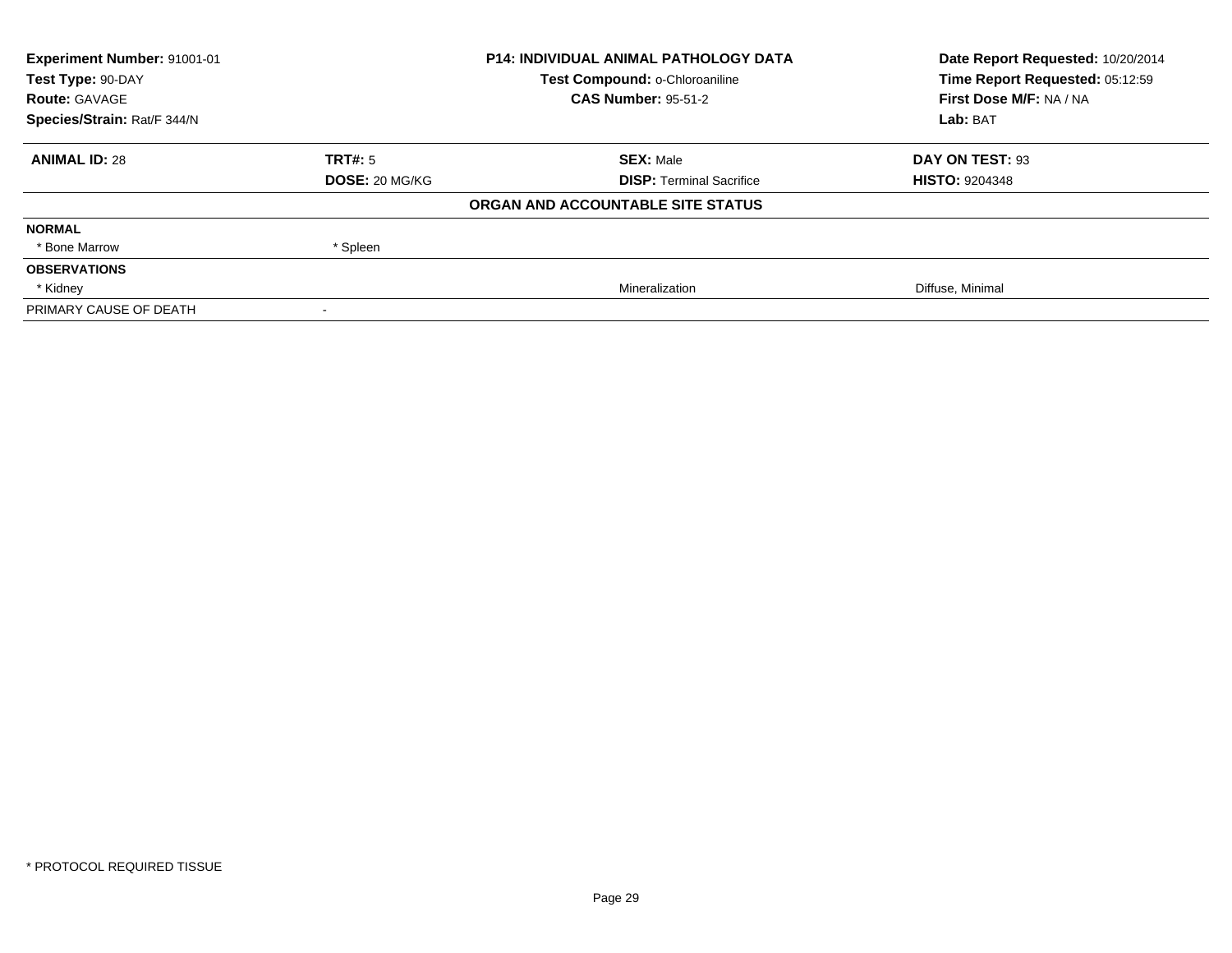| Experiment Number: 91001-01 | <b>P14: INDIVIDUAL ANIMAL PATHOLOGY DATA</b> |                                   | Date Report Requested: 10/20/2014 |
|-----------------------------|----------------------------------------------|-----------------------------------|-----------------------------------|
| Test Type: 90-DAY           |                                              | Test Compound: o-Chloroaniline    | Time Report Requested: 05:12:59   |
| <b>Route: GAVAGE</b>        |                                              | <b>CAS Number: 95-51-2</b>        | First Dose M/F: NA / NA           |
| Species/Strain: Rat/F 344/N |                                              |                                   | Lab: BAT                          |
| <b>ANIMAL ID: 29</b>        | TRT#: 5                                      | <b>SEX: Male</b>                  | DAY ON TEST: 93                   |
|                             | <b>DOSE: 20 MG/KG</b>                        | <b>DISP: Terminal Sacrifice</b>   | <b>HISTO: 9204349</b>             |
|                             |                                              | ORGAN AND ACCOUNTABLE SITE STATUS |                                   |
| <b>NORMAL</b>               |                                              |                                   |                                   |
| * Bone Marrow               | * Spleen                                     |                                   |                                   |
| <b>OBSERVATIONS</b>         |                                              |                                   |                                   |
| * Kidney                    |                                              | Mineralization                    | Diffuse, Minimal                  |
| PRIMARY CAUSE OF DEATH      |                                              |                                   |                                   |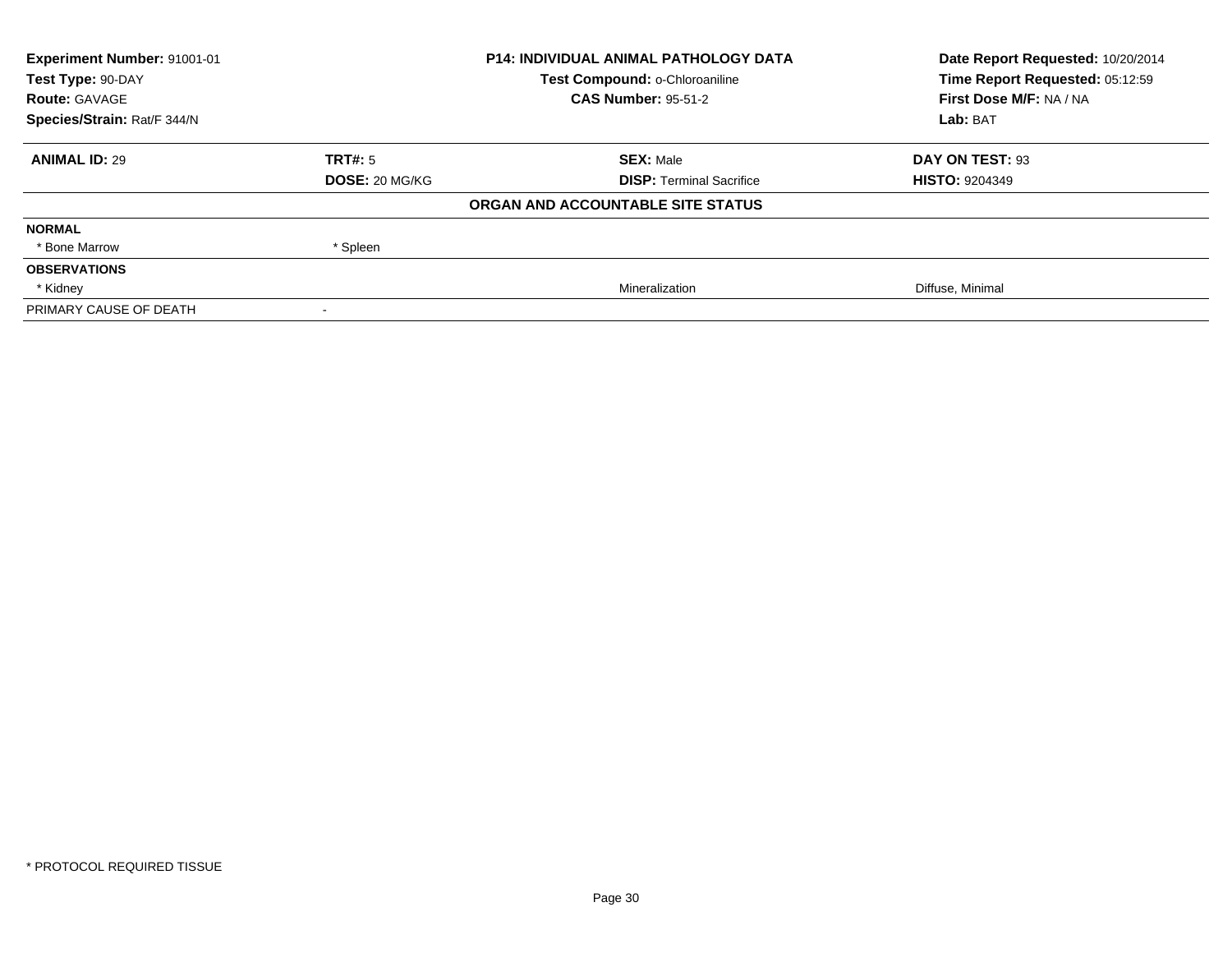| Experiment Number: 91001-01 | <b>P14: INDIVIDUAL ANIMAL PATHOLOGY DATA</b> |                                   | Date Report Requested: 10/20/2014 |
|-----------------------------|----------------------------------------------|-----------------------------------|-----------------------------------|
| Test Type: 90-DAY           |                                              | Test Compound: o-Chloroaniline    | Time Report Requested: 05:12:59   |
| <b>Route: GAVAGE</b>        |                                              | <b>CAS Number: 95-51-2</b>        | First Dose M/F: NA / NA           |
| Species/Strain: Rat/F 344/N |                                              |                                   | Lab: BAT                          |
| <b>ANIMAL ID: 30</b>        | TRT#: 5                                      | <b>SEX: Male</b>                  | DAY ON TEST: 93                   |
|                             | <b>DOSE: 20 MG/KG</b>                        | <b>DISP: Terminal Sacrifice</b>   | <b>HISTO: 9204350</b>             |
|                             |                                              | ORGAN AND ACCOUNTABLE SITE STATUS |                                   |
| <b>NORMAL</b>               |                                              |                                   |                                   |
| * Bone Marrow               | * Spleen                                     |                                   |                                   |
| <b>OBSERVATIONS</b>         |                                              |                                   |                                   |
| * Kidney                    |                                              | Mineralization                    | Diffuse, Minimal                  |
| PRIMARY CAUSE OF DEATH      |                                              |                                   |                                   |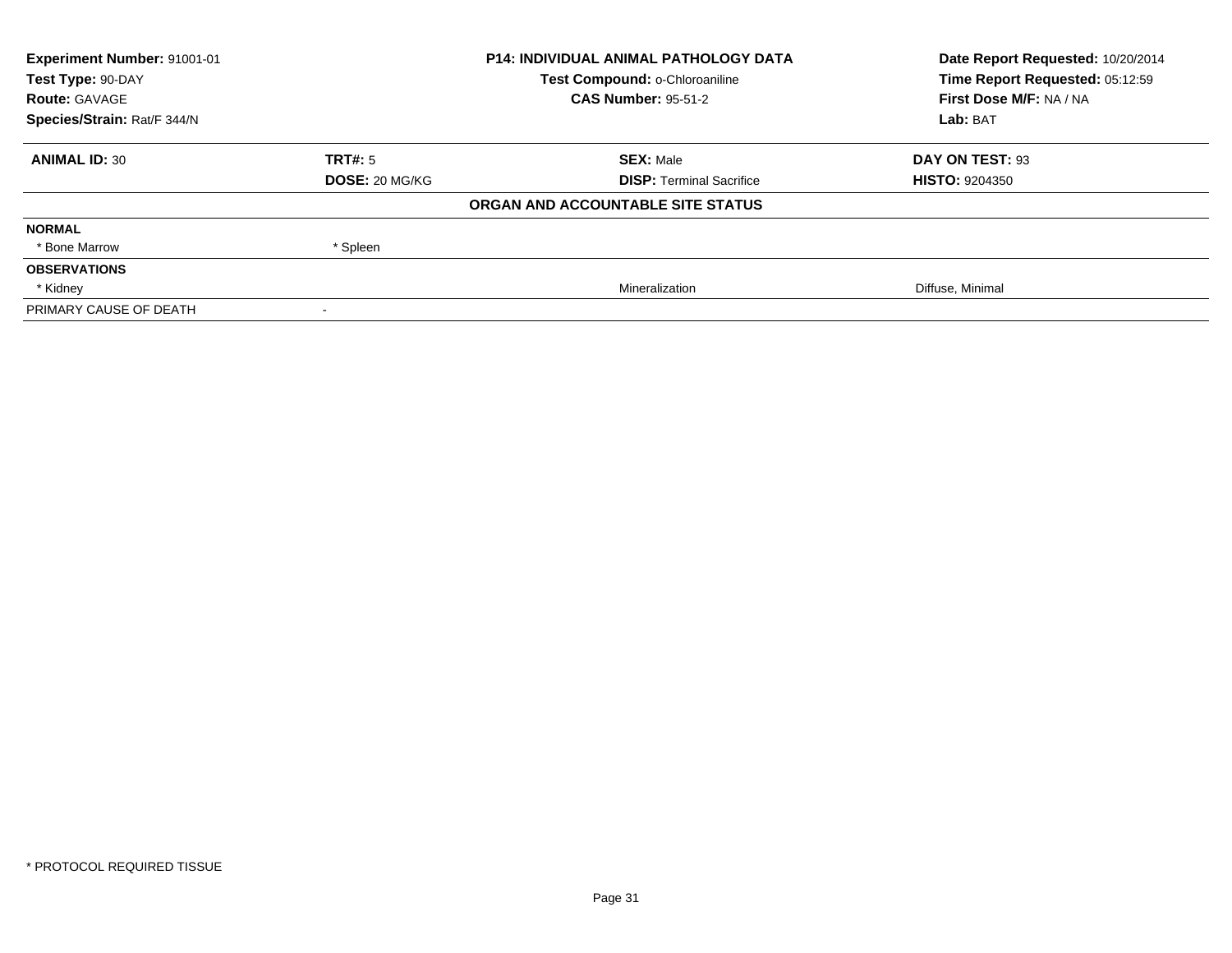| Experiment Number: 91001-01 | <b>P14: INDIVIDUAL ANIMAL PATHOLOGY DATA</b> |                                   | Date Report Requested: 10/20/2014 |
|-----------------------------|----------------------------------------------|-----------------------------------|-----------------------------------|
| Test Type: 90-DAY           |                                              | Test Compound: o-Chloroaniline    | Time Report Requested: 05:12:59   |
| <b>Route: GAVAGE</b>        |                                              | <b>CAS Number: 95-51-2</b>        | First Dose M/F: NA / NA           |
| Species/Strain: Rat/F 344/N |                                              |                                   | Lab: BAT                          |
| <b>ANIMAL ID: 31</b>        | <b>TRT#: 7</b>                               | <b>SEX: Male</b>                  | DAY ON TEST: 93                   |
|                             | <b>DOSE: 40 MG/KG</b>                        | <b>DISP: Terminal Sacrifice</b>   | <b>HISTO: 9204321</b>             |
|                             |                                              | ORGAN AND ACCOUNTABLE SITE STATUS |                                   |
| <b>NORMAL</b>               |                                              |                                   |                                   |
| * Bone Marrow               | * Spleen                                     |                                   |                                   |
| <b>OBSERVATIONS</b>         |                                              |                                   |                                   |
| * Kidney                    |                                              | Mineralization                    | Diffuse, Minimal                  |
| PRIMARY CAUSE OF DEATH      |                                              |                                   |                                   |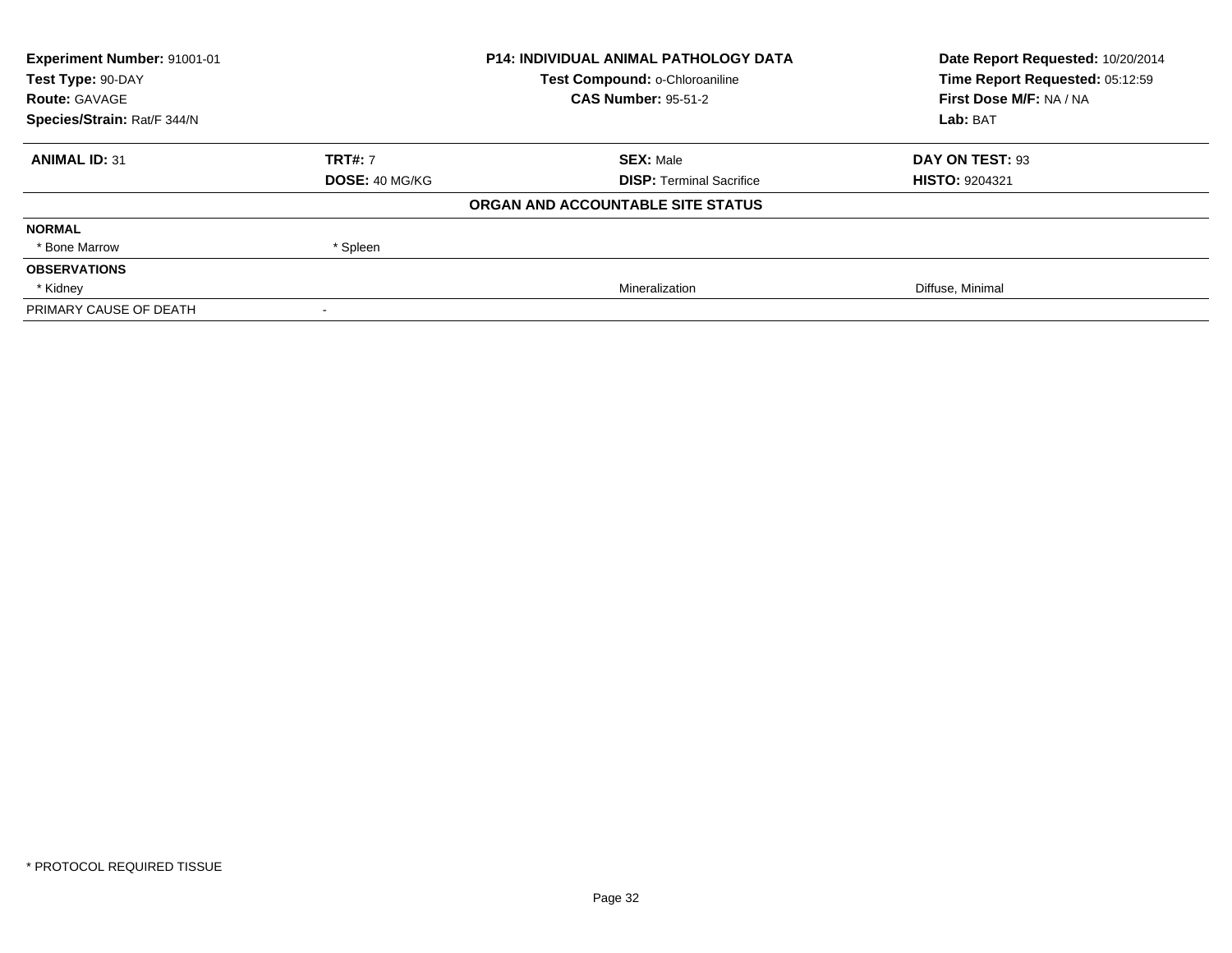| Experiment Number: 91001-01 | <b>P14: INDIVIDUAL ANIMAL PATHOLOGY DATA</b> |                                   | Date Report Requested: 10/20/2014 |
|-----------------------------|----------------------------------------------|-----------------------------------|-----------------------------------|
| Test Type: 90-DAY           |                                              | Test Compound: o-Chloroaniline    | Time Report Requested: 05:12:59   |
| <b>Route: GAVAGE</b>        |                                              | <b>CAS Number: 95-51-2</b>        | First Dose M/F: NA / NA           |
| Species/Strain: Rat/F 344/N |                                              |                                   | Lab: BAT                          |
| <b>ANIMAL ID: 32</b>        | <b>TRT#: 7</b>                               | <b>SEX: Male</b>                  | DAY ON TEST: 93                   |
|                             | <b>DOSE: 40 MG/KG</b>                        | <b>DISP: Terminal Sacrifice</b>   | <b>HISTO: 9204322</b>             |
|                             |                                              | ORGAN AND ACCOUNTABLE SITE STATUS |                                   |
| <b>NORMAL</b>               |                                              |                                   |                                   |
| * Bone Marrow               | * Spleen                                     |                                   |                                   |
| <b>OBSERVATIONS</b>         |                                              |                                   |                                   |
| * Kidney                    |                                              | Mineralization                    | Diffuse, Minimal                  |
| PRIMARY CAUSE OF DEATH      |                                              |                                   |                                   |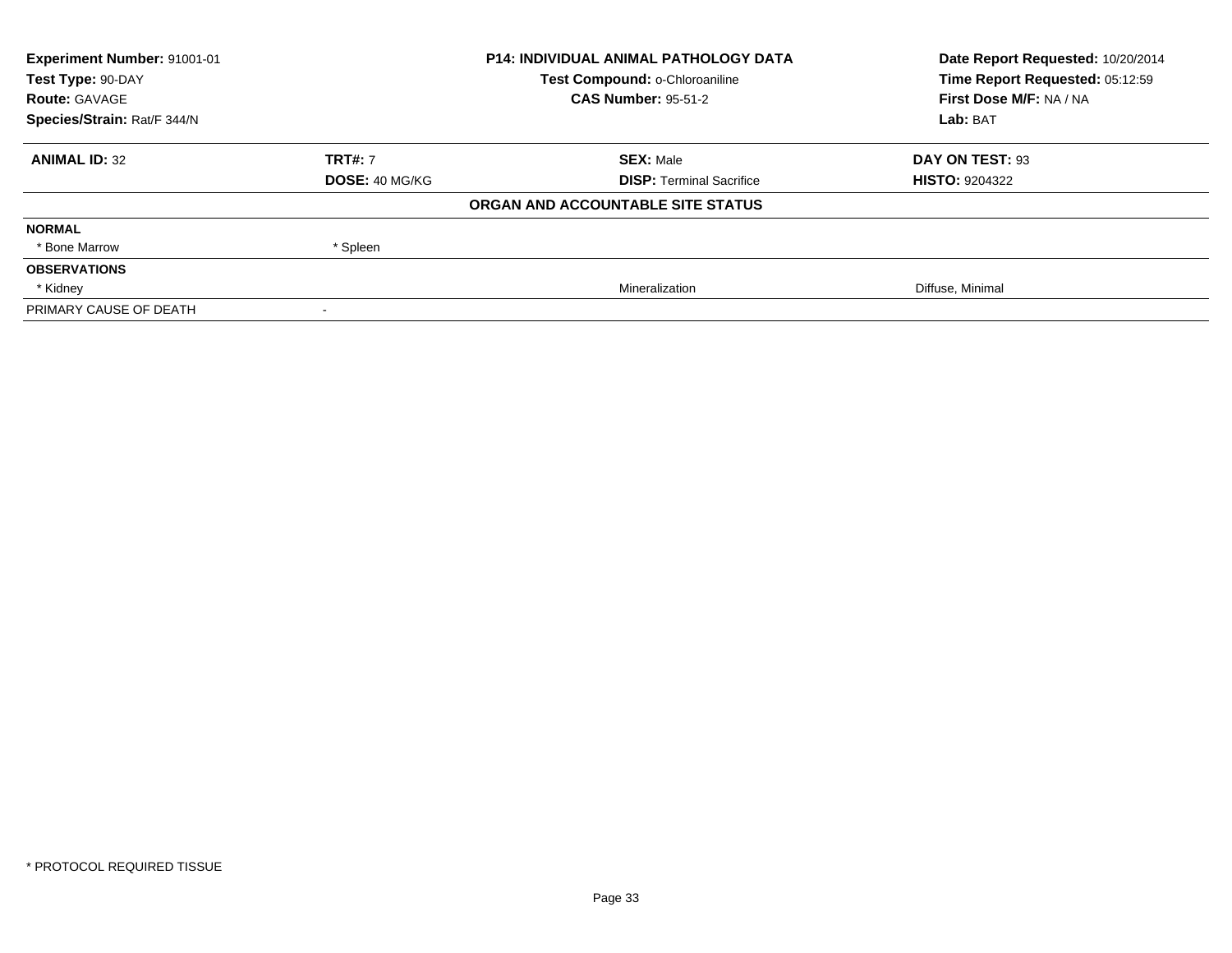| Experiment Number: 91001-01 | <b>P14: INDIVIDUAL ANIMAL PATHOLOGY DATA</b> |                                   | Date Report Requested: 10/20/2014 |
|-----------------------------|----------------------------------------------|-----------------------------------|-----------------------------------|
| Test Type: 90-DAY           |                                              | Test Compound: o-Chloroaniline    | Time Report Requested: 05:12:59   |
| <b>Route: GAVAGE</b>        |                                              | <b>CAS Number: 95-51-2</b>        | First Dose M/F: NA / NA           |
| Species/Strain: Rat/F 344/N |                                              |                                   | Lab: BAT                          |
| <b>ANIMAL ID: 33</b>        | <b>TRT#: 7</b>                               | <b>SEX: Male</b>                  | DAY ON TEST: 93                   |
|                             | <b>DOSE: 40 MG/KG</b>                        | <b>DISP: Terminal Sacrifice</b>   | <b>HISTO: 9204323</b>             |
|                             |                                              | ORGAN AND ACCOUNTABLE SITE STATUS |                                   |
| <b>NORMAL</b>               |                                              |                                   |                                   |
| * Bone Marrow               | * Spleen                                     |                                   |                                   |
| <b>OBSERVATIONS</b>         |                                              |                                   |                                   |
| * Kidney                    |                                              | Mineralization                    | Diffuse, Minimal                  |
| PRIMARY CAUSE OF DEATH      |                                              |                                   |                                   |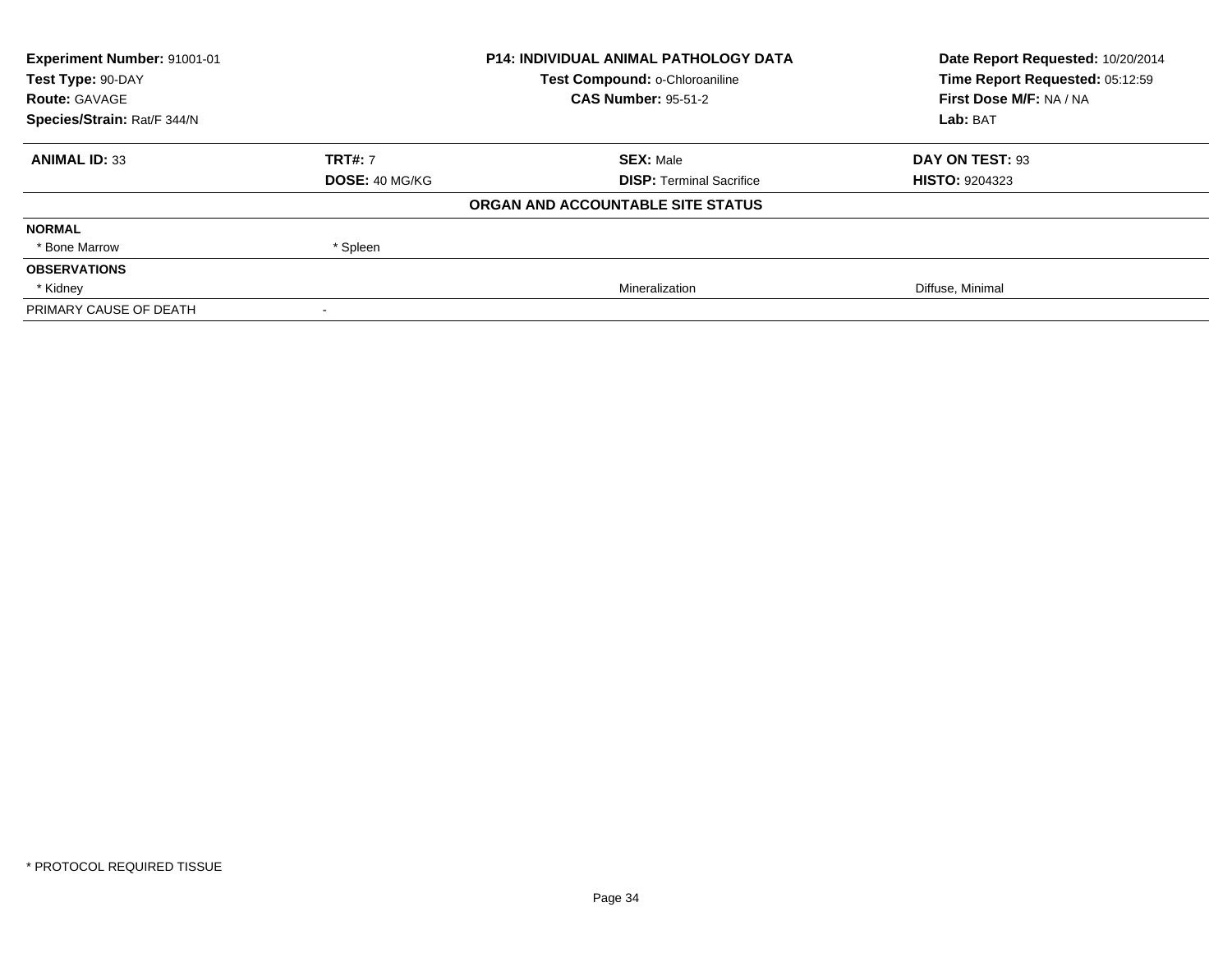| Experiment Number: 91001-01 | <b>P14: INDIVIDUAL ANIMAL PATHOLOGY DATA</b> |                                   | Date Report Requested: 10/20/2014 |
|-----------------------------|----------------------------------------------|-----------------------------------|-----------------------------------|
| Test Type: 90-DAY           |                                              | Test Compound: o-Chloroaniline    | Time Report Requested: 05:12:59   |
| <b>Route: GAVAGE</b>        |                                              | <b>CAS Number: 95-51-2</b>        | First Dose M/F: NA / NA           |
| Species/Strain: Rat/F 344/N |                                              |                                   | Lab: BAT                          |
| <b>ANIMAL ID: 34</b>        | <b>TRT#: 7</b>                               | <b>SEX: Male</b>                  | DAY ON TEST: 93                   |
|                             | <b>DOSE: 40 MG/KG</b>                        | <b>DISP: Terminal Sacrifice</b>   | <b>HISTO: 9204324</b>             |
|                             |                                              | ORGAN AND ACCOUNTABLE SITE STATUS |                                   |
| <b>NORMAL</b>               |                                              |                                   |                                   |
| * Bone Marrow               | * Spleen                                     |                                   |                                   |
| <b>OBSERVATIONS</b>         |                                              |                                   |                                   |
| * Kidney                    |                                              | Mineralization                    | Diffuse, Minimal                  |
| PRIMARY CAUSE OF DEATH      |                                              |                                   |                                   |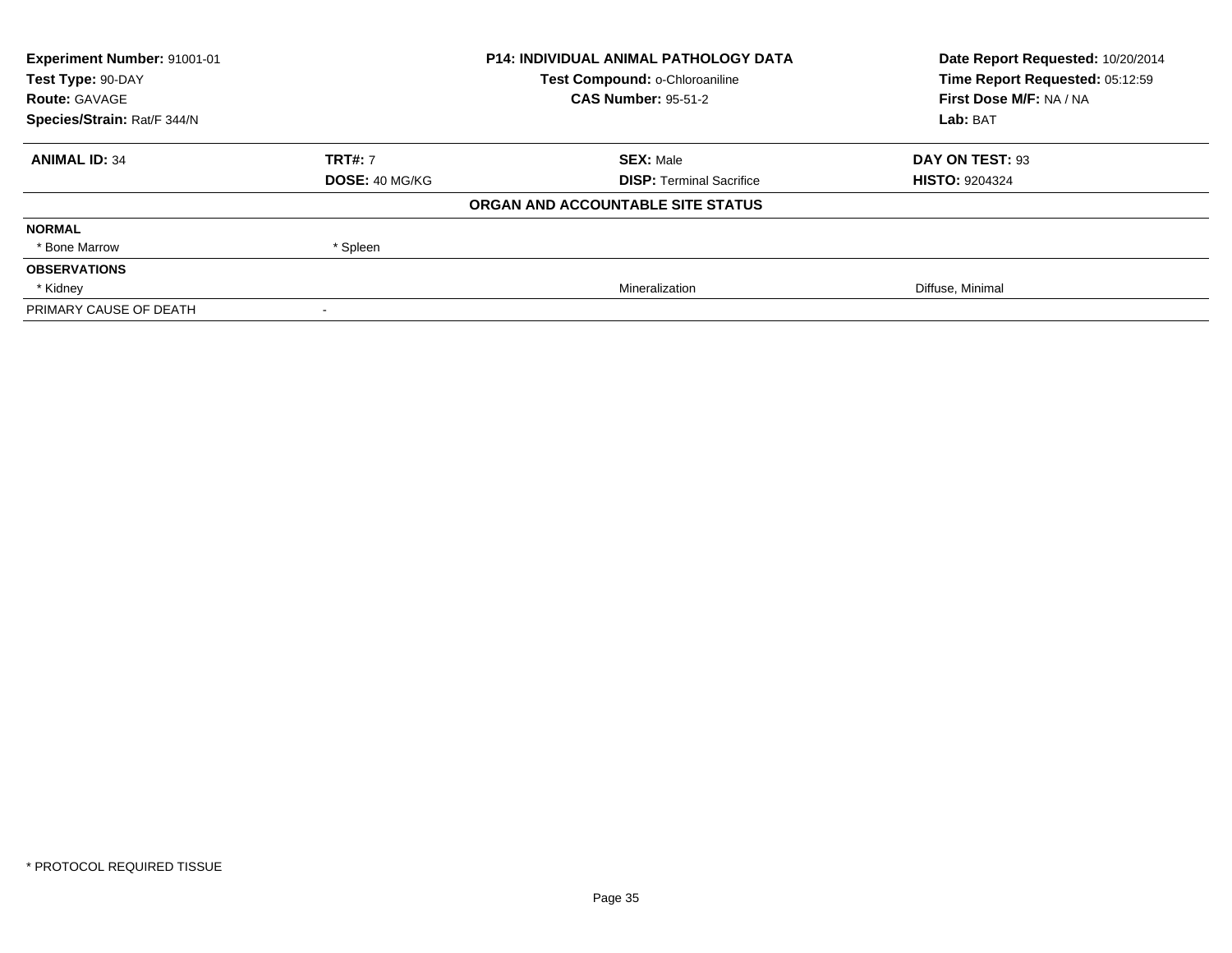| Experiment Number: 91001-01 |                       | <b>P14: INDIVIDUAL ANIMAL PATHOLOGY DATA</b> | Date Report Requested: 10/20/2014 |
|-----------------------------|-----------------------|----------------------------------------------|-----------------------------------|
| Test Type: 90-DAY           |                       | Test Compound: o-Chloroaniline               | Time Report Requested: 05:12:59   |
| <b>Route: GAVAGE</b>        |                       | <b>CAS Number: 95-51-2</b>                   | First Dose M/F: NA / NA           |
| Species/Strain: Rat/F 344/N |                       |                                              | Lab: BAT                          |
| <b>ANIMAL ID: 35</b>        | <b>TRT#: 7</b>        | <b>SEX: Male</b>                             | DAY ON TEST: 93                   |
|                             | <b>DOSE: 40 MG/KG</b> | <b>DISP: Terminal Sacrifice</b>              | <b>HISTO: 9204325</b>             |
|                             |                       | ORGAN AND ACCOUNTABLE SITE STATUS            |                                   |
| <b>NORMAL</b>               |                       |                                              |                                   |
| * Bone Marrow               | * Spleen              |                                              |                                   |
| <b>OBSERVATIONS</b>         |                       |                                              |                                   |
| * Kidney                    |                       | Mineralization                               | Diffuse, Minimal                  |
| PRIMARY CAUSE OF DEATH      |                       |                                              |                                   |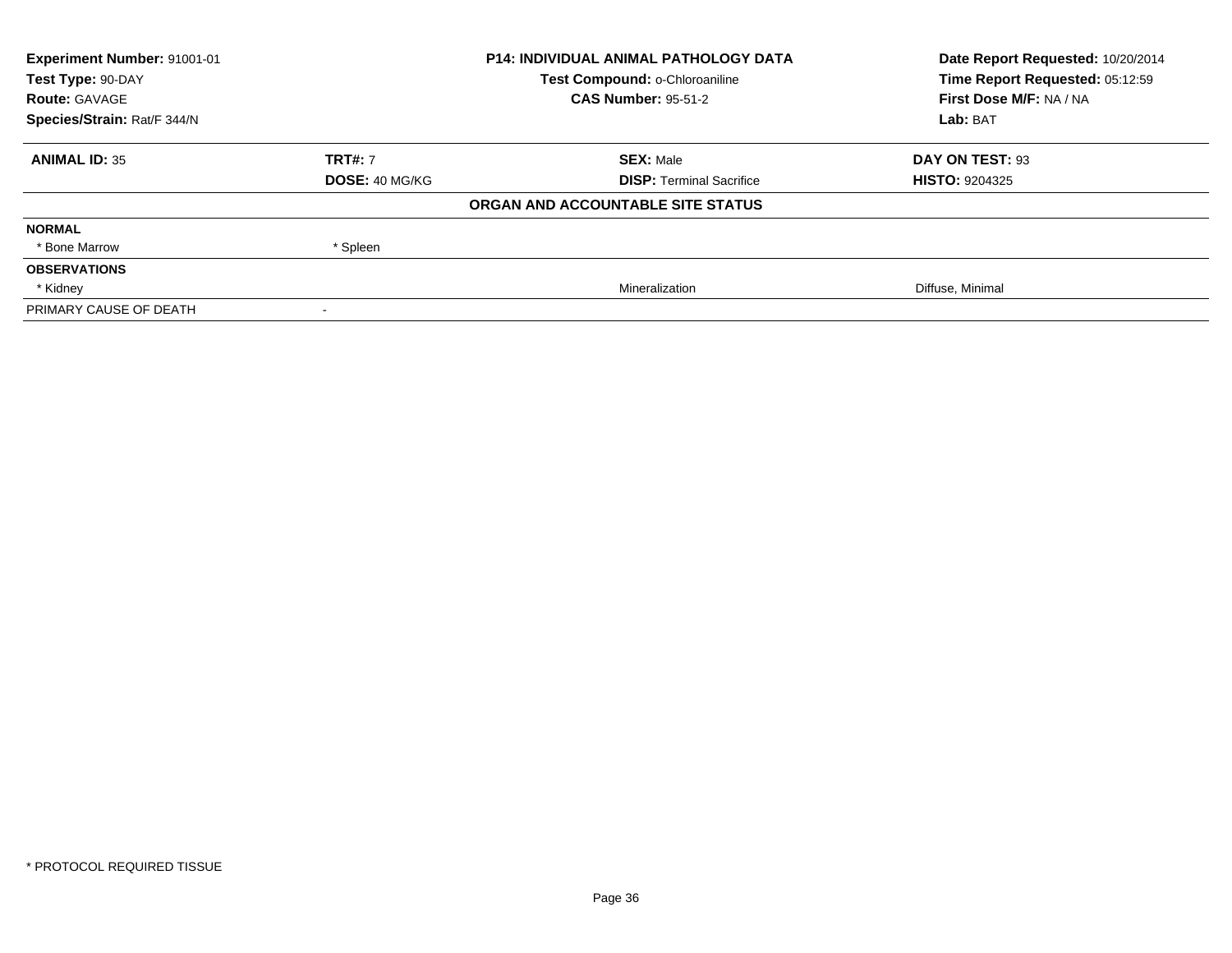| <b>Experiment Number: 91001-01</b> | <b>P14: INDIVIDUAL ANIMAL PATHOLOGY DATA</b> |                                   | Date Report Requested: 10/20/2014 |
|------------------------------------|----------------------------------------------|-----------------------------------|-----------------------------------|
| Test Type: 90-DAY                  |                                              | Test Compound: o-Chloroaniline    | Time Report Requested: 05:12:59   |
| <b>Route: GAVAGE</b>               |                                              | <b>CAS Number: 95-51-2</b>        | First Dose M/F: NA / NA           |
| Species/Strain: Rat/F 344/N        |                                              |                                   | Lab: BAT                          |
| <b>ANIMAL ID: 36</b>               | <b>TRT#: 7</b>                               | <b>SEX: Male</b>                  | DAY ON TEST: 93                   |
|                                    | <b>DOSE: 40 MG/KG</b>                        | <b>DISP:</b> Terminal Sacrifice   | <b>HISTO: 9204326</b>             |
|                                    |                                              | ORGAN AND ACCOUNTABLE SITE STATUS |                                   |
| <b>NORMAL</b>                      |                                              |                                   |                                   |
| * Bone Marrow                      | * Spleen                                     |                                   |                                   |
| <b>OBSERVATIONS</b>                |                                              |                                   |                                   |
| * Kidney                           |                                              | Mineralization                    | Diffuse, Minimal                  |
| PRIMARY CAUSE OF DEATH             |                                              |                                   |                                   |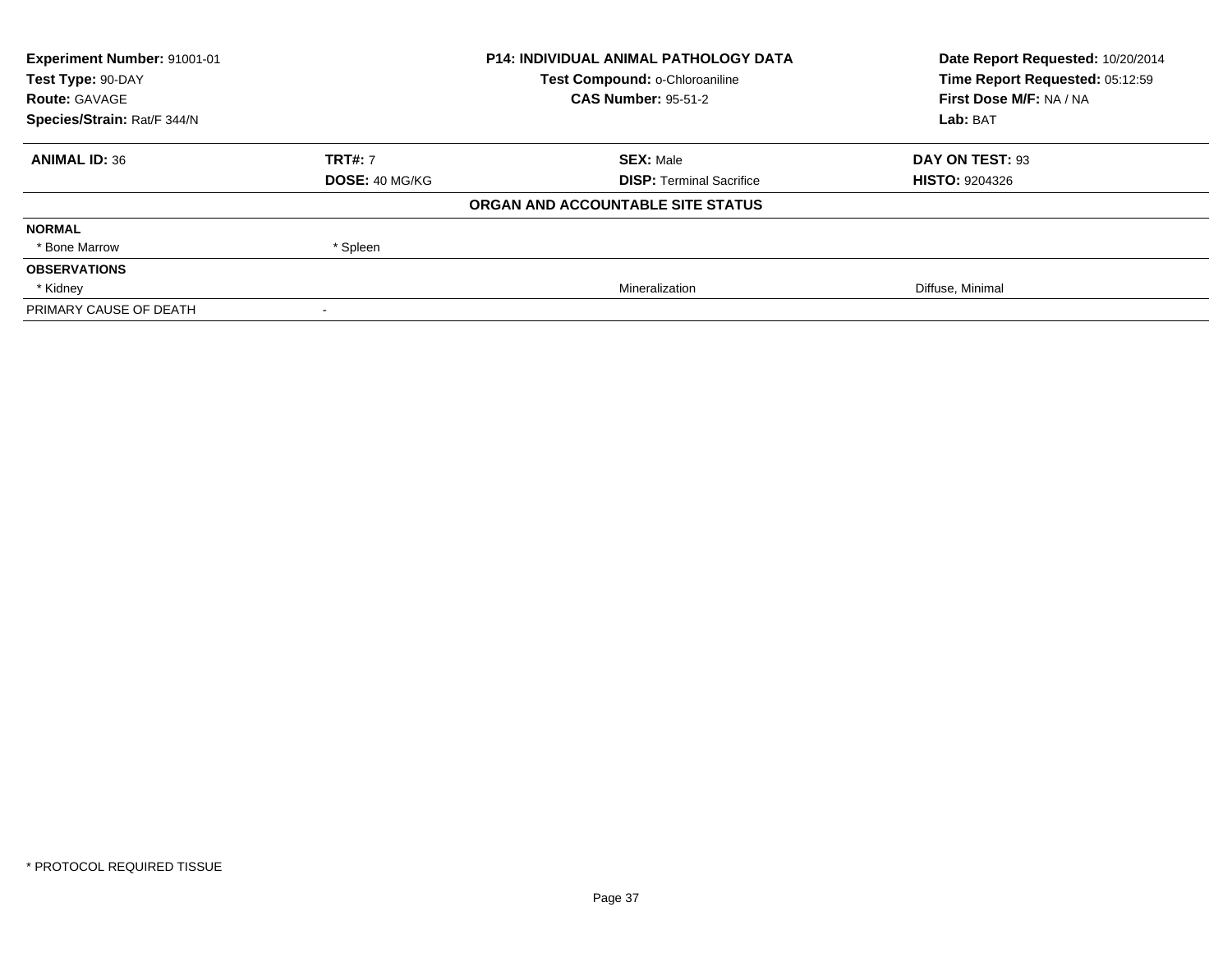| Experiment Number: 91001-01 | <b>P14: INDIVIDUAL ANIMAL PATHOLOGY DATA</b> |                                   | Date Report Requested: 10/20/2014 |
|-----------------------------|----------------------------------------------|-----------------------------------|-----------------------------------|
| Test Type: 90-DAY           |                                              | Test Compound: o-Chloroaniline    | Time Report Requested: 05:12:59   |
| <b>Route: GAVAGE</b>        |                                              | <b>CAS Number: 95-51-2</b>        | First Dose M/F: NA / NA           |
| Species/Strain: Rat/F 344/N |                                              |                                   | Lab: BAT                          |
| <b>ANIMAL ID: 37</b>        | <b>TRT#: 7</b>                               | <b>SEX: Male</b>                  | DAY ON TEST: 93                   |
|                             | <b>DOSE: 40 MG/KG</b>                        | <b>DISP: Terminal Sacrifice</b>   | <b>HISTO: 9204327</b>             |
|                             |                                              | ORGAN AND ACCOUNTABLE SITE STATUS |                                   |
| <b>NORMAL</b>               |                                              |                                   |                                   |
| * Bone Marrow               | * Spleen                                     |                                   |                                   |
| <b>OBSERVATIONS</b>         |                                              |                                   |                                   |
| * Kidney                    |                                              | Mineralization                    | Diffuse, Minimal                  |
| PRIMARY CAUSE OF DEATH      |                                              |                                   |                                   |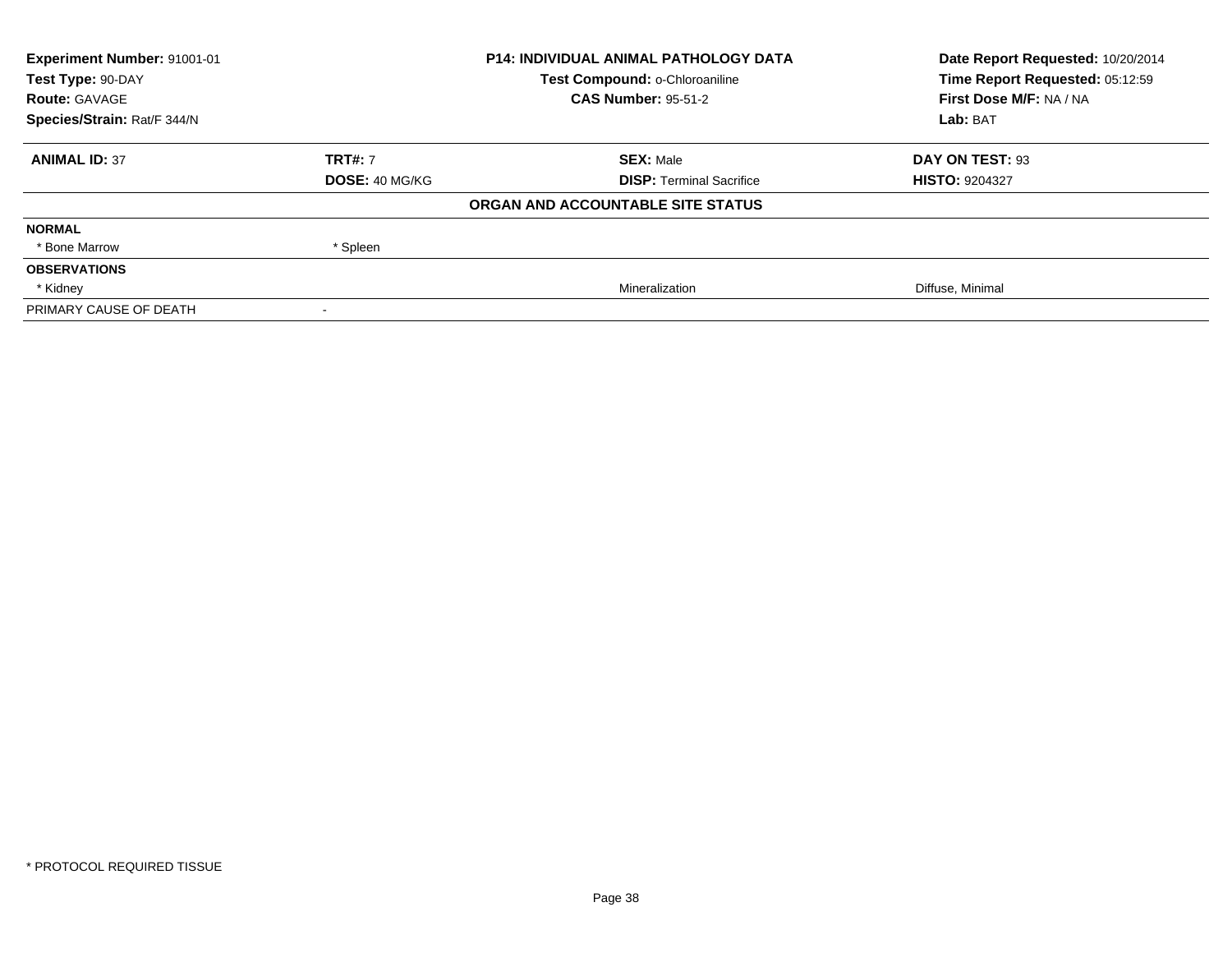| Experiment Number: 91001-01 | <b>P14: INDIVIDUAL ANIMAL PATHOLOGY DATA</b> |                                   | Date Report Requested: 10/20/2014 |
|-----------------------------|----------------------------------------------|-----------------------------------|-----------------------------------|
| Test Type: 90-DAY           |                                              | Test Compound: o-Chloroaniline    | Time Report Requested: 05:12:59   |
| <b>Route: GAVAGE</b>        |                                              | <b>CAS Number: 95-51-2</b>        | First Dose M/F: NA / NA           |
| Species/Strain: Rat/F 344/N |                                              |                                   | Lab: BAT                          |
| <b>ANIMAL ID: 38</b>        | <b>TRT#: 7</b>                               | <b>SEX: Male</b>                  | DAY ON TEST: 93                   |
|                             | <b>DOSE: 40 MG/KG</b>                        | <b>DISP: Terminal Sacrifice</b>   | <b>HISTO: 9204328</b>             |
|                             |                                              | ORGAN AND ACCOUNTABLE SITE STATUS |                                   |
| <b>NORMAL</b>               |                                              |                                   |                                   |
| * Bone Marrow               | * Spleen                                     |                                   |                                   |
| <b>OBSERVATIONS</b>         |                                              |                                   |                                   |
| * Kidney                    |                                              | Mineralization                    | Diffuse, Minimal                  |
| PRIMARY CAUSE OF DEATH      |                                              |                                   |                                   |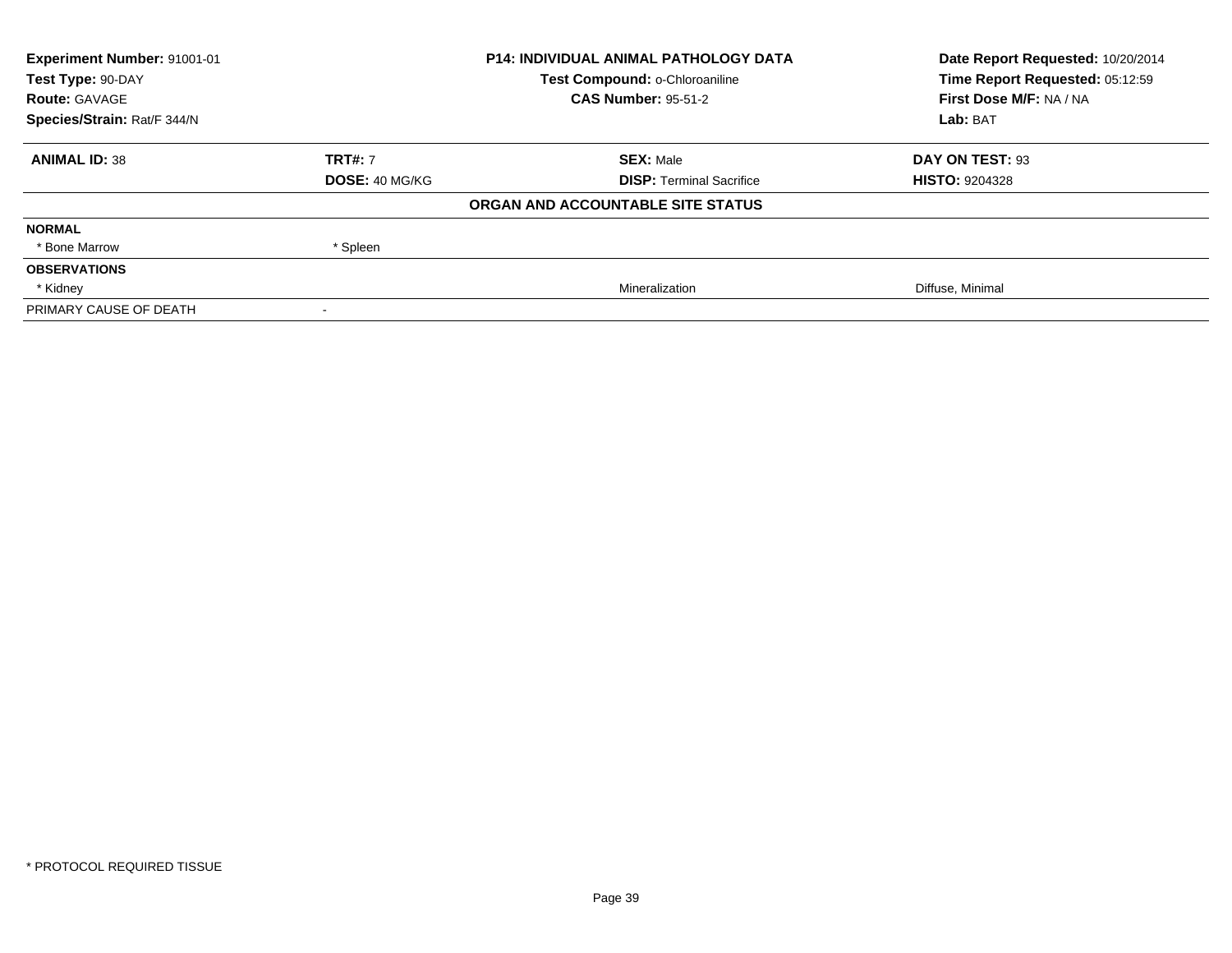| Experiment Number: 91001-01 | <b>P14: INDIVIDUAL ANIMAL PATHOLOGY DATA</b> |                                   | Date Report Requested: 10/20/2014 |
|-----------------------------|----------------------------------------------|-----------------------------------|-----------------------------------|
| Test Type: 90-DAY           |                                              | Test Compound: o-Chloroaniline    | Time Report Requested: 05:12:59   |
| <b>Route: GAVAGE</b>        |                                              | <b>CAS Number: 95-51-2</b>        | First Dose M/F: NA / NA           |
| Species/Strain: Rat/F 344/N |                                              |                                   | Lab: BAT                          |
| <b>ANIMAL ID: 39</b>        | <b>TRT#: 7</b>                               | <b>SEX: Male</b>                  | DAY ON TEST: 93                   |
|                             | <b>DOSE: 40 MG/KG</b>                        | <b>DISP: Terminal Sacrifice</b>   | <b>HISTO: 9204329</b>             |
|                             |                                              | ORGAN AND ACCOUNTABLE SITE STATUS |                                   |
| <b>NORMAL</b>               |                                              |                                   |                                   |
| * Bone Marrow               | * Spleen                                     |                                   |                                   |
| <b>OBSERVATIONS</b>         |                                              |                                   |                                   |
| * Kidney                    |                                              | Mineralization                    | Diffuse, Minimal                  |
| PRIMARY CAUSE OF DEATH      |                                              |                                   |                                   |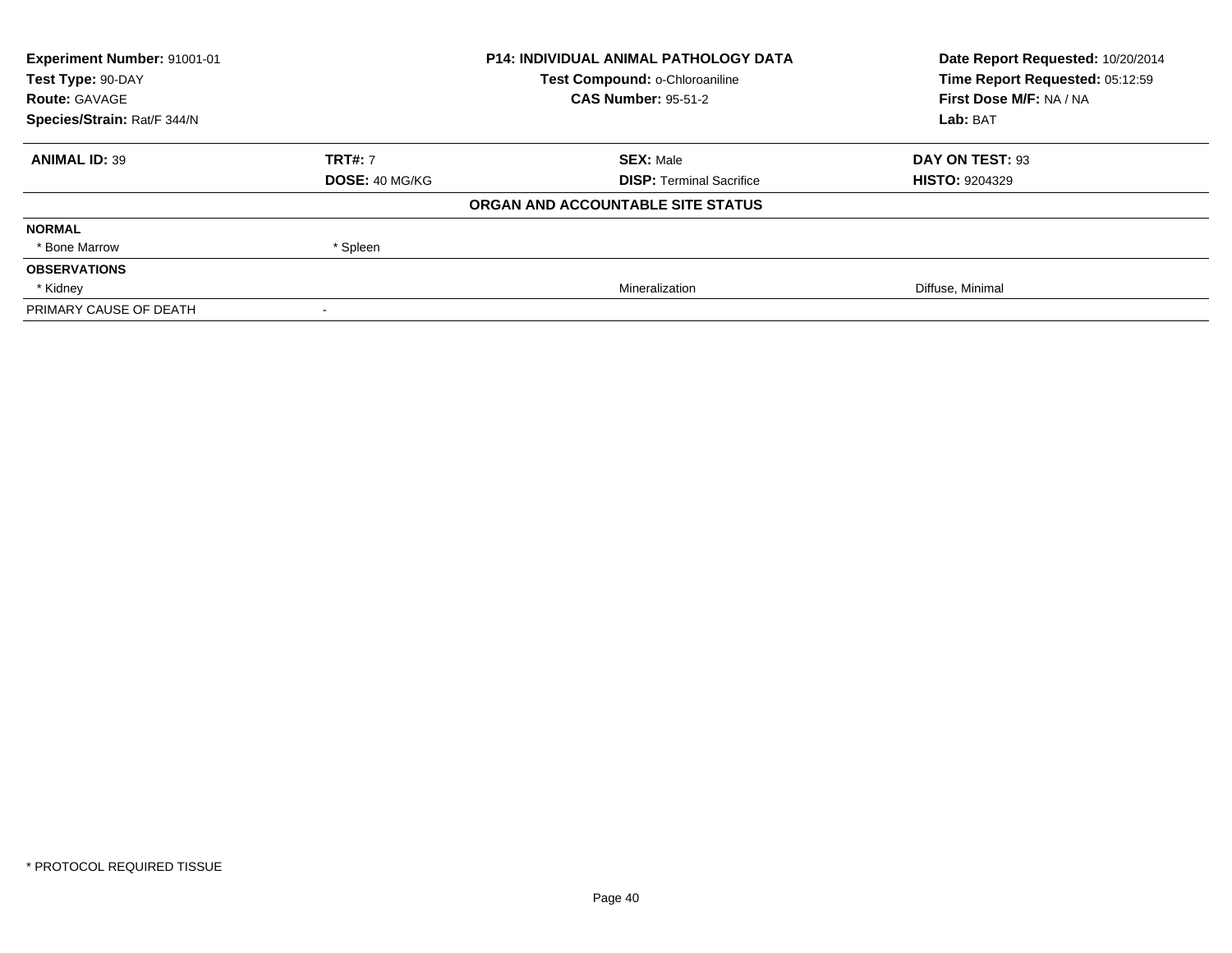| Experiment Number: 91001-01<br>Test Type: 90-DAY<br><b>Route: GAVAGE</b><br>Species/Strain: Rat/F 344/N |                            | <b>P14: INDIVIDUAL ANIMAL PATHOLOGY DATA</b><br>Test Compound: o-Chloroaniline<br><b>CAS Number: 95-51-2</b> | Date Report Requested: 10/20/2014<br>Time Report Requested: 05:12:59<br>First Dose M/F: NA / NA<br>Lab: BAT |
|---------------------------------------------------------------------------------------------------------|----------------------------|--------------------------------------------------------------------------------------------------------------|-------------------------------------------------------------------------------------------------------------|
| <b>ANIMAL ID: 40</b>                                                                                    | <b>TRT#: 7</b>             | <b>SEX: Male</b><br><b>DISP: Natural Death</b>                                                               | DAY ON TEST: 12<br><b>HISTO: 9204330</b>                                                                    |
|                                                                                                         | DOSE: 40 MG/KG             | ORGAN AND ACCOUNTABLE SITE STATUS                                                                            |                                                                                                             |
| <b>NORMAL</b>                                                                                           |                            |                                                                                                              |                                                                                                             |
| * Adrenal Cortex                                                                                        | * Adrenal Medulla          | * Blood Vessel                                                                                               | * Bone                                                                                                      |
| * Brain                                                                                                 | * Epididymis               | * Esophagus                                                                                                  | * Heart                                                                                                     |
| * Intestine Large, Cecum                                                                                | * Intestine Large, Colon   | * Intestine Large, Rectum                                                                                    | * Intestine Small, Duodenum                                                                                 |
| * Intestine Small, Ileum                                                                                | * Intestine Small, Jejunum | * Islets. Pancreatic                                                                                         | * Liver                                                                                                     |
| * Lung                                                                                                  | * Lymph Node, Mandibular   | * Lymph Node, Mesenteric                                                                                     | * Mammary Gland                                                                                             |
| * Nose                                                                                                  | * Pancreas                 | * Parathyroid Gland                                                                                          | * Pituitary Gland                                                                                           |
| * Preputial Gland                                                                                       | * Prostate                 | * Salivary Glands                                                                                            | * Seminal Vesicle                                                                                           |
| * Skin                                                                                                  | * Spleen                   | * Stomach, Forestomach                                                                                       | * Stomach, Glandular                                                                                        |
| * Testes                                                                                                | * Thymus                   | * Thyroid Gland                                                                                              | * Trachea                                                                                                   |
| * Urinary Bladder                                                                                       |                            |                                                                                                              |                                                                                                             |
| <b>OBSERVATIONS</b>                                                                                     |                            |                                                                                                              |                                                                                                             |
| * Bone Marrow                                                                                           | <b>Erythroid Cell</b>      | Hyperplasia                                                                                                  | Mild                                                                                                        |
| * Kidney                                                                                                |                            | Mineralization                                                                                               | Diffuse, Minimal                                                                                            |
| PRIMARY CAUSE OF DEATH                                                                                  | - UNCERTAIN                |                                                                                                              |                                                                                                             |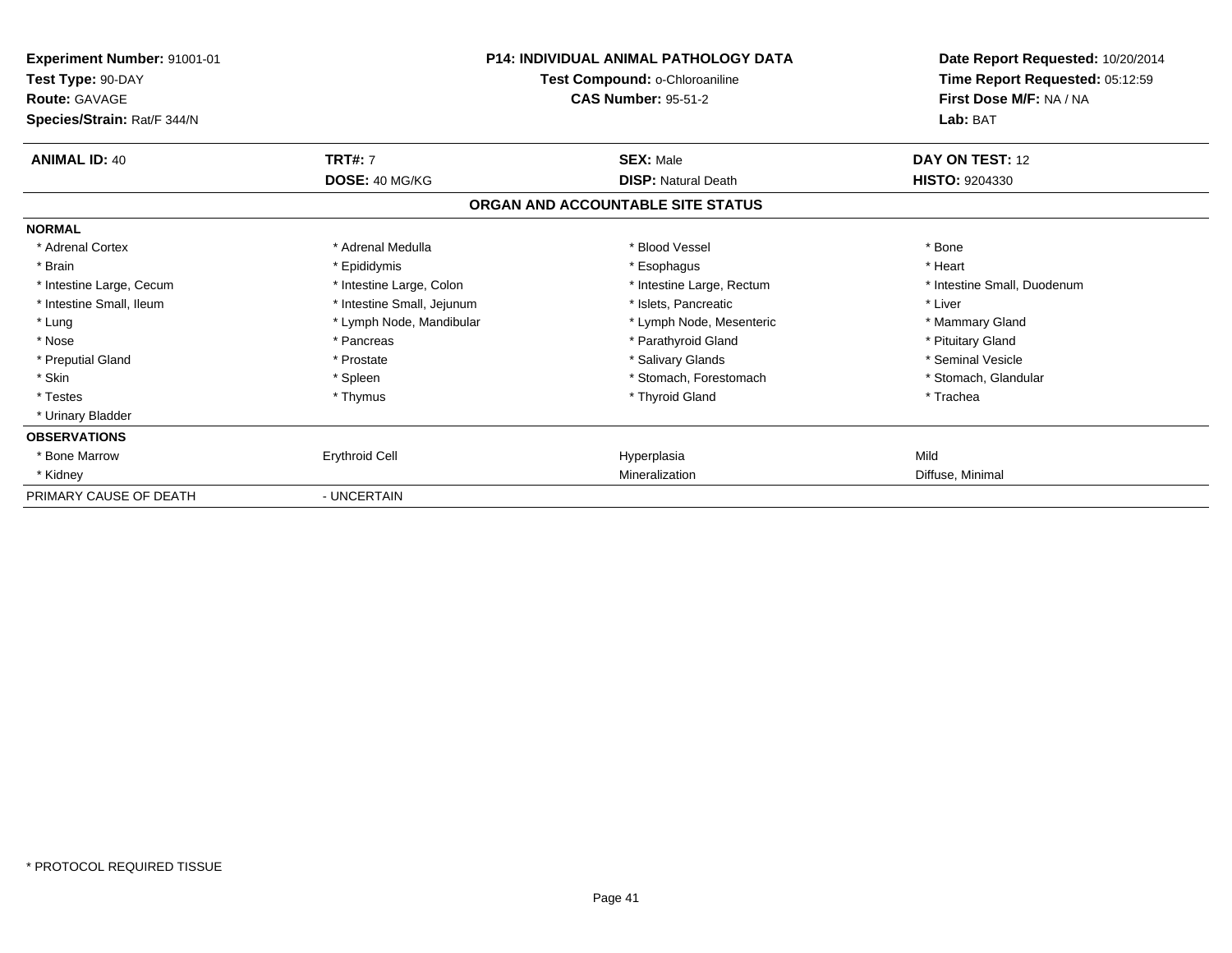| Experiment Number: 91001-01<br>Test Type: 90-DAY<br><b>Route: GAVAGE</b><br>Species/Strain: Rat/F 344/N |                       | <b>P14: INDIVIDUAL ANIMAL PATHOLOGY DATA</b><br>Test Compound: o-Chloroaniline<br><b>CAS Number: 95-51-2</b> | Date Report Requested: 10/20/2014<br>Time Report Requested: 05:12:59<br>First Dose M/F: NA / NA<br>Lab: BAT |
|---------------------------------------------------------------------------------------------------------|-----------------------|--------------------------------------------------------------------------------------------------------------|-------------------------------------------------------------------------------------------------------------|
| <b>ANIMAL ID: 41</b>                                                                                    | <b>TRT#: 9</b>        | <b>SEX: Male</b>                                                                                             | DAY ON TEST: 93                                                                                             |
|                                                                                                         | <b>DOSE: 80 MG/KG</b> | <b>DISP:</b> Terminal Sacrifice                                                                              | <b>HISTO: 9204301</b>                                                                                       |
| <b>OBSERVATIONS</b>                                                                                     |                       |                                                                                                              |                                                                                                             |
| * Bone Marrow                                                                                           | <b>Erythroid Cell</b> | Hyperplasia                                                                                                  | Minimal                                                                                                     |
| * Kidney                                                                                                |                       | Mineralization                                                                                               | Diffuse, Minimal                                                                                            |
| * Spleen                                                                                                | Capsule               | <b>Fibrosis</b>                                                                                              | Minimal                                                                                                     |
|                                                                                                         |                       | Hematopoietic Cell Proliferation                                                                             | Minimal                                                                                                     |
| [Hematopoietic Cell Proliferation TGLS = 1-1 ]                                                          |                       |                                                                                                              |                                                                                                             |
| PRIMARY CAUSE OF DEATH                                                                                  |                       |                                                                                                              |                                                                                                             |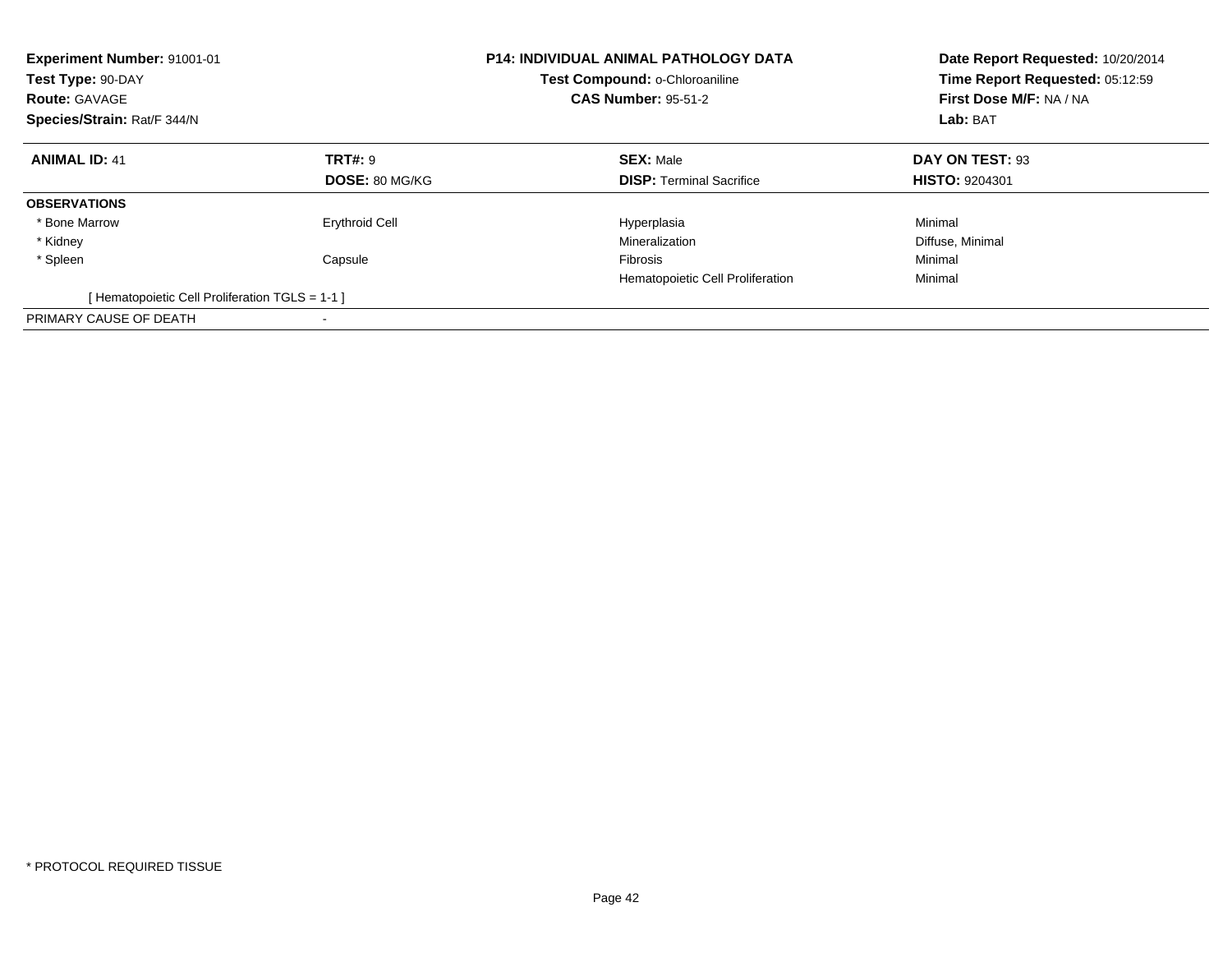| Experiment Number: 91001-01<br>Test Type: 90-DAY<br><b>Route: GAVAGE</b><br>Species/Strain: Rat/F 344/N |                       | <b>P14: INDIVIDUAL ANIMAL PATHOLOGY DATA</b><br>Test Compound: o-Chloroaniline<br><b>CAS Number: 95-51-2</b> | Date Report Requested: 10/20/2014<br>Time Report Requested: 05:12:59<br>First Dose M/F: NA / NA<br>Lab: BAT |
|---------------------------------------------------------------------------------------------------------|-----------------------|--------------------------------------------------------------------------------------------------------------|-------------------------------------------------------------------------------------------------------------|
| <b>ANIMAL ID: 42</b>                                                                                    | <b>TRT#: 9</b>        | <b>SEX: Male</b>                                                                                             | DAY ON TEST: 93                                                                                             |
|                                                                                                         | DOSE: 80 MG/KG        | <b>DISP: Terminal Sacrifice</b>                                                                              | <b>HISTO: 9204302</b>                                                                                       |
| <b>OBSERVATIONS</b>                                                                                     |                       |                                                                                                              |                                                                                                             |
| * Bone Marrow                                                                                           | <b>Erythroid Cell</b> | Hyperplasia                                                                                                  | Mild                                                                                                        |
| * Kidney                                                                                                |                       | Mineralization                                                                                               | Diffuse, Minimal                                                                                            |
| * Spleen                                                                                                | Capsule               | <b>Fibrosis</b>                                                                                              | Minimal                                                                                                     |
|                                                                                                         |                       | Hematopoietic Cell Proliferation                                                                             | Mild                                                                                                        |
| [Hematopoietic Cell Proliferation TGLS = 1-1 ]                                                          |                       |                                                                                                              |                                                                                                             |
| PRIMARY CAUSE OF DEATH                                                                                  |                       |                                                                                                              |                                                                                                             |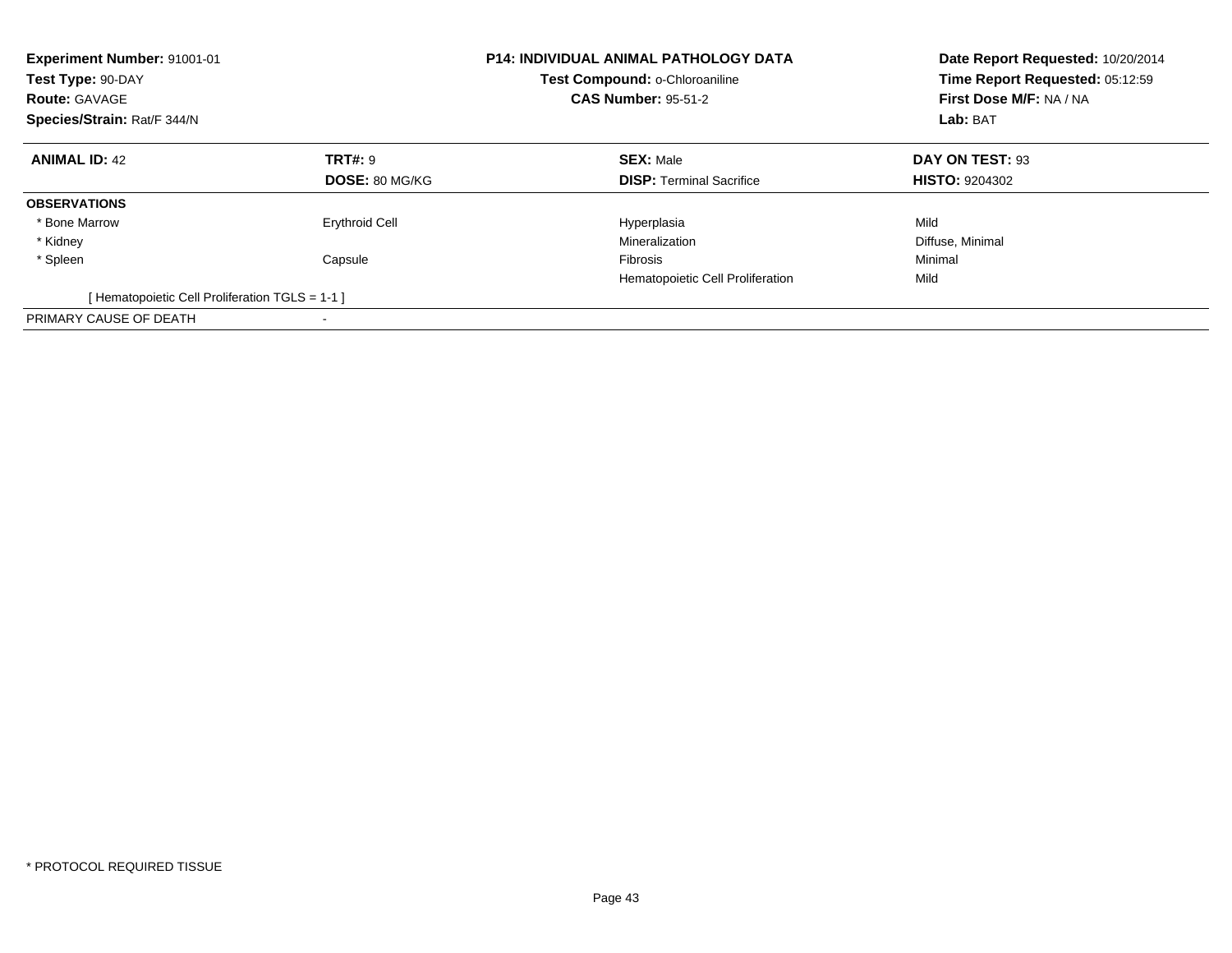| Experiment Number: 91001-01<br>Test Type: 90-DAY<br><b>Route: GAVAGE</b><br>Species/Strain: Rat/F 344/N |                       | <b>P14: INDIVIDUAL ANIMAL PATHOLOGY DATA</b><br>Test Compound: o-Chloroaniline<br><b>CAS Number: 95-51-2</b> | Date Report Requested: 10/20/2014<br>Time Report Requested: 05:12:59<br>First Dose M/F: NA / NA<br>Lab: BAT |
|---------------------------------------------------------------------------------------------------------|-----------------------|--------------------------------------------------------------------------------------------------------------|-------------------------------------------------------------------------------------------------------------|
| <b>ANIMAL ID: 43</b>                                                                                    | <b>TRT#: 9</b>        | <b>SEX: Male</b>                                                                                             | DAY ON TEST: 93                                                                                             |
|                                                                                                         | <b>DOSE: 80 MG/KG</b> | <b>DISP:</b> Terminal Sacrifice                                                                              | <b>HISTO: 9204303</b>                                                                                       |
| <b>OBSERVATIONS</b>                                                                                     |                       |                                                                                                              |                                                                                                             |
| * Bone Marrow                                                                                           | <b>Erythroid Cell</b> | Hyperplasia                                                                                                  | Mild                                                                                                        |
| * Kidney                                                                                                |                       | Mineralization                                                                                               | Diffuse, Minimal                                                                                            |
| * Spleen                                                                                                | Capsule               | <b>Fibrosis</b>                                                                                              | Minimal                                                                                                     |
|                                                                                                         |                       | Hematopoietic Cell Proliferation                                                                             | Minimal                                                                                                     |
| [Hematopoietic Cell Proliferation TGLS = 1-1 ]                                                          |                       |                                                                                                              |                                                                                                             |
| PRIMARY CAUSE OF DEATH                                                                                  |                       |                                                                                                              |                                                                                                             |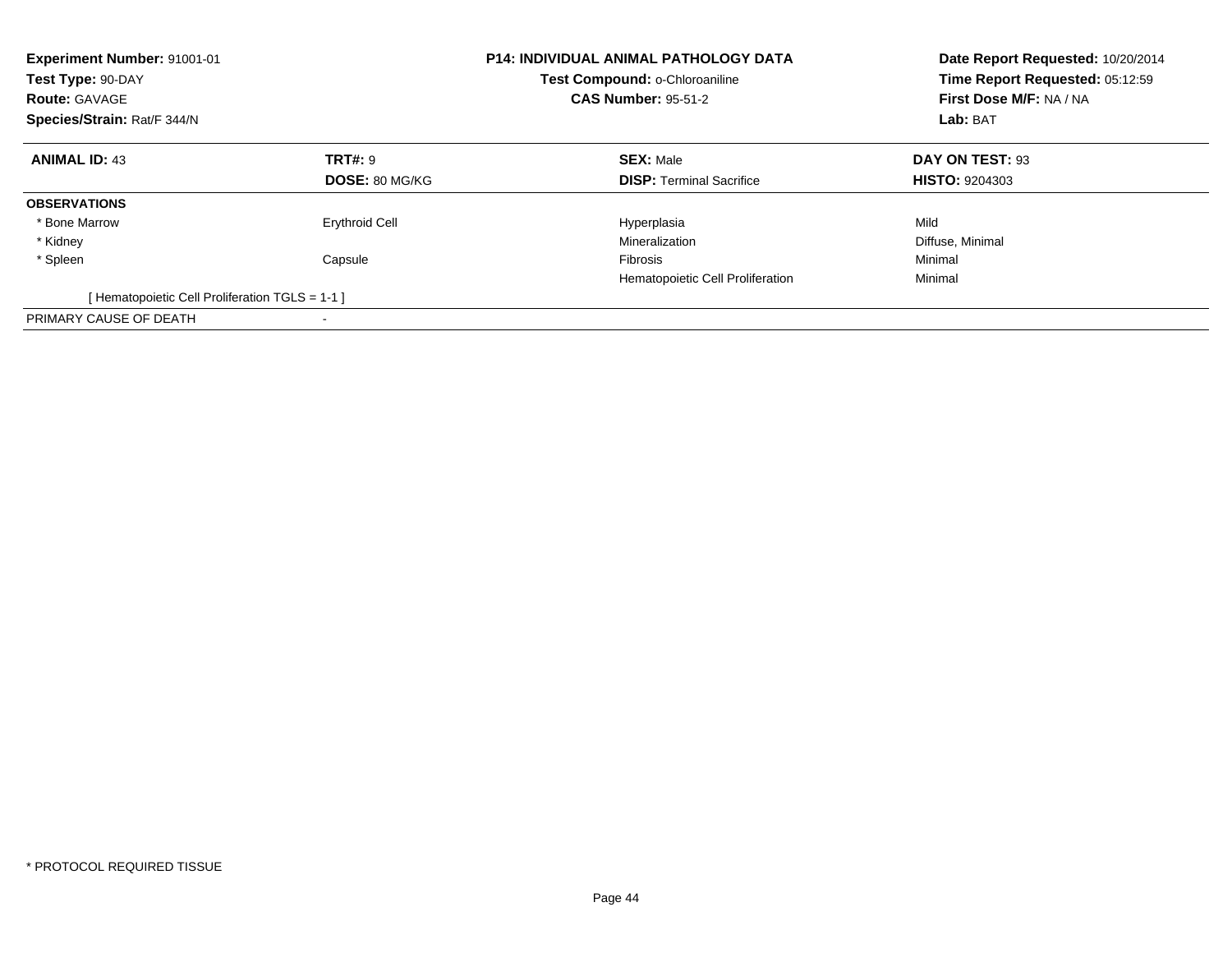| Experiment Number: 91001-01<br>Test Type: 90-DAY<br><b>Route: GAVAGE</b><br>Species/Strain: Rat/F 344/N |                       | <b>P14: INDIVIDUAL ANIMAL PATHOLOGY DATA</b><br>Test Compound: o-Chloroaniline<br><b>CAS Number: 95-51-2</b> | Date Report Requested: 10/20/2014<br>Time Report Requested: 05:12:59<br>First Dose M/F: NA / NA<br>Lab: BAT |
|---------------------------------------------------------------------------------------------------------|-----------------------|--------------------------------------------------------------------------------------------------------------|-------------------------------------------------------------------------------------------------------------|
| <b>ANIMAL ID: 44</b>                                                                                    | <b>TRT#: 9</b>        | <b>SEX: Male</b>                                                                                             | DAY ON TEST: 93                                                                                             |
|                                                                                                         | DOSE: 80 MG/KG        | <b>DISP: Terminal Sacrifice</b>                                                                              | <b>HISTO: 9204304</b>                                                                                       |
| <b>OBSERVATIONS</b>                                                                                     |                       |                                                                                                              |                                                                                                             |
| * Bone Marrow                                                                                           | <b>Erythroid Cell</b> | Hyperplasia                                                                                                  | Mild                                                                                                        |
| * Kidney                                                                                                |                       | Mineralization                                                                                               | Diffuse, Minimal                                                                                            |
| * Spleen                                                                                                | Capsule               | <b>Fibrosis</b>                                                                                              | Minimal                                                                                                     |
|                                                                                                         |                       | Hematopoietic Cell Proliferation                                                                             | Mild                                                                                                        |
| [Hematopoietic Cell Proliferation TGLS = 1-1 ]                                                          |                       |                                                                                                              |                                                                                                             |
| PRIMARY CAUSE OF DEATH                                                                                  |                       |                                                                                                              |                                                                                                             |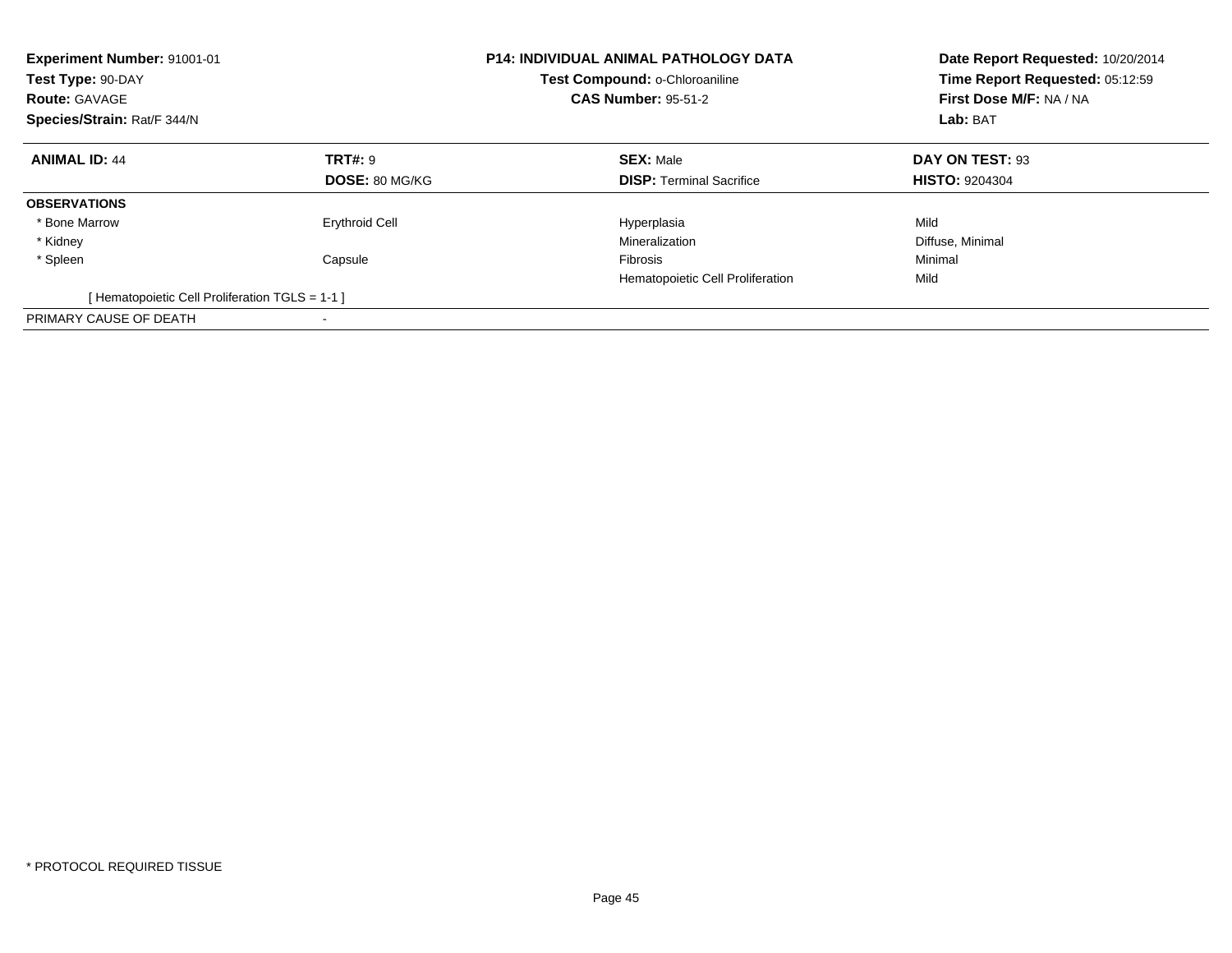| Experiment Number: 91001-01<br>Test Type: 90-DAY<br><b>Route: GAVAGE</b><br>Species/Strain: Rat/F 344/N |                       | <b>P14: INDIVIDUAL ANIMAL PATHOLOGY DATA</b><br>Test Compound: o-Chloroaniline<br><b>CAS Number: 95-51-2</b> | Date Report Requested: 10/20/2014<br>Time Report Requested: 05:12:59<br>First Dose M/F: NA / NA<br>Lab: BAT |
|---------------------------------------------------------------------------------------------------------|-----------------------|--------------------------------------------------------------------------------------------------------------|-------------------------------------------------------------------------------------------------------------|
| <b>ANIMAL ID: 45</b>                                                                                    | TRT#: 9               | <b>SEX: Male</b>                                                                                             | DAY ON TEST: 93                                                                                             |
|                                                                                                         | <b>DOSE: 80 MG/KG</b> | <b>DISP:</b> Terminal Sacrifice                                                                              | <b>HISTO: 9204305</b>                                                                                       |
| <b>OBSERVATIONS</b>                                                                                     |                       |                                                                                                              |                                                                                                             |
| * Bone Marrow                                                                                           | <b>Erythroid Cell</b> | Hyperplasia                                                                                                  | Mild                                                                                                        |
| * Kidney                                                                                                |                       | Mineralization                                                                                               | Diffuse, Minimal                                                                                            |
| * Spleen                                                                                                | Capsule               | <b>Fibrosis</b>                                                                                              | Minimal                                                                                                     |
|                                                                                                         |                       | Hematopoietic Cell Proliferation                                                                             | Mild                                                                                                        |
| [Hematopoietic Cell Proliferation TGLS = 1-1 ]                                                          |                       |                                                                                                              |                                                                                                             |
| PRIMARY CAUSE OF DEATH                                                                                  |                       |                                                                                                              |                                                                                                             |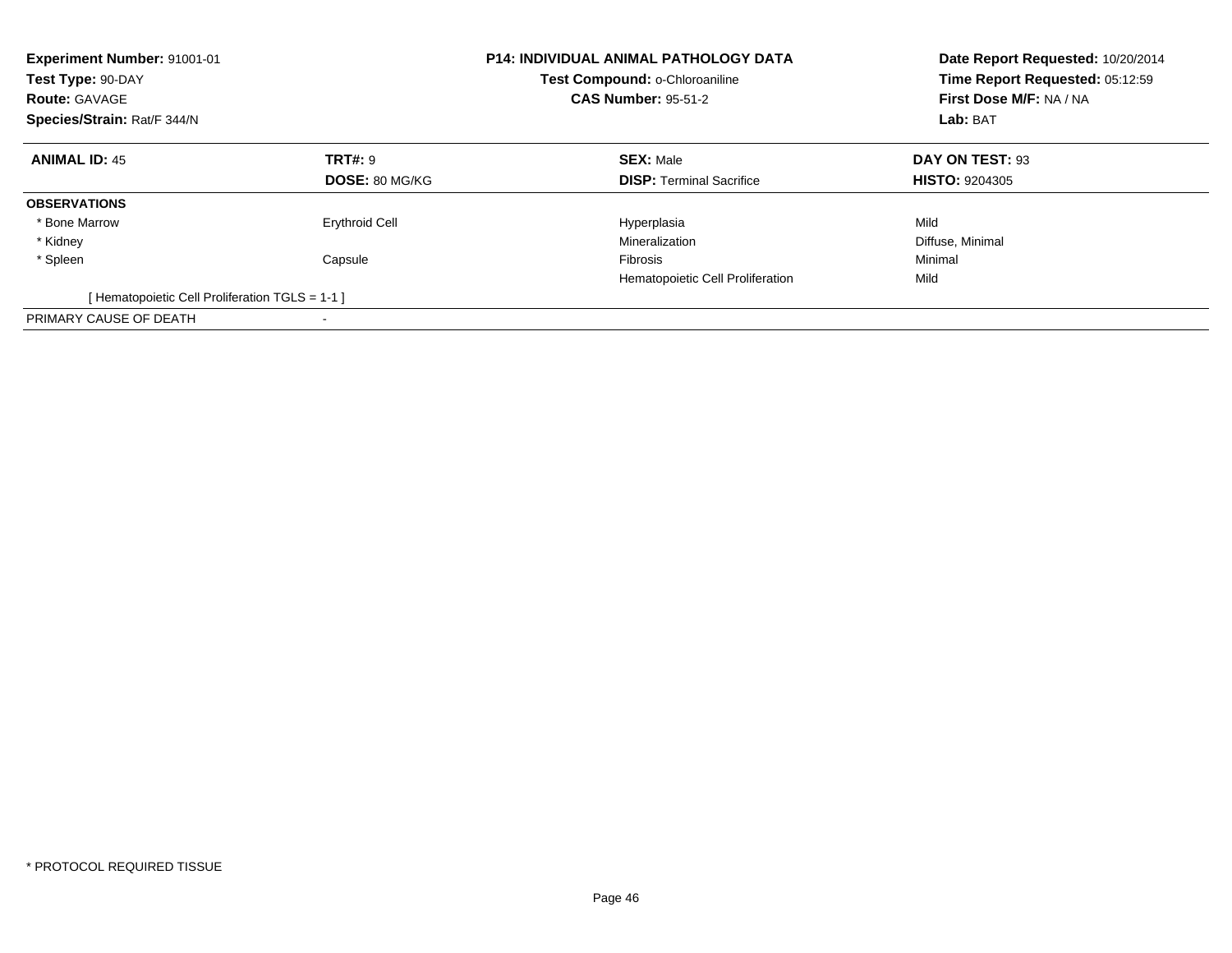| Experiment Number: 91001-01<br>Test Type: 90-DAY<br><b>Route: GAVAGE</b><br>Species/Strain: Rat/F 344/N |                       | <b>P14: INDIVIDUAL ANIMAL PATHOLOGY DATA</b><br>Test Compound: o-Chloroaniline<br><b>CAS Number: 95-51-2</b> | Date Report Requested: 10/20/2014<br>Time Report Requested: 05:12:59<br>First Dose M/F: NA / NA<br>Lab: BAT |
|---------------------------------------------------------------------------------------------------------|-----------------------|--------------------------------------------------------------------------------------------------------------|-------------------------------------------------------------------------------------------------------------|
| <b>ANIMAL ID: 46</b>                                                                                    | <b>TRT#: 9</b>        | <b>SEX: Male</b>                                                                                             | DAY ON TEST: 93                                                                                             |
|                                                                                                         | DOSE: 80 MG/KG        | <b>DISP: Terminal Sacrifice</b>                                                                              | <b>HISTO: 9204306</b>                                                                                       |
| <b>OBSERVATIONS</b>                                                                                     |                       |                                                                                                              |                                                                                                             |
| * Bone Marrow                                                                                           | <b>Erythroid Cell</b> | Hyperplasia                                                                                                  | Mild                                                                                                        |
| * Kidney                                                                                                |                       | Mineralization                                                                                               | Diffuse, Minimal                                                                                            |
| * Spleen                                                                                                | Capsule               | <b>Fibrosis</b>                                                                                              | Minimal                                                                                                     |
|                                                                                                         |                       | Hematopoietic Cell Proliferation                                                                             | Mild                                                                                                        |
| [Hematopoietic Cell Proliferation TGLS = 1-1 ]                                                          |                       |                                                                                                              |                                                                                                             |
| PRIMARY CAUSE OF DEATH                                                                                  |                       |                                                                                                              |                                                                                                             |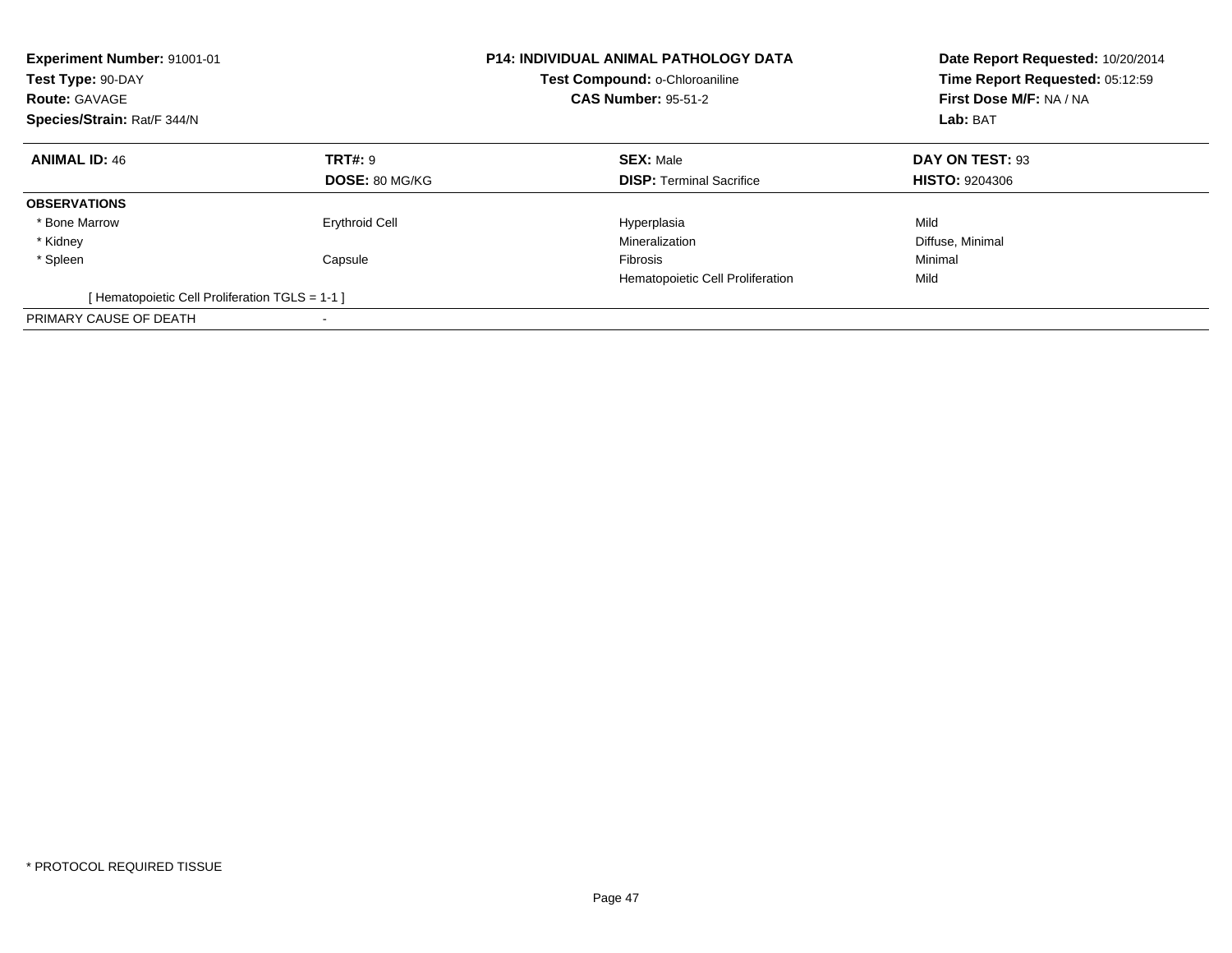| Experiment Number: 91001-01<br>Test Type: 90-DAY<br><b>Route: GAVAGE</b><br>Species/Strain: Rat/F 344/N |                       | <b>P14: INDIVIDUAL ANIMAL PATHOLOGY DATA</b><br>Test Compound: o-Chloroaniline<br><b>CAS Number: 95-51-2</b> | Date Report Requested: 10/20/2014<br>Time Report Requested: 05:12:59<br>First Dose M/F: NA / NA<br>Lab: BAT |
|---------------------------------------------------------------------------------------------------------|-----------------------|--------------------------------------------------------------------------------------------------------------|-------------------------------------------------------------------------------------------------------------|
| <b>ANIMAL ID: 47</b>                                                                                    | <b>TRT#: 9</b>        | <b>SEX: Male</b>                                                                                             | DAY ON TEST: 93                                                                                             |
|                                                                                                         | <b>DOSE: 80 MG/KG</b> | <b>DISP:</b> Terminal Sacrifice                                                                              | <b>HISTO: 9204307</b>                                                                                       |
| <b>OBSERVATIONS</b>                                                                                     |                       |                                                                                                              |                                                                                                             |
| * Bone Marrow                                                                                           | <b>Erythroid Cell</b> | Hyperplasia                                                                                                  | Minimal                                                                                                     |
| * Kidney                                                                                                |                       | Mineralization                                                                                               | Diffuse, Minimal                                                                                            |
| * Spleen                                                                                                | Capsule               | <b>Fibrosis</b>                                                                                              | Minimal                                                                                                     |
|                                                                                                         |                       | Hematopoietic Cell Proliferation                                                                             | Mild                                                                                                        |
| [Hematopoietic Cell Proliferation TGLS = 1-1 ]                                                          |                       |                                                                                                              |                                                                                                             |
| PRIMARY CAUSE OF DEATH                                                                                  |                       |                                                                                                              |                                                                                                             |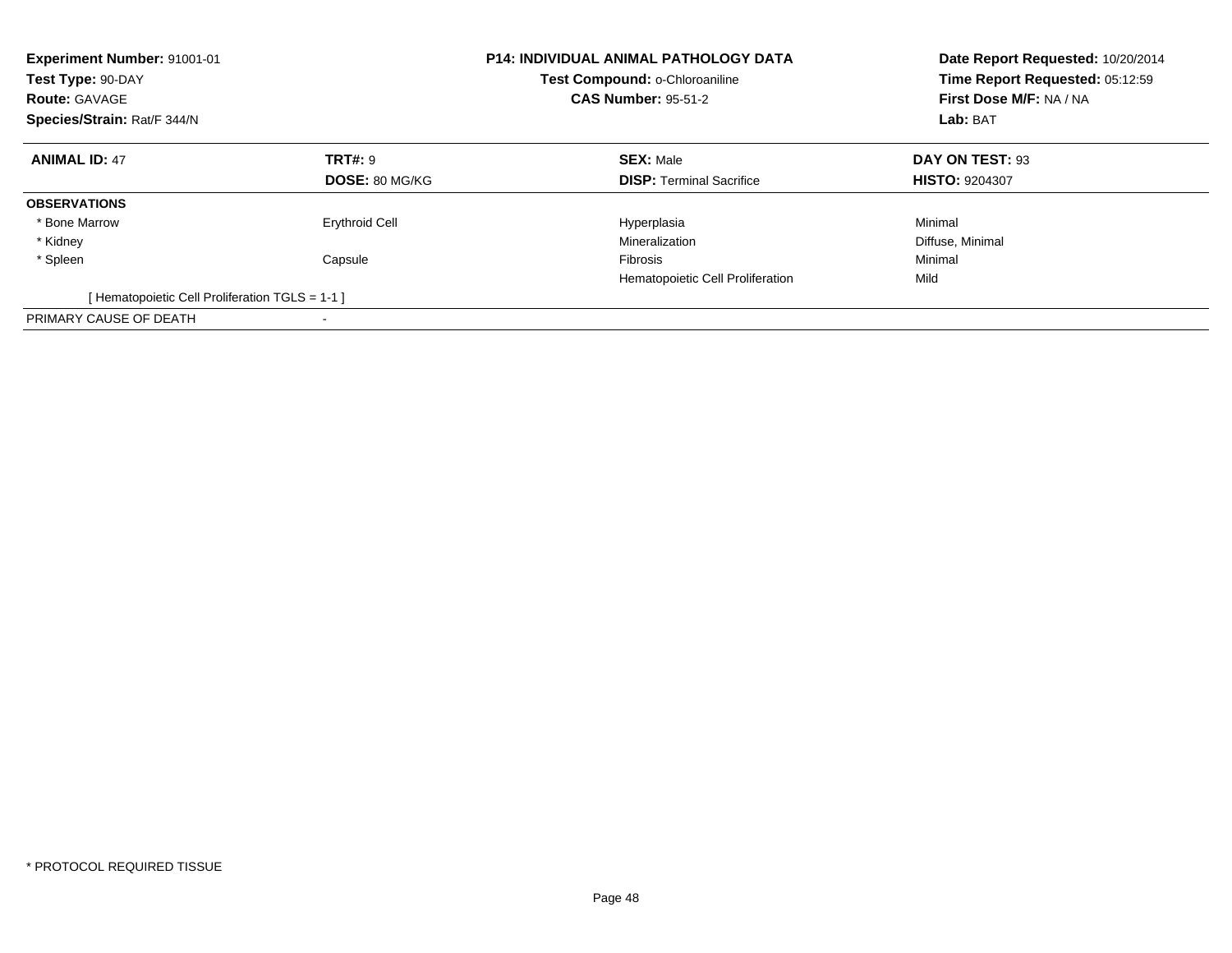| Experiment Number: 91001-01<br>Test Type: 90-DAY<br><b>Route: GAVAGE</b><br>Species/Strain: Rat/F 344/N |                       | <b>P14: INDIVIDUAL ANIMAL PATHOLOGY DATA</b><br>Test Compound: o-Chloroaniline<br><b>CAS Number: 95-51-2</b> | Date Report Requested: 10/20/2014<br>Time Report Requested: 05:12:59<br>First Dose M/F: NA / NA<br>Lab: BAT |
|---------------------------------------------------------------------------------------------------------|-----------------------|--------------------------------------------------------------------------------------------------------------|-------------------------------------------------------------------------------------------------------------|
| <b>ANIMAL ID: 48</b>                                                                                    | TRT#: 9               | <b>SEX: Male</b>                                                                                             | DAY ON TEST: 93                                                                                             |
|                                                                                                         | DOSE: 80 MG/KG        | <b>DISP:</b> Terminal Sacrifice                                                                              | <b>HISTO: 9204308</b>                                                                                       |
| <b>OBSERVATIONS</b>                                                                                     |                       |                                                                                                              |                                                                                                             |
| * Bone Marrow                                                                                           | <b>Erythroid Cell</b> | Hyperplasia                                                                                                  | Mild                                                                                                        |
| * Kidney                                                                                                |                       | Mineralization                                                                                               | Diffuse, Minimal                                                                                            |
| * Spleen                                                                                                | Capsule               | <b>Fibrosis</b>                                                                                              | Minimal                                                                                                     |
|                                                                                                         |                       | Hematopoietic Cell Proliferation                                                                             | Mild                                                                                                        |
| [Hematopoietic Cell Proliferation TGLS = 1-1 ]                                                          |                       |                                                                                                              |                                                                                                             |
| PRIMARY CAUSE OF DEATH                                                                                  |                       |                                                                                                              |                                                                                                             |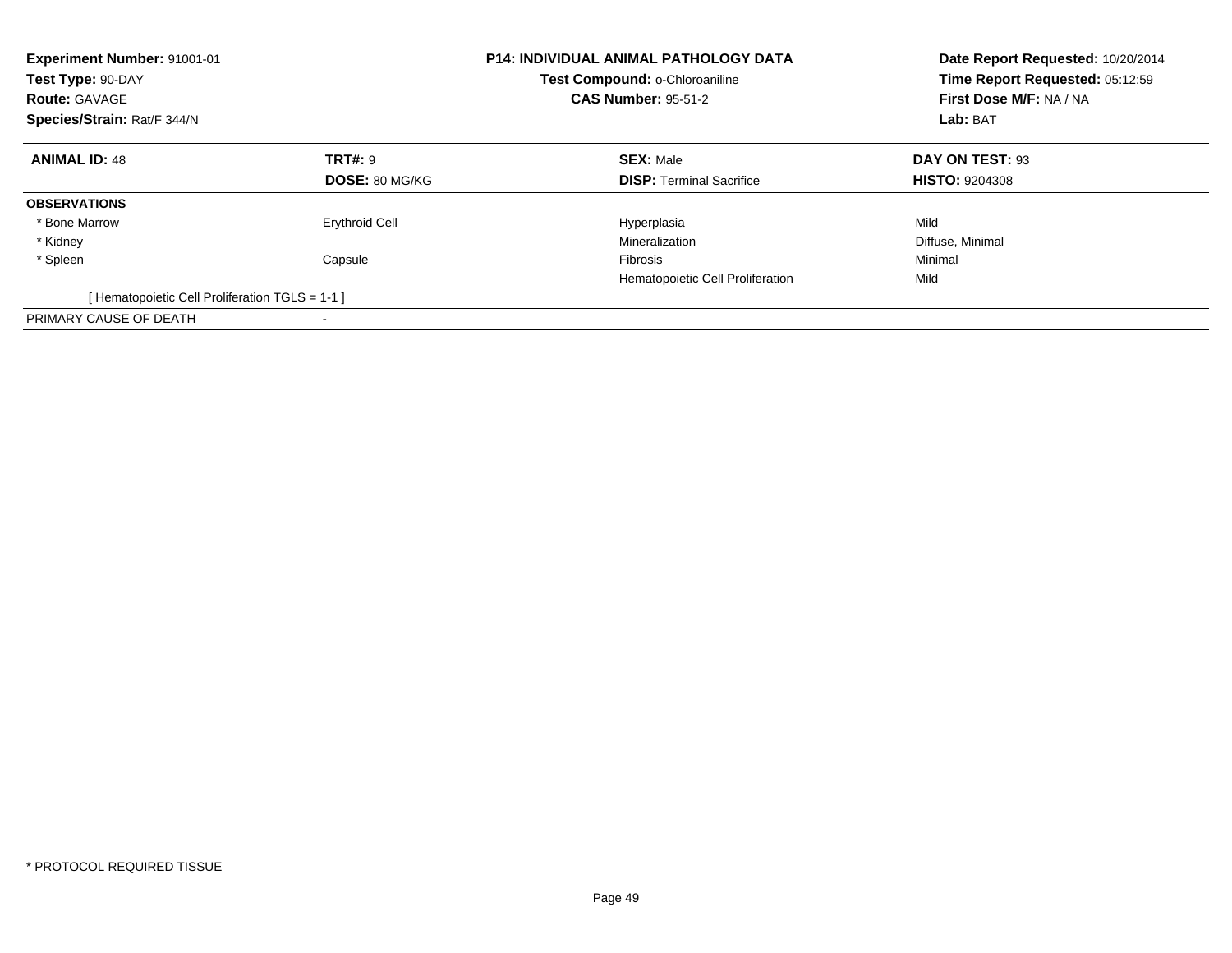| <b>Experiment Number: 91001-01</b><br>Test Type: 90-DAY<br><b>Route: GAVAGE</b><br>Species/Strain: Rat/F 344/N |                       | <b>P14: INDIVIDUAL ANIMAL PATHOLOGY DATA</b><br>Test Compound: o-Chloroaniline<br><b>CAS Number: 95-51-2</b> | Date Report Requested: 10/20/2014<br>Time Report Requested: 05:12:59<br>First Dose M/F: NA / NA<br>Lab: BAT |
|----------------------------------------------------------------------------------------------------------------|-----------------------|--------------------------------------------------------------------------------------------------------------|-------------------------------------------------------------------------------------------------------------|
| <b>ANIMAL ID: 49</b>                                                                                           | <b>TRT#: 9</b>        | <b>SEX: Male</b>                                                                                             | DAY ON TEST: 93                                                                                             |
|                                                                                                                | <b>DOSE: 80 MG/KG</b> | <b>DISP:</b> Terminal Sacrifice                                                                              | <b>HISTO: 9204309</b>                                                                                       |
| <b>OBSERVATIONS</b>                                                                                            |                       |                                                                                                              |                                                                                                             |
| * Bone Marrow                                                                                                  | <b>Erythroid Cell</b> | Hyperplasia                                                                                                  | Minimal                                                                                                     |
| * Kidney                                                                                                       |                       | Mineralization                                                                                               | Diffuse, Minimal                                                                                            |
| * Spleen                                                                                                       | Capsule               | <b>Fibrosis</b>                                                                                              | Minimal                                                                                                     |
|                                                                                                                |                       | Hematopoietic Cell Proliferation                                                                             | Mild                                                                                                        |
| [Hematopoietic Cell Proliferation TGLS = 1-1 ]                                                                 |                       |                                                                                                              |                                                                                                             |
| PRIMARY CAUSE OF DEATH                                                                                         |                       |                                                                                                              |                                                                                                             |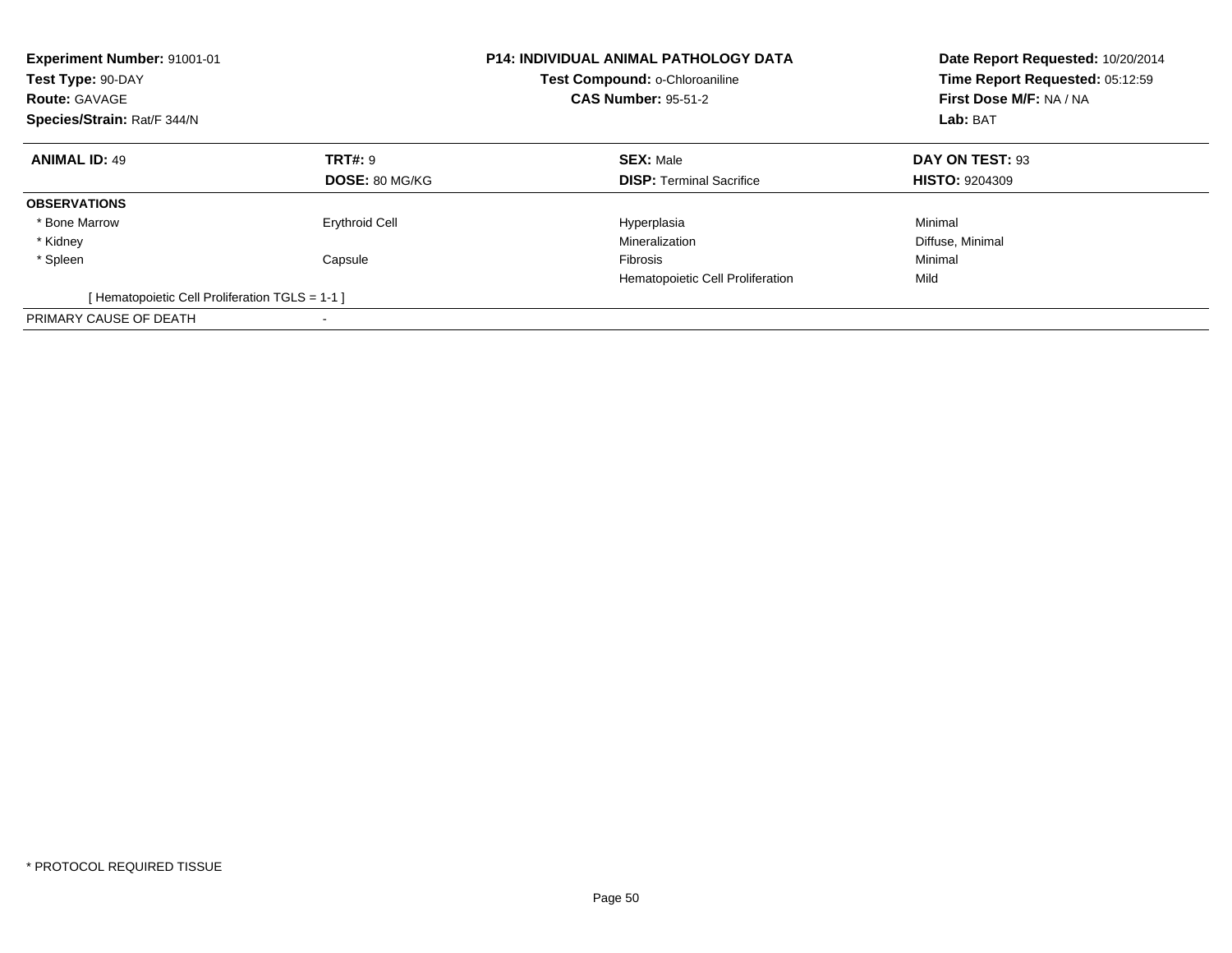| <b>Experiment Number: 91001-01</b><br>Test Type: 90-DAY<br><b>Route: GAVAGE</b><br>Species/Strain: Rat/F 344/N |                       | <b>P14: INDIVIDUAL ANIMAL PATHOLOGY DATA</b><br>Test Compound: o-Chloroaniline<br><b>CAS Number: 95-51-2</b> | Date Report Requested: 10/20/2014<br>Time Report Requested: 05:12:59<br>First Dose M/F: NA / NA<br>Lab: BAT |
|----------------------------------------------------------------------------------------------------------------|-----------------------|--------------------------------------------------------------------------------------------------------------|-------------------------------------------------------------------------------------------------------------|
| <b>ANIMAL ID: 50</b>                                                                                           | <b>TRT#: 9</b>        | <b>SEX: Male</b>                                                                                             | DAY ON TEST: 93                                                                                             |
|                                                                                                                | <b>DOSE: 80 MG/KG</b> | <b>DISP:</b> Terminal Sacrifice                                                                              | <b>HISTO: 9204310</b>                                                                                       |
| <b>OBSERVATIONS</b>                                                                                            |                       |                                                                                                              |                                                                                                             |
| * Bone Marrow                                                                                                  | <b>Erythroid Cell</b> | Hyperplasia                                                                                                  | Minimal                                                                                                     |
| * Kidney                                                                                                       |                       | Mineralization                                                                                               | Diffuse, Minimal                                                                                            |
| * Spleen                                                                                                       | Capsule               | Fibrosis                                                                                                     | Minimal                                                                                                     |
|                                                                                                                |                       | Hematopoietic Cell Proliferation                                                                             | Mild                                                                                                        |
| Note: tgl1, deformity, no significant lesion on micro.                                                         |                       |                                                                                                              |                                                                                                             |
| [Hematopoietic Cell Proliferation TGLS = 2-1 ]                                                                 |                       |                                                                                                              |                                                                                                             |
| PRIMARY CAUSE OF DEATH                                                                                         |                       |                                                                                                              |                                                                                                             |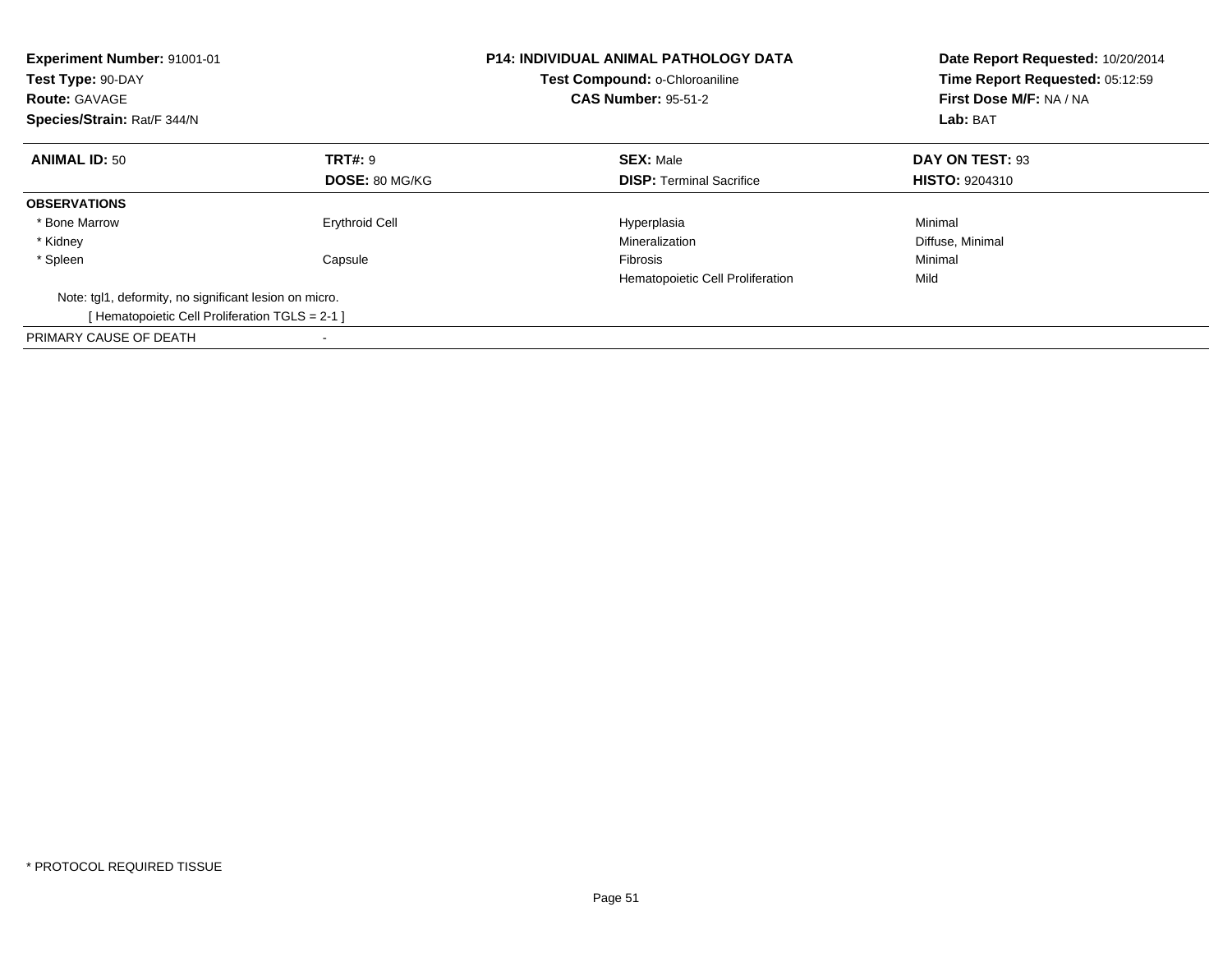| <b>Experiment Number: 91001-01</b><br>Test Type: 90-DAY<br><b>Route: GAVAGE</b><br>Species/Strain: Rat/F 344/N |                            | <b>P14: INDIVIDUAL ANIMAL PATHOLOGY DATA</b><br>Test Compound: o-Chloroaniline<br><b>CAS Number: 95-51-2</b> | Date Report Requested: 10/20/2014<br>Time Report Requested: 05:12:59<br>First Dose M/F: NA / NA<br>Lab: BAT |
|----------------------------------------------------------------------------------------------------------------|----------------------------|--------------------------------------------------------------------------------------------------------------|-------------------------------------------------------------------------------------------------------------|
| <b>ANIMAL ID: 51</b>                                                                                           | <b>TRT#: 11</b>            | <b>SEX: Male</b>                                                                                             | DAY ON TEST: 93                                                                                             |
|                                                                                                                | <b>DOSE: 160</b><br>MG/KG  | <b>DISP: Terminal Sacrifice</b>                                                                              | <b>HISTO: 9204281</b>                                                                                       |
|                                                                                                                |                            | ORGAN AND ACCOUNTABLE SITE STATUS                                                                            |                                                                                                             |
| <b>NORMAL</b>                                                                                                  |                            |                                                                                                              |                                                                                                             |
| * Adrenal Cortex                                                                                               | * Adrenal Medulla          | * Blood Vessel                                                                                               | * Bone                                                                                                      |
| * Brain                                                                                                        | * Epididymis               | * Esophagus                                                                                                  | * Heart                                                                                                     |
| * Intestine Large, Cecum                                                                                       | * Intestine Large, Colon   | * Intestine Large, Rectum                                                                                    | * Intestine Small, Duodenum                                                                                 |
| * Intestine Small, Ileum                                                                                       | * Intestine Small, Jejunum | * Islets. Pancreatic                                                                                         | * Lung                                                                                                      |
| * Lymph Node, Mandibular                                                                                       | * Lymph Node, Mesenteric   | * Mammary Gland                                                                                              | * Nose                                                                                                      |
| * Pancreas                                                                                                     | * Parathyroid Gland        | * Pituitary Gland                                                                                            | * Preputial Gland                                                                                           |
| * Prostate                                                                                                     | * Salivary Glands          | * Seminal Vesicle                                                                                            | * Skin                                                                                                      |
| * Stomach, Forestomach                                                                                         | * Stomach, Glandular       | * Testes                                                                                                     | * Thymus                                                                                                    |
| * Thyroid Gland                                                                                                | * Trachea                  | * Urinary Bladder                                                                                            |                                                                                                             |
| <b>OBSERVATIONS</b>                                                                                            |                            |                                                                                                              |                                                                                                             |
| * Bone Marrow                                                                                                  | <b>Erythroid Cell</b>      | Hyperplasia                                                                                                  | Mild                                                                                                        |
| * Kidney                                                                                                       |                            | Mineralization                                                                                               | Diffuse, Minimal                                                                                            |
|                                                                                                                | Cortex                     | Pigmentation                                                                                                 | Hemosiderin, Diffuse, Mild                                                                                  |
| * Liver                                                                                                        |                            | Pigmentation                                                                                                 | Hemosiderin, Minimal                                                                                        |
| * Spleen                                                                                                       |                            | Hematopoietic Cell Proliferation                                                                             | Mild                                                                                                        |
|                                                                                                                |                            | Pigmentation                                                                                                 | Hemosiderin, Mild                                                                                           |
| [ Hematopoietic Cell Proliferation TGLS = 1-1 ]                                                                |                            |                                                                                                              |                                                                                                             |
| PRIMARY CAUSE OF DEATH                                                                                         |                            |                                                                                                              |                                                                                                             |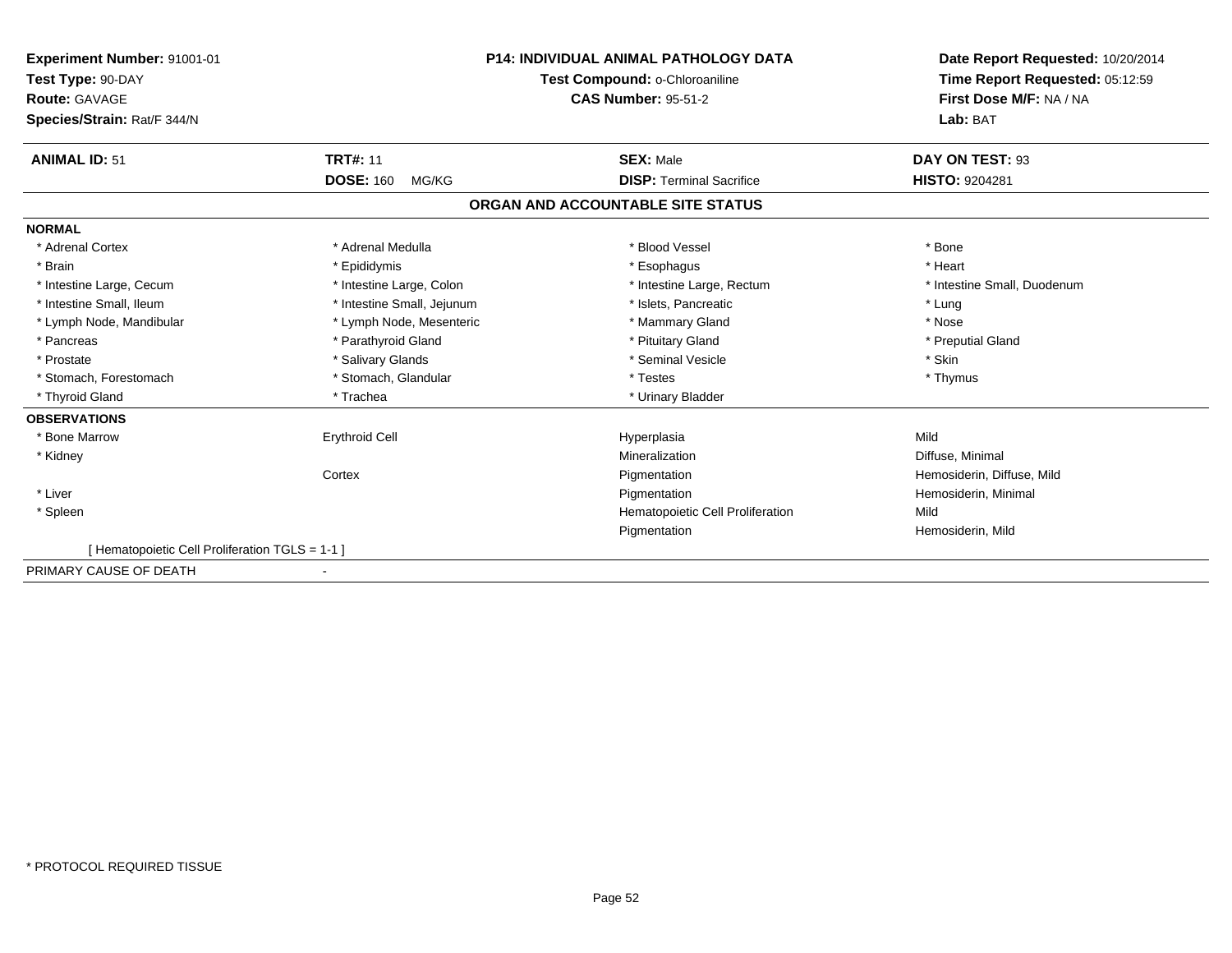| Experiment Number: 91001-01                     |                            | <b>P14: INDIVIDUAL ANIMAL PATHOLOGY DATA</b> | Date Report Requested: 10/20/2014 |
|-------------------------------------------------|----------------------------|----------------------------------------------|-----------------------------------|
| Test Type: 90-DAY                               |                            | Test Compound: o-Chloroaniline               | Time Report Requested: 05:12:59   |
| <b>Route: GAVAGE</b>                            |                            | <b>CAS Number: 95-51-2</b>                   | First Dose M/F: NA / NA           |
| Species/Strain: Rat/F 344/N                     |                            |                                              | Lab: BAT                          |
| <b>ANIMAL ID: 52</b>                            | <b>TRT#: 11</b>            | <b>SEX: Male</b>                             | DAY ON TEST: 93                   |
|                                                 | <b>DOSE: 160</b><br>MG/KG  | <b>DISP: Terminal Sacrifice</b>              | <b>HISTO: 9204282</b>             |
|                                                 |                            | ORGAN AND ACCOUNTABLE SITE STATUS            |                                   |
| <b>NORMAL</b>                                   |                            |                                              |                                   |
| * Adrenal Cortex                                | * Adrenal Medulla          | * Blood Vessel                               | * Bone                            |
| * Brain                                         | * Epididymis               | * Esophagus                                  | * Heart                           |
| * Intestine Large, Cecum                        | * Intestine Large, Colon   | * Intestine Large, Rectum                    | * Intestine Small, Duodenum       |
| * Intestine Small. Ileum                        | * Intestine Small, Jejunum | * Islets, Pancreatic                         | * Lung                            |
| * Lymph Node, Mandibular                        | * Lymph Node, Mesenteric   | * Nose                                       | * Pancreas                        |
| * Parathyroid Gland                             | * Pituitary Gland          | * Preputial Gland                            | * Prostate                        |
| * Salivary Glands                               | * Seminal Vesicle          | * Skin                                       | * Stomach, Forestomach            |
| * Stomach, Glandular                            | * Testes                   | * Thymus                                     | * Thyroid Gland                   |
| * Trachea                                       | * Urinary Bladder          |                                              |                                   |
| <b>MISSING</b>                                  |                            |                                              |                                   |
| * Mammary Gland                                 |                            |                                              |                                   |
| <b>OBSERVATIONS</b>                             |                            |                                              |                                   |
| * Bone Marrow                                   | <b>Erythroid Cell</b>      | Hyperplasia                                  | Mild                              |
| * Kidney                                        |                            | Mineralization                               | Diffuse, Minimal                  |
|                                                 | Cortex                     | Pigmentation                                 | Hemosiderin, Diffuse, Mild        |
| * Liver                                         |                            | Pigmentation                                 | Hemosiderin, Minimal              |
| * Spleen                                        | Capsule                    | Fibrosis                                     | Mild                              |
|                                                 |                            | Hematopoietic Cell Proliferation             | Mild                              |
|                                                 |                            | Pigmentation                                 | Hemosiderin, Minimal              |
| [ Hematopoietic Cell Proliferation TGLS = 1-1 ] |                            |                                              |                                   |
| PRIMARY CAUSE OF DEATH                          |                            |                                              |                                   |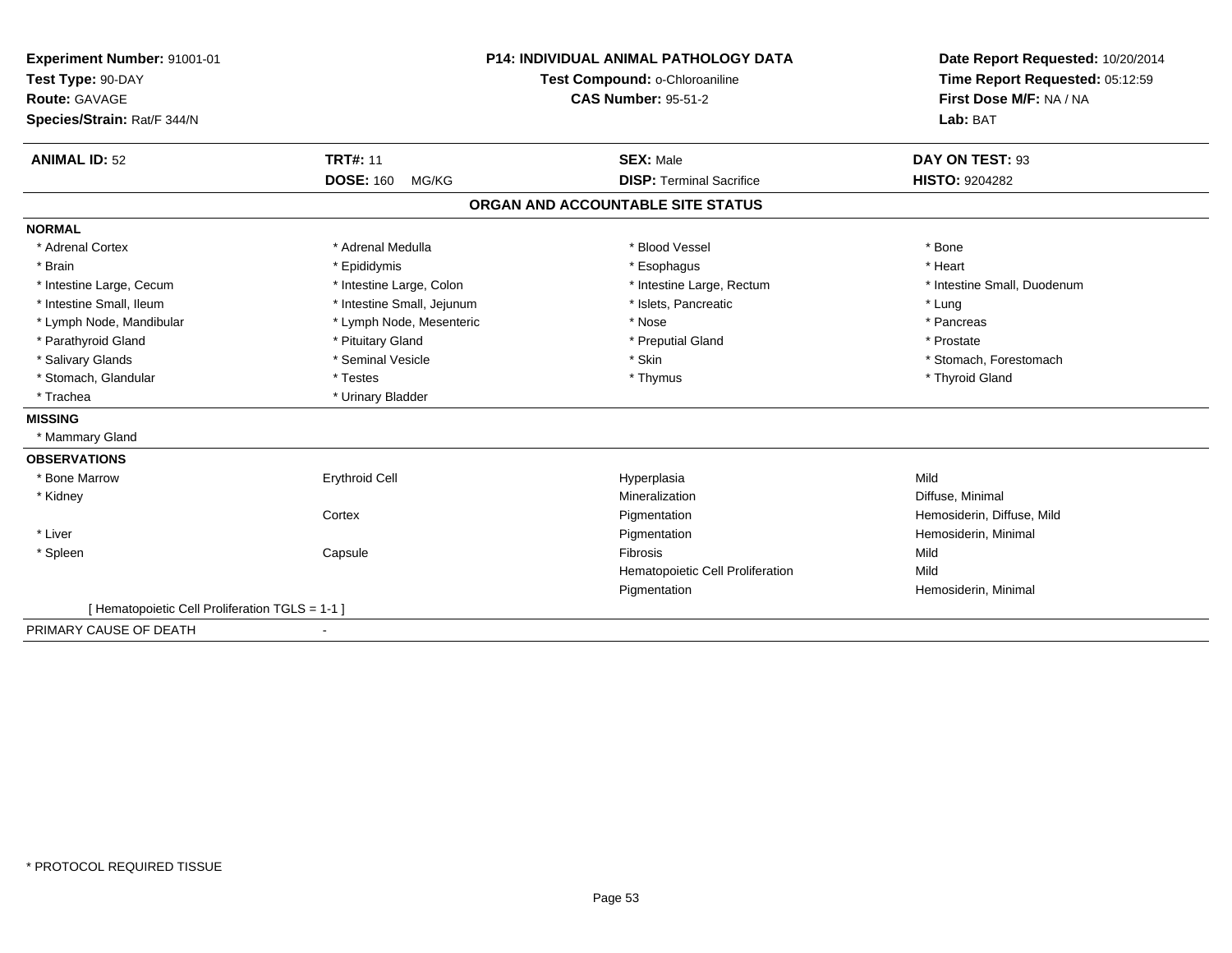| Experiment Number: 91001-01                    |                                | <b>P14: INDIVIDUAL ANIMAL PATHOLOGY DATA</b> | Date Report Requested: 10/20/2014 |
|------------------------------------------------|--------------------------------|----------------------------------------------|-----------------------------------|
| Test Type: 90-DAY                              | Test Compound: o-Chloroaniline |                                              | Time Report Requested: 05:12:59   |
| Route: GAVAGE                                  |                                | <b>CAS Number: 95-51-2</b>                   | First Dose M/F: NA / NA           |
| Species/Strain: Rat/F 344/N                    |                                |                                              | Lab: BAT                          |
| <b>ANIMAL ID: 53</b>                           | <b>TRT#: 11</b>                | <b>SEX: Male</b>                             | DAY ON TEST: 93                   |
|                                                | <b>DOSE: 160</b><br>MG/KG      | <b>DISP: Terminal Sacrifice</b>              | <b>HISTO: 9204283</b>             |
|                                                |                                | ORGAN AND ACCOUNTABLE SITE STATUS            |                                   |
| <b>NORMAL</b>                                  |                                |                                              |                                   |
| * Adrenal Cortex                               | * Adrenal Medulla              | * Blood Vessel                               | * Bone                            |
| * Brain                                        | * Epididymis                   | * Esophagus                                  | * Intestine Large, Cecum          |
| * Intestine Large, Colon                       | * Intestine Large, Rectum      | * Intestine Small, Duodenum                  | * Intestine Small, Ileum          |
| * Intestine Small, Jejunum                     | * Islets, Pancreatic           | * Lung                                       | * Lymph Node, Mandibular          |
| * Lymph Node, Mesenteric                       | * Mammary Gland                | * Nose                                       | * Pancreas                        |
| * Parathyroid Gland                            | * Pituitary Gland              | * Prostate                                   | * Salivary Glands                 |
| * Seminal Vesicle                              | * Skin                         | * Stomach, Forestomach                       | * Stomach, Glandular              |
| * Testes                                       | * Thymus                       | * Thyroid Gland                              | * Trachea                         |
| * Urinary Bladder                              |                                |                                              |                                   |
| <b>OBSERVATIONS</b>                            |                                |                                              |                                   |
| * Bone Marrow                                  | <b>Erythroid Cell</b>          | Hyperplasia                                  | Mild                              |
| * Heart                                        | Myocardium                     | Degeneration                                 | Chronic, Focal, Minimal           |
| * Kidney                                       | Cortex                         | Pigmentation                                 | Hemosiderin, Diffuse, Minimal     |
| * Liver                                        |                                | Pigmentation                                 | Hemosiderin, Minimal              |
| * Preputial Gland                              |                                | Inflammation                                 | Chronic Active, Mild              |
| * Spleen                                       | Capsule                        | Fibrosis                                     | Mild                              |
|                                                |                                | Hematopoietic Cell Proliferation             | Mild                              |
|                                                |                                | Pigmentation                                 | Hemosiderin, Minimal              |
| [Hematopoietic Cell Proliferation TGLS = 1-1 ] |                                |                                              |                                   |
| PRIMARY CAUSE OF DEATH                         |                                |                                              |                                   |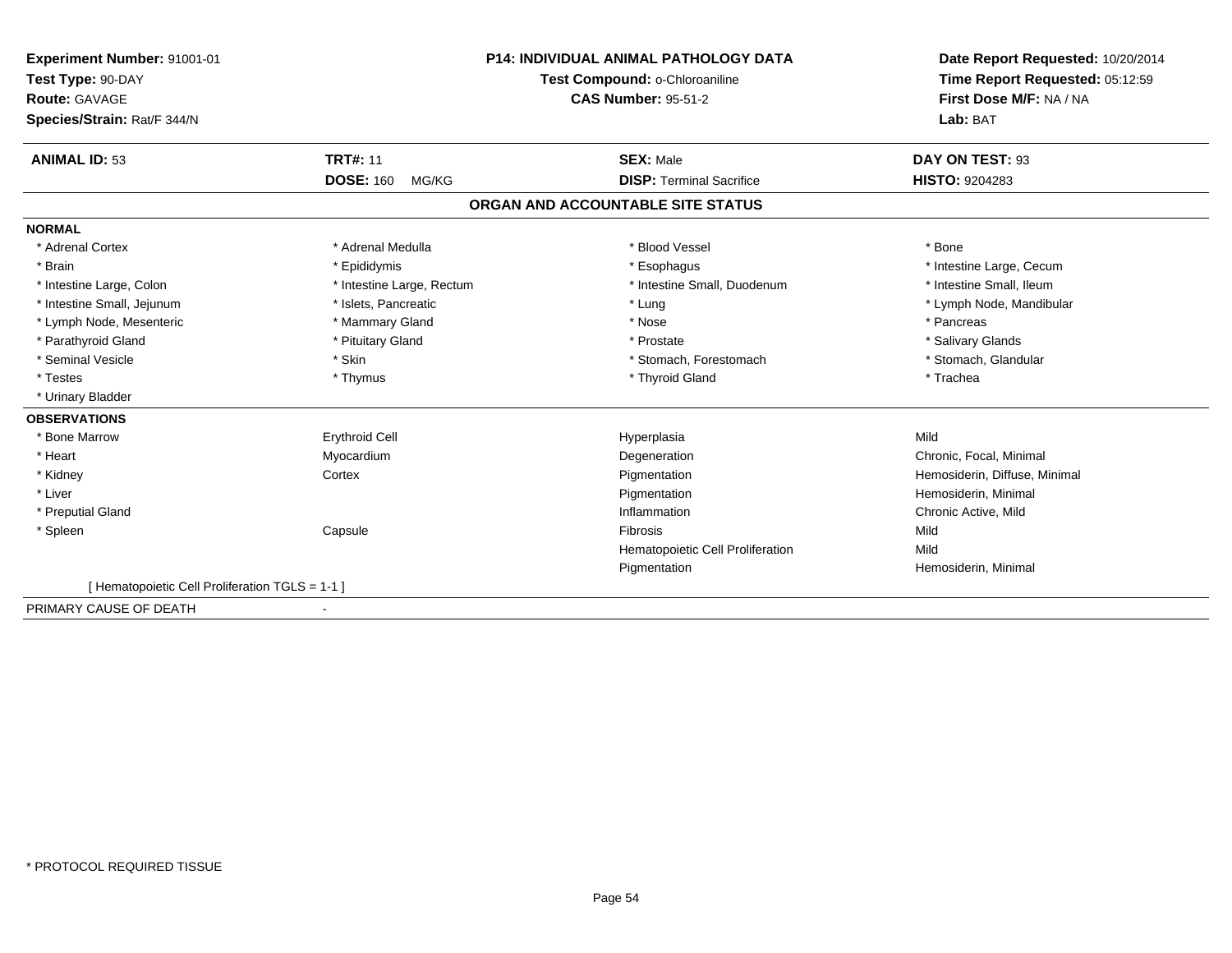| Experiment Number: 91001-01                    |                            | <b>P14: INDIVIDUAL ANIMAL PATHOLOGY DATA</b> | Date Report Requested: 10/20/2014<br>Time Report Requested: 05:12:59 |
|------------------------------------------------|----------------------------|----------------------------------------------|----------------------------------------------------------------------|
| Test Type: 90-DAY                              |                            | Test Compound: o-Chloroaniline               |                                                                      |
| Route: GAVAGE                                  |                            | <b>CAS Number: 95-51-2</b>                   | First Dose M/F: NA / NA                                              |
| Species/Strain: Rat/F 344/N                    |                            |                                              | Lab: BAT                                                             |
| <b>ANIMAL ID: 54</b>                           | <b>TRT#: 11</b>            | <b>SEX: Male</b>                             | DAY ON TEST: 93                                                      |
|                                                | <b>DOSE: 160</b><br>MG/KG  | <b>DISP: Terminal Sacrifice</b>              | <b>HISTO: 9204284</b>                                                |
|                                                |                            | ORGAN AND ACCOUNTABLE SITE STATUS            |                                                                      |
| <b>NORMAL</b>                                  |                            |                                              |                                                                      |
| * Adrenal Cortex                               | * Adrenal Medulla          | * Blood Vessel                               | * Bone                                                               |
| * Brain                                        | * Epididymis               | * Esophagus                                  | * Heart                                                              |
| * Intestine Large, Cecum                       | * Intestine Large, Colon   | * Intestine Large, Rectum                    | * Intestine Small, Duodenum                                          |
| * Intestine Small, Ileum                       | * Intestine Small, Jejunum | * Islets, Pancreatic                         | * Lung                                                               |
| * Lymph Node, Mandibular                       | * Lymph Node, Mesenteric   | * Mammary Gland                              | * Nose                                                               |
| * Pancreas                                     | * Parathyroid Gland        | * Pituitary Gland                            | * Prostate                                                           |
| * Salivary Glands                              | * Seminal Vesicle          | * Skin                                       | * Stomach, Forestomach                                               |
| * Stomach, Glandular                           | * Testes                   | * Thymus                                     | * Thyroid Gland                                                      |
| * Trachea                                      | * Urinary Bladder          |                                              |                                                                      |
| <b>OBSERVATIONS</b>                            |                            |                                              |                                                                      |
| * Bone Marrow                                  | <b>Erythroid Cell</b>      | Hyperplasia                                  | Mild                                                                 |
| * Kidney                                       |                            | Mineralization                               | Diffuse, Minimal                                                     |
|                                                | Cortex                     | Pigmentation                                 | Hemosiderin, Diffuse, Mild                                           |
| * Liver                                        |                            | Pigmentation                                 | Hemosiderin, Minimal                                                 |
| * Preputial Gland                              |                            | Inflammation                                 | Chronic Active, Mild                                                 |
| * Spleen                                       | Capsule                    | <b>Fibrosis</b>                              | Mild                                                                 |
|                                                |                            | Hematopoietic Cell Proliferation             | Mild                                                                 |
|                                                |                            | Pigmentation                                 | Hemosiderin, Mild                                                    |
| [Hematopoietic Cell Proliferation TGLS = 1-1 ] |                            |                                              |                                                                      |
| PRIMARY CAUSE OF DEATH                         |                            |                                              |                                                                      |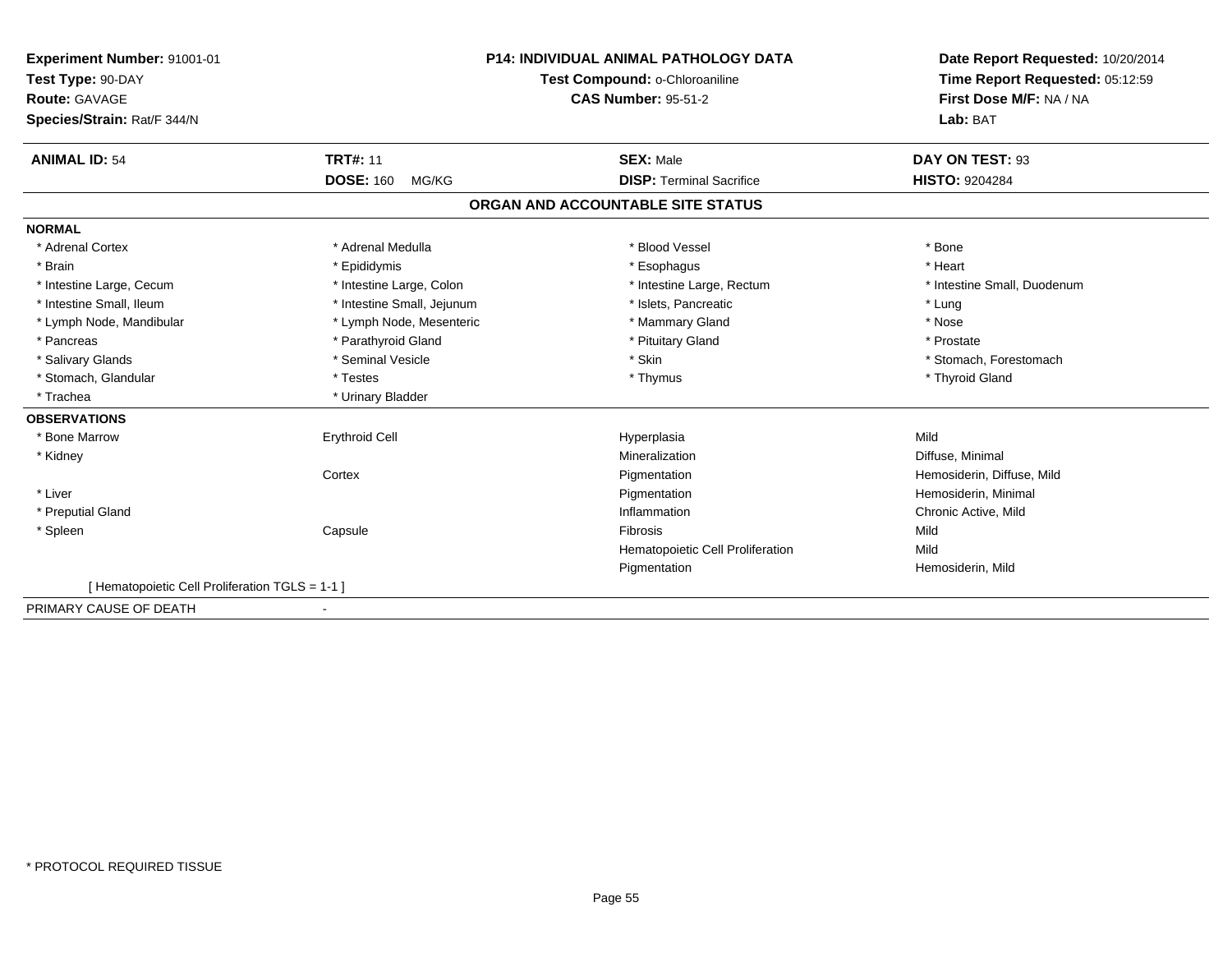| Experiment Number: 91001-01                     |                                | <b>P14: INDIVIDUAL ANIMAL PATHOLOGY DATA</b> | Date Report Requested: 10/20/2014 |
|-------------------------------------------------|--------------------------------|----------------------------------------------|-----------------------------------|
| Test Type: 90-DAY                               | Test Compound: o-Chloroaniline |                                              | Time Report Requested: 05:12:59   |
| <b>Route: GAVAGE</b>                            |                                | <b>CAS Number: 95-51-2</b>                   | First Dose M/F: NA / NA           |
| Species/Strain: Rat/F 344/N                     |                                |                                              | Lab: BAT                          |
| <b>ANIMAL ID: 55</b>                            | <b>TRT#: 11</b>                | <b>SEX: Male</b>                             | DAY ON TEST: 93                   |
|                                                 | <b>DOSE: 160</b><br>MG/KG      | <b>DISP: Terminal Sacrifice</b>              | HISTO: 9204285                    |
|                                                 |                                | ORGAN AND ACCOUNTABLE SITE STATUS            |                                   |
| <b>NORMAL</b>                                   |                                |                                              |                                   |
| * Adrenal Cortex                                | * Adrenal Medulla              | * Blood Vessel                               | * Bone                            |
| * Brain                                         | * Epididymis                   | * Esophagus                                  | * Heart                           |
| * Intestine Large, Cecum                        | * Intestine Large, Colon       | * Intestine Large, Rectum                    | * Intestine Small, Duodenum       |
| * Intestine Small, Ileum                        | * Intestine Small, Jejunum     | * Islets, Pancreatic                         | * Lung                            |
| * Lymph Node, Mandibular                        | * Lymph Node, Mesenteric       | * Mammary Gland                              | * Nose                            |
| * Pancreas                                      | * Pituitary Gland              | * Prostate                                   | * Salivary Glands                 |
| * Seminal Vesicle                               | * Skin                         | * Stomach, Forestomach                       | * Stomach, Glandular              |
| * Testes                                        | * Thymus                       | * Thyroid Gland                              | * Trachea                         |
| * Urinary Bladder                               |                                |                                              |                                   |
| <b>MISSING</b>                                  |                                |                                              |                                   |
| * Parathyroid Gland                             |                                |                                              |                                   |
| <b>OBSERVATIONS</b>                             |                                |                                              |                                   |
| * Bone Marrow                                   | <b>Erythroid Cell</b>          | Hyperplasia                                  | Mild                              |
| * Kidney                                        |                                | Mineralization                               | Diffuse, Minimal                  |
|                                                 | Cortex                         | Pigmentation                                 | Hemosiderin, Diffuse, Minimal     |
| * Liver                                         |                                | Pigmentation                                 | Hemosiderin, Minimal              |
| * Preputial Gland                               |                                | Inflammation                                 | Chronic Active, Mild              |
| * Spleen                                        | Capsule                        | Fibrosis                                     | Mild                              |
|                                                 |                                | Hematopoietic Cell Proliferation             | Mild                              |
|                                                 |                                | Pigmentation                                 | Hemosiderin, Mild                 |
| [ Hematopoietic Cell Proliferation TGLS = 1-1 ] |                                |                                              |                                   |
| PRIMARY CAUSE OF DEATH                          |                                |                                              |                                   |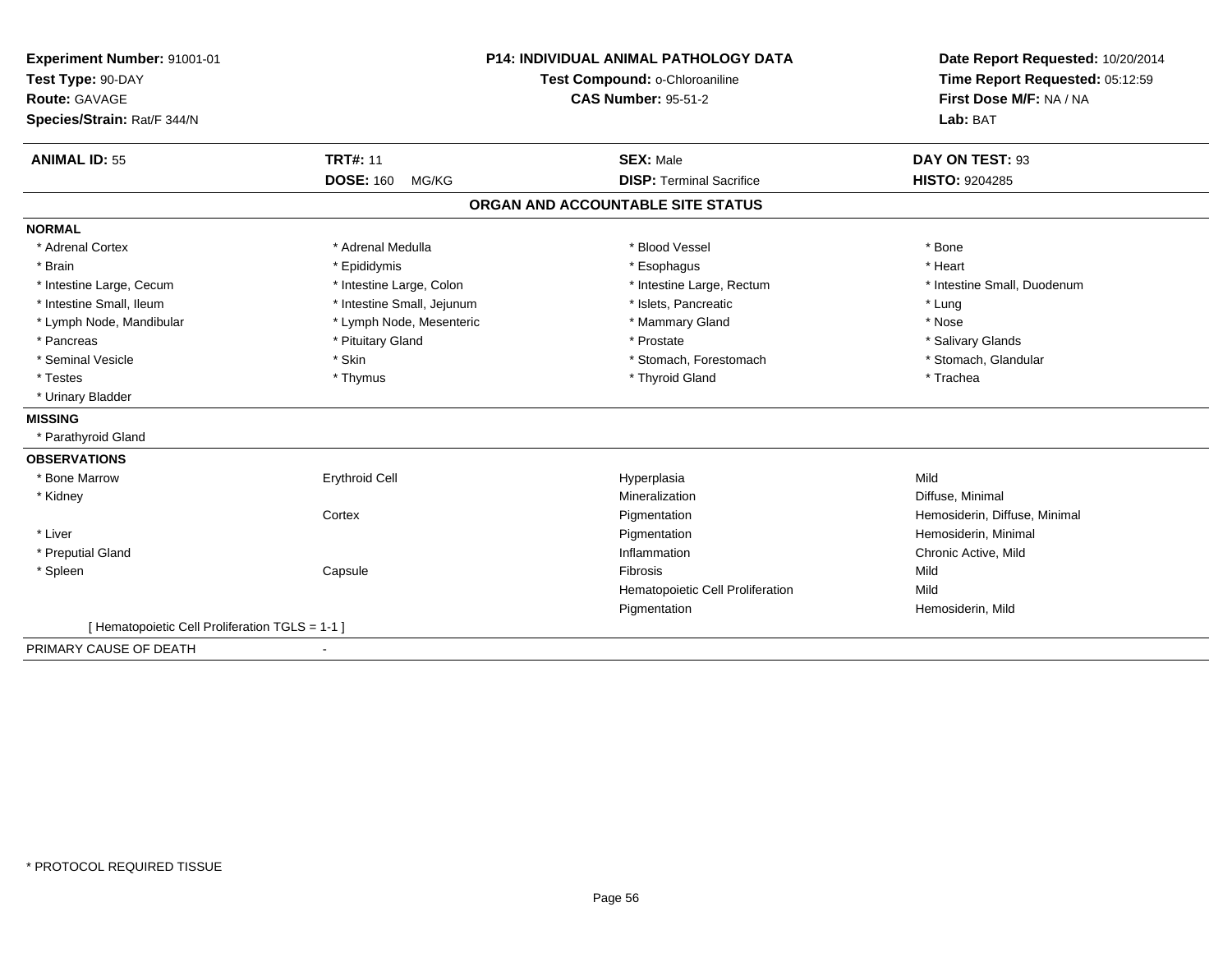| Experiment Number: 91001-01                     |                           | <b>P14: INDIVIDUAL ANIMAL PATHOLOGY DATA</b> | Date Report Requested: 10/20/2014 |
|-------------------------------------------------|---------------------------|----------------------------------------------|-----------------------------------|
| Test Type: 90-DAY                               |                           | Test Compound: o-Chloroaniline               | Time Report Requested: 05:12:59   |
| Route: GAVAGE                                   |                           | <b>CAS Number: 95-51-2</b>                   | First Dose M/F: NA / NA           |
| Species/Strain: Rat/F 344/N                     |                           |                                              | Lab: BAT                          |
| <b>ANIMAL ID: 56</b>                            | <b>TRT#: 11</b>           | <b>SEX: Male</b>                             | DAY ON TEST: 93                   |
|                                                 | <b>DOSE: 160</b><br>MG/KG | <b>DISP: Terminal Sacrifice</b>              | <b>HISTO: 9204286</b>             |
|                                                 |                           | ORGAN AND ACCOUNTABLE SITE STATUS            |                                   |
| <b>NORMAL</b>                                   |                           |                                              |                                   |
| * Adrenal Cortex                                | * Adrenal Medulla         | * Blood Vessel                               | * Bone                            |
| * Brain                                         | * Epididymis              | * Esophagus                                  | * Intestine Large, Cecum          |
| * Intestine Large, Colon                        | * Intestine Large, Rectum | * Intestine Small, Duodenum                  | * Intestine Small, Ileum          |
| * Intestine Small, Jejunum                      | * Islets, Pancreatic      | * Lung                                       | * Lymph Node, Mandibular          |
| * Lymph Node, Mesenteric                        | * Mammary Gland           | * Nose                                       | * Pancreas                        |
| * Parathyroid Gland                             | * Pituitary Gland         | * Prostate                                   | * Salivary Glands                 |
| * Seminal Vesicle                               | * Skin                    | * Stomach, Forestomach                       | * Stomach, Glandular              |
| * Testes                                        | * Thymus                  | * Thyroid Gland                              | * Trachea                         |
| * Urinary Bladder                               |                           |                                              |                                   |
| <b>OBSERVATIONS</b>                             |                           |                                              |                                   |
| * Bone Marrow                                   | <b>Erythroid Cell</b>     | Hyperplasia                                  | Mild                              |
| * Heart                                         | Myocardium                | Degeneration                                 | Chronic, Focal, Mild              |
| * Kidney                                        |                           | Mineralization                               | Diffuse, Minimal                  |
|                                                 | Cortex                    | Pigmentation                                 | Hemosiderin, Diffuse, Mild        |
| * Liver                                         |                           | Pigmentation                                 | Hemosiderin, Minimal              |
| * Preputial Gland                               |                           | Inflammation                                 | Chronic Active, Mild              |
| * Spleen                                        | Capsule                   | <b>Fibrosis</b>                              | Mild                              |
|                                                 |                           | Hematopoietic Cell Proliferation             | Mild                              |
|                                                 |                           | Pigmentation                                 | Hemosiderin, Minimal              |
| [ Hematopoietic Cell Proliferation TGLS = 1-1 ] |                           |                                              |                                   |
| PRIMARY CAUSE OF DEATH                          | ٠                         |                                              |                                   |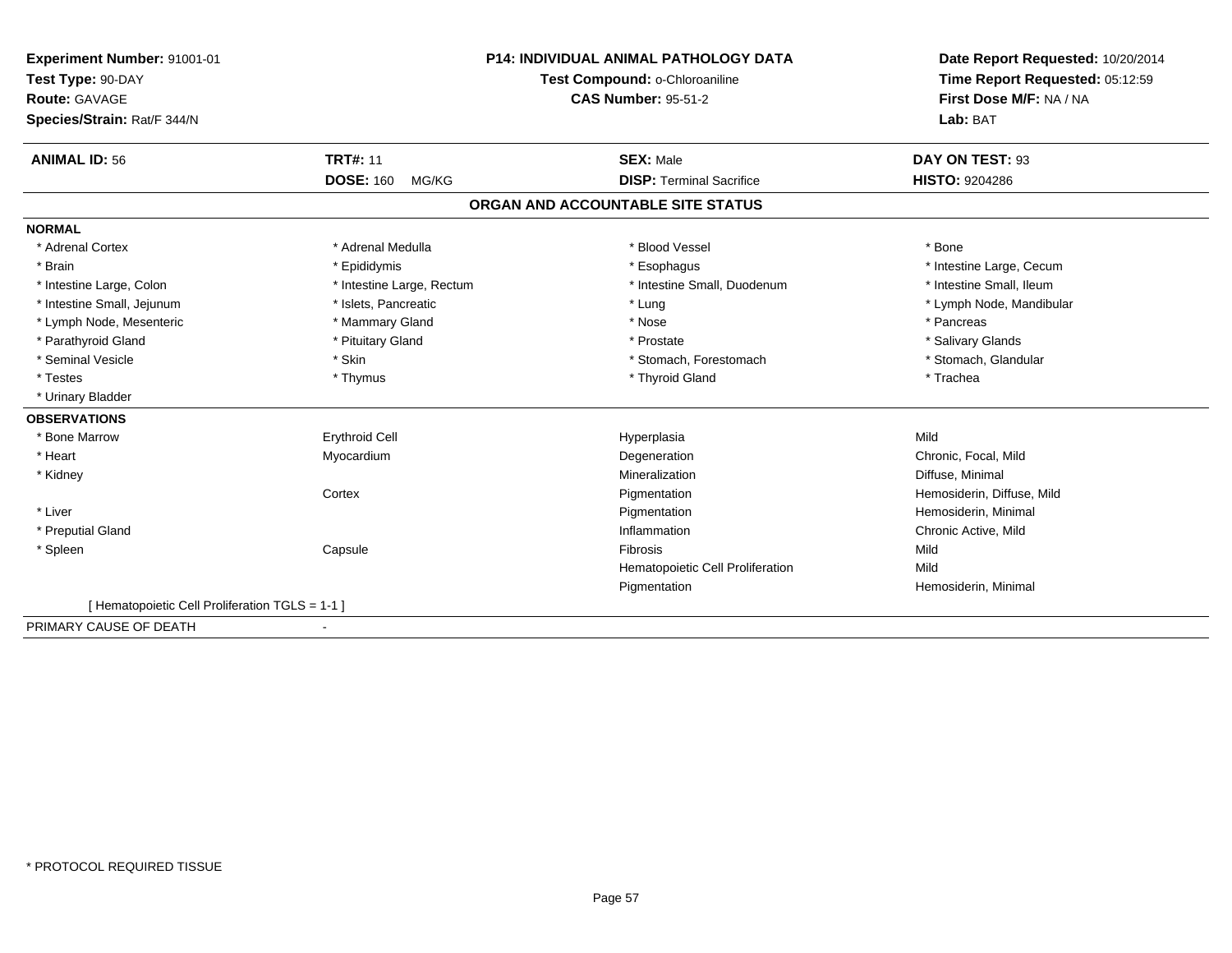| Experiment Number: 91001-01                     |                                | <b>P14: INDIVIDUAL ANIMAL PATHOLOGY DATA</b> | Date Report Requested: 10/20/2014 |
|-------------------------------------------------|--------------------------------|----------------------------------------------|-----------------------------------|
| Test Type: 90-DAY                               | Test Compound: o-Chloroaniline |                                              | Time Report Requested: 05:12:59   |
| <b>Route: GAVAGE</b>                            |                                | <b>CAS Number: 95-51-2</b>                   | First Dose M/F: NA / NA           |
| Species/Strain: Rat/F 344/N                     |                                |                                              | Lab: BAT                          |
| <b>ANIMAL ID: 57</b>                            | <b>TRT#: 11</b>                | <b>SEX: Male</b>                             | DAY ON TEST: 93                   |
|                                                 | <b>DOSE: 160</b><br>MG/KG      | <b>DISP: Terminal Sacrifice</b>              | HISTO: 9204287                    |
|                                                 |                                | ORGAN AND ACCOUNTABLE SITE STATUS            |                                   |
| <b>NORMAL</b>                                   |                                |                                              |                                   |
| * Adrenal Cortex                                | * Adrenal Medulla              | * Blood Vessel                               | * Bone                            |
| * Brain                                         | * Epididymis                   | * Esophagus                                  | * Heart                           |
| * Intestine Large, Cecum                        | * Intestine Large, Colon       | * Intestine Large, Rectum                    | * Intestine Small, Duodenum       |
| * Intestine Small, Ileum                        | * Intestine Small, Jejunum     | * Islets, Pancreatic                         | * Lung                            |
| * Lymph Node, Mandibular                        | * Lymph Node, Mesenteric       | * Nose                                       | * Pancreas                        |
| * Parathyroid Gland                             | * Pituitary Gland              | * Prostate                                   | * Salivary Glands                 |
| * Seminal Vesicle                               | * Skin                         | * Stomach, Forestomach                       | * Stomach, Glandular              |
| * Testes                                        | * Thymus                       | * Thyroid Gland                              | * Trachea                         |
| * Urinary Bladder                               |                                |                                              |                                   |
| <b>MISSING</b>                                  |                                |                                              |                                   |
| * Mammary Gland                                 |                                |                                              |                                   |
| <b>OBSERVATIONS</b>                             |                                |                                              |                                   |
| * Bone Marrow                                   | <b>Erythroid Cell</b>          | Hyperplasia                                  | Mild                              |
| * Kidney                                        |                                | Mineralization                               | Diffuse, Minimal                  |
|                                                 | Cortex                         | Pigmentation                                 | Hemosiderin, Diffuse, Minimal     |
| * Liver                                         |                                | Pigmentation                                 | Hemosiderin, Minimal              |
| * Preputial Gland                               |                                | Inflammation                                 | Chronic Active, Mild              |
| * Spleen                                        | Capsule                        | Fibrosis                                     | Mild                              |
|                                                 |                                | Hematopoietic Cell Proliferation             | Mild                              |
|                                                 |                                | Pigmentation                                 | Hemosiderin, Minimal              |
| [ Hematopoietic Cell Proliferation TGLS = 1-1 ] |                                |                                              |                                   |
| PRIMARY CAUSE OF DEATH                          |                                |                                              |                                   |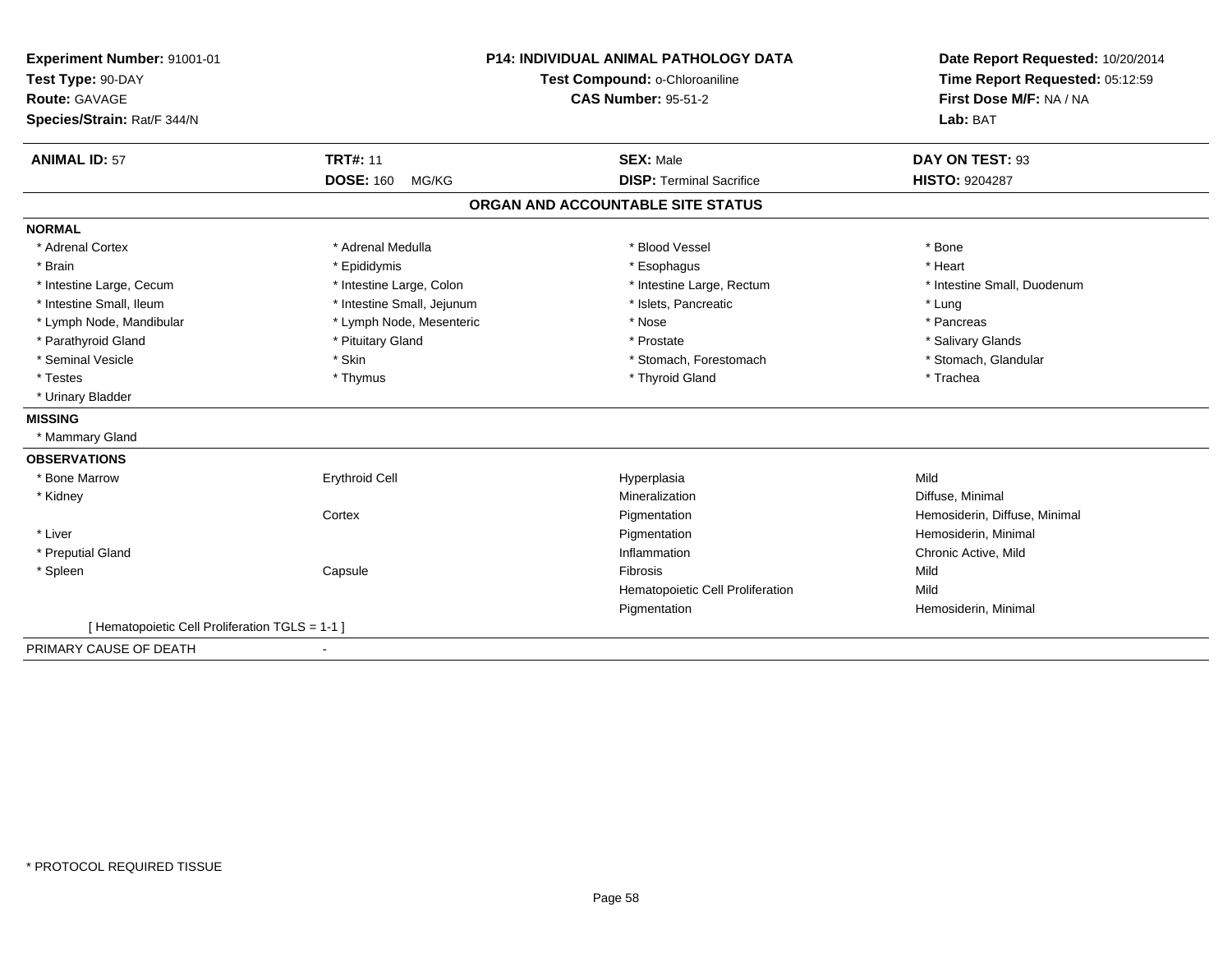| Experiment Number: 91001-01                    | <b>P14: INDIVIDUAL ANIMAL PATHOLOGY DATA</b><br>Test Compound: o-Chloroaniline |                                   | Date Report Requested: 10/20/2014<br>Time Report Requested: 05:12:59 |
|------------------------------------------------|--------------------------------------------------------------------------------|-----------------------------------|----------------------------------------------------------------------|
| Test Type: 90-DAY                              |                                                                                |                                   |                                                                      |
| Route: GAVAGE                                  |                                                                                | <b>CAS Number: 95-51-2</b>        | First Dose M/F: NA / NA                                              |
| Species/Strain: Rat/F 344/N                    |                                                                                |                                   | Lab: BAT                                                             |
| <b>ANIMAL ID: 58</b>                           | <b>TRT#: 11</b>                                                                | <b>SEX: Male</b>                  | DAY ON TEST: 93                                                      |
|                                                | <b>DOSE: 160</b><br>MG/KG                                                      | <b>DISP: Terminal Sacrifice</b>   | <b>HISTO: 9204288</b>                                                |
|                                                |                                                                                | ORGAN AND ACCOUNTABLE SITE STATUS |                                                                      |
| <b>NORMAL</b>                                  |                                                                                |                                   |                                                                      |
| * Adrenal Cortex                               | * Adrenal Medulla                                                              | * Blood Vessel                    | * Bone                                                               |
| * Brain                                        | * Epididymis                                                                   | * Esophagus                       | * Heart                                                              |
| * Intestine Large, Cecum                       | * Intestine Large, Colon                                                       | * Intestine Large, Rectum         | * Intestine Small, Duodenum                                          |
| * Intestine Small, Ileum                       | * Intestine Small, Jejunum                                                     | * Islets, Pancreatic              | * Lung                                                               |
| * Lymph Node, Mandibular                       | * Lymph Node, Mesenteric                                                       | * Mammary Gland                   | * Nose                                                               |
| * Pancreas                                     | * Parathyroid Gland                                                            | * Pituitary Gland                 | * Prostate                                                           |
| * Salivary Glands                              | * Seminal Vesicle                                                              | * Skin                            | * Stomach, Forestomach                                               |
| * Stomach, Glandular                           | * Testes                                                                       | * Thymus                          | * Thyroid Gland                                                      |
| * Trachea                                      | * Urinary Bladder                                                              |                                   |                                                                      |
| <b>OBSERVATIONS</b>                            |                                                                                |                                   |                                                                      |
| * Bone Marrow                                  | <b>Erythroid Cell</b>                                                          | Hyperplasia                       | Mild                                                                 |
| * Kidney                                       |                                                                                | Mineralization                    | Diffuse, Minimal                                                     |
|                                                | Cortex                                                                         | Pigmentation                      | Hemosiderin, Diffuse, Minimal                                        |
| * Liver                                        |                                                                                | Pigmentation                      | Hemosiderin, Minimal                                                 |
| * Preputial Gland                              |                                                                                | Inflammation                      | Chronic Active, Mild                                                 |
| * Spleen                                       | Capsule                                                                        | <b>Fibrosis</b>                   | Mild                                                                 |
|                                                |                                                                                | Hematopoietic Cell Proliferation  | Mild                                                                 |
|                                                |                                                                                | Pigmentation                      | Hemosiderin, Minimal                                                 |
| [Hematopoietic Cell Proliferation TGLS = 1-1 ] |                                                                                |                                   |                                                                      |
| PRIMARY CAUSE OF DEATH                         |                                                                                |                                   |                                                                      |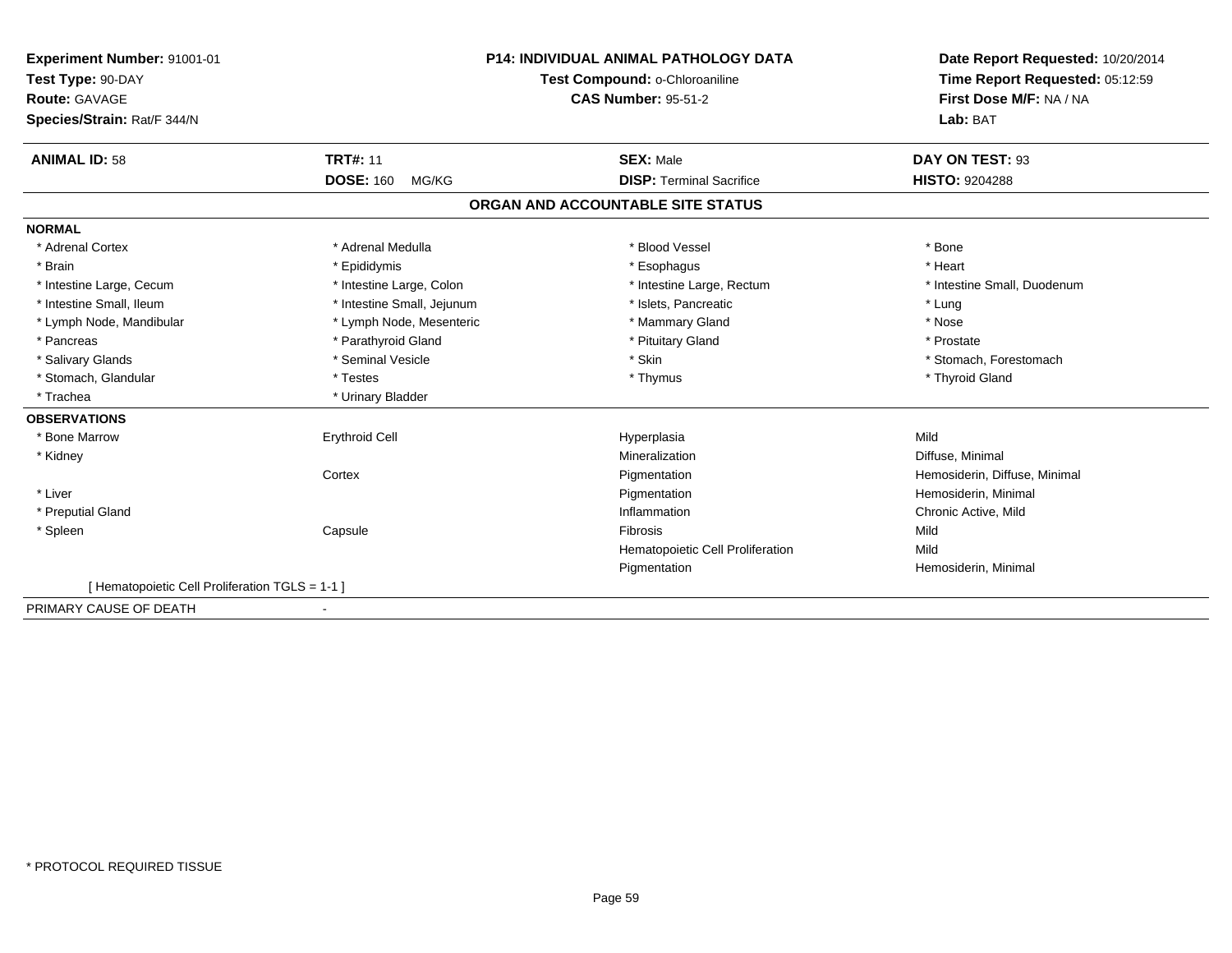| Experiment Number: 91001-01                    |                                | <b>P14: INDIVIDUAL ANIMAL PATHOLOGY DATA</b> | Date Report Requested: 10/20/2014 |
|------------------------------------------------|--------------------------------|----------------------------------------------|-----------------------------------|
| Test Type: 90-DAY                              | Test Compound: o-Chloroaniline |                                              | Time Report Requested: 05:12:59   |
| Route: GAVAGE                                  |                                | <b>CAS Number: 95-51-2</b>                   | First Dose M/F: NA / NA           |
| Species/Strain: Rat/F 344/N                    |                                |                                              | Lab: BAT                          |
| <b>ANIMAL ID: 59</b>                           | <b>TRT#: 11</b>                | <b>SEX: Male</b>                             | DAY ON TEST: 93                   |
|                                                | <b>DOSE: 160</b><br>MG/KG      | <b>DISP: Terminal Sacrifice</b>              | <b>HISTO: 9204289</b>             |
|                                                |                                | ORGAN AND ACCOUNTABLE SITE STATUS            |                                   |
| <b>NORMAL</b>                                  |                                |                                              |                                   |
| * Adrenal Cortex                               | * Adrenal Medulla              | * Blood Vessel                               | * Bone                            |
| * Brain                                        | * Epididymis                   | * Esophagus                                  | * Heart                           |
| * Intestine Large, Cecum                       | * Intestine Large, Colon       | * Intestine Large, Rectum                    | * Intestine Small. Duodenum       |
| * Intestine Small, Ileum                       | * Intestine Small, Jejunum     | * Islets. Pancreatic                         | * Lung                            |
| * Lymph Node, Mandibular                       | * Lymph Node, Mesenteric       | * Mammary Gland                              | * Nose                            |
| * Pancreas                                     | * Parathyroid Gland            | * Pituitary Gland                            | * Preputial Gland                 |
| * Prostate                                     | * Salivary Glands              | * Seminal Vesicle                            | * Skin                            |
| * Stomach, Forestomach                         | * Stomach, Glandular           | * Testes                                     | * Thymus                          |
| * Thyroid Gland                                | * Trachea                      | * Urinary Bladder                            |                                   |
| <b>OBSERVATIONS</b>                            |                                |                                              |                                   |
| * Bone Marrow                                  | <b>Erythroid Cell</b>          | Hyperplasia                                  | Mild                              |
| * Kidney                                       |                                | Mineralization                               | Diffuse, Mild                     |
|                                                | Cortex                         | Pigmentation                                 | Hemosiderin, Diffuse, Minimal     |
| * Liver                                        |                                | Pigmentation                                 | Hemosiderin, Minimal              |
| * Spleen                                       | Capsule                        | Fibrosis                                     | Mild                              |
|                                                |                                | Hematopoietic Cell Proliferation             | Mild                              |
|                                                |                                | Pigmentation                                 | Hemosiderin, Mild                 |
| [Hematopoietic Cell Proliferation TGLS = 1-1 ] |                                |                                              |                                   |
| PRIMARY CAUSE OF DEATH                         |                                |                                              |                                   |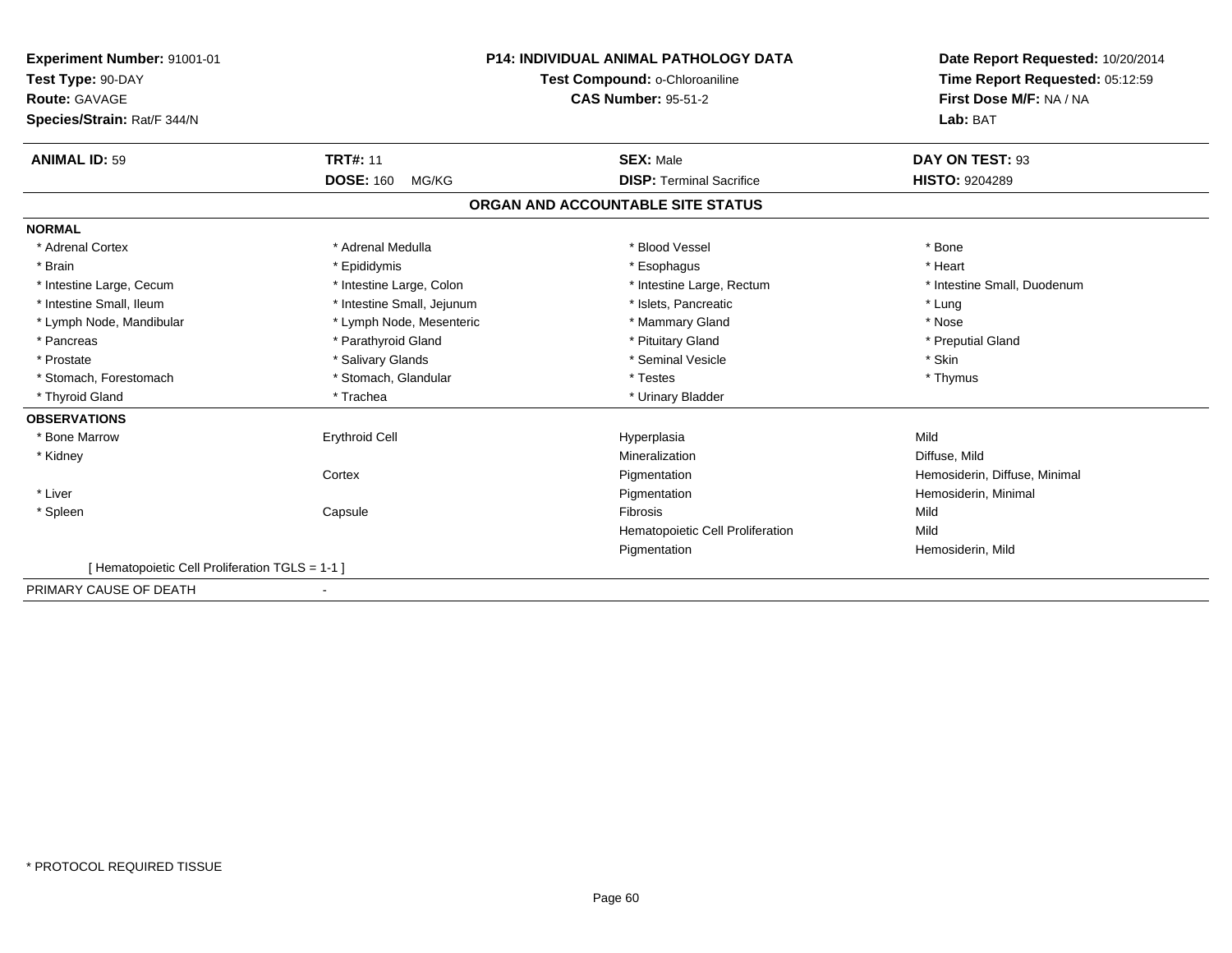| Experiment Number: 91001-01<br>Test Type: 90-DAY |                            | <b>P14: INDIVIDUAL ANIMAL PATHOLOGY DATA</b> | Date Report Requested: 10/20/2014<br>Time Report Requested: 05:12:59 |
|--------------------------------------------------|----------------------------|----------------------------------------------|----------------------------------------------------------------------|
|                                                  |                            | Test Compound: o-Chloroaniline               |                                                                      |
| Route: GAVAGE                                    |                            | <b>CAS Number: 95-51-2</b>                   | First Dose M/F: NA / NA                                              |
| Species/Strain: Rat/F 344/N                      |                            |                                              | Lab: BAT                                                             |
| <b>ANIMAL ID: 60</b>                             | <b>TRT#: 11</b>            | <b>SEX: Male</b>                             | DAY ON TEST: 93                                                      |
|                                                  | <b>DOSE: 160</b><br>MG/KG  | <b>DISP: Terminal Sacrifice</b>              | <b>HISTO: 9204290</b>                                                |
|                                                  |                            | ORGAN AND ACCOUNTABLE SITE STATUS            |                                                                      |
| <b>NORMAL</b>                                    |                            |                                              |                                                                      |
| * Adrenal Cortex                                 | * Adrenal Medulla          | * Blood Vessel                               | * Bone                                                               |
| * Brain                                          | * Epididymis               | * Esophagus                                  | * Heart                                                              |
| * Intestine Large, Cecum                         | * Intestine Large, Colon   | * Intestine Large, Rectum                    | * Intestine Small, Duodenum                                          |
| * Intestine Small, Ileum                         | * Intestine Small, Jejunum | * Islets, Pancreatic                         | * Lung                                                               |
| * Lymph Node, Mandibular                         | * Lymph Node, Mesenteric   | * Mammary Gland                              | * Nose                                                               |
| * Pancreas                                       | * Parathyroid Gland        | * Pituitary Gland                            | * Preputial Gland                                                    |
| * Prostate                                       | * Salivary Glands          | * Seminal Vesicle                            | * Skin                                                               |
| * Stomach, Forestomach                           | * Stomach, Glandular       | * Testes                                     | * Thymus                                                             |
| * Thyroid Gland                                  | * Trachea                  | * Urinary Bladder                            |                                                                      |
| <b>OBSERVATIONS</b>                              |                            |                                              |                                                                      |
| * Bone Marrow                                    | <b>Erythroid Cell</b>      | Hyperplasia                                  | Mild                                                                 |
| * Kidney                                         |                            | Mineralization                               | Diffuse, Minimal                                                     |
|                                                  | Cortex                     | Pigmentation                                 | Hemosiderin, Diffuse, Minimal                                        |
| * Liver                                          |                            | Pigmentation                                 | Hemosiderin, Minimal                                                 |
| * Spleen                                         | Capsule                    | <b>Fibrosis</b>                              | Mild                                                                 |
|                                                  |                            | Hematopoietic Cell Proliferation             | Mild                                                                 |
| [ Hematopoietic Cell Proliferation TGLS = 1-1 ]  |                            |                                              |                                                                      |
| PRIMARY CAUSE OF DEATH                           |                            |                                              |                                                                      |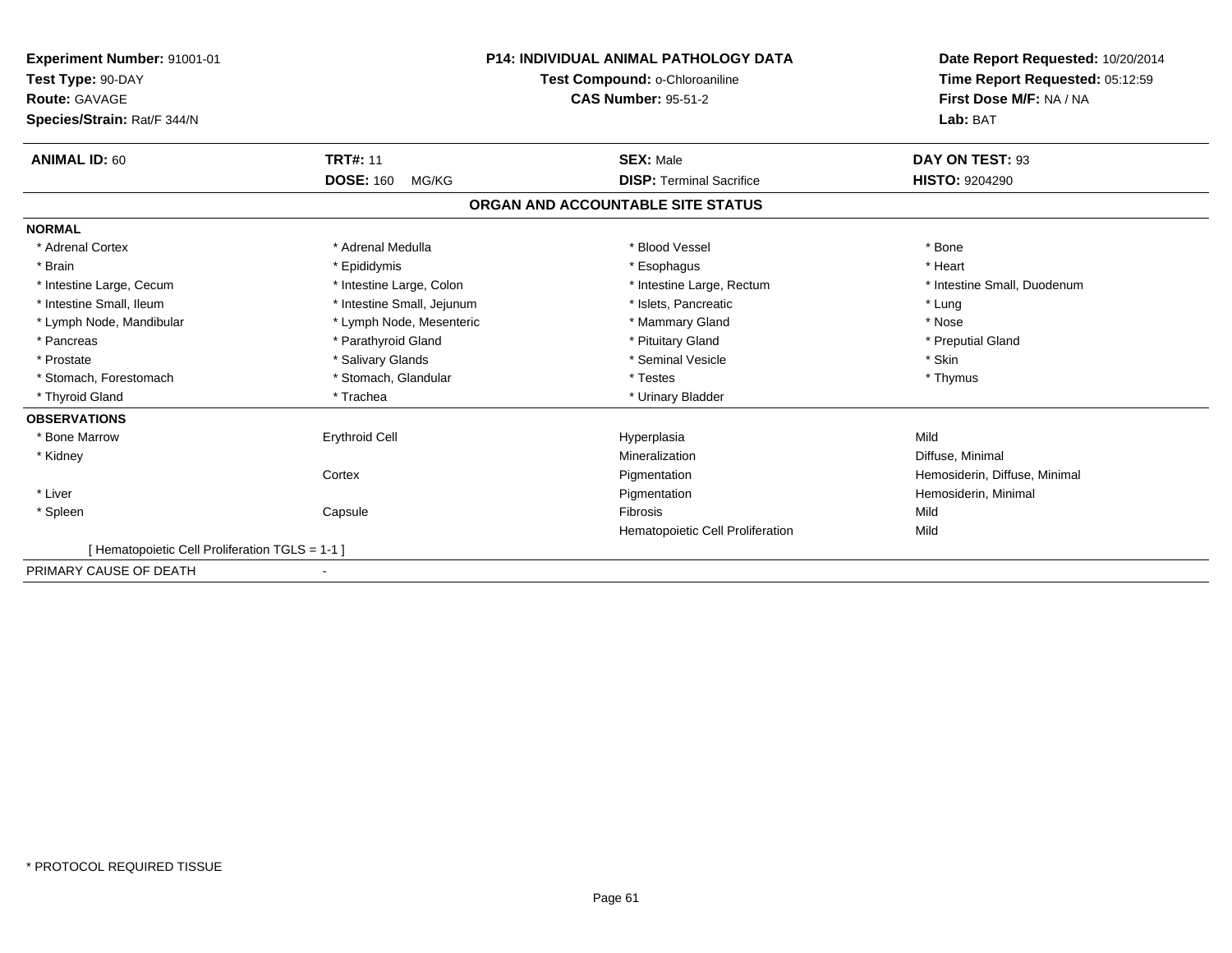| Experiment Number: 91001-01<br>Test Type: 90-DAY<br><b>Route: GAVAGE</b><br>Species/Strain: Rat/F 344/N | <b>P14: INDIVIDUAL ANIMAL PATHOLOGY DATA</b><br>Test Compound: o-Chloroaniline<br><b>CAS Number: 95-51-2</b> |                                   | Date Report Requested: 10/20/2014<br>Time Report Requested: 05:12:59<br>First Dose M/F: NA / NA<br>Lab: BAT |
|---------------------------------------------------------------------------------------------------------|--------------------------------------------------------------------------------------------------------------|-----------------------------------|-------------------------------------------------------------------------------------------------------------|
| <b>ANIMAL ID: 61</b>                                                                                    | TRT#: 2                                                                                                      | <b>SEX: Female</b>                | DAY ON TEST: 93                                                                                             |
|                                                                                                         | DOSE: 0 MG/KG                                                                                                | <b>DISP: Terminal Sacrifice</b>   | <b>HISTO: 9204271</b>                                                                                       |
|                                                                                                         |                                                                                                              | ORGAN AND ACCOUNTABLE SITE STATUS |                                                                                                             |
| <b>NORMAL</b>                                                                                           |                                                                                                              |                                   |                                                                                                             |
| * Adrenal Cortex                                                                                        | * Adrenal Medulla                                                                                            | * Blood Vessel                    | * Bone                                                                                                      |
| * Bone Marrow                                                                                           | * Brain                                                                                                      | * Esophagus                       | * Heart                                                                                                     |
| * Intestine Large, Cecum                                                                                | * Intestine Large, Colon                                                                                     | * Intestine Large, Rectum         | * Intestine Small, Duodenum                                                                                 |
| * Intestine Small, Ileum                                                                                | * Intestine Small, Jejunum                                                                                   | * Islets, Pancreatic              | * Liver                                                                                                     |
| * Lung                                                                                                  | * Lymph Node, Mandibular                                                                                     | * Lymph Node, Mesenteric          | * Mammary Gland                                                                                             |
| * Nose                                                                                                  | * Ovary                                                                                                      | * Pancreas                        | * Parathyroid Gland                                                                                         |
| * Pituitary Gland                                                                                       | * Salivary Glands                                                                                            | * Skin                            | * Spleen                                                                                                    |
| * Stomach, Forestomach                                                                                  | * Stomach, Glandular                                                                                         | * Thymus                          | * Thyroid Gland                                                                                             |
| * Trachea                                                                                               | * Urinary Bladder                                                                                            | * Uterus                          |                                                                                                             |
| <b>OBSERVATIONS</b>                                                                                     |                                                                                                              |                                   |                                                                                                             |
| * Clitoral Gland                                                                                        |                                                                                                              | Inflammation                      | Chronic Active, Minimal                                                                                     |
| * Kidney                                                                                                |                                                                                                              | Mineralization                    | Diffuse, Mild                                                                                               |
| PRIMARY CAUSE OF DEATH                                                                                  |                                                                                                              |                                   |                                                                                                             |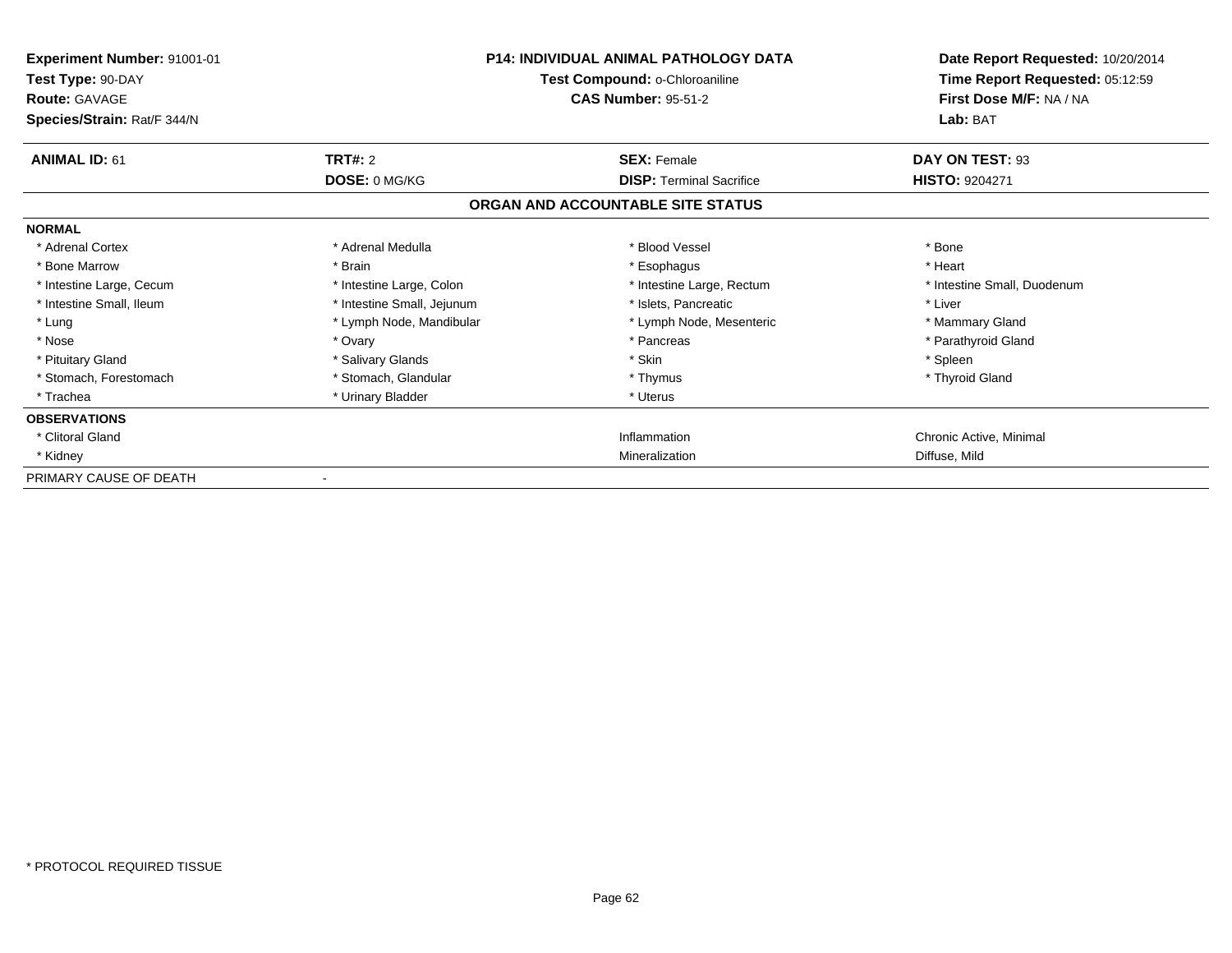| <b>Experiment Number: 91001-01</b><br>Test Type: 90-DAY<br><b>Route: GAVAGE</b><br>Species/Strain: Rat/F 344/N |                          | <b>P14: INDIVIDUAL ANIMAL PATHOLOGY DATA</b><br>Test Compound: o-Chloroaniline<br><b>CAS Number: 95-51-2</b> | Date Report Requested: 10/20/2014<br>Time Report Requested: 05:12:59<br>First Dose M/F: NA / NA<br>Lab: BAT |
|----------------------------------------------------------------------------------------------------------------|--------------------------|--------------------------------------------------------------------------------------------------------------|-------------------------------------------------------------------------------------------------------------|
| <b>ANIMAL ID: 62</b>                                                                                           | <b>TRT#: 2</b>           | <b>SEX: Female</b>                                                                                           | DAY ON TEST: 93                                                                                             |
|                                                                                                                | DOSE: 0 MG/KG            | <b>DISP: Terminal Sacrifice</b>                                                                              | <b>HISTO: 9204272</b>                                                                                       |
|                                                                                                                |                          | ORGAN AND ACCOUNTABLE SITE STATUS                                                                            |                                                                                                             |
| <b>NORMAL</b>                                                                                                  |                          |                                                                                                              |                                                                                                             |
| * Adrenal Cortex                                                                                               | * Adrenal Medulla        | * Blood Vessel                                                                                               | * Bone                                                                                                      |
| * Bone Marrow                                                                                                  | * Brain                  | * Clitoral Gland                                                                                             | * Esophagus                                                                                                 |
| * Heart                                                                                                        | * Intestine Large, Cecum | * Intestine Large, Colon                                                                                     | * Intestine Large, Rectum                                                                                   |
| * Intestine Small, Duodenum                                                                                    | * Intestine Small, Ileum | * Intestine Small, Jejunum                                                                                   | * Islets, Pancreatic                                                                                        |
| * Liver                                                                                                        | * Lung                   | * Lymph Node, Mandibular                                                                                     | * Lymph Node, Mesenteric                                                                                    |
| * Mammary Gland                                                                                                | * Nose                   | * Ovary                                                                                                      | * Pancreas                                                                                                  |
| * Parathyroid Gland                                                                                            | * Pituitary Gland        | * Salivary Glands                                                                                            | * Skin                                                                                                      |
| * Spleen                                                                                                       | * Stomach, Forestomach   | * Stomach, Glandular                                                                                         | * Thymus                                                                                                    |
| * Thyroid Gland                                                                                                | * Trachea                | * Urinary Bladder                                                                                            | * Uterus                                                                                                    |
| <b>OBSERVATIONS</b>                                                                                            |                          |                                                                                                              |                                                                                                             |
| * Kidney                                                                                                       |                          | Mineralization                                                                                               | Diffuse, Minimal                                                                                            |
| PRIMARY CAUSE OF DEATH                                                                                         |                          |                                                                                                              |                                                                                                             |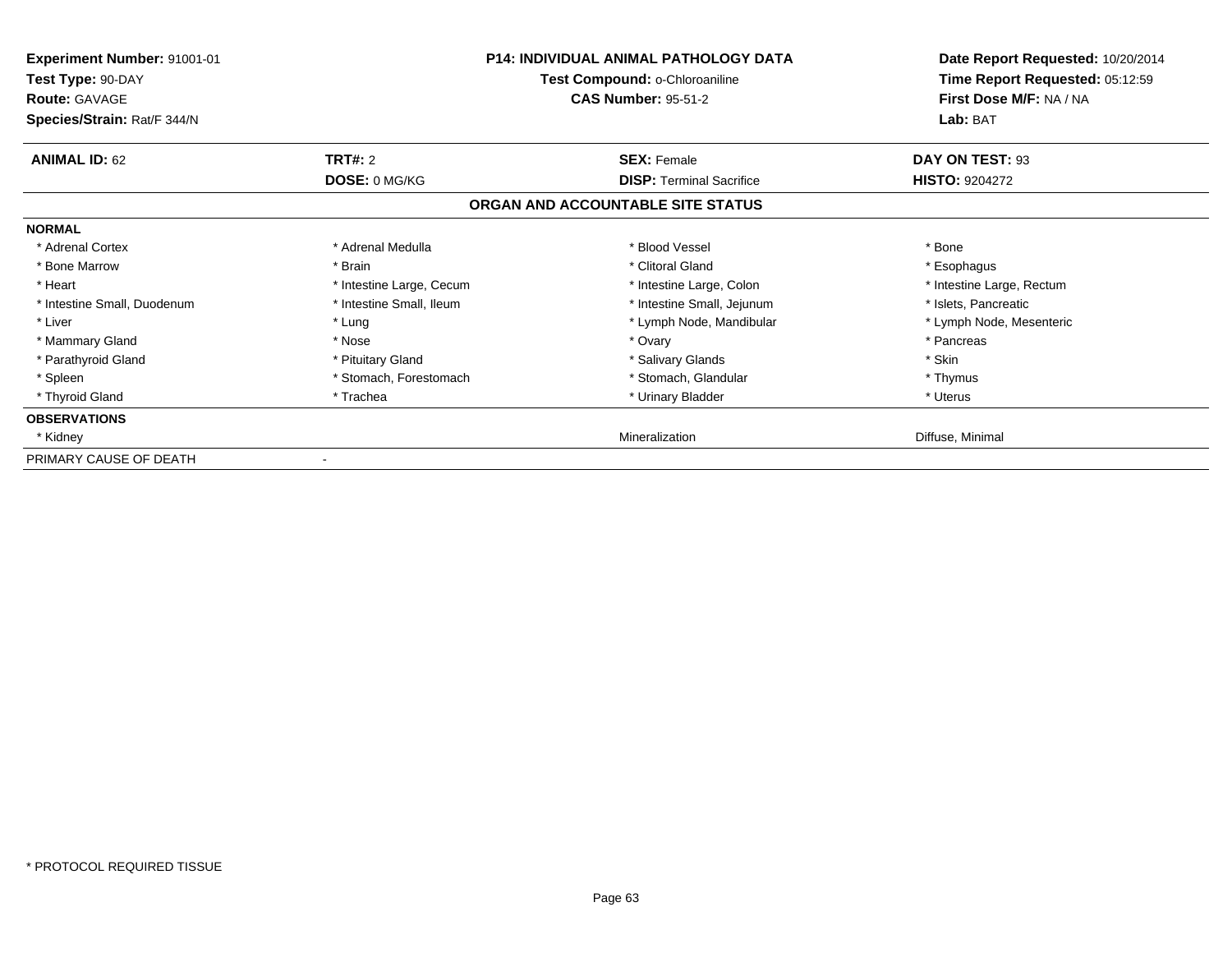| <b>Experiment Number: 91001-01</b><br>Test Type: 90-DAY<br><b>Route: GAVAGE</b><br>Species/Strain: Rat/F 344/N |                          | <b>P14: INDIVIDUAL ANIMAL PATHOLOGY DATA</b><br>Test Compound: o-Chloroaniline<br><b>CAS Number: 95-51-2</b> | Date Report Requested: 10/20/2014<br>Time Report Requested: 05:12:59<br>First Dose M/F: NA / NA<br>Lab: BAT |
|----------------------------------------------------------------------------------------------------------------|--------------------------|--------------------------------------------------------------------------------------------------------------|-------------------------------------------------------------------------------------------------------------|
| <b>ANIMAL ID: 63</b>                                                                                           | <b>TRT#: 2</b>           | <b>SEX: Female</b>                                                                                           | DAY ON TEST: 93                                                                                             |
|                                                                                                                | DOSE: 0 MG/KG            | <b>DISP:</b> Terminal Sacrifice                                                                              | <b>HISTO: 9204273</b>                                                                                       |
|                                                                                                                |                          | ORGAN AND ACCOUNTABLE SITE STATUS                                                                            |                                                                                                             |
| <b>NORMAL</b>                                                                                                  |                          |                                                                                                              |                                                                                                             |
| * Adrenal Cortex                                                                                               | * Adrenal Medulla        | * Blood Vessel                                                                                               | * Bone                                                                                                      |
| * Bone Marrow                                                                                                  | * Brain                  | * Clitoral Gland                                                                                             | * Esophagus                                                                                                 |
| * Heart                                                                                                        | * Intestine Large, Cecum | * Intestine Large, Colon                                                                                     | * Intestine Large, Rectum                                                                                   |
| * Intestine Small, Duodenum                                                                                    | * Intestine Small, Ileum | * Intestine Small, Jejunum                                                                                   | * Islets, Pancreatic                                                                                        |
| * Liver                                                                                                        | * Lung                   | * Lymph Node, Mandibular                                                                                     | * Lymph Node, Mesenteric                                                                                    |
| * Mammary Gland                                                                                                | * Nose                   | * Ovary                                                                                                      | * Pancreas                                                                                                  |
| * Parathyroid Gland                                                                                            | * Pituitary Gland        | * Salivary Glands                                                                                            | * Skin                                                                                                      |
| * Spleen                                                                                                       | * Stomach, Forestomach   | * Stomach, Glandular                                                                                         | * Thymus                                                                                                    |
| * Thyroid Gland                                                                                                | * Trachea                | * Urinary Bladder                                                                                            | * Uterus                                                                                                    |
| <b>OBSERVATIONS</b>                                                                                            |                          |                                                                                                              |                                                                                                             |
| * Kidney                                                                                                       |                          | Mineralization                                                                                               | Diffuse, Minimal                                                                                            |
| PRIMARY CAUSE OF DEATH                                                                                         |                          |                                                                                                              |                                                                                                             |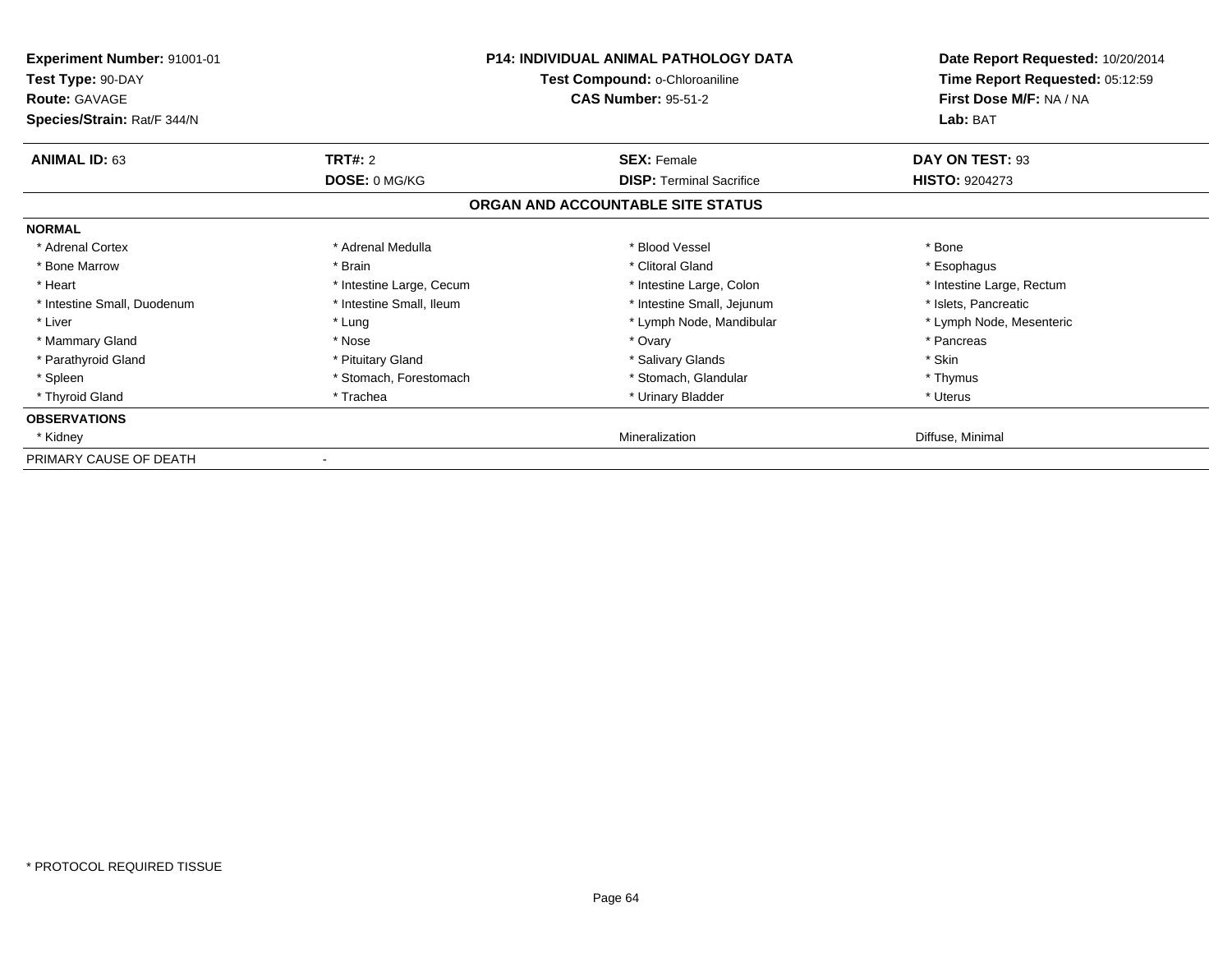| Experiment Number: 91001-01<br>Test Type: 90-DAY<br><b>Route: GAVAGE</b><br>Species/Strain: Rat/F 344/N | <b>P14: INDIVIDUAL ANIMAL PATHOLOGY DATA</b><br>Test Compound: o-Chloroaniline<br><b>CAS Number: 95-51-2</b> |                                   | Date Report Requested: 10/20/2014<br>Time Report Requested: 05:12:59<br>First Dose M/F: NA / NA<br>Lab: BAT |
|---------------------------------------------------------------------------------------------------------|--------------------------------------------------------------------------------------------------------------|-----------------------------------|-------------------------------------------------------------------------------------------------------------|
| <b>ANIMAL ID: 64</b>                                                                                    | TRT#: 2                                                                                                      | <b>SEX: Female</b>                | DAY ON TEST: 93                                                                                             |
|                                                                                                         | DOSE: 0 MG/KG                                                                                                | <b>DISP: Terminal Sacrifice</b>   | <b>HISTO: 9204274</b>                                                                                       |
|                                                                                                         |                                                                                                              | ORGAN AND ACCOUNTABLE SITE STATUS |                                                                                                             |
| <b>NORMAL</b>                                                                                           |                                                                                                              |                                   |                                                                                                             |
| * Adrenal Cortex                                                                                        | * Adrenal Medulla                                                                                            | * Blood Vessel                    | * Bone                                                                                                      |
| * Bone Marrow                                                                                           | * Brain                                                                                                      | * Esophagus                       | * Heart                                                                                                     |
| * Intestine Large, Cecum                                                                                | * Intestine Large, Colon                                                                                     | * Intestine Large, Rectum         | * Intestine Small, Duodenum                                                                                 |
| * Intestine Small, Ileum                                                                                | * Intestine Small, Jejunum                                                                                   | * Islets, Pancreatic              | * Liver                                                                                                     |
| * Lung                                                                                                  | * Lymph Node, Mandibular                                                                                     | * Lymph Node, Mesenteric          | * Mammary Gland                                                                                             |
| * Nose                                                                                                  | * Ovary                                                                                                      | * Pancreas                        | * Parathyroid Gland                                                                                         |
| * Pituitary Gland                                                                                       | * Salivary Glands                                                                                            | * Skin                            | * Spleen                                                                                                    |
| * Stomach, Forestomach                                                                                  | * Stomach, Glandular                                                                                         | * Thymus                          | * Thyroid Gland                                                                                             |
| * Trachea                                                                                               | * Urinary Bladder                                                                                            | * Uterus                          |                                                                                                             |
| <b>OBSERVATIONS</b>                                                                                     |                                                                                                              |                                   |                                                                                                             |
| * Clitoral Gland                                                                                        |                                                                                                              | Inflammation                      | Chronic Active, Mild                                                                                        |
| * Kidney                                                                                                |                                                                                                              | Mineralization                    | Diffuse, Minimal                                                                                            |
| PRIMARY CAUSE OF DEATH                                                                                  |                                                                                                              |                                   |                                                                                                             |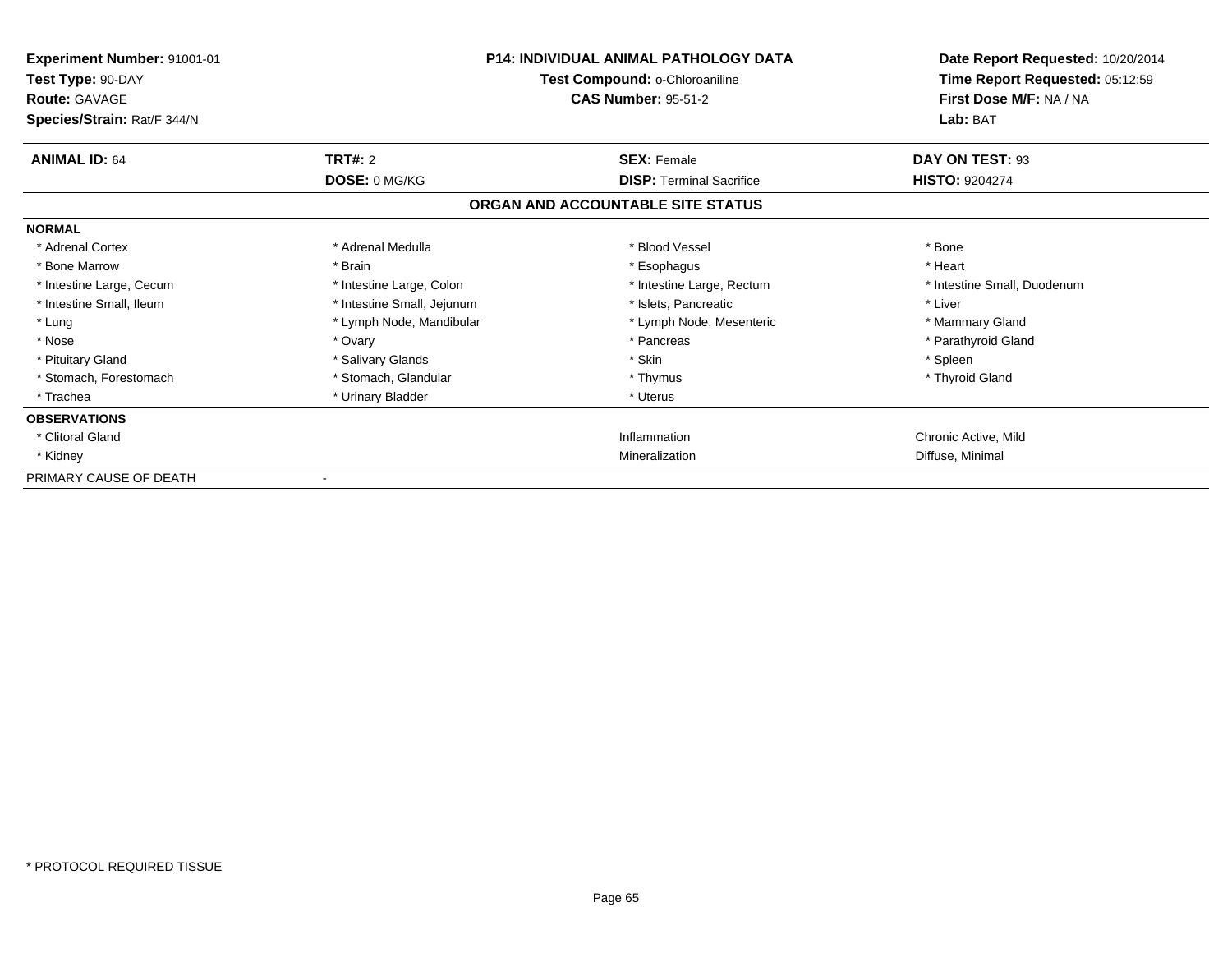| <b>Experiment Number: 91001-01</b><br>Test Type: 90-DAY<br><b>Route: GAVAGE</b><br>Species/Strain: Rat/F 344/N |                          | <b>P14: INDIVIDUAL ANIMAL PATHOLOGY DATA</b><br>Test Compound: o-Chloroaniline<br><b>CAS Number: 95-51-2</b> | Date Report Requested: 10/20/2014<br>Time Report Requested: 05:12:59<br>First Dose M/F: NA / NA<br>Lab: BAT |
|----------------------------------------------------------------------------------------------------------------|--------------------------|--------------------------------------------------------------------------------------------------------------|-------------------------------------------------------------------------------------------------------------|
| <b>ANIMAL ID: 65</b>                                                                                           | <b>TRT#: 2</b>           | <b>SEX: Female</b>                                                                                           | DAY ON TEST: 93                                                                                             |
|                                                                                                                | DOSE: 0 MG/KG            | <b>DISP: Terminal Sacrifice</b>                                                                              | <b>HISTO: 9204275</b>                                                                                       |
|                                                                                                                |                          | ORGAN AND ACCOUNTABLE SITE STATUS                                                                            |                                                                                                             |
| <b>NORMAL</b>                                                                                                  |                          |                                                                                                              |                                                                                                             |
| * Adrenal Cortex                                                                                               | * Adrenal Medulla        | * Blood Vessel                                                                                               | * Bone                                                                                                      |
| * Bone Marrow                                                                                                  | * Brain                  | * Clitoral Gland                                                                                             | * Esophagus                                                                                                 |
| * Heart                                                                                                        | * Intestine Large, Cecum | * Intestine Large, Colon                                                                                     | * Intestine Large, Rectum                                                                                   |
| * Intestine Small, Duodenum                                                                                    | * Intestine Small, Ileum | * Intestine Small, Jejunum                                                                                   | * Islets, Pancreatic                                                                                        |
| * Liver                                                                                                        | * Lung                   | * Lymph Node, Mandibular                                                                                     | * Lymph Node, Mesenteric                                                                                    |
| * Mammary Gland                                                                                                | * Nose                   | * Ovary                                                                                                      | * Pancreas                                                                                                  |
| * Parathyroid Gland                                                                                            | * Pituitary Gland        | * Salivary Glands                                                                                            | * Skin                                                                                                      |
| * Spleen                                                                                                       | * Stomach, Forestomach   | * Stomach, Glandular                                                                                         | * Thymus                                                                                                    |
| * Thyroid Gland                                                                                                | * Trachea                | * Urinary Bladder                                                                                            | * Uterus                                                                                                    |
| <b>OBSERVATIONS</b>                                                                                            |                          |                                                                                                              |                                                                                                             |
| * Kidney                                                                                                       |                          | Mineralization                                                                                               | Diffuse, Mild                                                                                               |
| PRIMARY CAUSE OF DEATH                                                                                         |                          |                                                                                                              |                                                                                                             |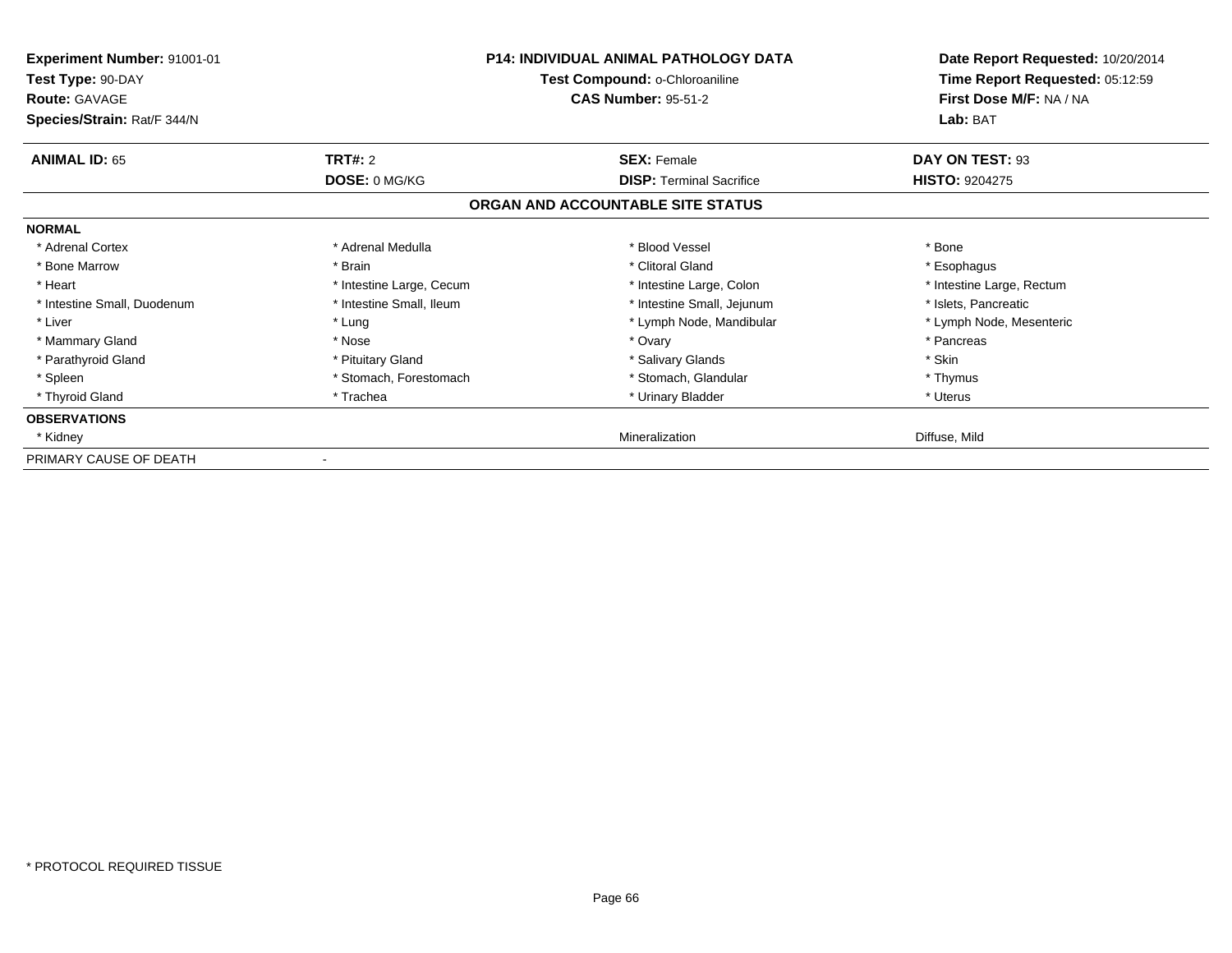| Experiment Number: 91001-01<br>Test Type: 90-DAY<br><b>Route: GAVAGE</b><br>Species/Strain: Rat/F 344/N |                            | <b>P14: INDIVIDUAL ANIMAL PATHOLOGY DATA</b><br>Test Compound: o-Chloroaniline<br><b>CAS Number: 95-51-2</b> | Date Report Requested: 10/20/2014<br>Time Report Requested: 05:12:59<br>First Dose M/F: NA / NA<br>Lab: BAT |
|---------------------------------------------------------------------------------------------------------|----------------------------|--------------------------------------------------------------------------------------------------------------|-------------------------------------------------------------------------------------------------------------|
| <b>ANIMAL ID: 66</b>                                                                                    | <b>TRT#: 2</b>             | <b>SEX: Female</b>                                                                                           | DAY ON TEST: 93                                                                                             |
|                                                                                                         | DOSE: 0 MG/KG              | <b>DISP: Terminal Sacrifice</b>                                                                              | <b>HISTO: 9204276</b>                                                                                       |
|                                                                                                         |                            | ORGAN AND ACCOUNTABLE SITE STATUS                                                                            |                                                                                                             |
| <b>NORMAL</b>                                                                                           |                            |                                                                                                              |                                                                                                             |
| * Adrenal Cortex                                                                                        | * Adrenal Medulla          | * Blood Vessel                                                                                               | * Bone                                                                                                      |
| * Bone Marrow                                                                                           | * Brain                    | * Esophagus                                                                                                  | * Heart                                                                                                     |
| * Intestine Large, Cecum                                                                                | * Intestine Large, Colon   | * Intestine Large, Rectum                                                                                    | * Intestine Small, Duodenum                                                                                 |
| * Intestine Small, Ileum                                                                                | * Intestine Small, Jejunum | * Islets. Pancreatic                                                                                         | * Liver                                                                                                     |
| * Lung                                                                                                  | * Lymph Node, Mandibular   | * Lymph Node, Mesenteric                                                                                     | * Mammary Gland                                                                                             |
| * Nose                                                                                                  | * Pancreas                 | * Parathyroid Gland                                                                                          | * Pituitary Gland                                                                                           |
| * Salivary Glands                                                                                       | * Skin                     | * Spleen                                                                                                     | * Stomach, Forestomach                                                                                      |
| * Stomach, Glandular                                                                                    | * Thymus                   | * Thyroid Gland                                                                                              | * Trachea                                                                                                   |
| * Urinary Bladder                                                                                       | * Uterus                   |                                                                                                              |                                                                                                             |
| <b>OBSERVATIONS</b>                                                                                     |                            |                                                                                                              |                                                                                                             |
| * Clitoral Gland                                                                                        |                            | Inflammation                                                                                                 | Chronic Active, Minimal                                                                                     |
| * Kidney                                                                                                |                            | Mineralization                                                                                               | Diffuse, Minimal                                                                                            |
| * Ovary                                                                                                 | Periovarn Tiss             | Cyst                                                                                                         | Mild                                                                                                        |
| [ $Cyst TGLS = 1-10$ ]                                                                                  |                            |                                                                                                              |                                                                                                             |
| PRIMARY CAUSE OF DEATH                                                                                  |                            |                                                                                                              |                                                                                                             |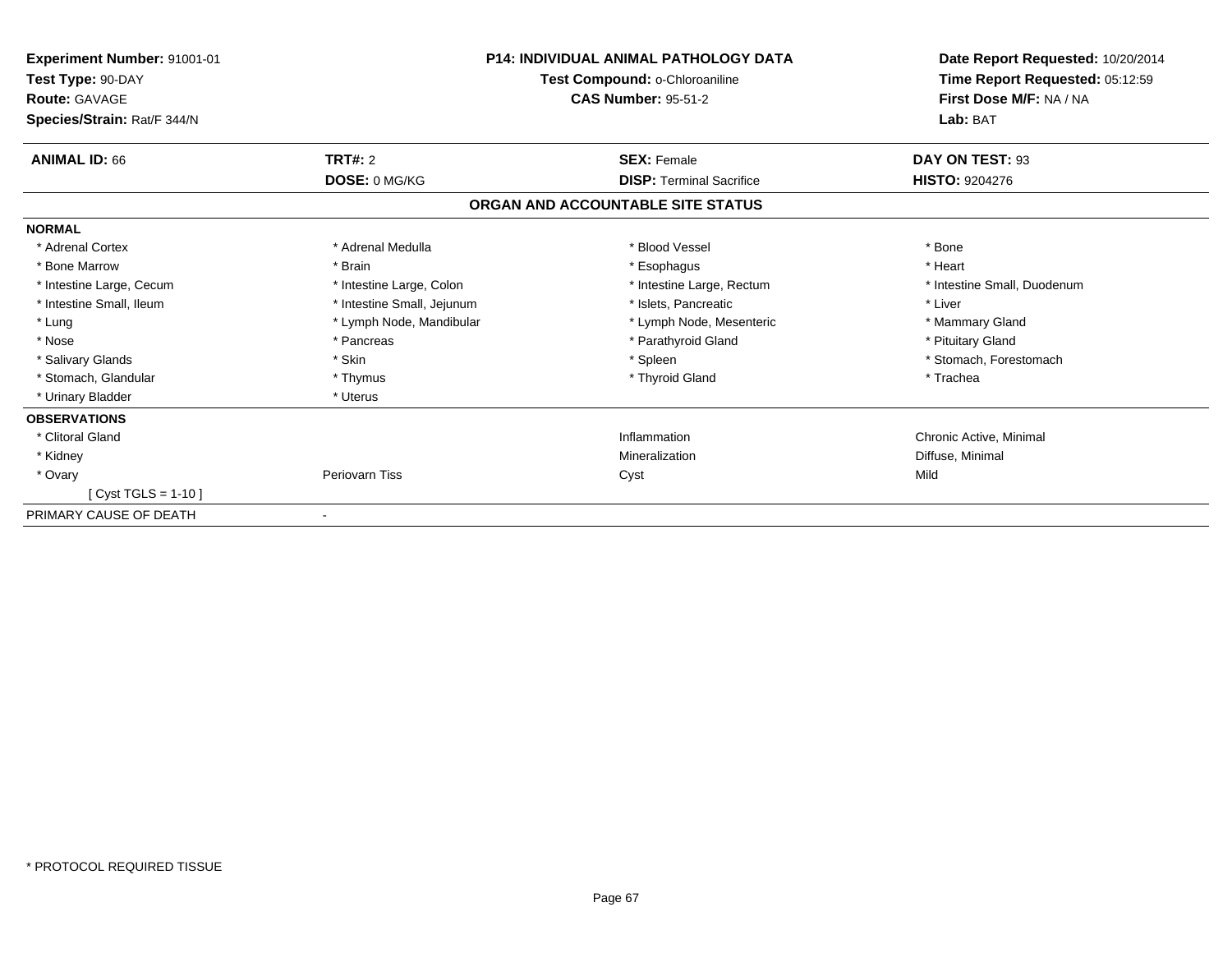| <b>Experiment Number: 91001-01</b><br>Test Type: 90-DAY<br><b>Route: GAVAGE</b><br>Species/Strain: Rat/F 344/N |                          | <b>P14: INDIVIDUAL ANIMAL PATHOLOGY DATA</b><br>Test Compound: o-Chloroaniline<br><b>CAS Number: 95-51-2</b> | Date Report Requested: 10/20/2014<br>Time Report Requested: 05:12:59<br>First Dose M/F: NA / NA<br>Lab: BAT |
|----------------------------------------------------------------------------------------------------------------|--------------------------|--------------------------------------------------------------------------------------------------------------|-------------------------------------------------------------------------------------------------------------|
| <b>ANIMAL ID: 67</b>                                                                                           | <b>TRT#: 2</b>           | <b>SEX: Female</b>                                                                                           | DAY ON TEST: 93                                                                                             |
|                                                                                                                | DOSE: 0 MG/KG            | <b>DISP: Terminal Sacrifice</b>                                                                              | <b>HISTO: 9204277</b>                                                                                       |
|                                                                                                                |                          | ORGAN AND ACCOUNTABLE SITE STATUS                                                                            |                                                                                                             |
| <b>NORMAL</b>                                                                                                  |                          |                                                                                                              |                                                                                                             |
| * Adrenal Cortex                                                                                               | * Adrenal Medulla        | * Blood Vessel                                                                                               | * Bone                                                                                                      |
| * Bone Marrow                                                                                                  | * Brain                  | * Clitoral Gland                                                                                             | * Esophagus                                                                                                 |
| * Heart                                                                                                        | * Intestine Large, Cecum | * Intestine Large, Colon                                                                                     | * Intestine Large, Rectum                                                                                   |
| * Intestine Small, Duodenum                                                                                    | * Intestine Small, Ileum | * Intestine Small, Jejunum                                                                                   | * Islets, Pancreatic                                                                                        |
| * Liver                                                                                                        | * Lung                   | * Lymph Node, Mandibular                                                                                     | * Lymph Node, Mesenteric                                                                                    |
| * Mammary Gland                                                                                                | * Nose                   | * Ovary                                                                                                      | * Pancreas                                                                                                  |
| * Parathyroid Gland                                                                                            | * Pituitary Gland        | * Salivary Glands                                                                                            | * Skin                                                                                                      |
| * Spleen                                                                                                       | * Stomach, Forestomach   | * Stomach, Glandular                                                                                         | * Thymus                                                                                                    |
| * Thyroid Gland                                                                                                | * Trachea                | * Urinary Bladder                                                                                            | * Uterus                                                                                                    |
| <b>OBSERVATIONS</b>                                                                                            |                          |                                                                                                              |                                                                                                             |
| * Kidney                                                                                                       |                          | Mineralization                                                                                               | Diffuse, Minimal                                                                                            |
| PRIMARY CAUSE OF DEATH                                                                                         |                          |                                                                                                              |                                                                                                             |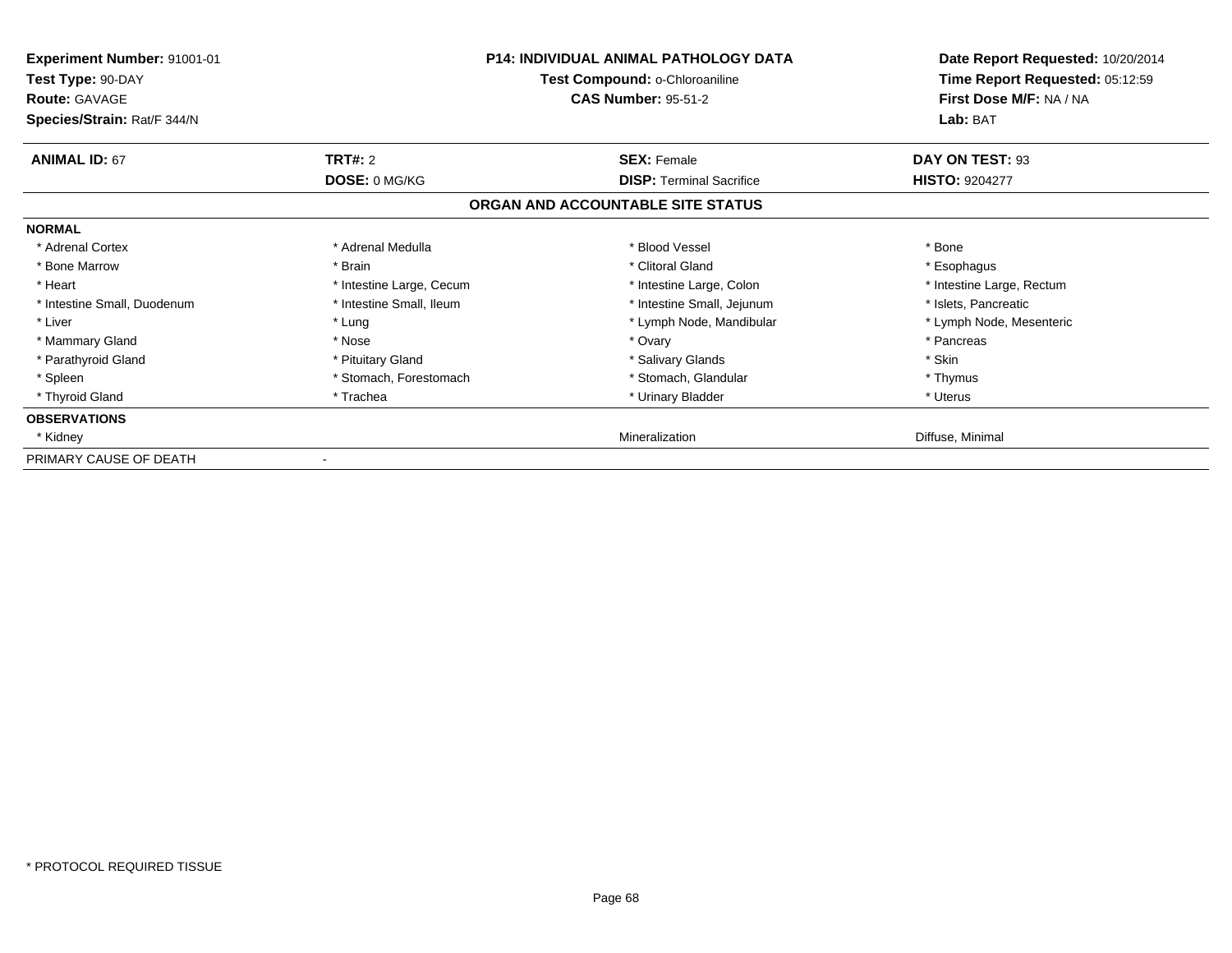| <b>Experiment Number: 91001-01</b><br>Test Type: 90-DAY<br><b>Route: GAVAGE</b><br>Species/Strain: Rat/F 344/N |                          | <b>P14: INDIVIDUAL ANIMAL PATHOLOGY DATA</b><br>Test Compound: o-Chloroaniline<br><b>CAS Number: 95-51-2</b> | Date Report Requested: 10/20/2014<br>Time Report Requested: 05:12:59<br>First Dose M/F: NA / NA<br>Lab: BAT |
|----------------------------------------------------------------------------------------------------------------|--------------------------|--------------------------------------------------------------------------------------------------------------|-------------------------------------------------------------------------------------------------------------|
| <b>ANIMAL ID: 68</b>                                                                                           | <b>TRT#: 2</b>           | <b>SEX: Female</b>                                                                                           | DAY ON TEST: 93                                                                                             |
|                                                                                                                | DOSE: 0 MG/KG            | <b>DISP: Terminal Sacrifice</b>                                                                              | <b>HISTO: 9204278</b>                                                                                       |
|                                                                                                                |                          | ORGAN AND ACCOUNTABLE SITE STATUS                                                                            |                                                                                                             |
| <b>NORMAL</b>                                                                                                  |                          |                                                                                                              |                                                                                                             |
| * Adrenal Cortex                                                                                               | * Adrenal Medulla        | * Blood Vessel                                                                                               | * Bone                                                                                                      |
| * Bone Marrow                                                                                                  | * Brain                  | * Clitoral Gland                                                                                             | * Esophagus                                                                                                 |
| * Heart                                                                                                        | * Intestine Large, Cecum | * Intestine Large, Colon                                                                                     | * Intestine Large, Rectum                                                                                   |
| * Intestine Small, Duodenum                                                                                    | * Intestine Small, Ileum | * Intestine Small, Jejunum                                                                                   | * Islets, Pancreatic                                                                                        |
| * Liver                                                                                                        | * Lung                   | * Lymph Node, Mandibular                                                                                     | * Lymph Node, Mesenteric                                                                                    |
| * Mammary Gland                                                                                                | * Nose                   | * Ovary                                                                                                      | * Pancreas                                                                                                  |
| * Parathyroid Gland                                                                                            | * Pituitary Gland        | * Salivary Glands                                                                                            | * Skin                                                                                                      |
| * Spleen                                                                                                       | * Stomach, Forestomach   | * Stomach, Glandular                                                                                         | * Thymus                                                                                                    |
| * Thyroid Gland                                                                                                | * Trachea                | * Urinary Bladder                                                                                            | * Uterus                                                                                                    |
| <b>OBSERVATIONS</b>                                                                                            |                          |                                                                                                              |                                                                                                             |
| * Kidney                                                                                                       |                          | Mineralization                                                                                               | Diffuse, Minimal                                                                                            |
| PRIMARY CAUSE OF DEATH                                                                                         |                          |                                                                                                              |                                                                                                             |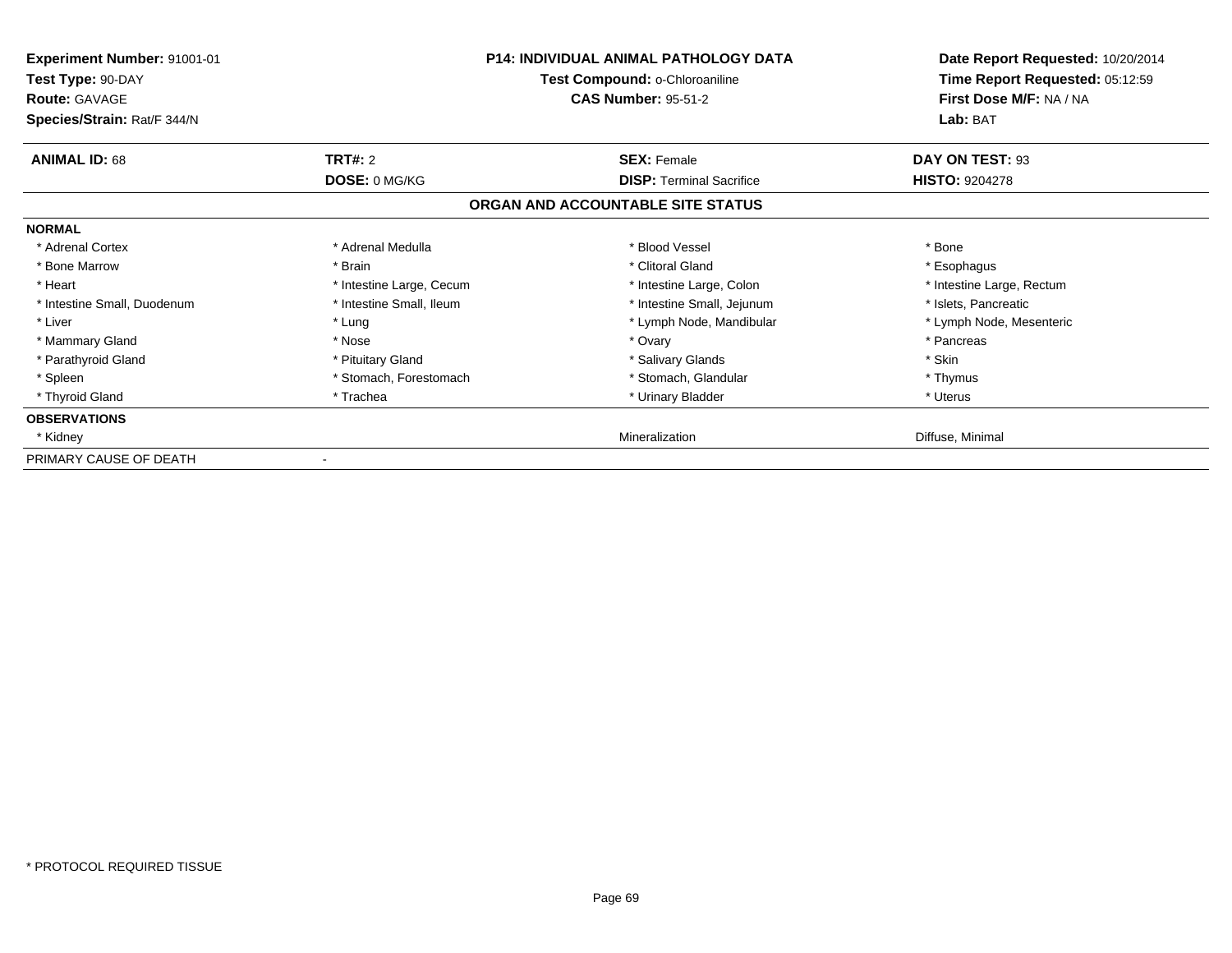| <b>Experiment Number: 91001-01</b><br>Test Type: 90-DAY<br><b>Route: GAVAGE</b><br>Species/Strain: Rat/F 344/N |                          | <b>P14: INDIVIDUAL ANIMAL PATHOLOGY DATA</b><br>Test Compound: o-Chloroaniline<br><b>CAS Number: 95-51-2</b> | Date Report Requested: 10/20/2014<br>Time Report Requested: 05:12:59<br>First Dose M/F: NA / NA<br>Lab: BAT |
|----------------------------------------------------------------------------------------------------------------|--------------------------|--------------------------------------------------------------------------------------------------------------|-------------------------------------------------------------------------------------------------------------|
| <b>ANIMAL ID: 69</b>                                                                                           | <b>TRT#: 2</b>           | <b>SEX: Female</b>                                                                                           | DAY ON TEST: 93                                                                                             |
|                                                                                                                | DOSE: 0 MG/KG            | <b>DISP: Terminal Sacrifice</b>                                                                              | <b>HISTO: 9204279</b>                                                                                       |
|                                                                                                                |                          | ORGAN AND ACCOUNTABLE SITE STATUS                                                                            |                                                                                                             |
| <b>NORMAL</b>                                                                                                  |                          |                                                                                                              |                                                                                                             |
| * Adrenal Cortex                                                                                               | * Adrenal Medulla        | * Blood Vessel                                                                                               | * Bone                                                                                                      |
| * Bone Marrow                                                                                                  | * Brain                  | * Clitoral Gland                                                                                             | * Esophagus                                                                                                 |
| * Heart                                                                                                        | * Intestine Large, Cecum | * Intestine Large, Colon                                                                                     | * Intestine Large, Rectum                                                                                   |
| * Intestine Small, Duodenum                                                                                    | * Intestine Small, Ileum | * Intestine Small, Jejunum                                                                                   | * Islets, Pancreatic                                                                                        |
| * Liver                                                                                                        | * Lung                   | * Lymph Node, Mandibular                                                                                     | * Lymph Node, Mesenteric                                                                                    |
| * Mammary Gland                                                                                                | * Nose                   | * Ovary                                                                                                      | * Pancreas                                                                                                  |
| * Parathyroid Gland                                                                                            | * Pituitary Gland        | * Salivary Glands                                                                                            | * Skin                                                                                                      |
| * Spleen                                                                                                       | * Stomach, Forestomach   | * Stomach, Glandular                                                                                         | * Thymus                                                                                                    |
| * Thyroid Gland                                                                                                | * Trachea                | * Urinary Bladder                                                                                            | * Uterus                                                                                                    |
| <b>OBSERVATIONS</b>                                                                                            |                          |                                                                                                              |                                                                                                             |
| * Kidney                                                                                                       |                          | Mineralization                                                                                               | Diffuse, Mild                                                                                               |
| PRIMARY CAUSE OF DEATH                                                                                         |                          |                                                                                                              |                                                                                                             |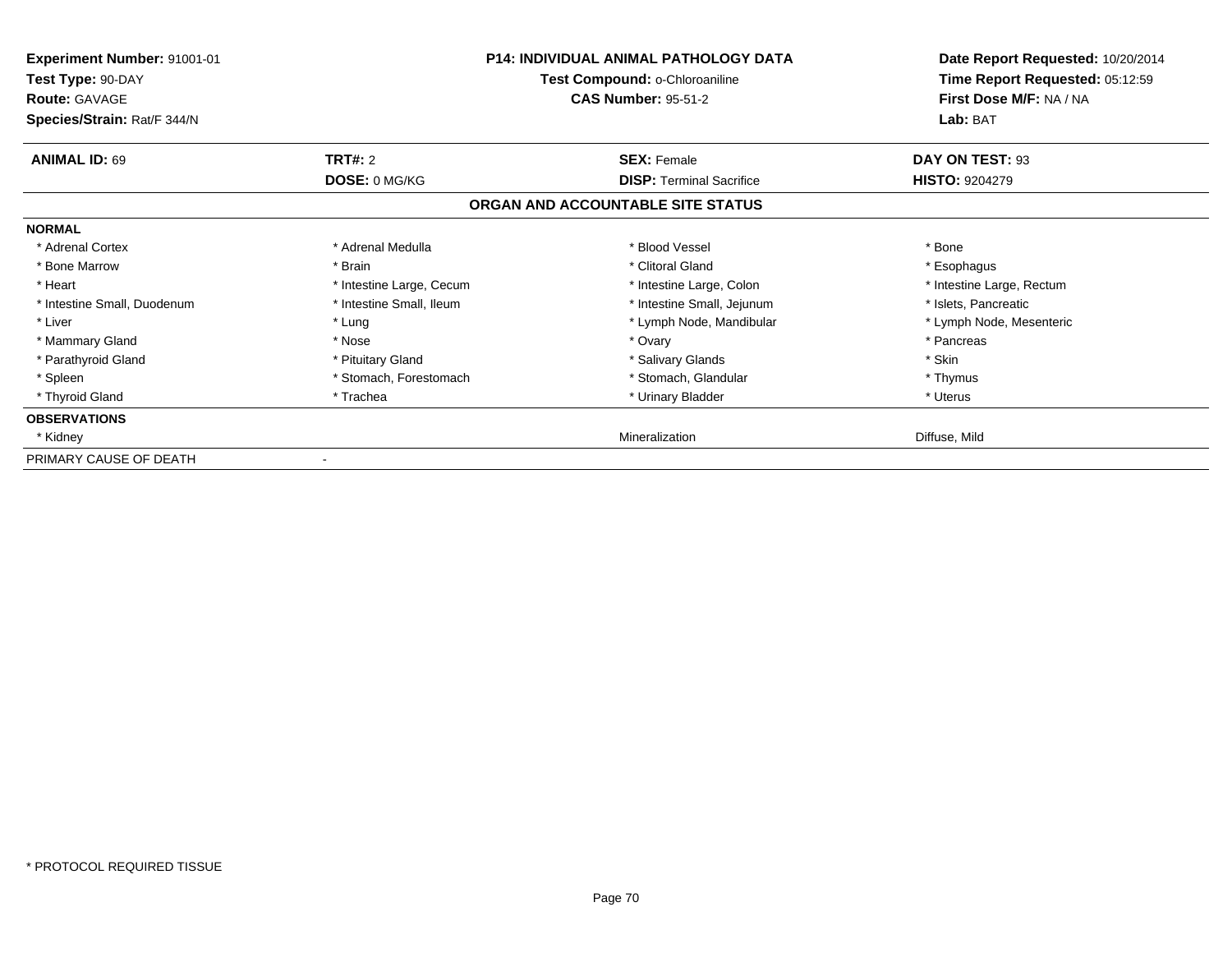| <b>Experiment Number: 91001-01</b><br>Test Type: 90-DAY<br><b>Route: GAVAGE</b><br>Species/Strain: Rat/F 344/N |                          | <b>P14: INDIVIDUAL ANIMAL PATHOLOGY DATA</b><br>Test Compound: o-Chloroaniline<br><b>CAS Number: 95-51-2</b> | Date Report Requested: 10/20/2014<br>Time Report Requested: 05:12:59<br>First Dose M/F: NA / NA<br>Lab: BAT |
|----------------------------------------------------------------------------------------------------------------|--------------------------|--------------------------------------------------------------------------------------------------------------|-------------------------------------------------------------------------------------------------------------|
| <b>ANIMAL ID: 70</b>                                                                                           | <b>TRT#: 2</b>           | <b>SEX: Female</b>                                                                                           | DAY ON TEST: 93                                                                                             |
|                                                                                                                | DOSE: 0 MG/KG            | <b>DISP: Terminal Sacrifice</b>                                                                              | <b>HISTO: 9204280</b>                                                                                       |
|                                                                                                                |                          | ORGAN AND ACCOUNTABLE SITE STATUS                                                                            |                                                                                                             |
| <b>NORMAL</b>                                                                                                  |                          |                                                                                                              |                                                                                                             |
| * Adrenal Cortex                                                                                               | * Adrenal Medulla        | * Blood Vessel                                                                                               | * Bone                                                                                                      |
| * Bone Marrow                                                                                                  | * Brain                  | * Clitoral Gland                                                                                             | * Esophagus                                                                                                 |
| * Heart                                                                                                        | * Intestine Large, Cecum | * Intestine Large, Colon                                                                                     | * Intestine Large, Rectum                                                                                   |
| * Intestine Small, Duodenum                                                                                    | * Intestine Small, Ileum | * Intestine Small, Jejunum                                                                                   | * Islets, Pancreatic                                                                                        |
| * Liver                                                                                                        | * Lung                   | * Lymph Node, Mandibular                                                                                     | * Lymph Node, Mesenteric                                                                                    |
| * Mammary Gland                                                                                                | * Nose                   | * Ovary                                                                                                      | * Pancreas                                                                                                  |
| * Parathyroid Gland                                                                                            | * Pituitary Gland        | * Salivary Glands                                                                                            | * Skin                                                                                                      |
| * Spleen                                                                                                       | * Stomach, Forestomach   | * Stomach, Glandular                                                                                         | * Thymus                                                                                                    |
| * Thyroid Gland                                                                                                | * Trachea                | * Urinary Bladder                                                                                            | * Uterus                                                                                                    |
| <b>OBSERVATIONS</b>                                                                                            |                          |                                                                                                              |                                                                                                             |
| * Kidney                                                                                                       |                          | Mineralization                                                                                               | Diffuse, Minimal                                                                                            |
| PRIMARY CAUSE OF DEATH                                                                                         |                          |                                                                                                              |                                                                                                             |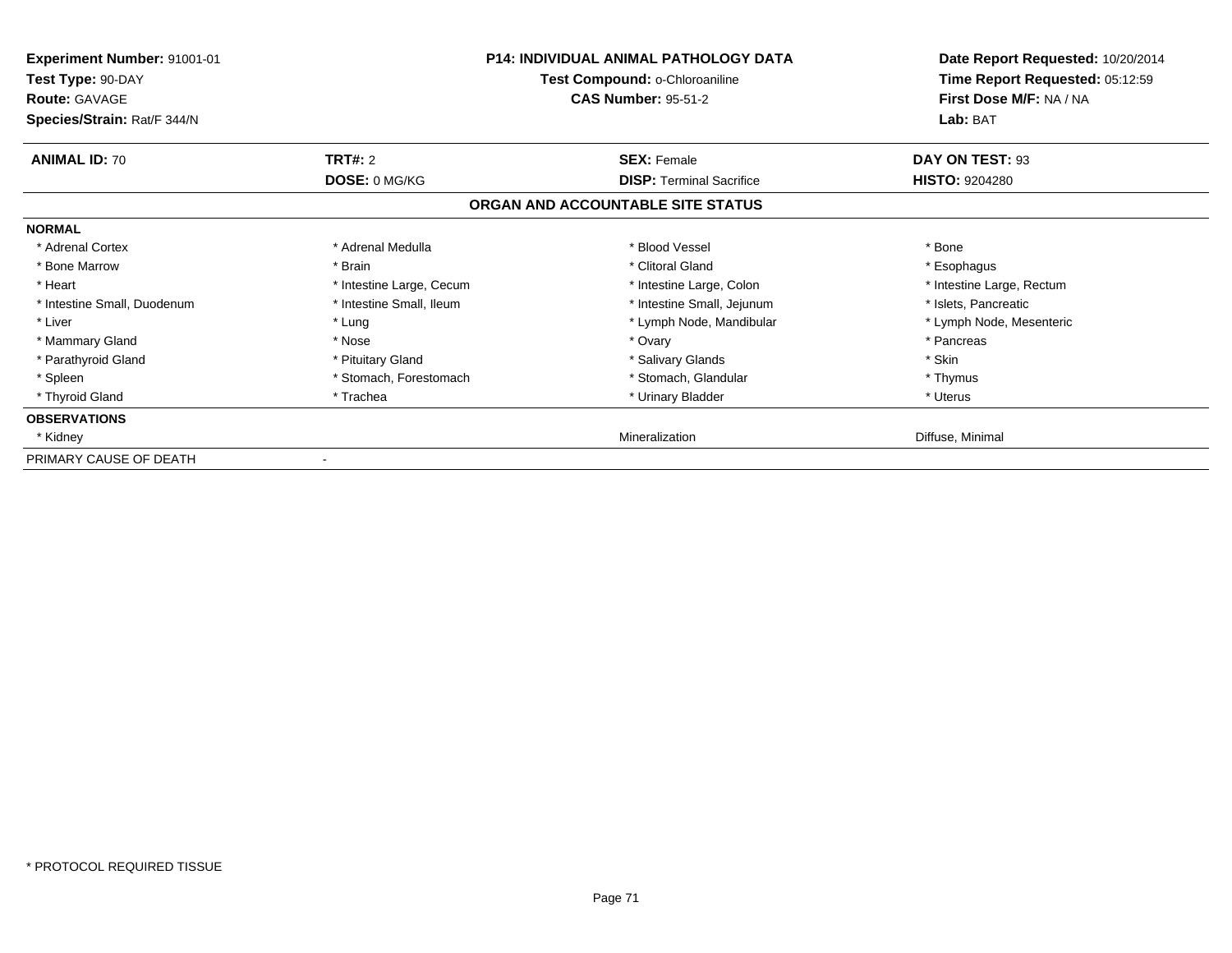| Experiment Number: 91001-01<br>Test Type: 90-DAY |                | <b>P14: INDIVIDUAL ANIMAL PATHOLOGY DATA</b> | Date Report Requested: 10/20/2014<br>Time Report Requested: 05:12:59 |
|--------------------------------------------------|----------------|----------------------------------------------|----------------------------------------------------------------------|
|                                                  |                | Test Compound: o-Chloroaniline               |                                                                      |
| <b>Route: GAVAGE</b>                             |                | <b>CAS Number: 95-51-2</b>                   | First Dose M/F: NA / NA                                              |
| Species/Strain: Rat/F 344/N                      |                |                                              | Lab: BAT                                                             |
| <b>ANIMAL ID: 71</b>                             | <b>TRT#: 4</b> | <b>SEX: Female</b>                           | DAY ON TEST: 93                                                      |
|                                                  | DOSE: 10 MG/KG | <b>DISP: Terminal Sacrifice</b>              | <b>HISTO: 9204371</b>                                                |
|                                                  |                | ORGAN AND ACCOUNTABLE SITE STATUS            |                                                                      |
| <b>NORMAL</b>                                    |                |                                              |                                                                      |
| * Bone Marrow                                    | * Spleen       |                                              |                                                                      |
| <b>OBSERVATIONS</b>                              |                |                                              |                                                                      |
| * Kidney                                         |                | Mineralization                               | Diffuse, Minimal                                                     |
| PRIMARY CAUSE OF DEATH                           |                |                                              |                                                                      |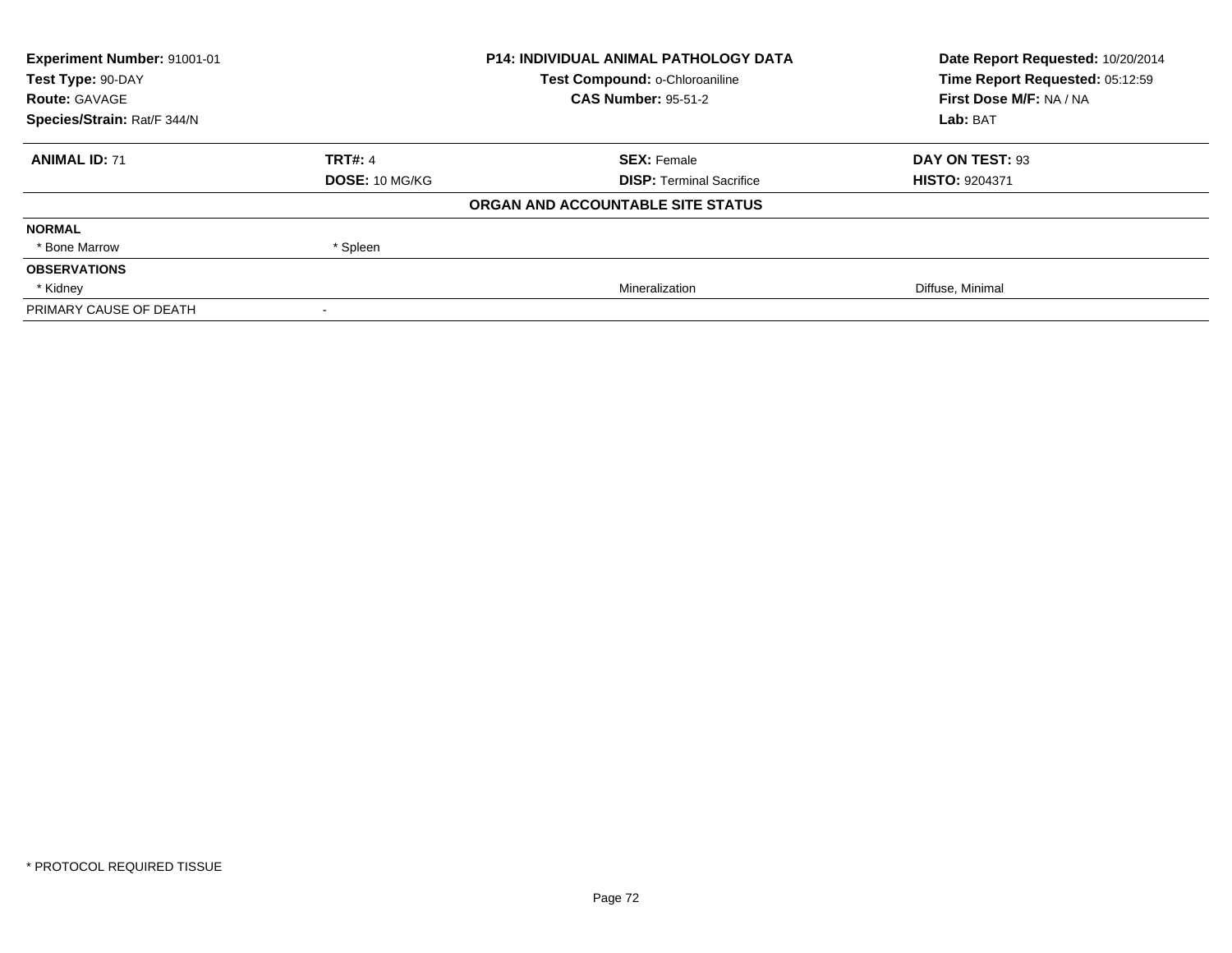| Experiment Number: 91001-01 | <b>P14: INDIVIDUAL ANIMAL PATHOLOGY DATA</b> |                                   | Date Report Requested: 10/20/2014 |
|-----------------------------|----------------------------------------------|-----------------------------------|-----------------------------------|
| Test Type: 90-DAY           |                                              | Test Compound: o-Chloroaniline    | Time Report Requested: 05:12:59   |
| <b>Route: GAVAGE</b>        |                                              | <b>CAS Number: 95-51-2</b>        | First Dose M/F: NA / NA           |
| Species/Strain: Rat/F 344/N |                                              |                                   | Lab: BAT                          |
| <b>ANIMAL ID: 72</b>        | <b>TRT#: 4</b>                               | <b>SEX: Female</b>                | DAY ON TEST: 93                   |
|                             | <b>DOSE: 10 MG/KG</b>                        | <b>DISP: Terminal Sacrifice</b>   | <b>HISTO: 9204372</b>             |
|                             |                                              | ORGAN AND ACCOUNTABLE SITE STATUS |                                   |
| <b>NORMAL</b>               |                                              |                                   |                                   |
| * Bone Marrow               | * Spleen                                     |                                   |                                   |
| <b>OBSERVATIONS</b>         |                                              |                                   |                                   |
| * Kidney                    |                                              | Mineralization                    | Diffuse, Minimal                  |
| PRIMARY CAUSE OF DEATH      |                                              |                                   |                                   |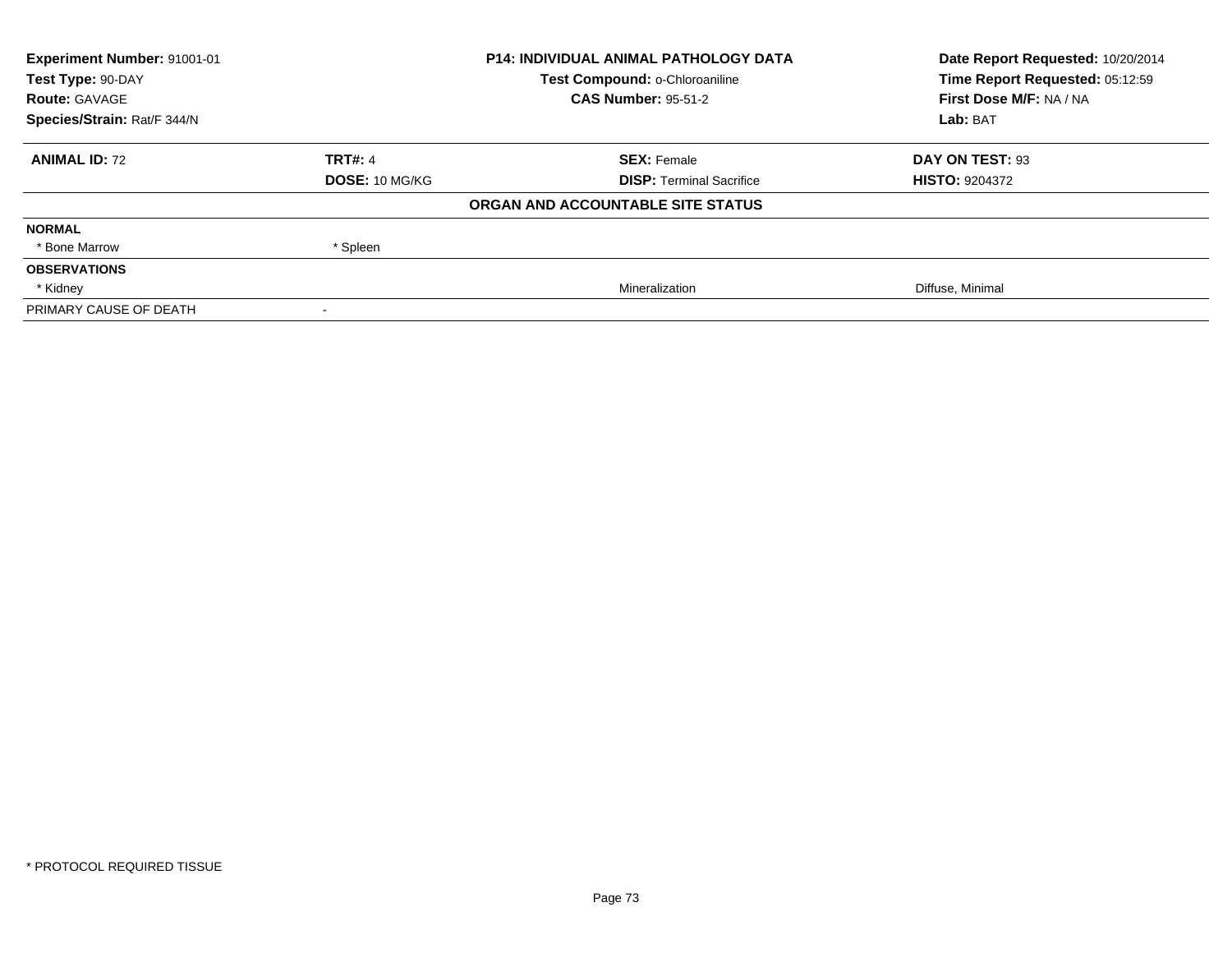| Experiment Number: 91001-01 | <b>P14: INDIVIDUAL ANIMAL PATHOLOGY DATA</b> |                                   | Date Report Requested: 10/20/2014 |  |
|-----------------------------|----------------------------------------------|-----------------------------------|-----------------------------------|--|
| Test Type: 90-DAY           |                                              | Test Compound: o-Chloroaniline    | Time Report Requested: 05:12:59   |  |
| <b>Route: GAVAGE</b>        |                                              | <b>CAS Number: 95-51-2</b>        | First Dose M/F: NA / NA           |  |
| Species/Strain: Rat/F 344/N |                                              |                                   | Lab: BAT                          |  |
| <b>ANIMAL ID: 73</b>        | <b>TRT#: 4</b>                               | <b>SEX: Female</b>                | DAY ON TEST: 93                   |  |
|                             | <b>DOSE: 10 MG/KG</b>                        | <b>DISP:</b> Terminal Sacrifice   | <b>HISTO: 9204373</b>             |  |
|                             |                                              | ORGAN AND ACCOUNTABLE SITE STATUS |                                   |  |
| <b>NORMAL</b>               |                                              |                                   |                                   |  |
| * Bone Marrow               | * Spleen                                     |                                   |                                   |  |
| <b>OBSERVATIONS</b>         |                                              |                                   |                                   |  |
| * Kidney                    |                                              | Mineralization                    | Diffuse, Minimal                  |  |
| PRIMARY CAUSE OF DEATH      |                                              |                                   |                                   |  |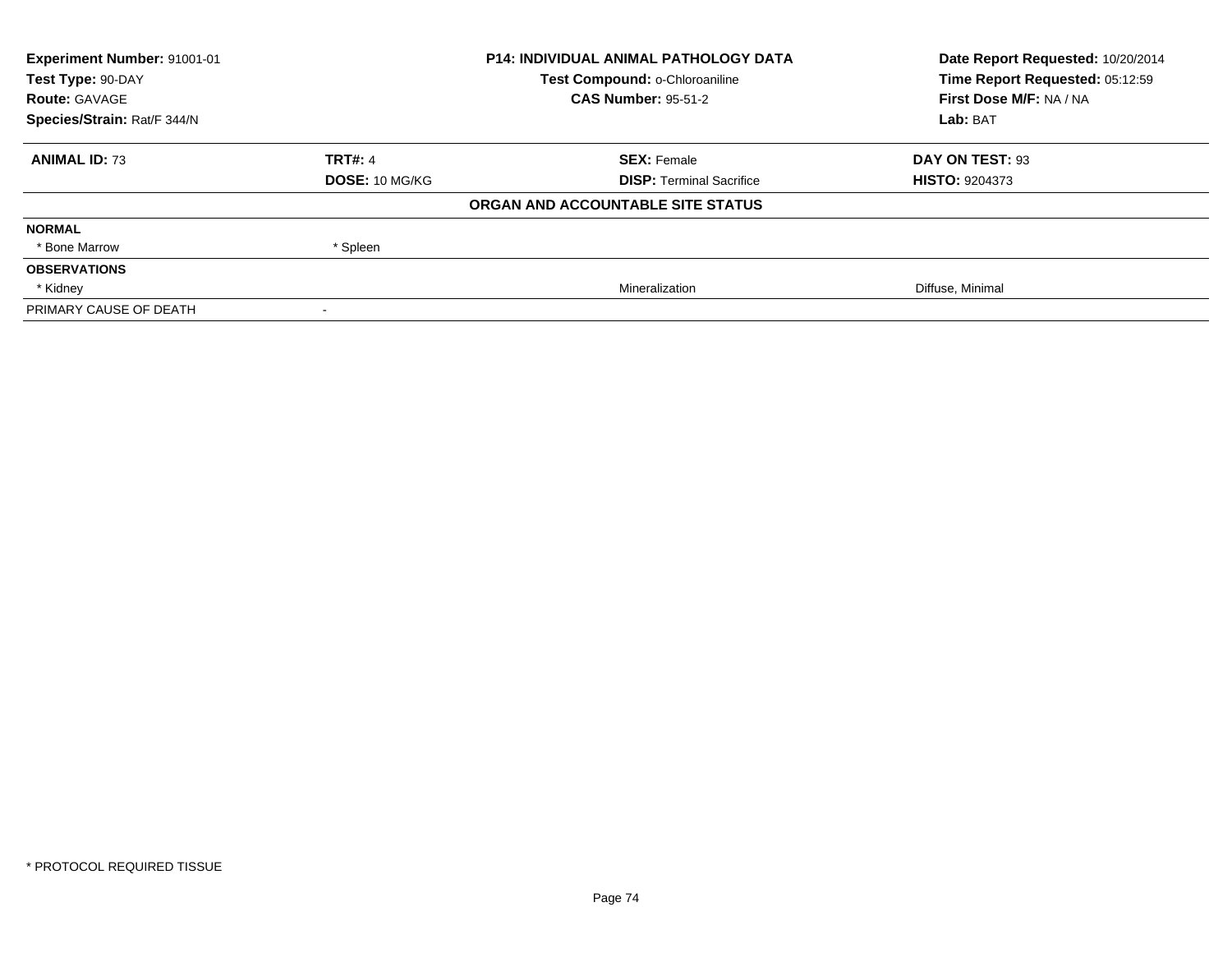| Experiment Number: 91001-01 | <b>P14: INDIVIDUAL ANIMAL PATHOLOGY DATA</b> |                                   | Date Report Requested: 10/20/2014 |  |
|-----------------------------|----------------------------------------------|-----------------------------------|-----------------------------------|--|
| Test Type: 90-DAY           |                                              | Test Compound: o-Chloroaniline    | Time Report Requested: 05:12:59   |  |
| <b>Route: GAVAGE</b>        |                                              | <b>CAS Number: 95-51-2</b>        | First Dose M/F: NA / NA           |  |
| Species/Strain: Rat/F 344/N |                                              |                                   | Lab: BAT                          |  |
| <b>ANIMAL ID: 74</b>        | <b>TRT#: 4</b>                               | <b>SEX: Female</b>                | DAY ON TEST: 93                   |  |
|                             | <b>DOSE: 10 MG/KG</b>                        | <b>DISP: Terminal Sacrifice</b>   | <b>HISTO: 9204374</b>             |  |
|                             |                                              | ORGAN AND ACCOUNTABLE SITE STATUS |                                   |  |
| <b>NORMAL</b>               |                                              |                                   |                                   |  |
| * Bone Marrow               | * Spleen                                     |                                   |                                   |  |
| <b>OBSERVATIONS</b>         |                                              |                                   |                                   |  |
| * Kidney                    |                                              | Mineralization                    | Diffuse, Minimal                  |  |
| PRIMARY CAUSE OF DEATH      |                                              |                                   |                                   |  |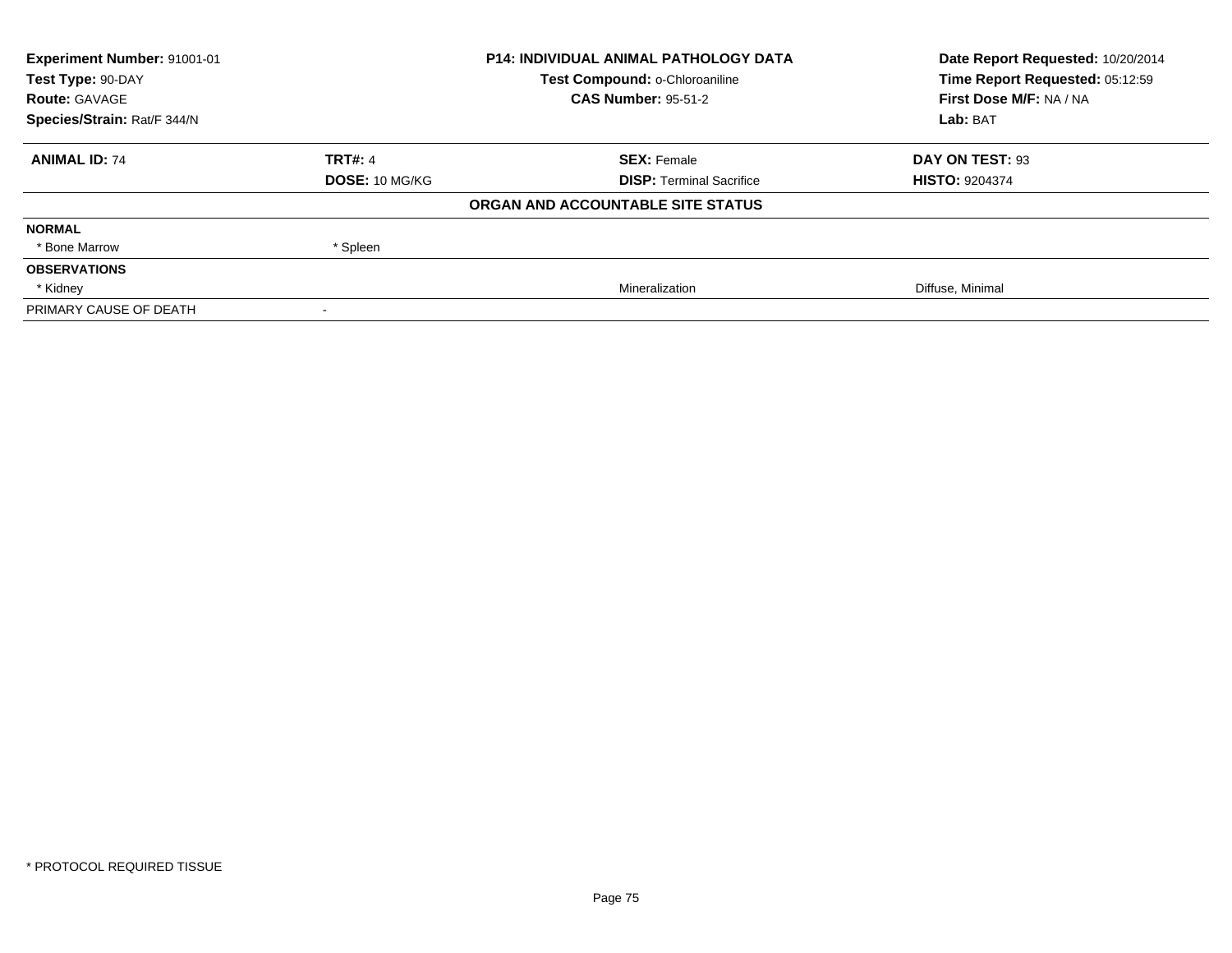| Experiment Number: 91001-01 | <b>P14: INDIVIDUAL ANIMAL PATHOLOGY DATA</b> |                                   | Date Report Requested: 10/20/2014 |  |
|-----------------------------|----------------------------------------------|-----------------------------------|-----------------------------------|--|
| Test Type: 90-DAY           |                                              | Test Compound: o-Chloroaniline    | Time Report Requested: 05:12:59   |  |
| <b>Route: GAVAGE</b>        |                                              | <b>CAS Number: 95-51-2</b>        | First Dose M/F: NA / NA           |  |
| Species/Strain: Rat/F 344/N |                                              |                                   | Lab: BAT                          |  |
| <b>ANIMAL ID: 75</b>        | <b>TRT#: 4</b>                               | <b>SEX: Female</b>                | DAY ON TEST: 93                   |  |
|                             | <b>DOSE: 10 MG/KG</b>                        | <b>DISP: Terminal Sacrifice</b>   | <b>HISTO: 9204375</b>             |  |
|                             |                                              | ORGAN AND ACCOUNTABLE SITE STATUS |                                   |  |
| <b>NORMAL</b>               |                                              |                                   |                                   |  |
| * Bone Marrow               | * Spleen                                     |                                   |                                   |  |
| <b>OBSERVATIONS</b>         |                                              |                                   |                                   |  |
| * Kidney                    |                                              | Mineralization                    | Diffuse, Minimal                  |  |
| PRIMARY CAUSE OF DEATH      |                                              |                                   |                                   |  |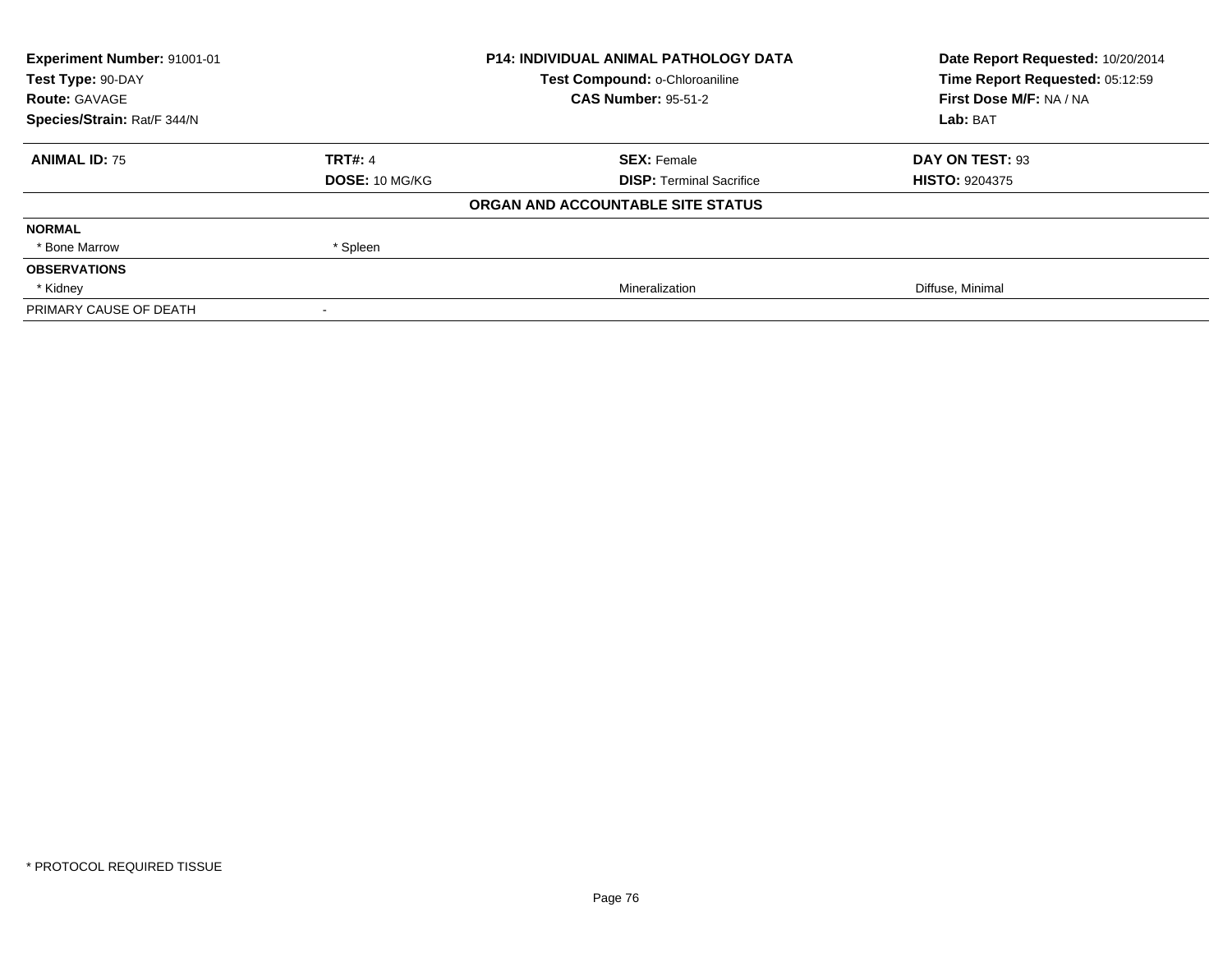| Experiment Number: 91001-01 | <b>P14: INDIVIDUAL ANIMAL PATHOLOGY DATA</b> |                                   | Date Report Requested: 10/20/2014 |
|-----------------------------|----------------------------------------------|-----------------------------------|-----------------------------------|
| Test Type: 90-DAY           |                                              | Test Compound: o-Chloroaniline    | Time Report Requested: 05:12:59   |
| <b>Route: GAVAGE</b>        |                                              | <b>CAS Number: 95-51-2</b>        | First Dose M/F: NA / NA           |
| Species/Strain: Rat/F 344/N |                                              |                                   | Lab: BAT                          |
| <b>ANIMAL ID: 76</b>        | <b>TRT#: 4</b>                               | <b>SEX: Female</b>                | DAY ON TEST: 93                   |
|                             | <b>DOSE: 10 MG/KG</b>                        | <b>DISP: Terminal Sacrifice</b>   | <b>HISTO: 9204376</b>             |
|                             |                                              | ORGAN AND ACCOUNTABLE SITE STATUS |                                   |
| <b>NORMAL</b>               |                                              |                                   |                                   |
| * Bone Marrow               | * Spleen                                     |                                   |                                   |
| <b>OBSERVATIONS</b>         |                                              |                                   |                                   |
| * Kidney                    |                                              | Mineralization                    | Diffuse, Minimal                  |
| PRIMARY CAUSE OF DEATH      |                                              |                                   |                                   |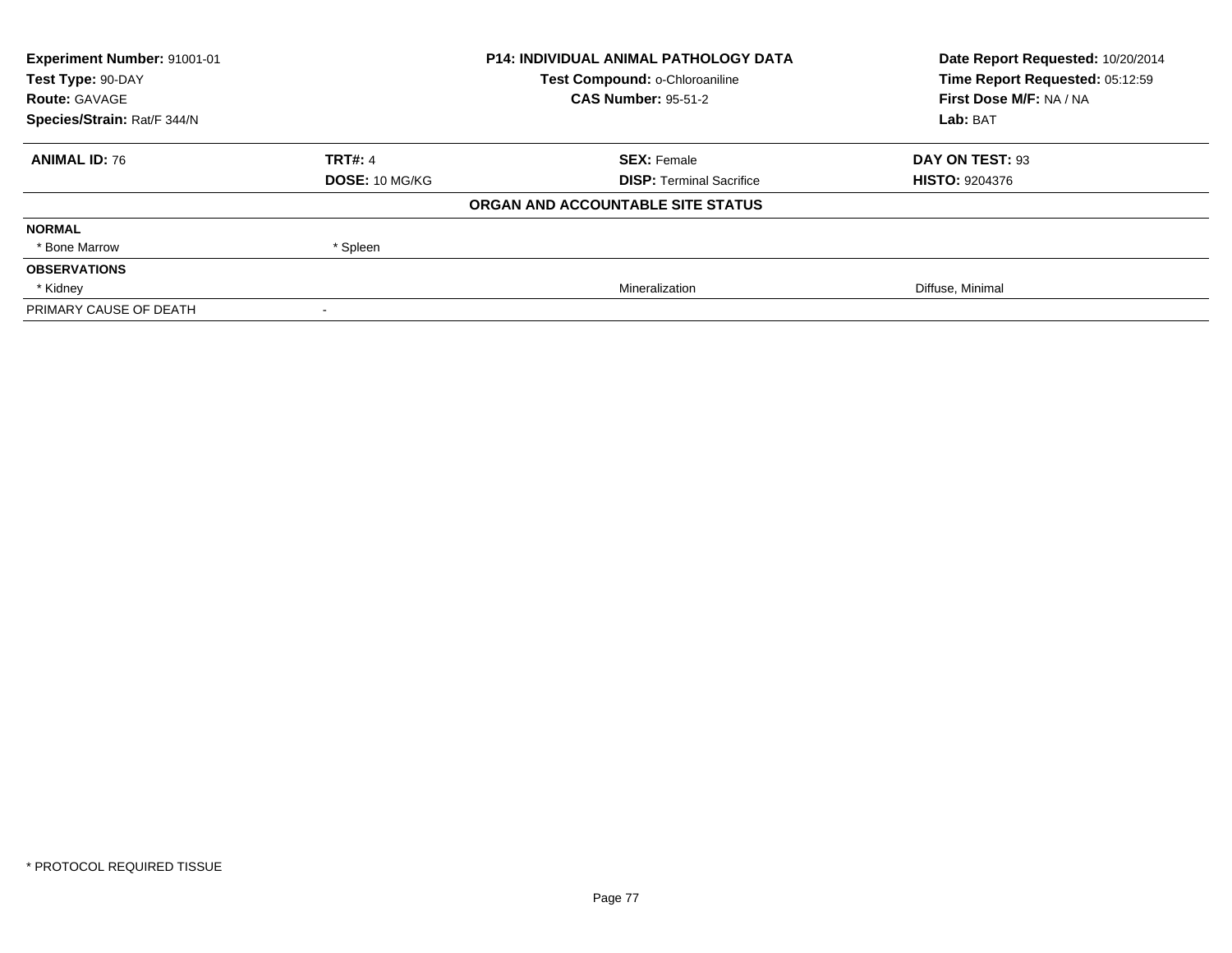| Experiment Number: 91001-01 | <b>P14: INDIVIDUAL ANIMAL PATHOLOGY DATA</b> |                                   | Date Report Requested: 10/20/2014 |
|-----------------------------|----------------------------------------------|-----------------------------------|-----------------------------------|
| Test Type: 90-DAY           |                                              | Test Compound: o-Chloroaniline    | Time Report Requested: 05:12:59   |
| <b>Route: GAVAGE</b>        |                                              | <b>CAS Number: 95-51-2</b>        | First Dose M/F: NA / NA           |
| Species/Strain: Rat/F 344/N |                                              |                                   | Lab: BAT                          |
| <b>ANIMAL ID: 77</b>        | <b>TRT#: 4</b>                               | <b>SEX: Female</b>                | DAY ON TEST: 93                   |
|                             | <b>DOSE: 10 MG/KG</b>                        | <b>DISP: Terminal Sacrifice</b>   | <b>HISTO: 9204377</b>             |
|                             |                                              | ORGAN AND ACCOUNTABLE SITE STATUS |                                   |
| <b>NORMAL</b>               |                                              |                                   |                                   |
| * Bone Marrow               | * Spleen                                     |                                   |                                   |
| <b>OBSERVATIONS</b>         |                                              |                                   |                                   |
| * Kidney                    |                                              | Mineralization                    | Diffuse, Minimal                  |
| PRIMARY CAUSE OF DEATH      |                                              |                                   |                                   |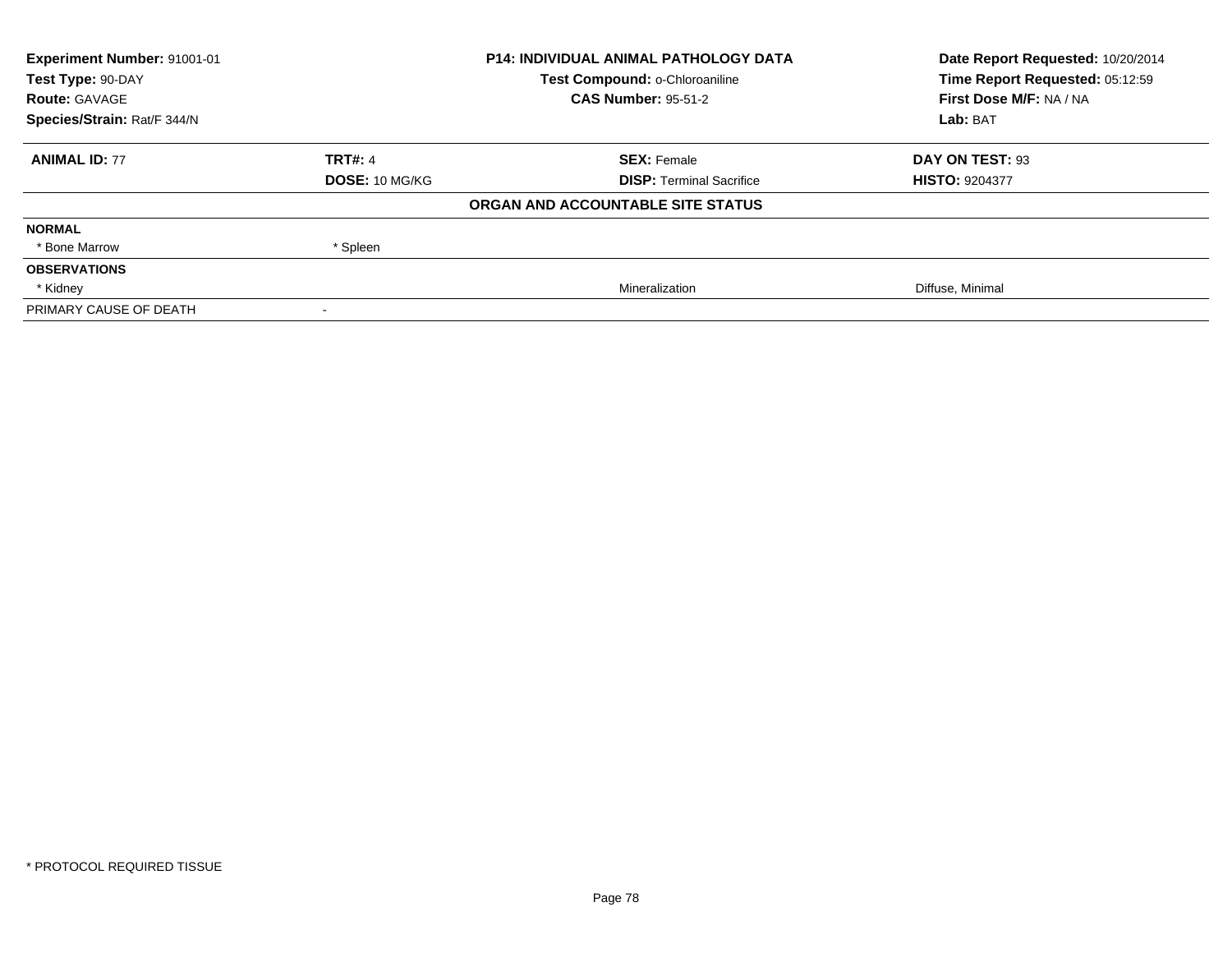| Experiment Number: 91001-01 | <b>P14: INDIVIDUAL ANIMAL PATHOLOGY DATA</b> |                                   | Date Report Requested: 10/20/2014 |
|-----------------------------|----------------------------------------------|-----------------------------------|-----------------------------------|
| Test Type: 90-DAY           |                                              | Test Compound: o-Chloroaniline    | Time Report Requested: 05:12:59   |
| <b>Route: GAVAGE</b>        |                                              | <b>CAS Number: 95-51-2</b>        | First Dose M/F: NA / NA           |
| Species/Strain: Rat/F 344/N |                                              |                                   | Lab: BAT                          |
| <b>ANIMAL ID: 78</b>        | <b>TRT#: 4</b>                               | <b>SEX: Female</b>                | DAY ON TEST: 93                   |
|                             | <b>DOSE: 10 MG/KG</b>                        | <b>DISP: Terminal Sacrifice</b>   | <b>HISTO: 9204378</b>             |
|                             |                                              | ORGAN AND ACCOUNTABLE SITE STATUS |                                   |
| <b>NORMAL</b>               |                                              |                                   |                                   |
| * Bone Marrow               | * Spleen                                     |                                   |                                   |
| <b>OBSERVATIONS</b>         |                                              |                                   |                                   |
| * Kidney                    |                                              | Mineralization                    | Diffuse, Minimal                  |
| PRIMARY CAUSE OF DEATH      |                                              |                                   |                                   |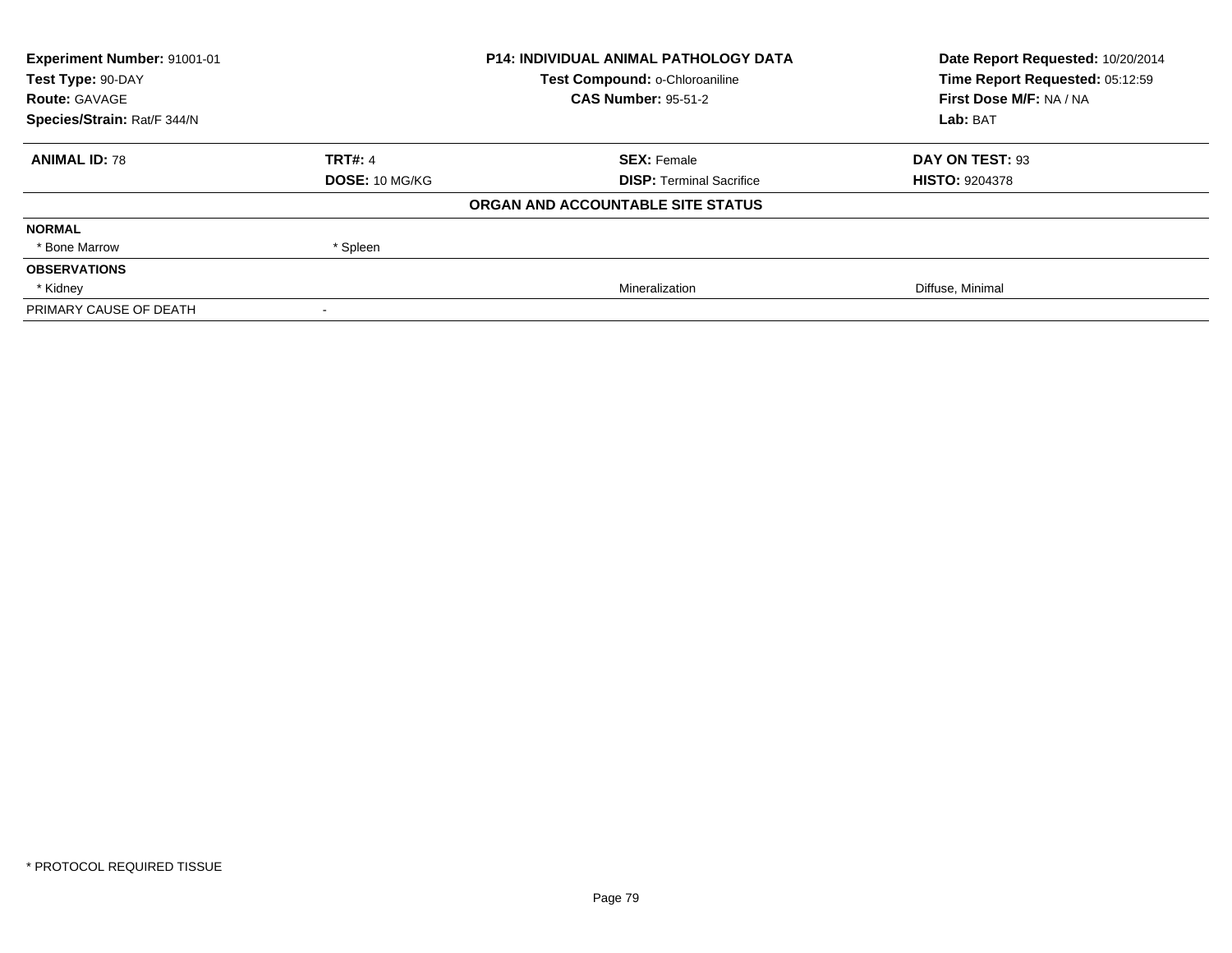| Experiment Number: 91001-01 | <b>P14: INDIVIDUAL ANIMAL PATHOLOGY DATA</b> |                                   | Date Report Requested: 10/20/2014 |  |
|-----------------------------|----------------------------------------------|-----------------------------------|-----------------------------------|--|
| Test Type: 90-DAY           |                                              | Test Compound: o-Chloroaniline    | Time Report Requested: 05:12:59   |  |
| <b>Route: GAVAGE</b>        |                                              | <b>CAS Number: 95-51-2</b>        | First Dose M/F: NA / NA           |  |
| Species/Strain: Rat/F 344/N |                                              |                                   | Lab: BAT                          |  |
| <b>ANIMAL ID: 79</b>        | <b>TRT#: 4</b>                               | <b>SEX: Female</b>                | DAY ON TEST: 93                   |  |
|                             | <b>DOSE: 10 MG/KG</b>                        | <b>DISP: Terminal Sacrifice</b>   | <b>HISTO: 9204379</b>             |  |
|                             |                                              | ORGAN AND ACCOUNTABLE SITE STATUS |                                   |  |
| <b>NORMAL</b>               |                                              |                                   |                                   |  |
| * Bone Marrow               | * Spleen                                     |                                   |                                   |  |
| <b>OBSERVATIONS</b>         |                                              |                                   |                                   |  |
| * Kidney                    |                                              | Mineralization                    | Diffuse, Minimal                  |  |
| PRIMARY CAUSE OF DEATH      |                                              |                                   |                                   |  |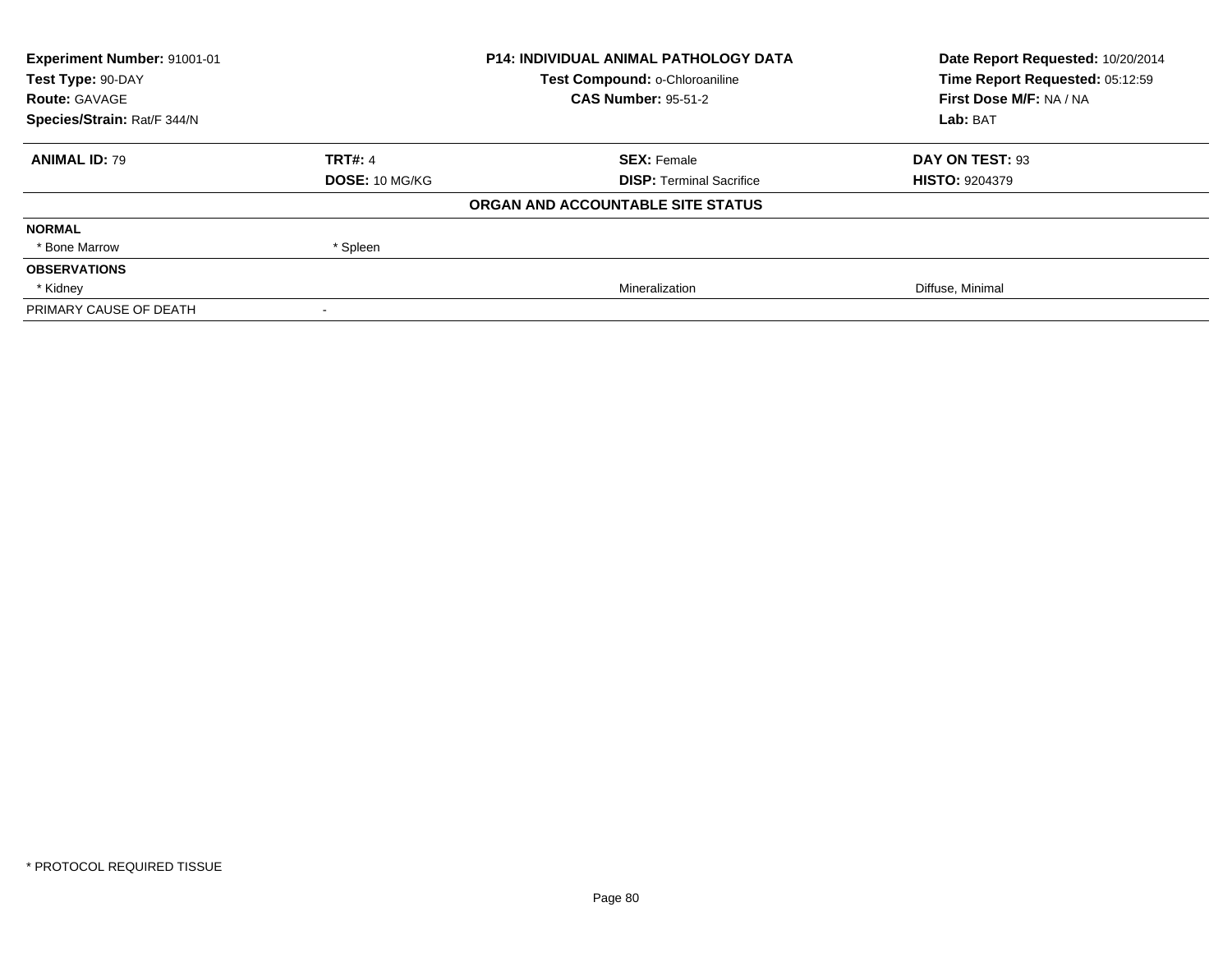| Experiment Number: 91001-01 | <b>P14: INDIVIDUAL ANIMAL PATHOLOGY DATA</b> |                                   | Date Report Requested: 10/20/2014 |  |
|-----------------------------|----------------------------------------------|-----------------------------------|-----------------------------------|--|
| Test Type: 90-DAY           |                                              | Test Compound: o-Chloroaniline    | Time Report Requested: 05:12:59   |  |
| <b>Route: GAVAGE</b>        |                                              | <b>CAS Number: 95-51-2</b>        | First Dose M/F: NA / NA           |  |
| Species/Strain: Rat/F 344/N |                                              |                                   | Lab: BAT                          |  |
| <b>ANIMAL ID: 80</b>        | <b>TRT#: 4</b>                               | <b>SEX: Female</b>                | DAY ON TEST: 93                   |  |
|                             | <b>DOSE: 10 MG/KG</b>                        | <b>DISP: Terminal Sacrifice</b>   | <b>HISTO: 9204380</b>             |  |
|                             |                                              | ORGAN AND ACCOUNTABLE SITE STATUS |                                   |  |
| <b>NORMAL</b>               |                                              |                                   |                                   |  |
| * Bone Marrow               | * Spleen                                     |                                   |                                   |  |
| <b>OBSERVATIONS</b>         |                                              |                                   |                                   |  |
| * Kidney                    |                                              | Mineralization                    | Diffuse, Minimal                  |  |
| PRIMARY CAUSE OF DEATH      |                                              |                                   |                                   |  |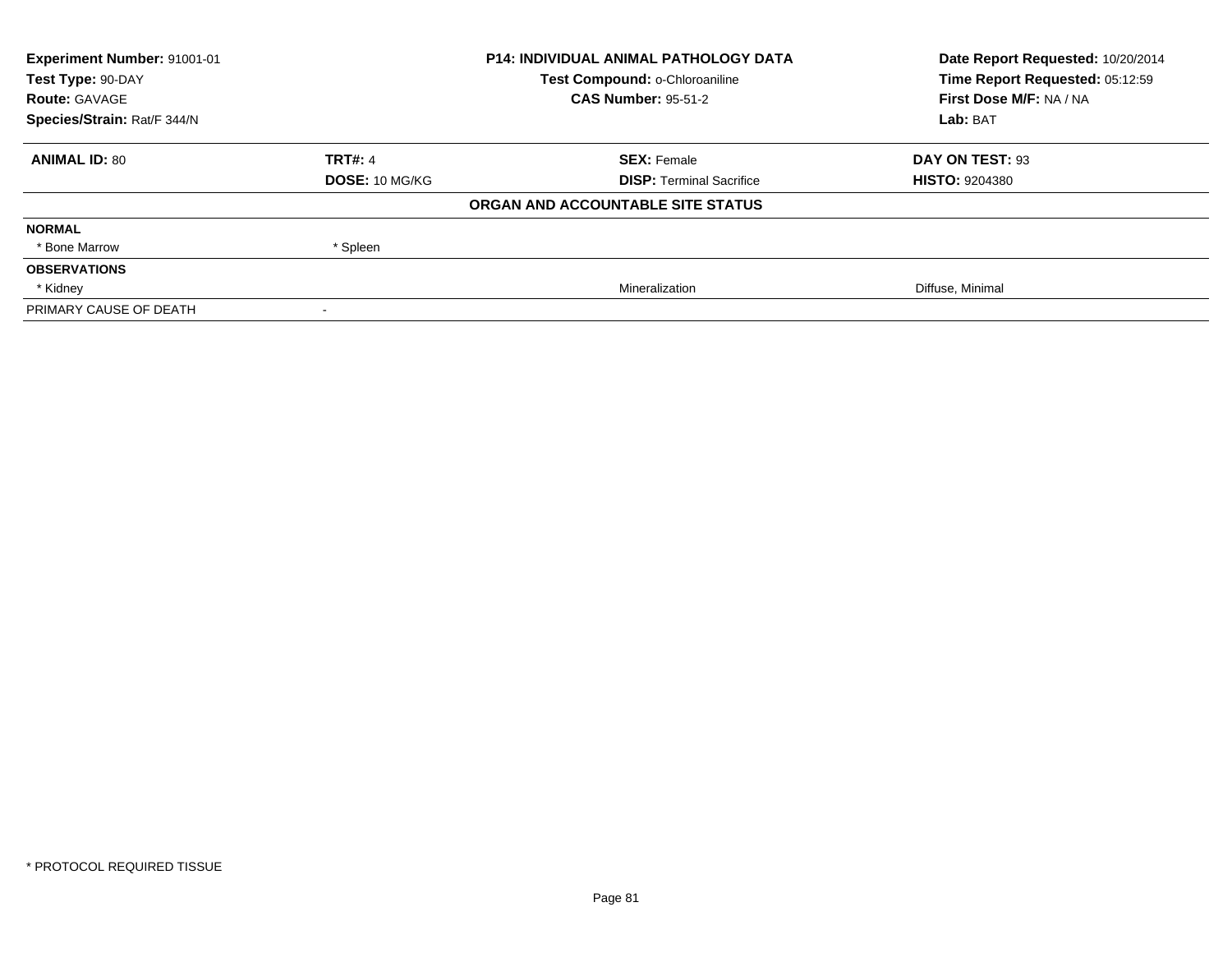| <b>Experiment Number: 91001-01</b> |                       | <b>P14: INDIVIDUAL ANIMAL PATHOLOGY DATA</b> | Date Report Requested: 10/20/2014 |
|------------------------------------|-----------------------|----------------------------------------------|-----------------------------------|
| Test Type: 90-DAY                  |                       | Test Compound: o-Chloroaniline               | Time Report Requested: 05:12:59   |
| <b>Route: GAVAGE</b>               |                       | <b>CAS Number: 95-51-2</b>                   | First Dose M/F: NA / NA           |
| Species/Strain: Rat/F 344/N        |                       |                                              | Lab: BAT                          |
| <b>ANIMAL ID: 81</b>               | <b>TRT#:</b> 6        | <b>SEX: Female</b>                           | DAY ON TEST: 93                   |
|                                    | <b>DOSE: 20 MG/KG</b> | <b>DISP:</b> Terminal Sacrifice              | <b>HISTO: 9204351</b>             |
|                                    |                       | ORGAN AND ACCOUNTABLE SITE STATUS            |                                   |
| <b>NORMAL</b>                      |                       |                                              |                                   |
| * Bone Marrow                      | * Spleen              |                                              |                                   |
| <b>OBSERVATIONS</b>                |                       |                                              |                                   |
| * Kidney                           |                       | Mineralization                               | Diffuse, Mild                     |
| PRIMARY CAUSE OF DEATH             |                       |                                              |                                   |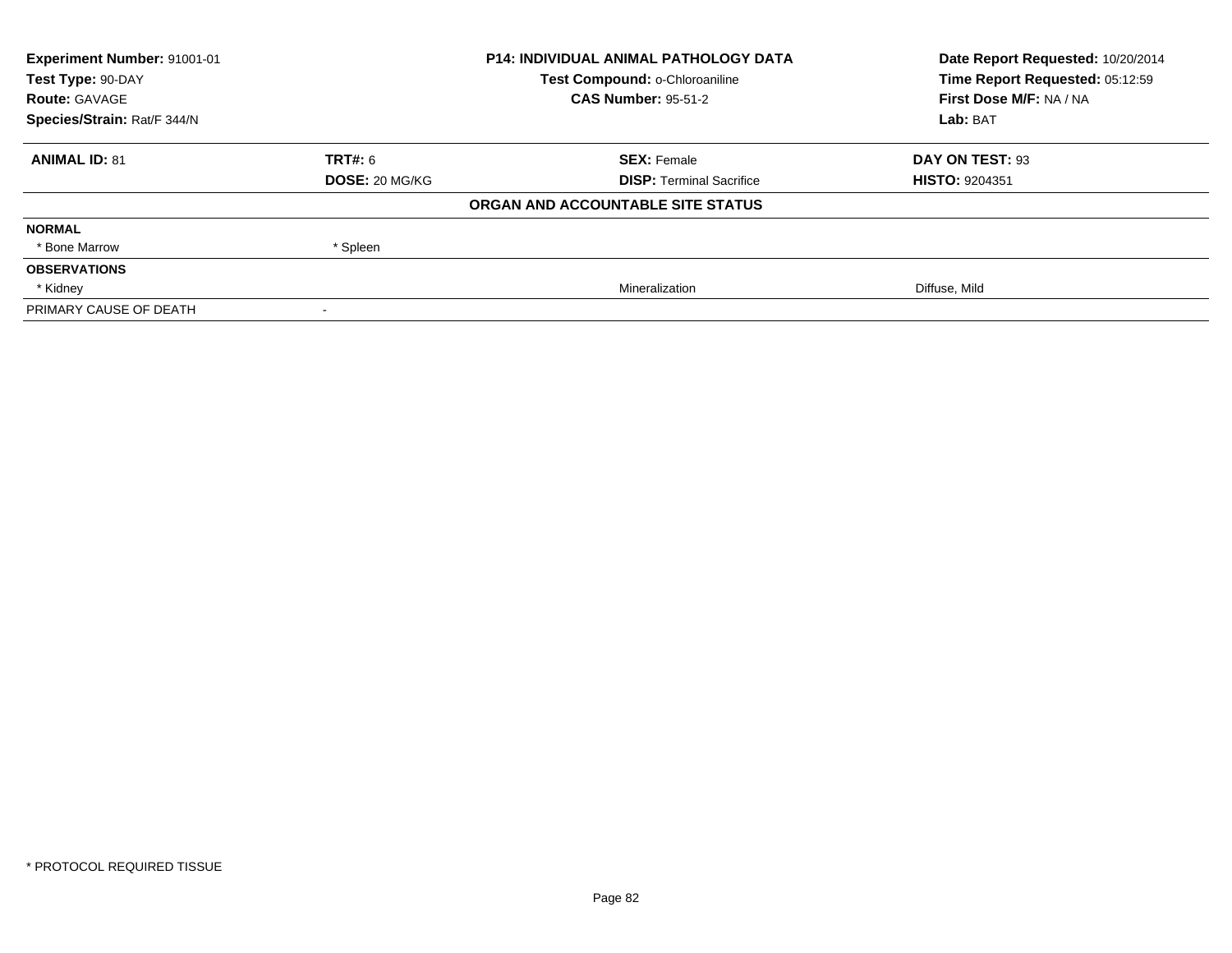| Experiment Number: 91001-01 |                       | <b>P14: INDIVIDUAL ANIMAL PATHOLOGY DATA</b> | Date Report Requested: 10/20/2014 |
|-----------------------------|-----------------------|----------------------------------------------|-----------------------------------|
| Test Type: 90-DAY           |                       | Test Compound: o-Chloroaniline               | Time Report Requested: 05:12:59   |
| <b>Route: GAVAGE</b>        |                       | <b>CAS Number: 95-51-2</b>                   | First Dose M/F: NA / NA           |
| Species/Strain: Rat/F 344/N |                       |                                              | Lab: BAT                          |
| <b>ANIMAL ID: 82</b>        | <b>TRT#: 6</b>        | <b>SEX: Female</b>                           | DAY ON TEST: 93                   |
|                             | <b>DOSE: 20 MG/KG</b> | <b>DISP: Terminal Sacrifice</b>              | <b>HISTO: 9204352</b>             |
|                             |                       | ORGAN AND ACCOUNTABLE SITE STATUS            |                                   |
| <b>NORMAL</b>               |                       |                                              |                                   |
| * Bone Marrow               | * Spleen              |                                              |                                   |
| <b>OBSERVATIONS</b>         |                       |                                              |                                   |
| * Kidney                    |                       | Mineralization                               | Diffuse, Minimal                  |
| PRIMARY CAUSE OF DEATH      |                       |                                              |                                   |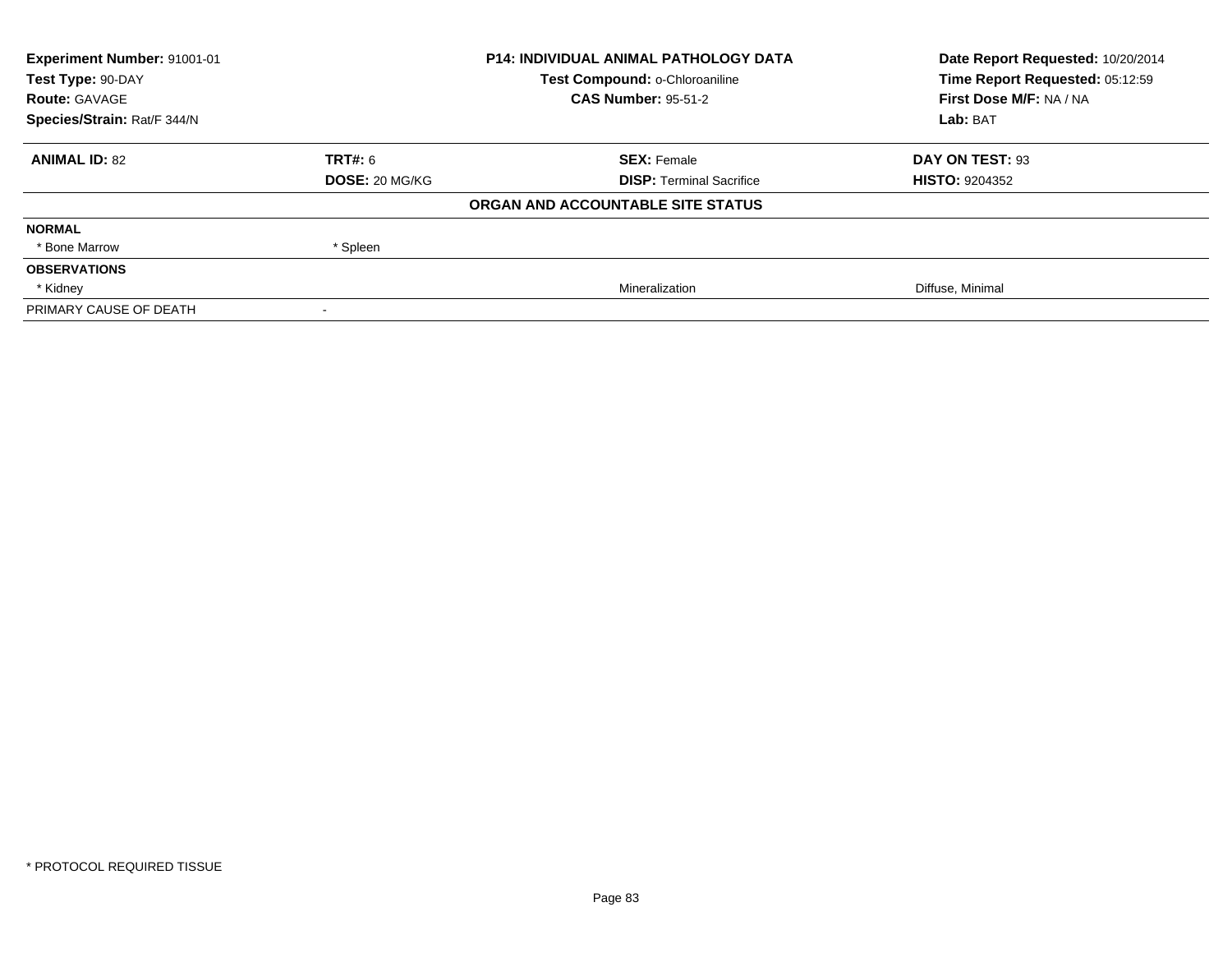| <b>Experiment Number: 91001-01</b><br>Test Type: 90-DAY<br>Route: GAVAGE<br>Species/Strain: Rat/F 344/N |                          | <b>P14: INDIVIDUAL ANIMAL PATHOLOGY DATA</b><br>Test Compound: o-Chloroaniline<br><b>CAS Number: 95-51-2</b> | Date Report Requested: 10/20/2014<br>Time Report Requested: 05:12:59<br>First Dose M/F: NA / NA<br>Lab: BAT |
|---------------------------------------------------------------------------------------------------------|--------------------------|--------------------------------------------------------------------------------------------------------------|-------------------------------------------------------------------------------------------------------------|
| <b>ANIMAL ID: 83</b>                                                                                    | <b>TRT#: 6</b>           | <b>SEX: Female</b>                                                                                           | DAY ON TEST: 42                                                                                             |
|                                                                                                         | DOSE: 20 MG/KG           | <b>DISP: Natural Death</b>                                                                                   | <b>HISTO: 9204353</b>                                                                                       |
|                                                                                                         |                          | ORGAN AND ACCOUNTABLE SITE STATUS                                                                            |                                                                                                             |
| <b>NORMAL</b>                                                                                           |                          |                                                                                                              |                                                                                                             |
| * Adrenal Cortex                                                                                        | * Adrenal Medulla        | * Blood Vessel                                                                                               | * Bone                                                                                                      |
| * Bone Marrow                                                                                           | * Brain                  | * Clitoral Gland                                                                                             | * Esophagus                                                                                                 |
| * Heart                                                                                                 | * Intestine Large, Cecum | * Intestine Large, Colon                                                                                     | * Intestine Large, Rectum                                                                                   |
| * Intestine Small, Duodenum                                                                             | * Intestine Small, Ileum | * Intestine Small, Jejunum                                                                                   | * Islets, Pancreatic                                                                                        |
| * Liver                                                                                                 | * Lung                   | * Lymph Node, Mandibular                                                                                     | * Lymph Node, Mesenteric                                                                                    |
| * Mammary Gland                                                                                         | * Nose                   | * Ovary                                                                                                      | * Pancreas                                                                                                  |
| * Parathyroid Gland                                                                                     | * Pituitary Gland        | * Salivary Glands                                                                                            | * Skin                                                                                                      |
| * Spleen                                                                                                | * Stomach, Forestomach   | * Stomach, Glandular                                                                                         | * Thymus                                                                                                    |
| * Thyroid Gland                                                                                         | * Trachea                | * Urinary Bladder                                                                                            | * Uterus                                                                                                    |
| <b>OBSERVATIONS</b>                                                                                     |                          |                                                                                                              |                                                                                                             |
| * Kidney                                                                                                |                          | Mineralization                                                                                               | Diffuse, Minimal                                                                                            |
| PRIMARY CAUSE OF DEATH                                                                                  | - UNCERTAIN              |                                                                                                              |                                                                                                             |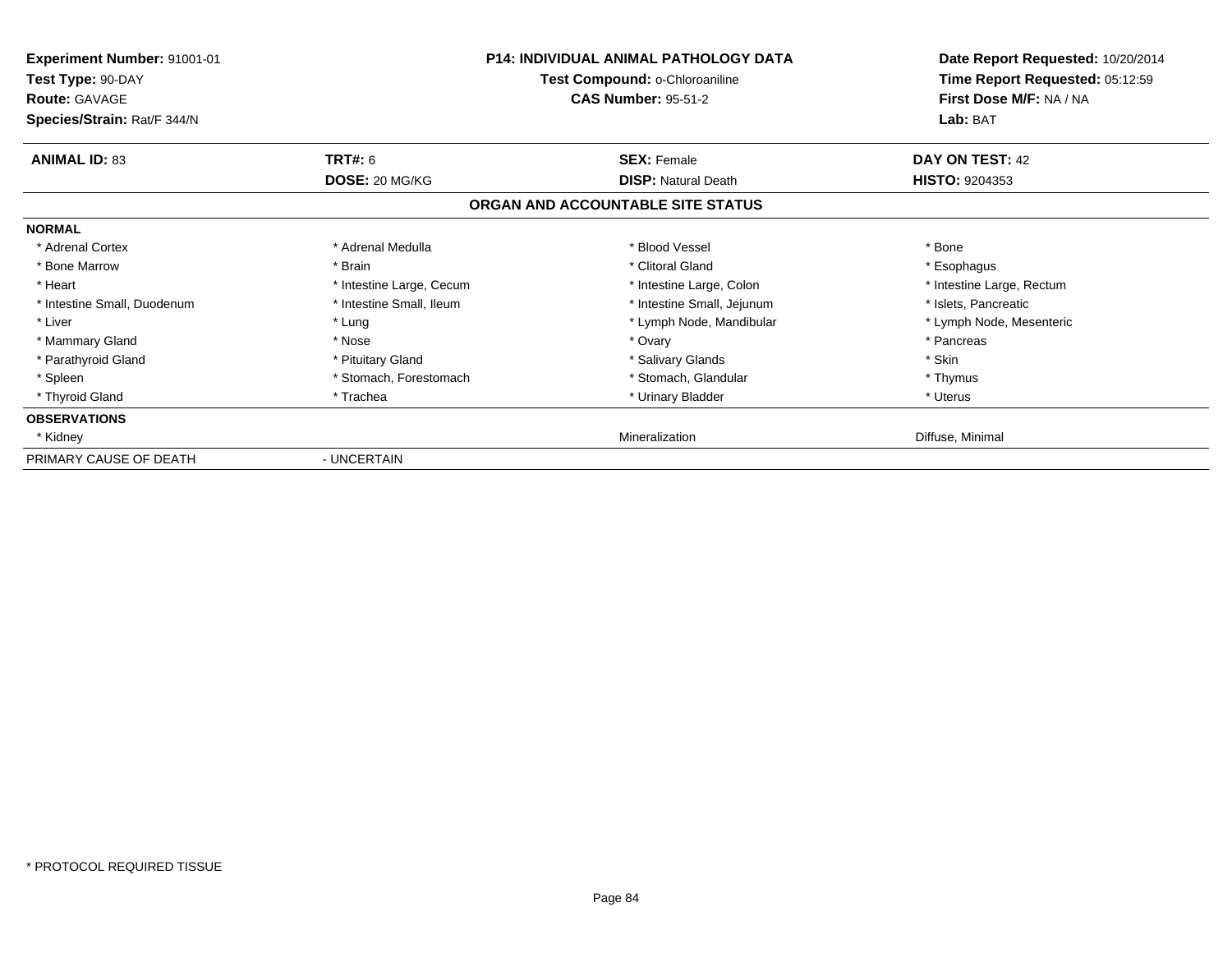| Experiment Number: 91001-01 | <b>P14: INDIVIDUAL ANIMAL PATHOLOGY DATA</b><br>Test Compound: o-Chloroaniline<br><b>CAS Number: 95-51-2</b> |                                   | Date Report Requested: 10/20/2014 |
|-----------------------------|--------------------------------------------------------------------------------------------------------------|-----------------------------------|-----------------------------------|
| Test Type: 90-DAY           |                                                                                                              |                                   | Time Report Requested: 05:12:59   |
| <b>Route: GAVAGE</b>        |                                                                                                              |                                   | First Dose M/F: NA / NA           |
| Species/Strain: Rat/F 344/N |                                                                                                              |                                   | Lab: BAT                          |
| <b>ANIMAL ID: 84</b>        | <b>TRT#: 6</b>                                                                                               | <b>SEX: Female</b>                | DAY ON TEST: 93                   |
|                             | <b>DOSE: 20 MG/KG</b>                                                                                        | <b>DISP:</b> Terminal Sacrifice   | <b>HISTO: 9204354</b>             |
|                             |                                                                                                              | ORGAN AND ACCOUNTABLE SITE STATUS |                                   |
| <b>NORMAL</b>               |                                                                                                              |                                   |                                   |
| * Bone Marrow               | * Kidney                                                                                                     | * Spleen                          |                                   |
| PRIMARY CAUSE OF DEATH      |                                                                                                              |                                   |                                   |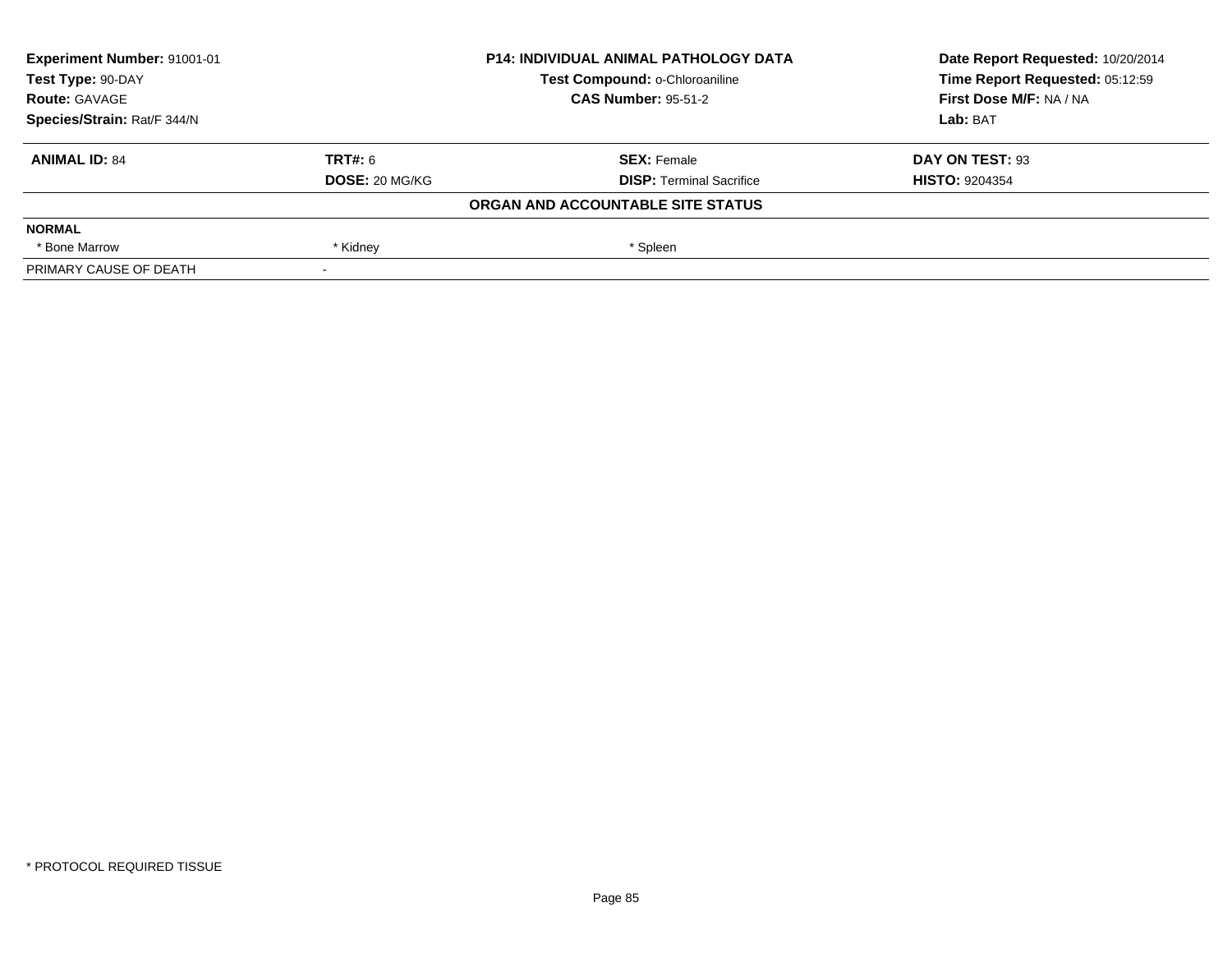| Experiment Number: 91001-01 | <b>P14: INDIVIDUAL ANIMAL PATHOLOGY DATA</b> |                                   | Date Report Requested: 10/20/2014 |
|-----------------------------|----------------------------------------------|-----------------------------------|-----------------------------------|
| Test Type: 90-DAY           |                                              | Test Compound: o-Chloroaniline    | Time Report Requested: 05:12:59   |
| <b>Route: GAVAGE</b>        |                                              | <b>CAS Number: 95-51-2</b>        | First Dose M/F: NA / NA           |
| Species/Strain: Rat/F 344/N |                                              |                                   | Lab: BAT                          |
| <b>ANIMAL ID: 85</b>        | TRT#: 6                                      | <b>SEX: Female</b>                | DAY ON TEST: 93                   |
|                             | <b>DOSE: 20 MG/KG</b>                        | <b>DISP: Terminal Sacrifice</b>   | <b>HISTO: 9204355</b>             |
|                             |                                              | ORGAN AND ACCOUNTABLE SITE STATUS |                                   |
| <b>NORMAL</b>               |                                              |                                   |                                   |
| * Bone Marrow               | * Spleen                                     |                                   |                                   |
| <b>OBSERVATIONS</b>         |                                              |                                   |                                   |
| * Kidney                    |                                              | Mineralization                    | Diffuse, Minimal                  |
| PRIMARY CAUSE OF DEATH      |                                              |                                   |                                   |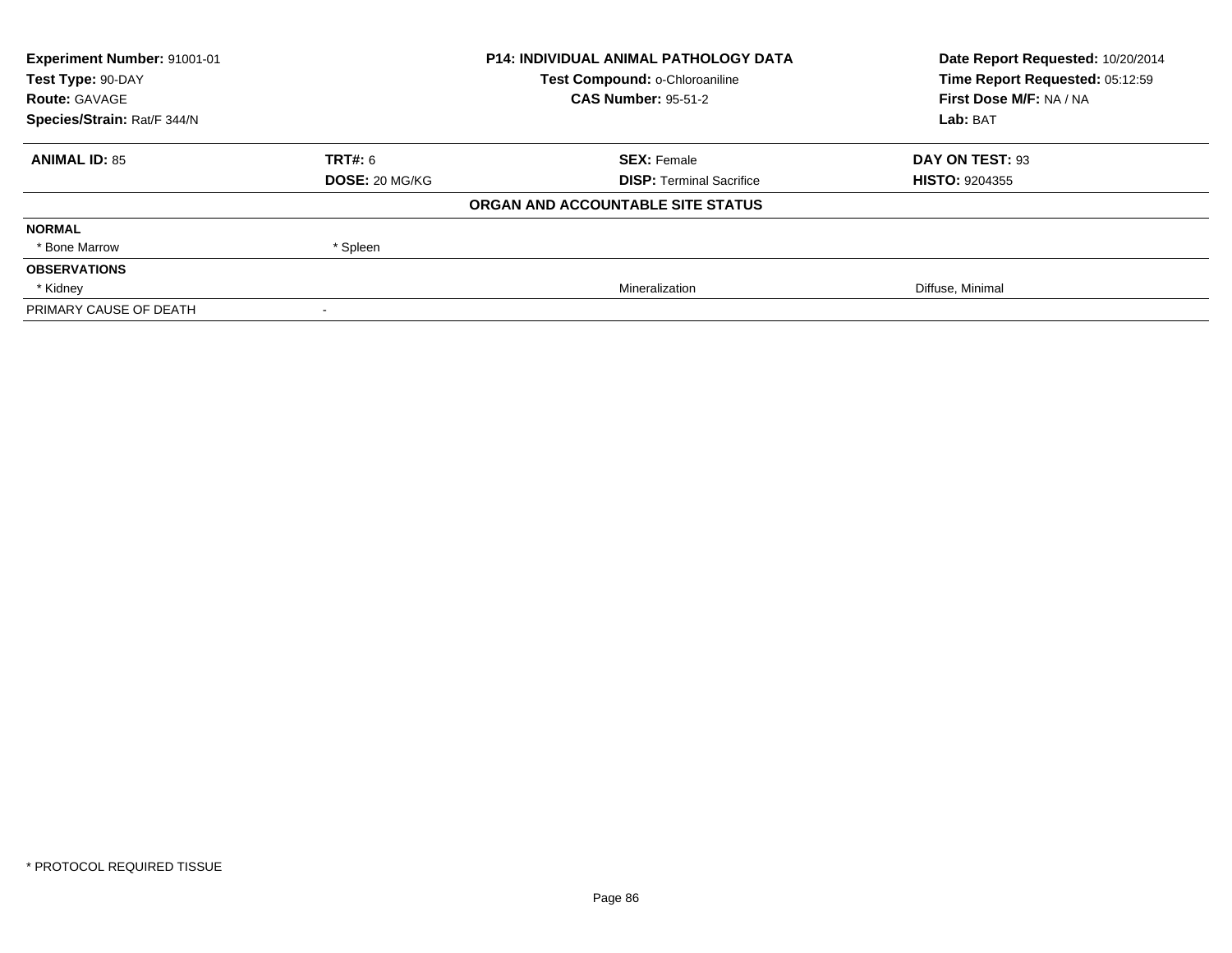| Experiment Number: 91001-01 | <b>P14: INDIVIDUAL ANIMAL PATHOLOGY DATA</b> |                                   | Date Report Requested: 10/20/2014 |
|-----------------------------|----------------------------------------------|-----------------------------------|-----------------------------------|
| Test Type: 90-DAY           |                                              | Test Compound: o-Chloroaniline    | Time Report Requested: 05:12:59   |
| <b>Route: GAVAGE</b>        |                                              | <b>CAS Number: 95-51-2</b>        | First Dose M/F: NA / NA           |
| Species/Strain: Rat/F 344/N |                                              |                                   | Lab: BAT                          |
| <b>ANIMAL ID: 86</b>        | TRT#: 6                                      | <b>SEX: Female</b>                | DAY ON TEST: 93                   |
|                             | <b>DOSE: 20 MG/KG</b>                        | <b>DISP: Terminal Sacrifice</b>   | <b>HISTO: 9204356</b>             |
|                             |                                              | ORGAN AND ACCOUNTABLE SITE STATUS |                                   |
| <b>NORMAL</b>               |                                              |                                   |                                   |
| * Bone Marrow               | * Spleen                                     |                                   |                                   |
| <b>OBSERVATIONS</b>         |                                              |                                   |                                   |
| * Kidney                    |                                              | Mineralization                    | Diffuse, Minimal                  |
| PRIMARY CAUSE OF DEATH      |                                              |                                   |                                   |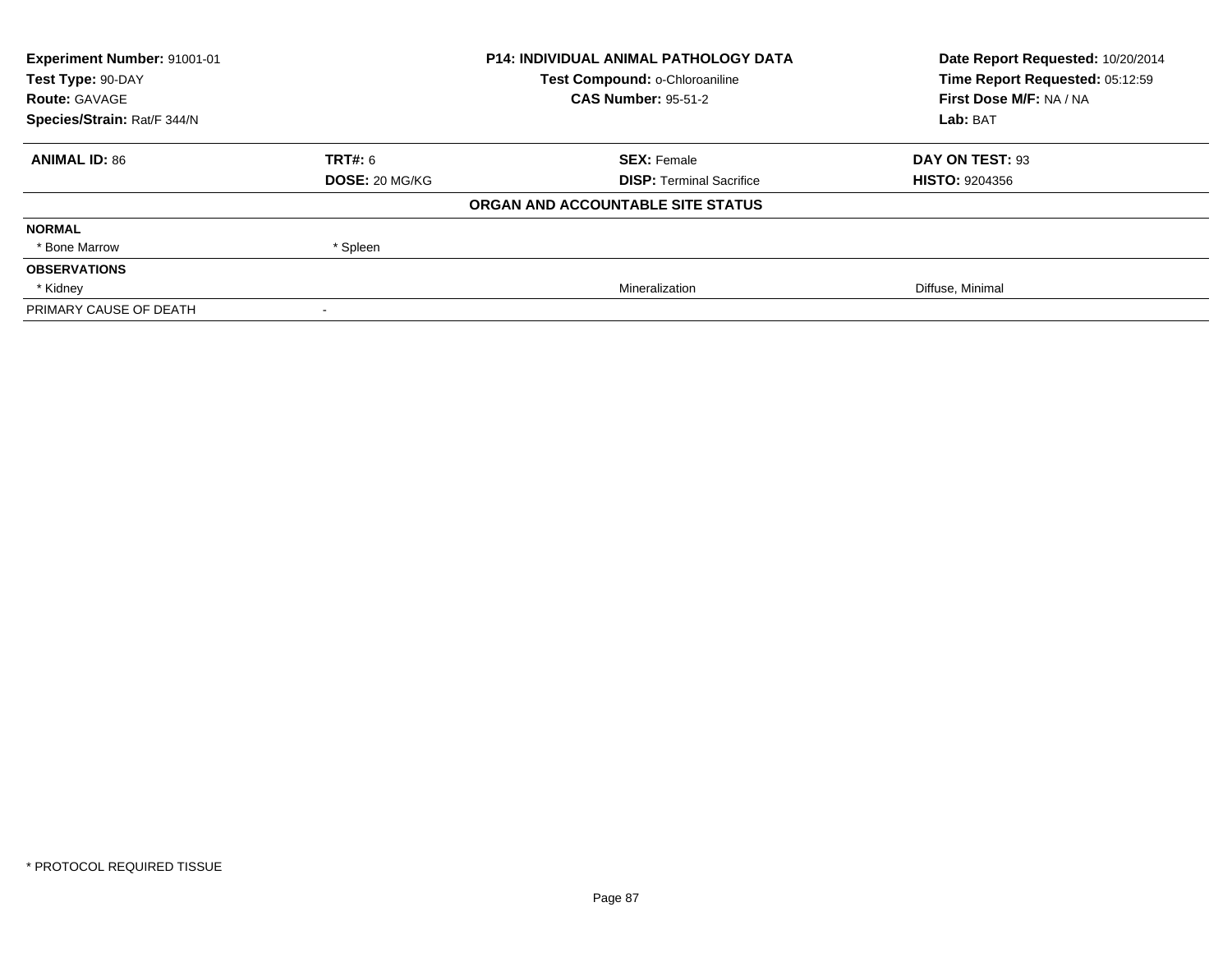| <b>Experiment Number: 91001-01</b> | <b>P14: INDIVIDUAL ANIMAL PATHOLOGY DATA</b> |                                   | Date Report Requested: 10/20/2014 |
|------------------------------------|----------------------------------------------|-----------------------------------|-----------------------------------|
| Test Type: 90-DAY                  |                                              | Test Compound: o-Chloroaniline    | Time Report Requested: 05:12:59   |
| <b>Route: GAVAGE</b>               |                                              | <b>CAS Number: 95-51-2</b>        | First Dose M/F: NA / NA           |
| Species/Strain: Rat/F 344/N        |                                              |                                   | Lab: BAT                          |
| <b>ANIMAL ID: 87</b>               | <b>TRT#:</b> 6                               | <b>SEX: Female</b>                | DAY ON TEST: 93                   |
|                                    | <b>DOSE: 20 MG/KG</b>                        | <b>DISP:</b> Terminal Sacrifice   | <b>HISTO: 9204357</b>             |
|                                    |                                              | ORGAN AND ACCOUNTABLE SITE STATUS |                                   |
| <b>NORMAL</b>                      |                                              |                                   |                                   |
| * Bone Marrow                      | * Spleen                                     |                                   |                                   |
| <b>OBSERVATIONS</b>                |                                              |                                   |                                   |
| * Kidney                           |                                              | Mineralization                    | Diffuse, Minimal                  |
| PRIMARY CAUSE OF DEATH             |                                              |                                   |                                   |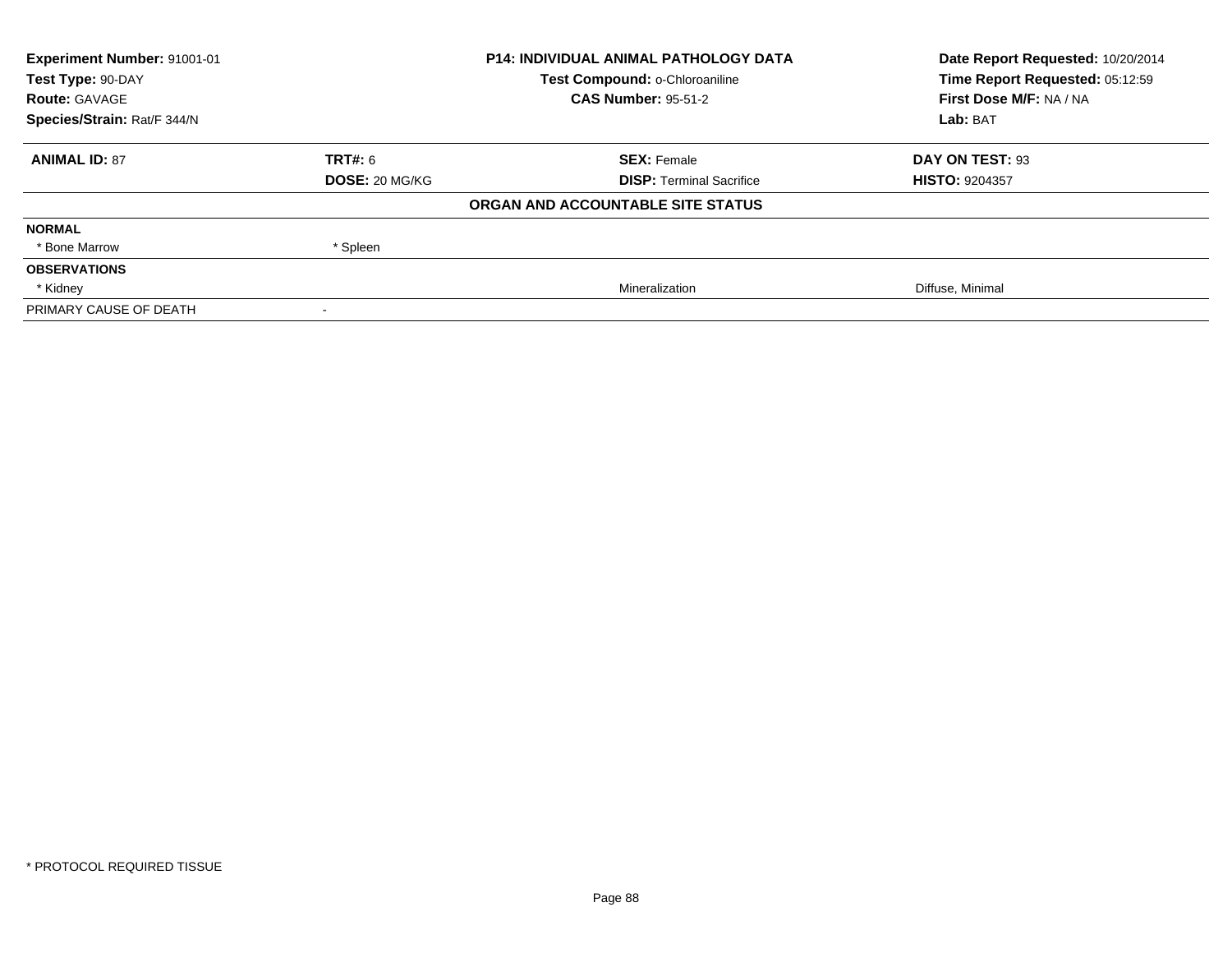| Experiment Number: 91001-01 | <b>P14: INDIVIDUAL ANIMAL PATHOLOGY DATA</b> |                                   | Date Report Requested: 10/20/2014 |
|-----------------------------|----------------------------------------------|-----------------------------------|-----------------------------------|
| Test Type: 90-DAY           |                                              | Test Compound: o-Chloroaniline    | Time Report Requested: 05:12:59   |
| <b>Route: GAVAGE</b>        |                                              | <b>CAS Number: 95-51-2</b>        | First Dose M/F: NA / NA           |
| Species/Strain: Rat/F 344/N |                                              |                                   | Lab: BAT                          |
| <b>ANIMAL ID: 88</b>        | TRT#: 6                                      | <b>SEX: Female</b>                | DAY ON TEST: 93                   |
|                             | <b>DOSE: 20 MG/KG</b>                        | <b>DISP: Terminal Sacrifice</b>   | <b>HISTO: 9204358</b>             |
|                             |                                              | ORGAN AND ACCOUNTABLE SITE STATUS |                                   |
| <b>NORMAL</b>               |                                              |                                   |                                   |
| * Bone Marrow               | * Spleen                                     |                                   |                                   |
| <b>OBSERVATIONS</b>         |                                              |                                   |                                   |
| * Kidney                    |                                              | Mineralization                    | Diffuse, Minimal                  |
| PRIMARY CAUSE OF DEATH      |                                              |                                   |                                   |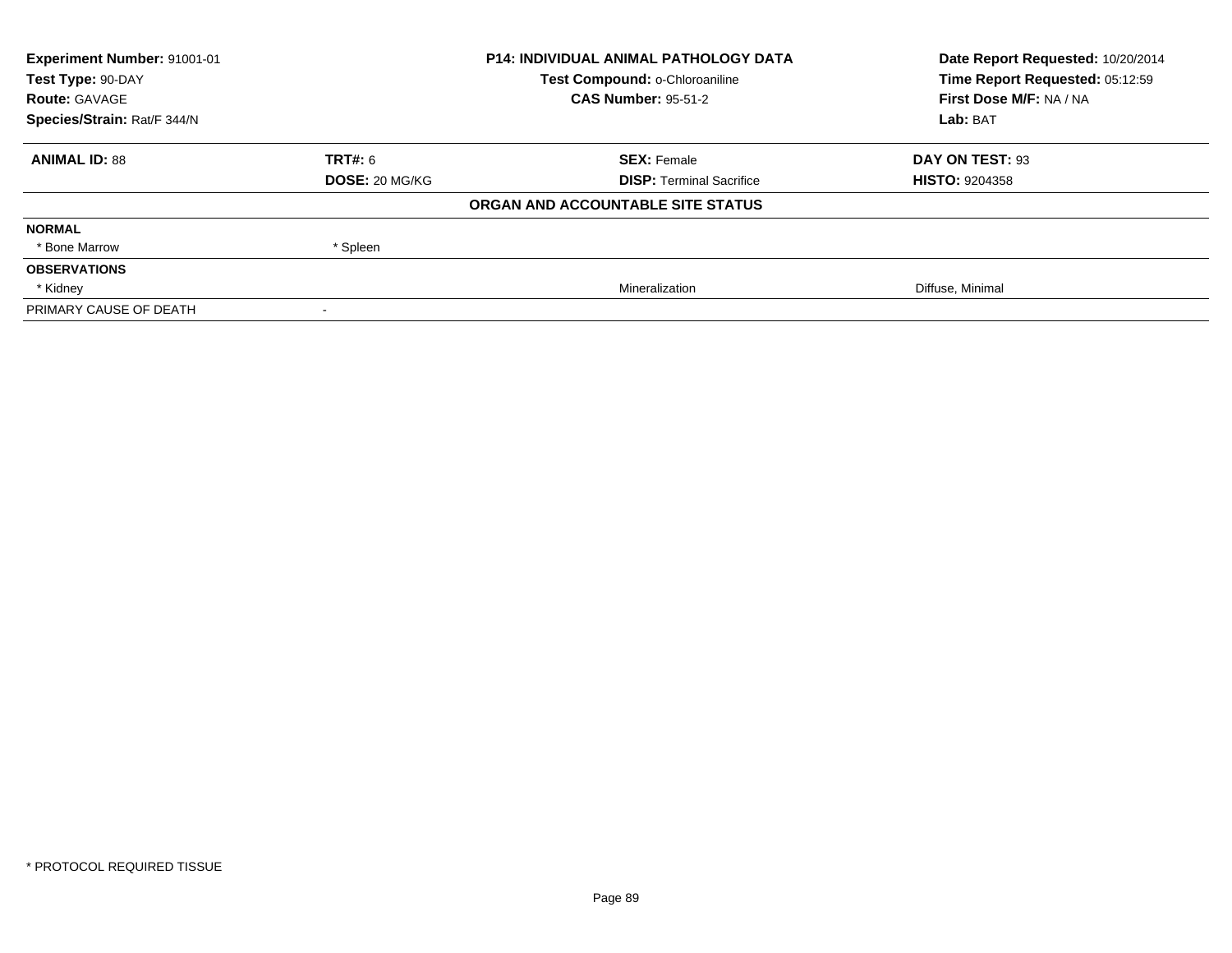| Experiment Number: 91001-01 | <b>P14: INDIVIDUAL ANIMAL PATHOLOGY DATA</b> |                                   | Date Report Requested: 10/20/2014 |
|-----------------------------|----------------------------------------------|-----------------------------------|-----------------------------------|
| Test Type: 90-DAY           |                                              | Test Compound: o-Chloroaniline    | Time Report Requested: 05:12:59   |
| <b>Route: GAVAGE</b>        |                                              | <b>CAS Number: 95-51-2</b>        | First Dose M/F: NA / NA           |
| Species/Strain: Rat/F 344/N |                                              |                                   | Lab: BAT                          |
| <b>ANIMAL ID: 89</b>        | TRT#: 6                                      | <b>SEX: Female</b>                | DAY ON TEST: 93                   |
|                             | <b>DOSE: 20 MG/KG</b>                        | <b>DISP: Terminal Sacrifice</b>   | <b>HISTO: 9204359</b>             |
|                             |                                              | ORGAN AND ACCOUNTABLE SITE STATUS |                                   |
| <b>NORMAL</b>               |                                              |                                   |                                   |
| * Bone Marrow               | * Spleen                                     |                                   |                                   |
| <b>OBSERVATIONS</b>         |                                              |                                   |                                   |
| * Kidney                    |                                              | Mineralization                    | Diffuse, Minimal                  |
| PRIMARY CAUSE OF DEATH      |                                              |                                   |                                   |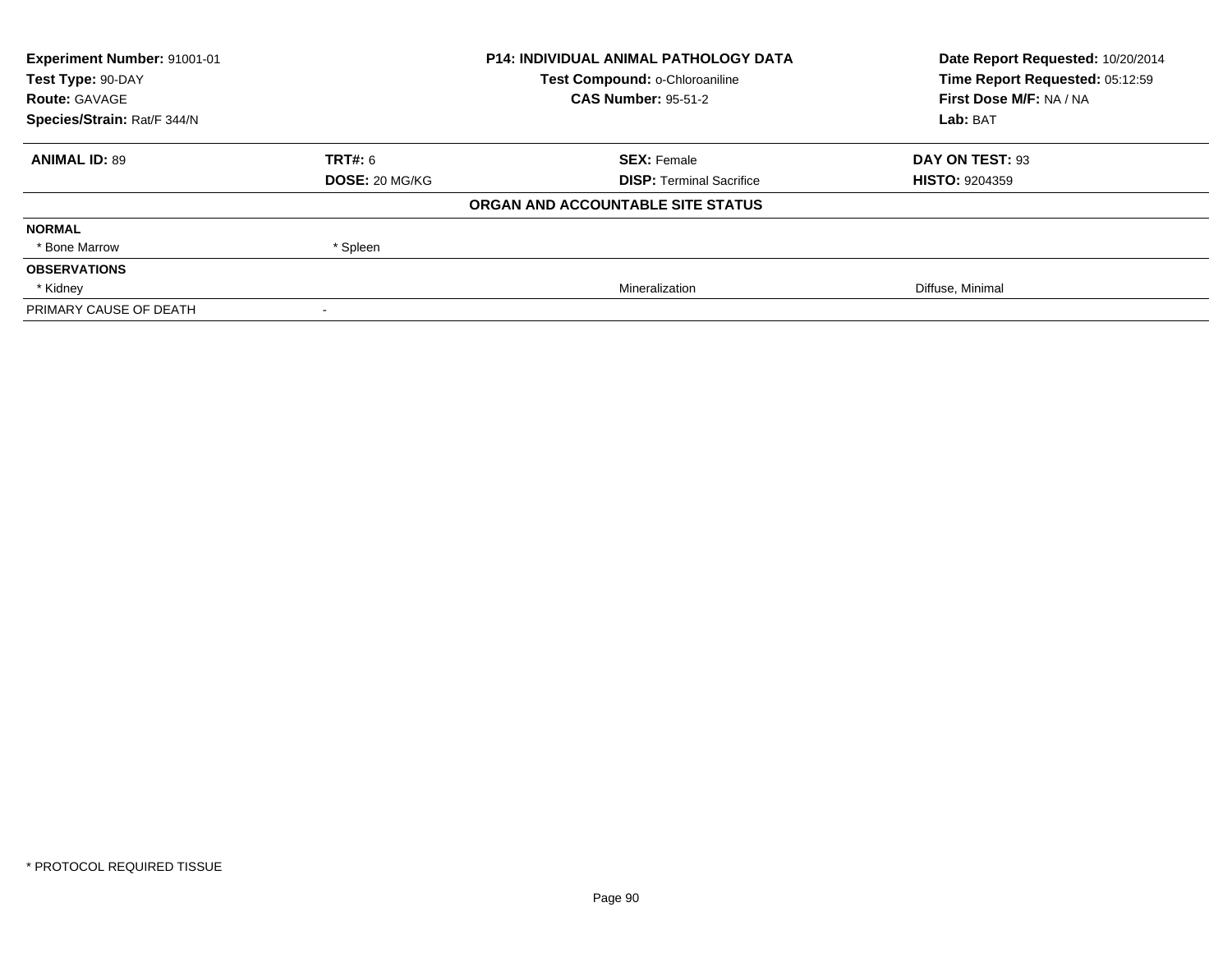| <b>Experiment Number: 91001-01</b> | <b>P14: INDIVIDUAL ANIMAL PATHOLOGY DATA</b> |                                   | Date Report Requested: 10/20/2014 |
|------------------------------------|----------------------------------------------|-----------------------------------|-----------------------------------|
| Test Type: 90-DAY                  |                                              | Test Compound: o-Chloroaniline    | Time Report Requested: 05:12:59   |
| <b>Route: GAVAGE</b>               |                                              | <b>CAS Number: 95-51-2</b>        | First Dose M/F: NA / NA           |
| Species/Strain: Rat/F 344/N        |                                              |                                   | Lab: BAT                          |
| <b>ANIMAL ID: 90</b>               | <b>TRT#:</b> 6                               | <b>SEX: Female</b>                | DAY ON TEST: 93                   |
|                                    | <b>DOSE: 20 MG/KG</b>                        | <b>DISP:</b> Terminal Sacrifice   | <b>HISTO: 9204360</b>             |
|                                    |                                              | ORGAN AND ACCOUNTABLE SITE STATUS |                                   |
| <b>NORMAL</b>                      |                                              |                                   |                                   |
| * Bone Marrow                      | * Spleen                                     |                                   |                                   |
| <b>OBSERVATIONS</b>                |                                              |                                   |                                   |
| * Kidney                           |                                              | Mineralization                    | Diffuse, Minimal                  |
| PRIMARY CAUSE OF DEATH             |                                              |                                   |                                   |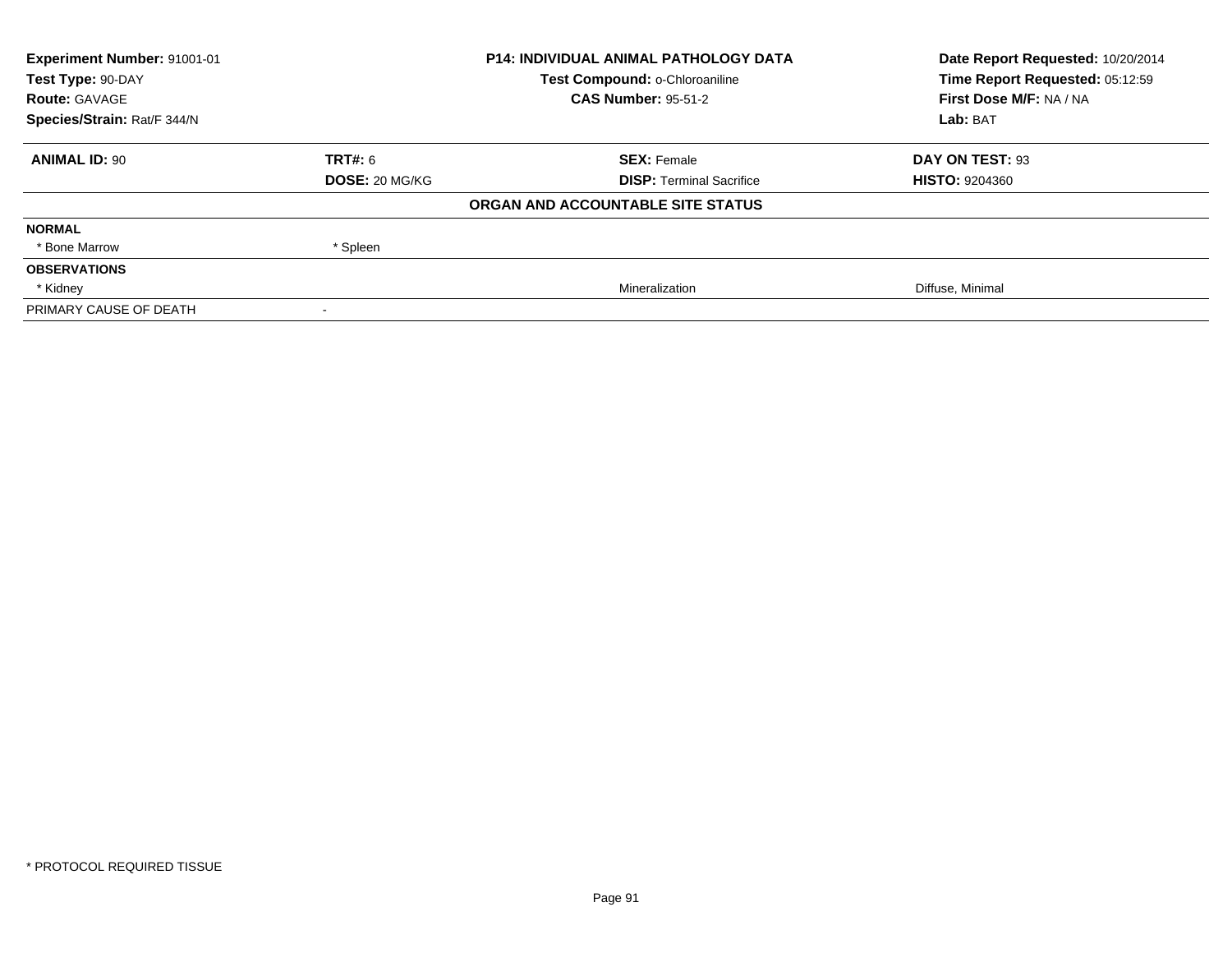| Experiment Number: 91001-01 | <b>P14: INDIVIDUAL ANIMAL PATHOLOGY DATA</b> |                                   | Date Report Requested: 10/20/2014 |
|-----------------------------|----------------------------------------------|-----------------------------------|-----------------------------------|
| Test Type: 90-DAY           |                                              | Test Compound: o-Chloroaniline    | Time Report Requested: 05:12:59   |
| <b>Route: GAVAGE</b>        |                                              | <b>CAS Number: 95-51-2</b>        | First Dose M/F: NA / NA           |
| Species/Strain: Rat/F 344/N |                                              |                                   | Lab: BAT                          |
| <b>ANIMAL ID: 91</b>        | TRT#: 8                                      | <b>SEX: Female</b>                | DAY ON TEST: 93                   |
|                             | <b>DOSE: 40 MG/KG</b>                        | <b>DISP: Terminal Sacrifice</b>   | <b>HISTO: 9204331</b>             |
|                             |                                              | ORGAN AND ACCOUNTABLE SITE STATUS |                                   |
| <b>NORMAL</b>               |                                              |                                   |                                   |
| * Bone Marrow               | * Spleen                                     |                                   |                                   |
| <b>OBSERVATIONS</b>         |                                              |                                   |                                   |
| * Kidney                    |                                              | Mineralization                    | Diffuse, Minimal                  |
| PRIMARY CAUSE OF DEATH      |                                              |                                   |                                   |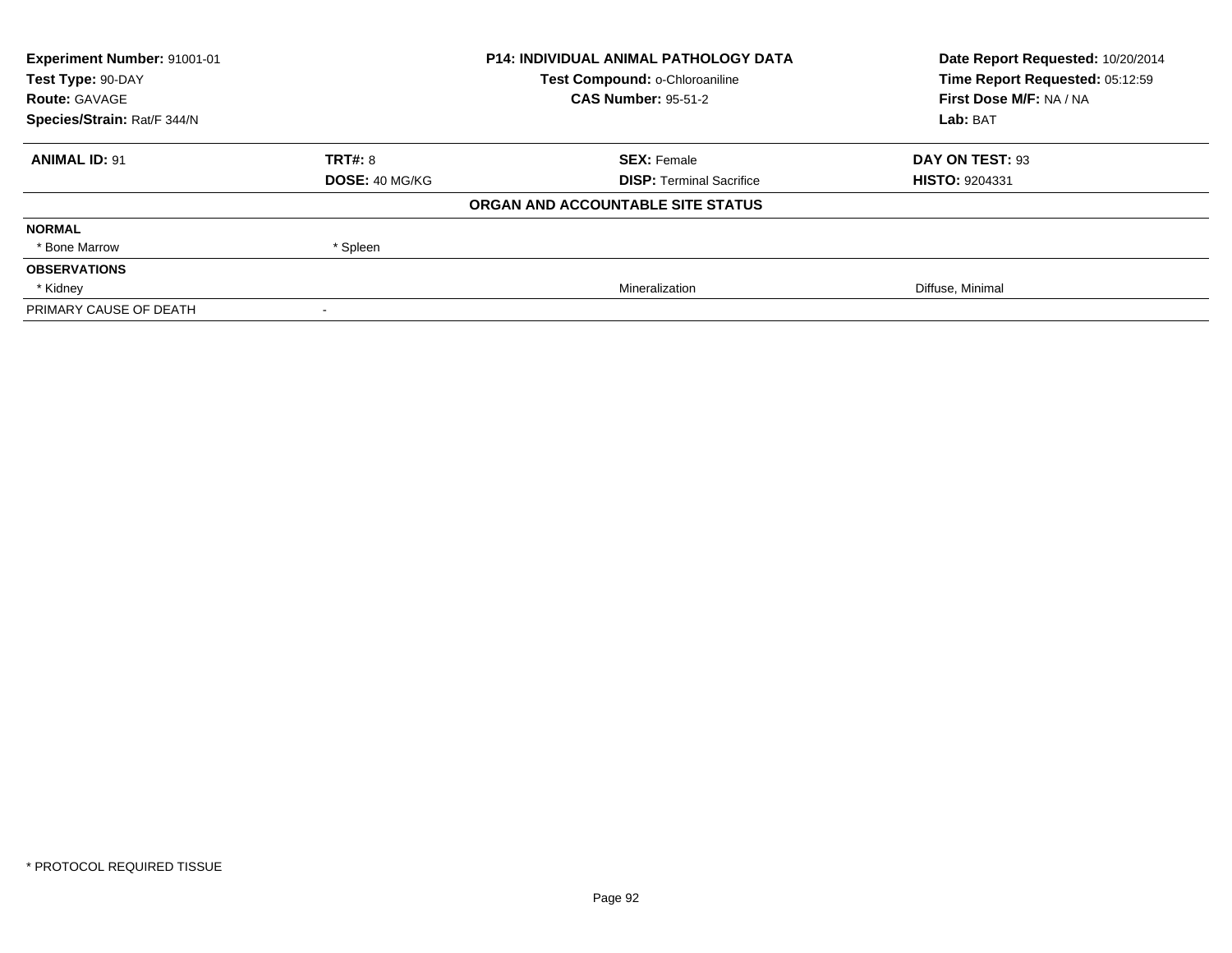| Experiment Number: 91001-01 | <b>P14: INDIVIDUAL ANIMAL PATHOLOGY DATA</b> |                                   | Date Report Requested: 10/20/2014 |
|-----------------------------|----------------------------------------------|-----------------------------------|-----------------------------------|
| Test Type: 90-DAY           |                                              | Test Compound: o-Chloroaniline    | Time Report Requested: 05:12:59   |
| <b>Route: GAVAGE</b>        |                                              | <b>CAS Number: 95-51-2</b>        | First Dose M/F: NA / NA           |
| Species/Strain: Rat/F 344/N |                                              |                                   | Lab: BAT                          |
| <b>ANIMAL ID: 92</b>        | TRT#: 8                                      | <b>SEX: Female</b>                | DAY ON TEST: 93                   |
|                             | <b>DOSE: 40 MG/KG</b>                        | <b>DISP: Terminal Sacrifice</b>   | <b>HISTO: 9204332</b>             |
|                             |                                              | ORGAN AND ACCOUNTABLE SITE STATUS |                                   |
| <b>NORMAL</b>               |                                              |                                   |                                   |
| * Bone Marrow               | * Spleen                                     |                                   |                                   |
| <b>OBSERVATIONS</b>         |                                              |                                   |                                   |
| * Kidney                    |                                              | Mineralization                    | Diffuse, Minimal                  |
| PRIMARY CAUSE OF DEATH      |                                              |                                   |                                   |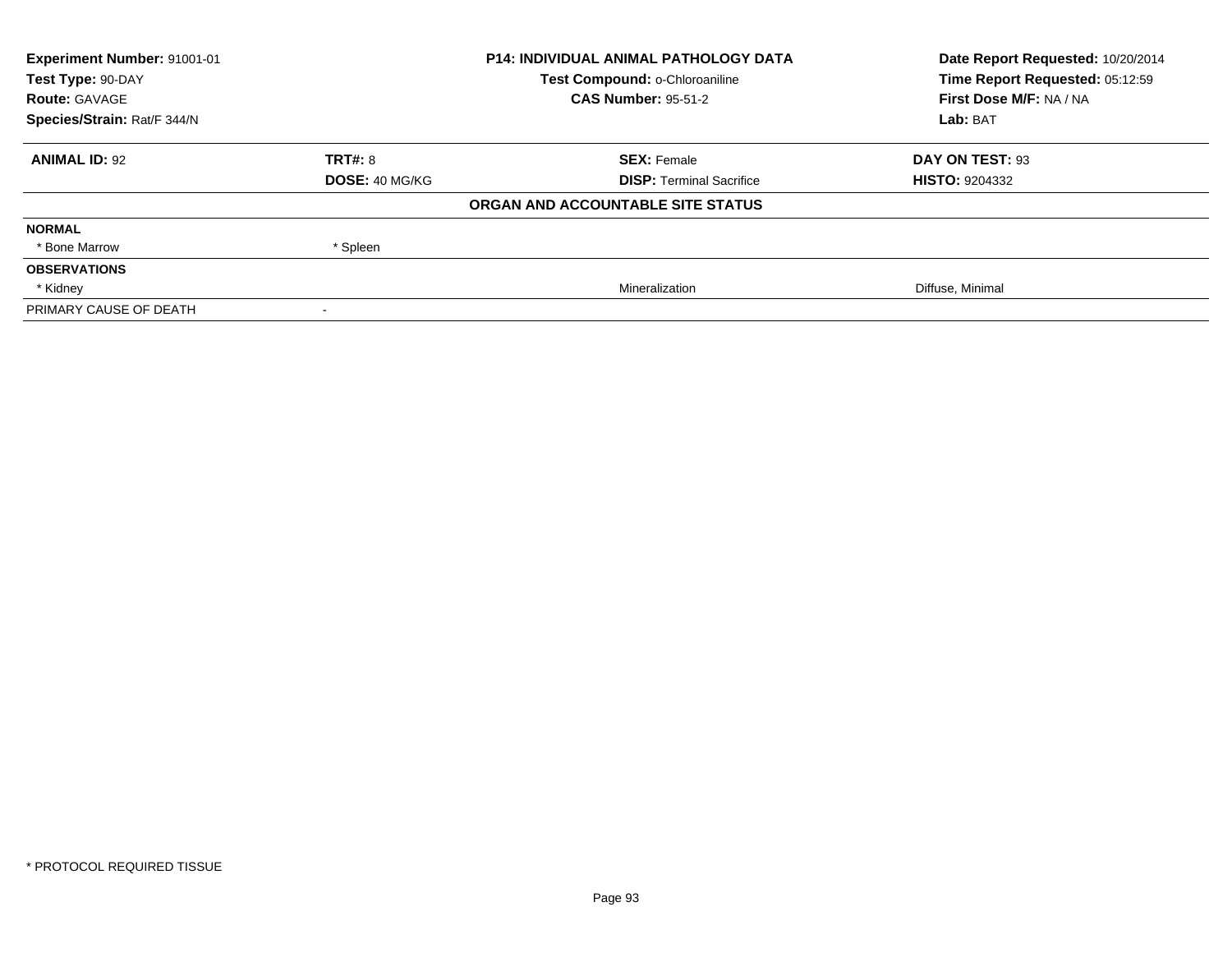| Experiment Number: 91001-01 | <b>P14: INDIVIDUAL ANIMAL PATHOLOGY DATA</b> |                                   | Date Report Requested: 10/20/2014 |
|-----------------------------|----------------------------------------------|-----------------------------------|-----------------------------------|
| Test Type: 90-DAY           |                                              | Test Compound: o-Chloroaniline    | Time Report Requested: 05:12:59   |
| <b>Route: GAVAGE</b>        |                                              | <b>CAS Number: 95-51-2</b>        | First Dose M/F: NA / NA           |
| Species/Strain: Rat/F 344/N |                                              |                                   | Lab: BAT                          |
| <b>ANIMAL ID: 93</b>        | TRT#: 8                                      | <b>SEX: Female</b>                | DAY ON TEST: 93                   |
|                             | <b>DOSE: 40 MG/KG</b>                        | <b>DISP: Terminal Sacrifice</b>   | <b>HISTO: 9204333</b>             |
|                             |                                              | ORGAN AND ACCOUNTABLE SITE STATUS |                                   |
| <b>NORMAL</b>               |                                              |                                   |                                   |
| * Bone Marrow               | * Spleen                                     |                                   |                                   |
| <b>OBSERVATIONS</b>         |                                              |                                   |                                   |
| * Kidney                    |                                              | Mineralization                    | Diffuse, Minimal                  |
| PRIMARY CAUSE OF DEATH      |                                              |                                   |                                   |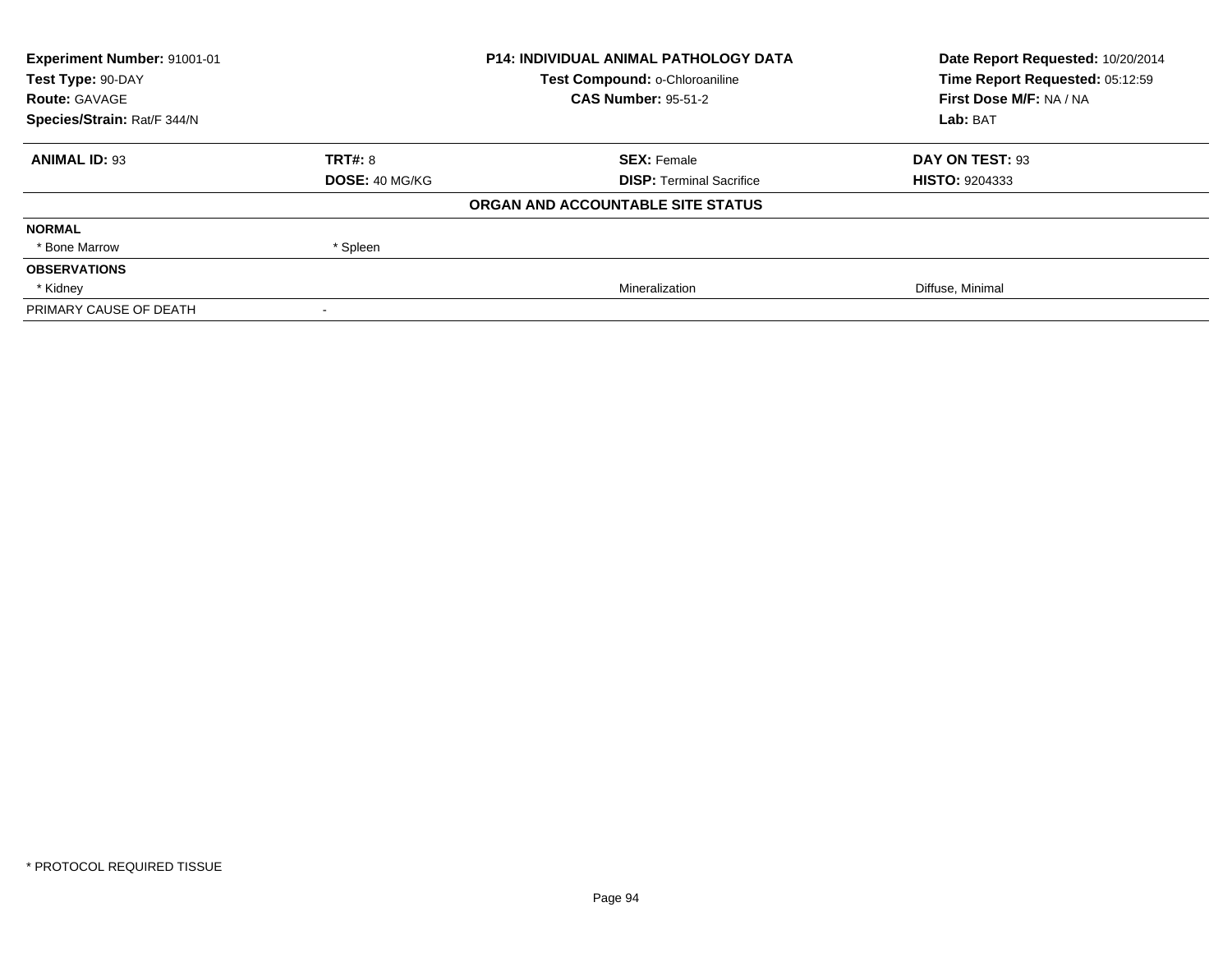| Experiment Number: 91001-01 | <b>P14: INDIVIDUAL ANIMAL PATHOLOGY DATA</b> |                                   | Date Report Requested: 10/20/2014 |
|-----------------------------|----------------------------------------------|-----------------------------------|-----------------------------------|
| Test Type: 90-DAY           |                                              | Test Compound: o-Chloroaniline    | Time Report Requested: 05:12:59   |
| <b>Route: GAVAGE</b>        |                                              | <b>CAS Number: 95-51-2</b>        | First Dose M/F: NA / NA           |
| Species/Strain: Rat/F 344/N |                                              |                                   | Lab: BAT                          |
| <b>ANIMAL ID: 94</b>        | TRT#: 8                                      | <b>SEX: Female</b>                | DAY ON TEST: 93                   |
|                             | <b>DOSE: 40 MG/KG</b>                        | <b>DISP: Terminal Sacrifice</b>   | <b>HISTO: 9204334</b>             |
|                             |                                              | ORGAN AND ACCOUNTABLE SITE STATUS |                                   |
| <b>NORMAL</b>               |                                              |                                   |                                   |
| * Bone Marrow               | * Spleen                                     |                                   |                                   |
| <b>OBSERVATIONS</b>         |                                              |                                   |                                   |
| * Kidney                    |                                              | Mineralization                    | Diffuse, Minimal                  |
| PRIMARY CAUSE OF DEATH      |                                              |                                   |                                   |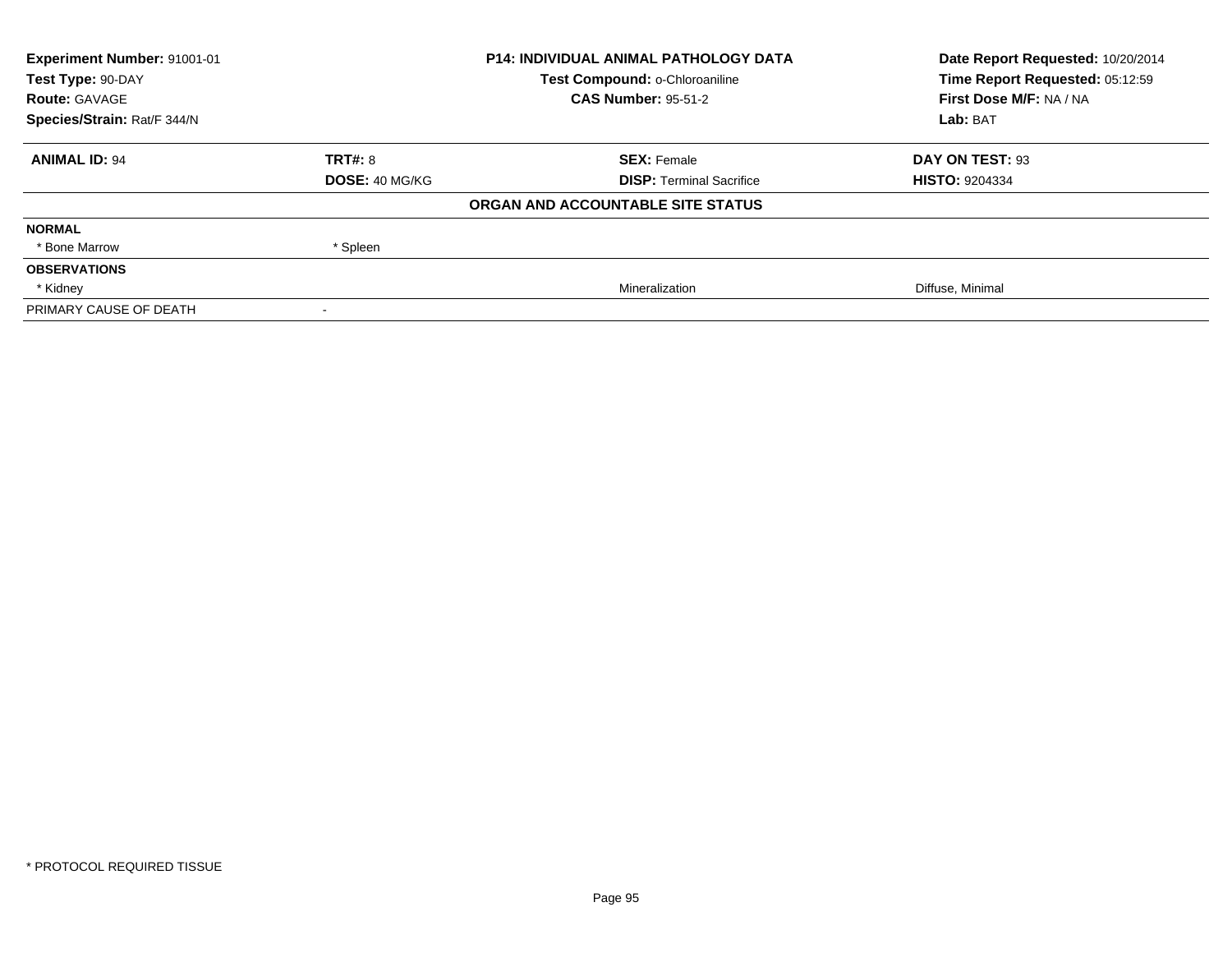| <b>Experiment Number: 91001-01</b> | <b>P14: INDIVIDUAL ANIMAL PATHOLOGY DATA</b> |                                   | Date Report Requested: 10/20/2014 |
|------------------------------------|----------------------------------------------|-----------------------------------|-----------------------------------|
| Test Type: 90-DAY                  |                                              | Test Compound: o-Chloroaniline    | Time Report Requested: 05:12:59   |
| <b>Route: GAVAGE</b>               |                                              | <b>CAS Number: 95-51-2</b>        | First Dose M/F: NA / NA           |
| Species/Strain: Rat/F 344/N        |                                              |                                   | Lab: BAT                          |
| <b>ANIMAL ID: 95</b>               | <b>TRT#: 8</b>                               | <b>SEX: Female</b>                | DAY ON TEST: 93                   |
|                                    | <b>DOSE: 40 MG/KG</b>                        | <b>DISP:</b> Terminal Sacrifice   | <b>HISTO: 9204335</b>             |
|                                    |                                              | ORGAN AND ACCOUNTABLE SITE STATUS |                                   |
| <b>NORMAL</b>                      |                                              |                                   |                                   |
| * Bone Marrow                      | * Spleen                                     |                                   |                                   |
| <b>OBSERVATIONS</b>                |                                              |                                   |                                   |
| * Kidney                           |                                              | Mineralization                    | Diffuse, Minimal                  |
| PRIMARY CAUSE OF DEATH             |                                              |                                   |                                   |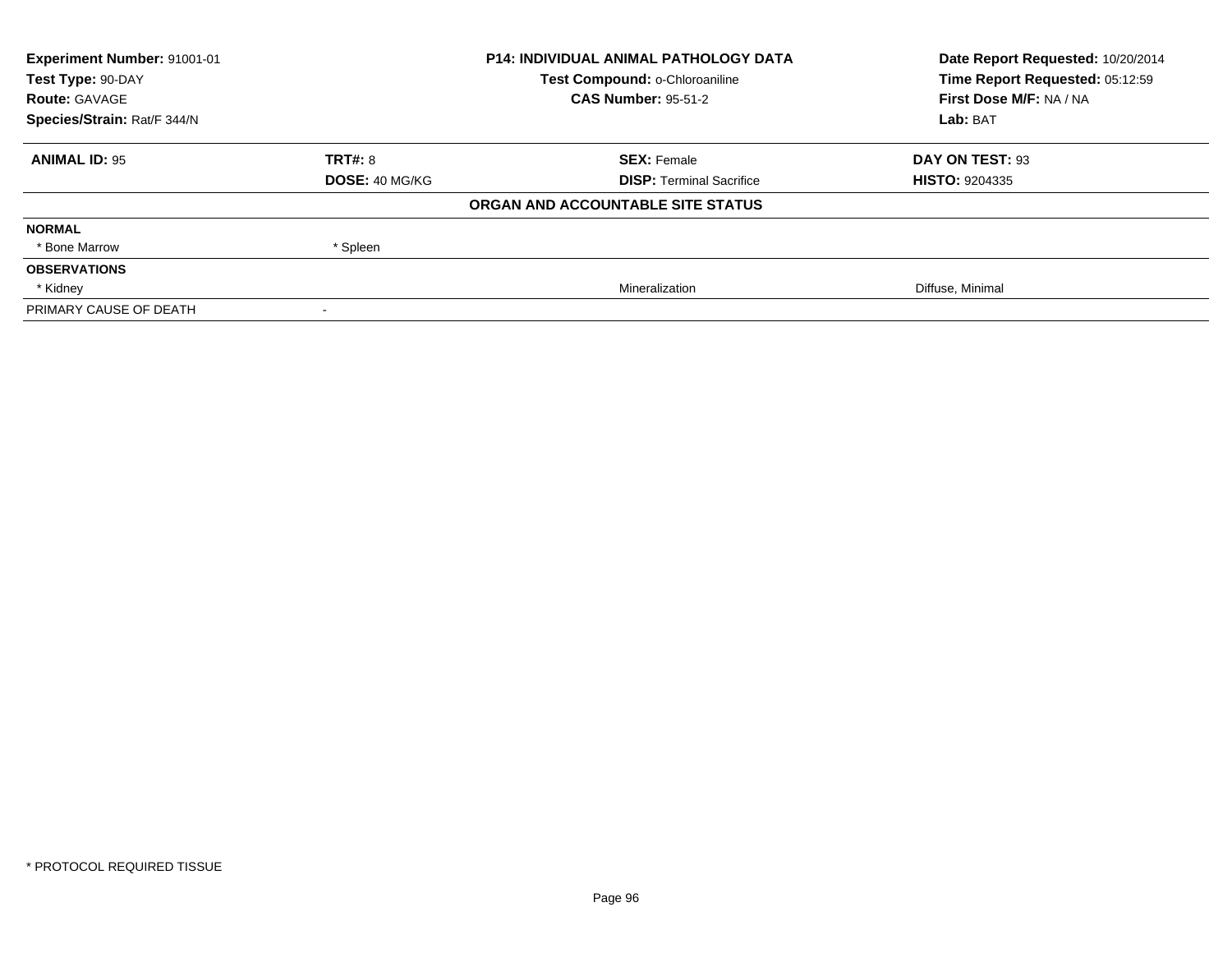| <b>Experiment Number: 91001-01</b> | <b>P14: INDIVIDUAL ANIMAL PATHOLOGY DATA</b> |                                   | Date Report Requested: 10/20/2014 |
|------------------------------------|----------------------------------------------|-----------------------------------|-----------------------------------|
| Test Type: 90-DAY                  |                                              | Test Compound: o-Chloroaniline    | Time Report Requested: 05:12:59   |
| <b>Route: GAVAGE</b>               |                                              | <b>CAS Number: 95-51-2</b>        | First Dose M/F: NA / NA           |
| Species/Strain: Rat/F 344/N        |                                              |                                   | Lab: BAT                          |
| <b>ANIMAL ID: 96</b>               | <b>TRT#: 8</b>                               | <b>SEX: Female</b>                | DAY ON TEST: 93                   |
|                                    | <b>DOSE: 40 MG/KG</b>                        | <b>DISP:</b> Terminal Sacrifice   | <b>HISTO: 9204336</b>             |
|                                    |                                              | ORGAN AND ACCOUNTABLE SITE STATUS |                                   |
| <b>NORMAL</b>                      |                                              |                                   |                                   |
| * Bone Marrow                      | * Spleen                                     |                                   |                                   |
| <b>OBSERVATIONS</b>                |                                              |                                   |                                   |
| * Kidney                           |                                              | Mineralization                    | Diffuse, Minimal                  |
| PRIMARY CAUSE OF DEATH             |                                              |                                   |                                   |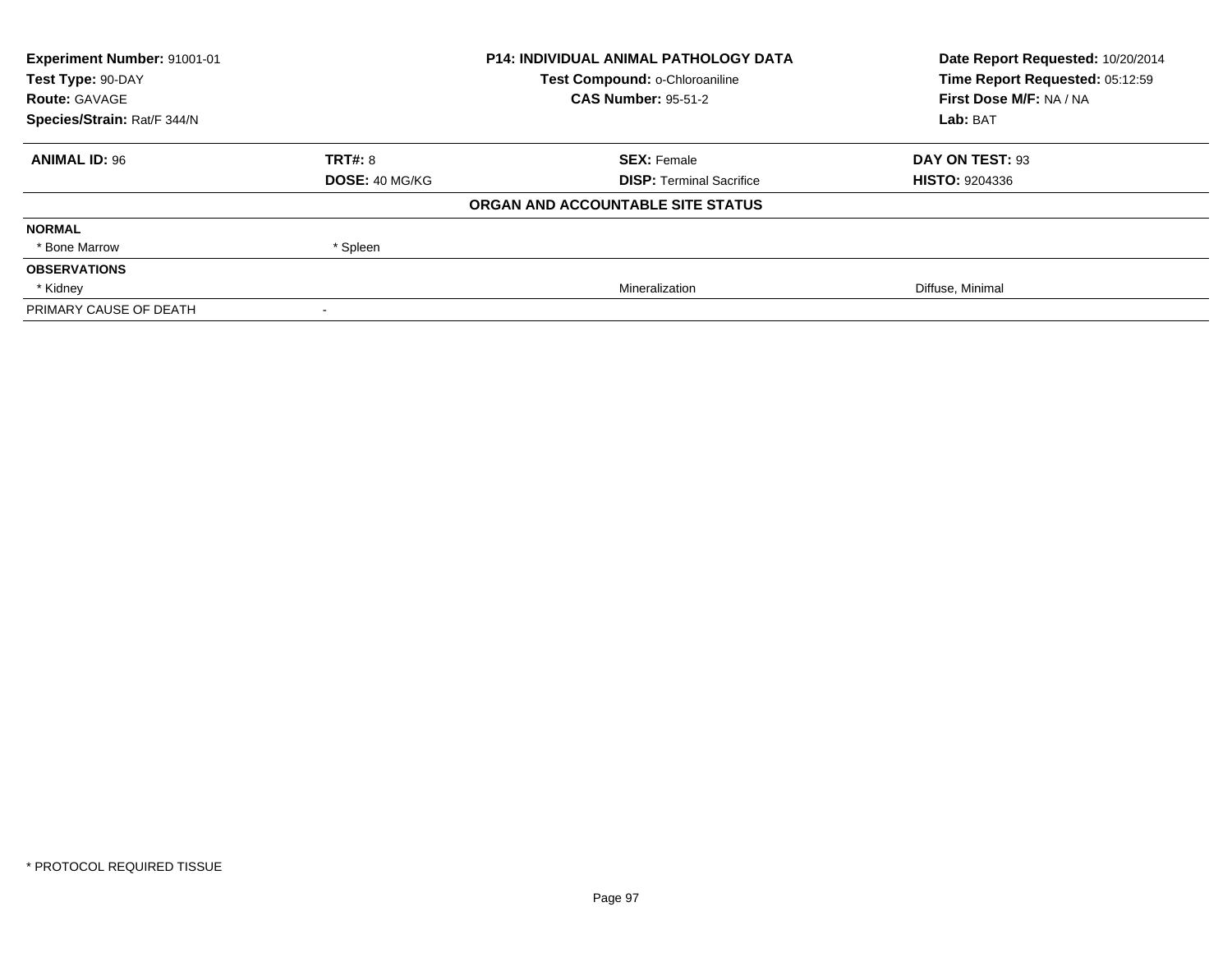| Experiment Number: 91001-01 | <b>P14: INDIVIDUAL ANIMAL PATHOLOGY DATA</b> |                                   | Date Report Requested: 10/20/2014 |
|-----------------------------|----------------------------------------------|-----------------------------------|-----------------------------------|
| Test Type: 90-DAY           |                                              | Test Compound: o-Chloroaniline    | Time Report Requested: 05:12:59   |
| <b>Route: GAVAGE</b>        |                                              | <b>CAS Number: 95-51-2</b>        | First Dose M/F: NA / NA           |
| Species/Strain: Rat/F 344/N |                                              |                                   | Lab: BAT                          |
| <b>ANIMAL ID: 97</b>        | TRT#: 8                                      | <b>SEX: Female</b>                | DAY ON TEST: 93                   |
|                             | <b>DOSE: 40 MG/KG</b>                        | <b>DISP: Terminal Sacrifice</b>   | <b>HISTO: 9204337</b>             |
|                             |                                              | ORGAN AND ACCOUNTABLE SITE STATUS |                                   |
| <b>NORMAL</b>               |                                              |                                   |                                   |
| * Bone Marrow               | * Spleen                                     |                                   |                                   |
| <b>OBSERVATIONS</b>         |                                              |                                   |                                   |
| * Kidney                    |                                              | Mineralization                    | Diffuse, Minimal                  |
| PRIMARY CAUSE OF DEATH      |                                              |                                   |                                   |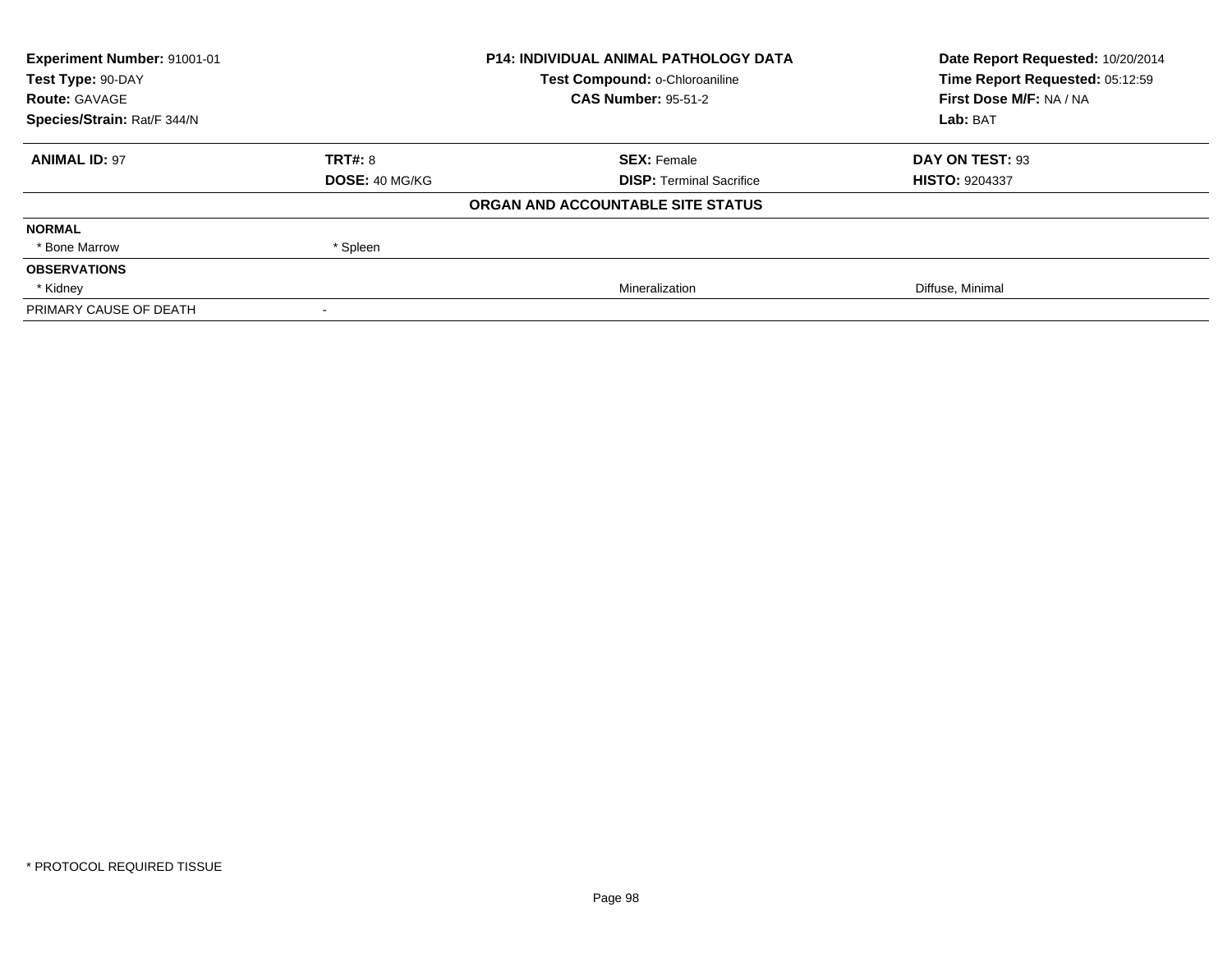| Experiment Number: 91001-01 | <b>P14: INDIVIDUAL ANIMAL PATHOLOGY DATA</b> |                                   | Date Report Requested: 10/20/2014 |
|-----------------------------|----------------------------------------------|-----------------------------------|-----------------------------------|
| Test Type: 90-DAY           |                                              | Test Compound: o-Chloroaniline    | Time Report Requested: 05:12:59   |
| <b>Route: GAVAGE</b>        |                                              | <b>CAS Number: 95-51-2</b>        | First Dose M/F: NA / NA           |
| Species/Strain: Rat/F 344/N |                                              |                                   | Lab: BAT                          |
| <b>ANIMAL ID: 98</b>        | TRT#: 8                                      | <b>SEX: Female</b>                | DAY ON TEST: 93                   |
|                             | <b>DOSE: 40 MG/KG</b>                        | <b>DISP: Terminal Sacrifice</b>   | <b>HISTO: 9204338</b>             |
|                             |                                              | ORGAN AND ACCOUNTABLE SITE STATUS |                                   |
| <b>NORMAL</b>               |                                              |                                   |                                   |
| * Bone Marrow               | * Spleen                                     |                                   |                                   |
| <b>OBSERVATIONS</b>         |                                              |                                   |                                   |
| * Kidney                    |                                              | Mineralization                    | Diffuse, Minimal                  |
| PRIMARY CAUSE OF DEATH      |                                              |                                   |                                   |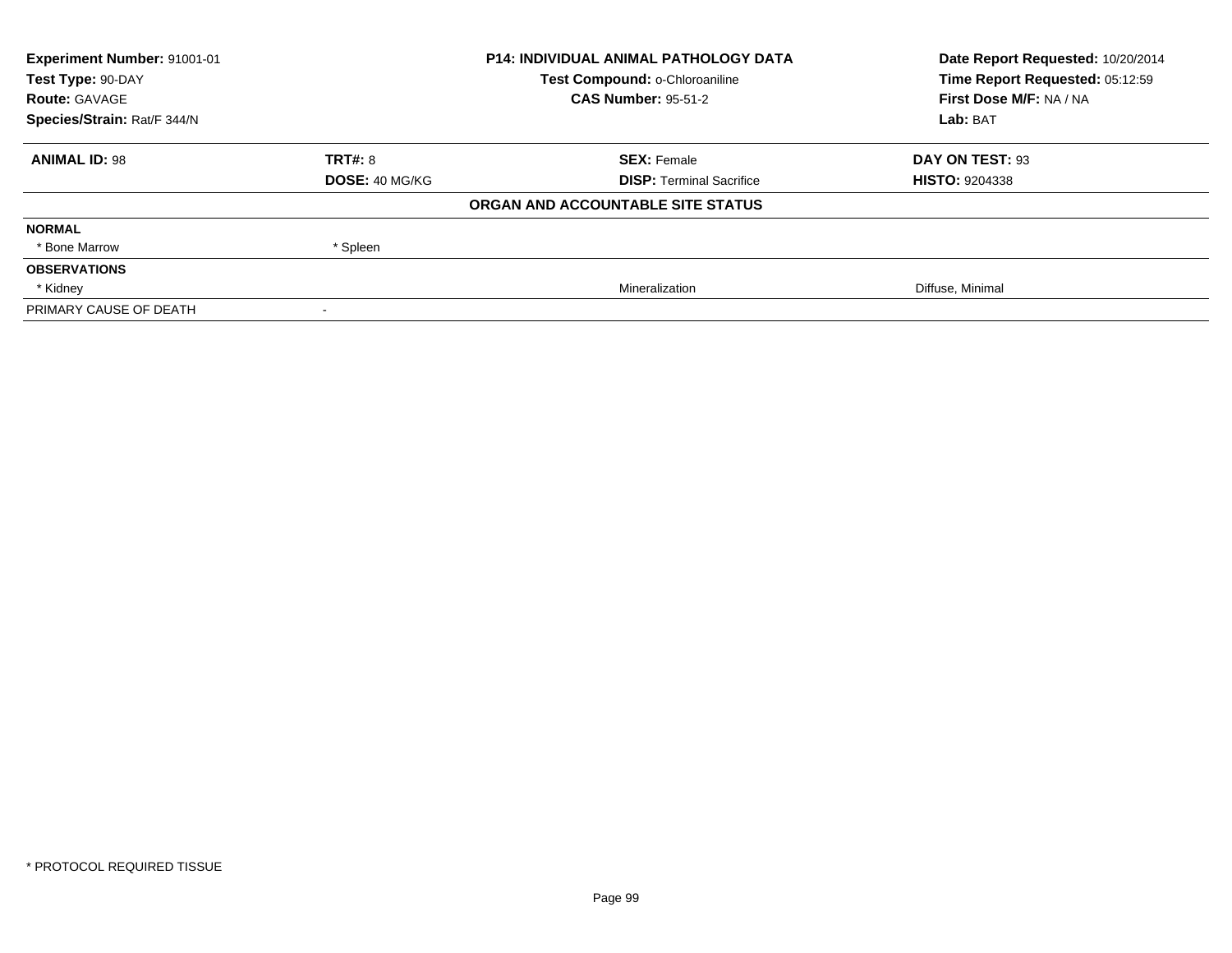| <b>Experiment Number: 91001-01</b> | <b>P14: INDIVIDUAL ANIMAL PATHOLOGY DATA</b> |                                   | Date Report Requested: 10/20/2014 |
|------------------------------------|----------------------------------------------|-----------------------------------|-----------------------------------|
| Test Type: 90-DAY                  |                                              | Test Compound: o-Chloroaniline    | Time Report Requested: 05:12:59   |
| <b>Route: GAVAGE</b>               |                                              | <b>CAS Number: 95-51-2</b>        | First Dose M/F: NA / NA           |
| Species/Strain: Rat/F 344/N        |                                              |                                   | Lab: BAT                          |
| <b>ANIMAL ID: 99</b>               | <b>TRT#: 8</b>                               | <b>SEX: Female</b>                | DAY ON TEST: 93                   |
|                                    | <b>DOSE: 40 MG/KG</b>                        | <b>DISP:</b> Terminal Sacrifice   | <b>HISTO: 9204339</b>             |
|                                    |                                              | ORGAN AND ACCOUNTABLE SITE STATUS |                                   |
| <b>NORMAL</b>                      |                                              |                                   |                                   |
| * Bone Marrow                      | * Spleen                                     |                                   |                                   |
| <b>OBSERVATIONS</b>                |                                              |                                   |                                   |
| * Kidney                           |                                              | Mineralization                    | Diffuse, Minimal                  |
| PRIMARY CAUSE OF DEATH             |                                              |                                   |                                   |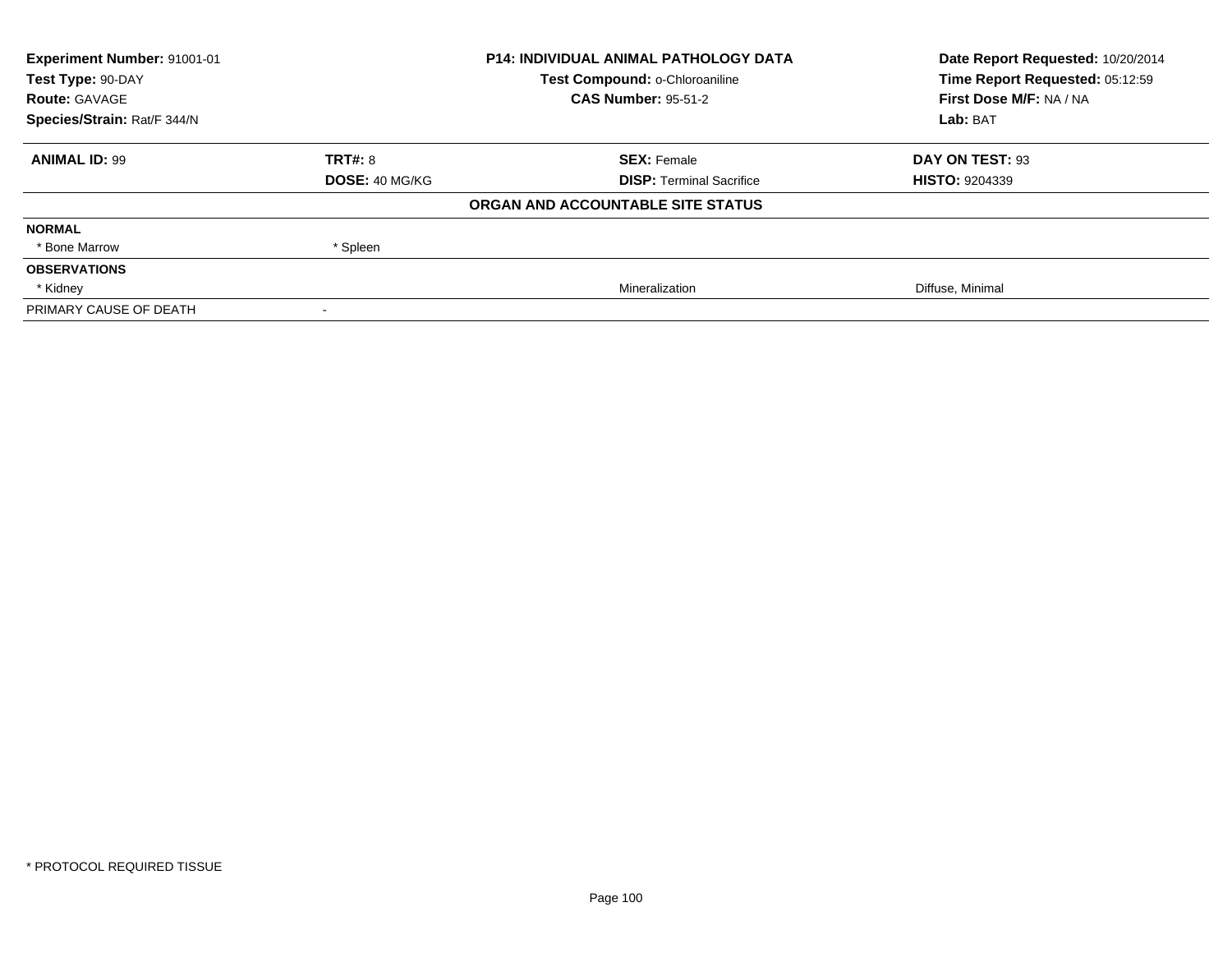| <b>Experiment Number: 91001-01</b> | <b>P14: INDIVIDUAL ANIMAL PATHOLOGY DATA</b> |                                   | Date Report Requested: 10/20/2014 |
|------------------------------------|----------------------------------------------|-----------------------------------|-----------------------------------|
| Test Type: 90-DAY                  |                                              | Test Compound: o-Chloroaniline    | Time Report Requested: 05:12:59   |
| <b>Route: GAVAGE</b>               |                                              | <b>CAS Number: 95-51-2</b>        | First Dose M/F: NA / NA           |
| Species/Strain: Rat/F 344/N        |                                              |                                   | Lab: BAT                          |
| <b>ANIMAL ID: 100</b>              | <b>TRT#: 8</b>                               | <b>SEX: Female</b>                | DAY ON TEST: 93                   |
|                                    | <b>DOSE: 40 MG/KG</b>                        | <b>DISP:</b> Terminal Sacrifice   | <b>HISTO: 9204340</b>             |
|                                    |                                              | ORGAN AND ACCOUNTABLE SITE STATUS |                                   |
| <b>NORMAL</b>                      |                                              |                                   |                                   |
| * Bone Marrow                      | * Spleen                                     |                                   |                                   |
| <b>OBSERVATIONS</b>                |                                              |                                   |                                   |
| * Kidney                           |                                              | Mineralization                    | Diffuse, Minimal                  |
| PRIMARY CAUSE OF DEATH             |                                              |                                   |                                   |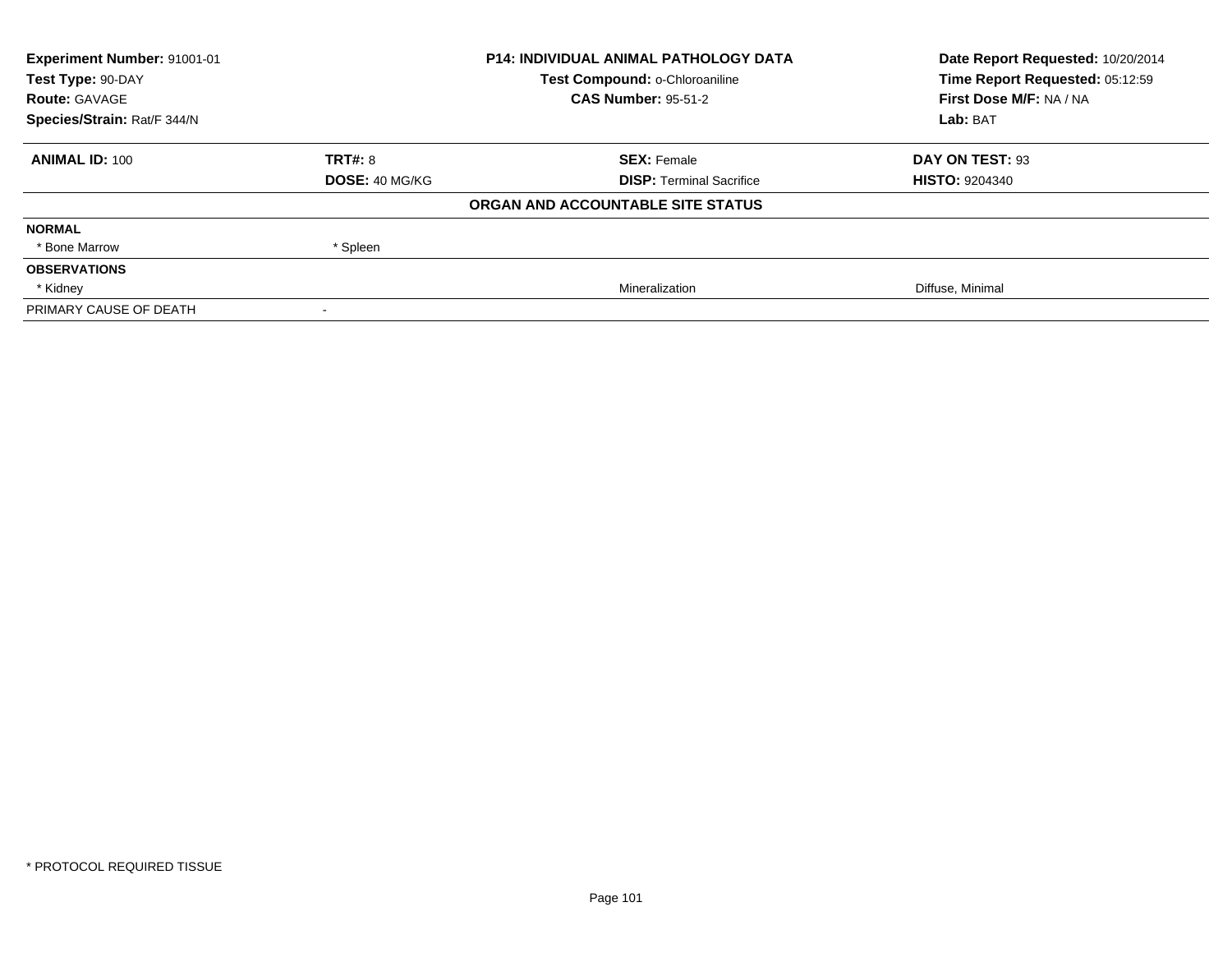| <b>Experiment Number: 91001-01</b><br>Test Type: 90-DAY<br><b>Route: GAVAGE</b><br>Species/Strain: Rat/F 344/N |                       | <b>P14: INDIVIDUAL ANIMAL PATHOLOGY DATA</b><br>Test Compound: o-Chloroaniline<br><b>CAS Number: 95-51-2</b> | Date Report Requested: 10/20/2014<br>Time Report Requested: 05:12:59<br>First Dose M/F: NA / NA<br>Lab: BAT |
|----------------------------------------------------------------------------------------------------------------|-----------------------|--------------------------------------------------------------------------------------------------------------|-------------------------------------------------------------------------------------------------------------|
| <b>ANIMAL ID: 101</b>                                                                                          | <b>TRT#: 10</b>       | <b>SEX: Female</b>                                                                                           | DAY ON TEST: 93                                                                                             |
|                                                                                                                | <b>DOSE: 80 MG/KG</b> | <b>DISP:</b> Terminal Sacrifice                                                                              | <b>HISTO: 9204311</b>                                                                                       |
| <b>OBSERVATIONS</b>                                                                                            |                       |                                                                                                              |                                                                                                             |
| * Bone Marrow                                                                                                  | <b>Erythroid Cell</b> | Hyperplasia                                                                                                  | Mild                                                                                                        |
| * Kidney                                                                                                       |                       | Mineralization                                                                                               | Diffuse, Minimal                                                                                            |
| * Spleen                                                                                                       | Capsule               | Fibrosis                                                                                                     | Minimal                                                                                                     |
|                                                                                                                |                       | Hematopoietic Cell Proliferation                                                                             | Mild                                                                                                        |
|                                                                                                                |                       | Pigmentation                                                                                                 | Hemosiderin, Mild                                                                                           |
| [Hematopoietic Cell Proliferation TGLS = 1-1 ]                                                                 |                       |                                                                                                              |                                                                                                             |
| PRIMARY CAUSE OF DEATH                                                                                         |                       |                                                                                                              |                                                                                                             |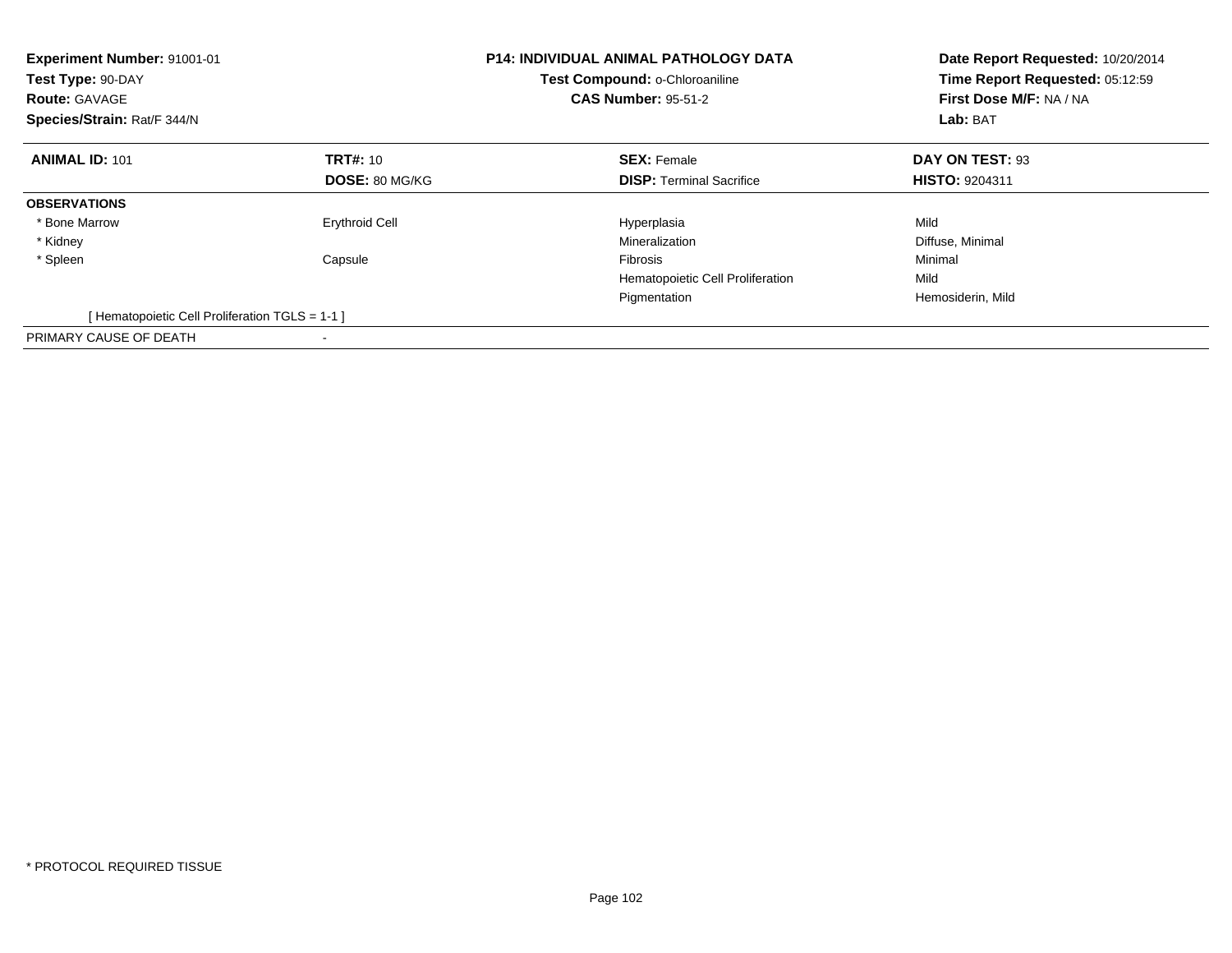| <b>Experiment Number: 91001-01</b><br>Test Type: 90-DAY<br><b>Route: GAVAGE</b><br>Species/Strain: Rat/F 344/N |                       | <b>P14: INDIVIDUAL ANIMAL PATHOLOGY DATA</b><br>Test Compound: o-Chloroaniline<br><b>CAS Number: 95-51-2</b> | Date Report Requested: 10/20/2014<br>Time Report Requested: 05:12:59<br>First Dose M/F: NA / NA<br>Lab: BAT |
|----------------------------------------------------------------------------------------------------------------|-----------------------|--------------------------------------------------------------------------------------------------------------|-------------------------------------------------------------------------------------------------------------|
| <b>ANIMAL ID: 102</b>                                                                                          | <b>TRT#: 10</b>       | <b>SEX: Female</b>                                                                                           | DAY ON TEST: 93                                                                                             |
|                                                                                                                | <b>DOSE: 80 MG/KG</b> | <b>DISP:</b> Terminal Sacrifice                                                                              | <b>HISTO: 9204312</b>                                                                                       |
| <b>OBSERVATIONS</b>                                                                                            |                       |                                                                                                              |                                                                                                             |
| * Bone Marrow                                                                                                  | <b>Erythroid Cell</b> | Hyperplasia                                                                                                  | Mild                                                                                                        |
| * Kidney                                                                                                       |                       | Mineralization                                                                                               | Diffuse, Minimal                                                                                            |
| * Spleen                                                                                                       | Capsule               | <b>Fibrosis</b>                                                                                              | Minimal                                                                                                     |
|                                                                                                                |                       | Hematopoietic Cell Proliferation                                                                             | Mild                                                                                                        |
|                                                                                                                |                       | Pigmentation                                                                                                 | Hemosiderin, Mild                                                                                           |
| [Hematopoietic Cell Proliferation TGLS = 1-1 ]                                                                 |                       |                                                                                                              |                                                                                                             |
| PRIMARY CAUSE OF DEATH                                                                                         |                       |                                                                                                              |                                                                                                             |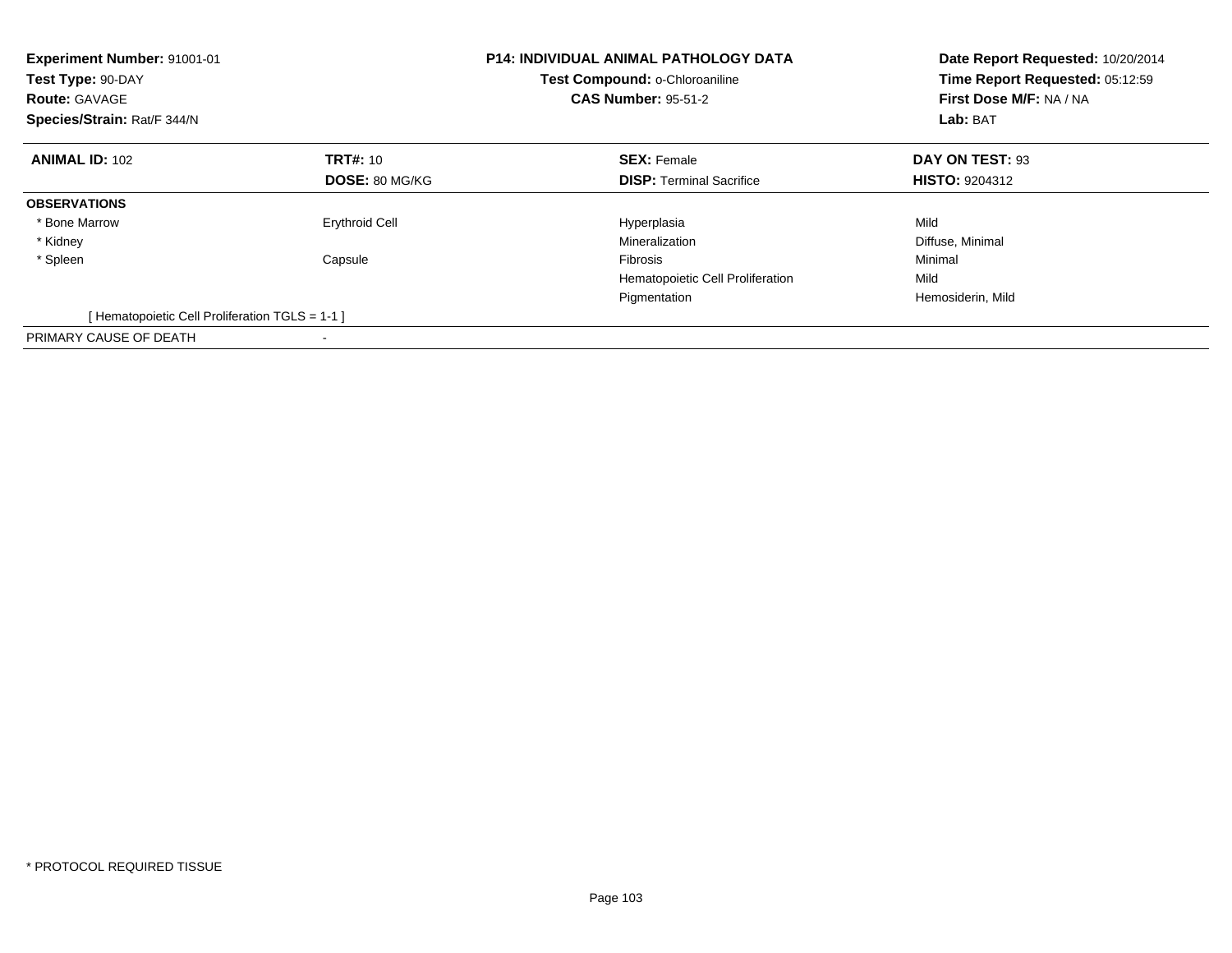| <b>Experiment Number: 91001-01</b><br>Test Type: 90-DAY<br><b>Route: GAVAGE</b><br>Species/Strain: Rat/F 344/N |                       | <b>P14: INDIVIDUAL ANIMAL PATHOLOGY DATA</b><br>Test Compound: o-Chloroaniline<br><b>CAS Number: 95-51-2</b> | Date Report Requested: 10/20/2014<br>Time Report Requested: 05:12:59<br>First Dose M/F: NA / NA<br>Lab: BAT |
|----------------------------------------------------------------------------------------------------------------|-----------------------|--------------------------------------------------------------------------------------------------------------|-------------------------------------------------------------------------------------------------------------|
| <b>ANIMAL ID: 103</b>                                                                                          | <b>TRT#: 10</b>       | <b>SEX: Female</b>                                                                                           | DAY ON TEST: 93                                                                                             |
|                                                                                                                | <b>DOSE: 80 MG/KG</b> | <b>DISP:</b> Terminal Sacrifice                                                                              | <b>HISTO: 9204313</b>                                                                                       |
| <b>OBSERVATIONS</b>                                                                                            |                       |                                                                                                              |                                                                                                             |
| * Bone Marrow                                                                                                  | <b>Erythroid Cell</b> | Hyperplasia                                                                                                  | Mild                                                                                                        |
| * Kidney                                                                                                       |                       | Mineralization                                                                                               | Diffuse, Minimal                                                                                            |
| * Spleen                                                                                                       | Capsule               | Fibrosis                                                                                                     | Minimal                                                                                                     |
|                                                                                                                |                       | Hematopoietic Cell Proliferation                                                                             | Mild                                                                                                        |
|                                                                                                                |                       | Pigmentation                                                                                                 | Hemosiderin, Mild                                                                                           |
| [Hematopoietic Cell Proliferation TGLS = 1-1 ]                                                                 |                       |                                                                                                              |                                                                                                             |
| PRIMARY CAUSE OF DEATH                                                                                         |                       |                                                                                                              |                                                                                                             |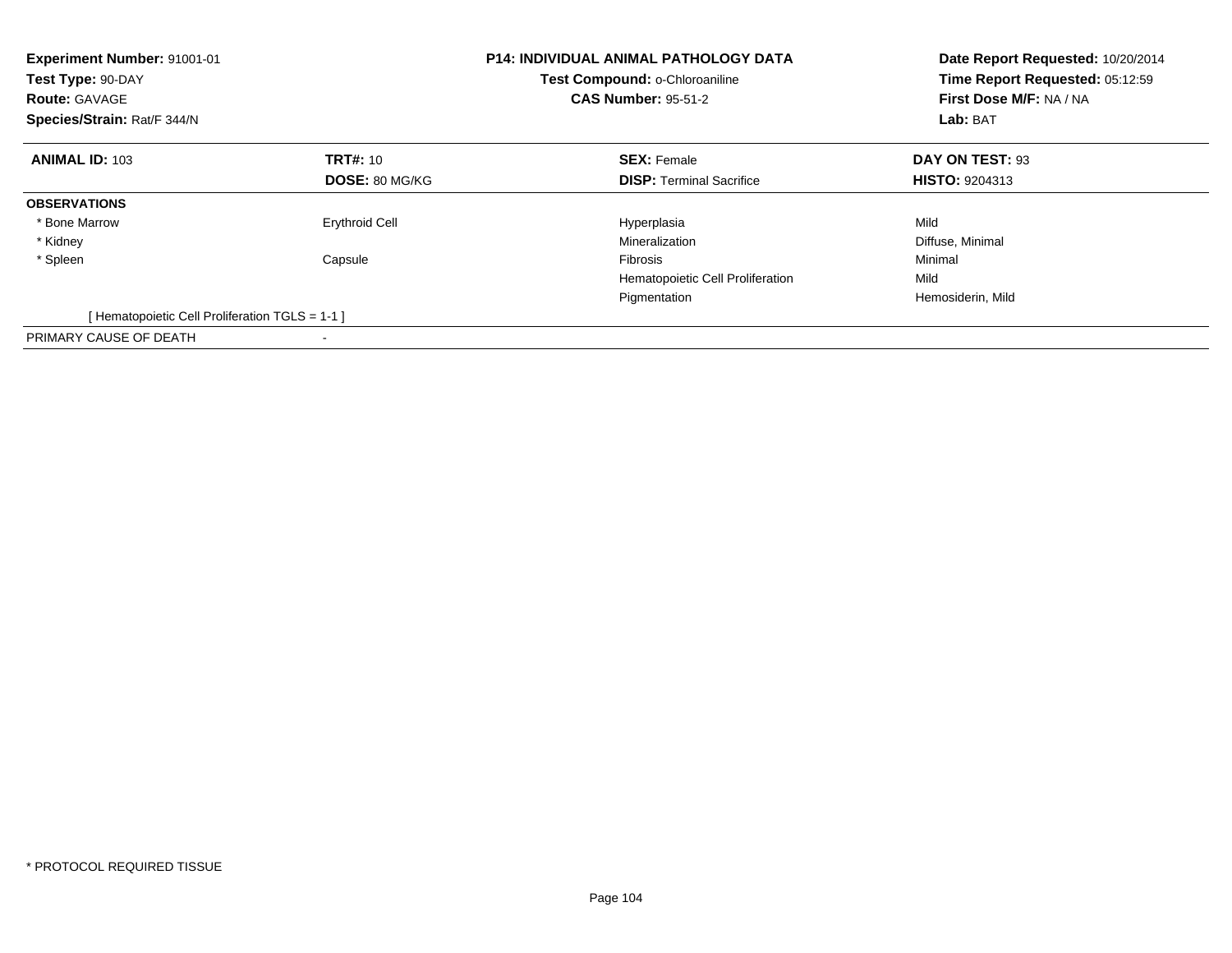| Experiment Number: 91001-01<br>Test Type: 90-DAY<br><b>Route: GAVAGE</b><br>Species/Strain: Rat/F 344/N |                       | <b>P14: INDIVIDUAL ANIMAL PATHOLOGY DATA</b><br>Test Compound: o-Chloroaniline<br><b>CAS Number: 95-51-2</b> | Date Report Requested: 10/20/2014<br>Time Report Requested: 05:12:59<br>First Dose M/F: NA / NA<br>Lab: BAT |
|---------------------------------------------------------------------------------------------------------|-----------------------|--------------------------------------------------------------------------------------------------------------|-------------------------------------------------------------------------------------------------------------|
| <b>ANIMAL ID: 104</b>                                                                                   | <b>TRT#: 10</b>       | <b>SEX: Female</b>                                                                                           | DAY ON TEST: 93                                                                                             |
|                                                                                                         | <b>DOSE: 80 MG/KG</b> | <b>DISP:</b> Terminal Sacrifice                                                                              | <b>HISTO: 9204314</b>                                                                                       |
| <b>OBSERVATIONS</b>                                                                                     |                       |                                                                                                              |                                                                                                             |
| * Bone Marrow                                                                                           | <b>Erythroid Cell</b> | Hyperplasia                                                                                                  | Minimal                                                                                                     |
| * Kidney                                                                                                |                       | Mineralization                                                                                               | Diffuse, Minimal                                                                                            |
| * Spleen                                                                                                | Capsule               | <b>Fibrosis</b>                                                                                              | Minimal                                                                                                     |
|                                                                                                         |                       | Hematopoietic Cell Proliferation                                                                             | Mild                                                                                                        |
|                                                                                                         |                       | Pigmentation                                                                                                 | Hemosiderin, Minimal                                                                                        |
| [Hematopoietic Cell Proliferation TGLS = 1-1 ]                                                          |                       |                                                                                                              |                                                                                                             |
| PRIMARY CAUSE OF DEATH                                                                                  |                       |                                                                                                              |                                                                                                             |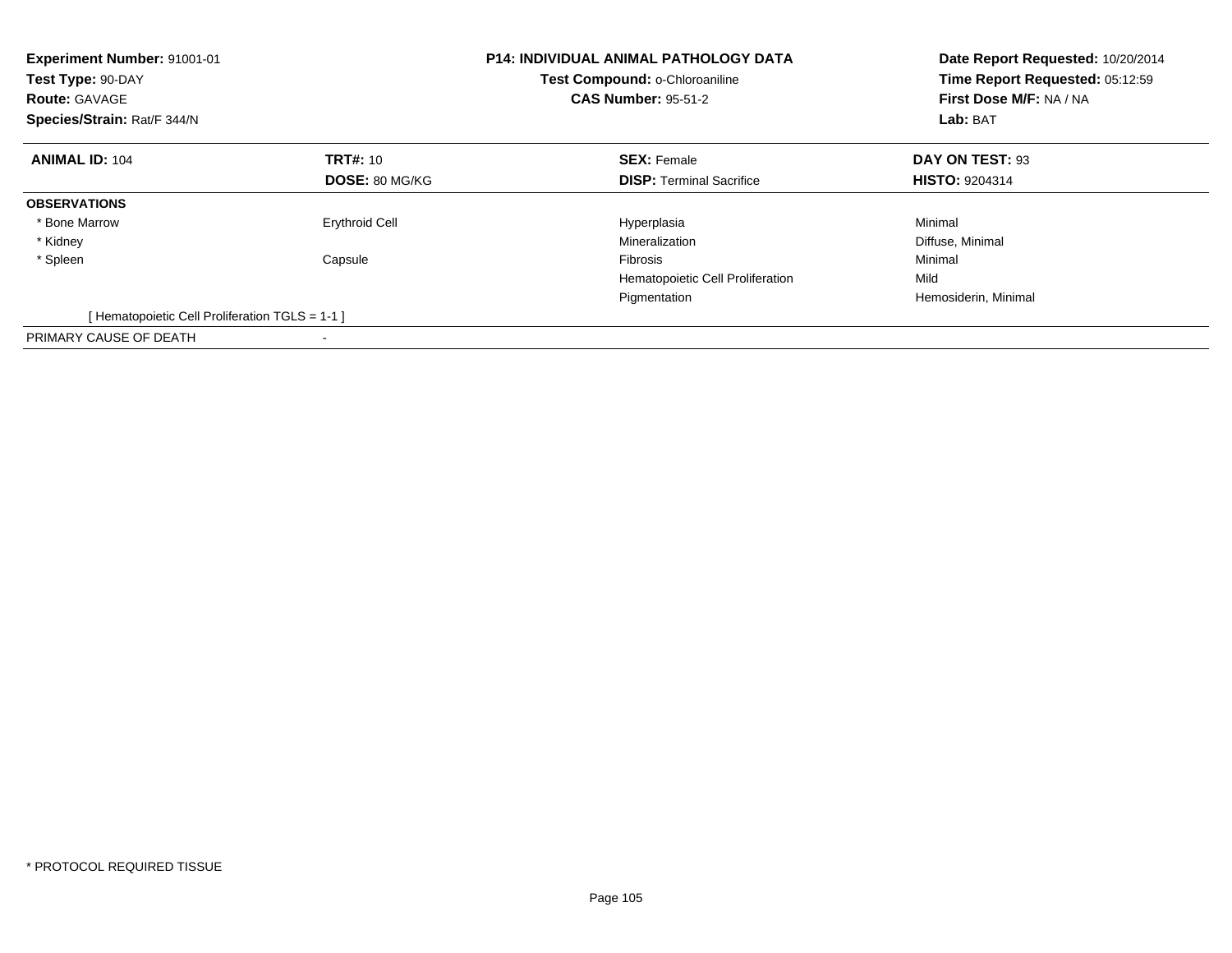| <b>Experiment Number: 91001-01</b><br>Test Type: 90-DAY<br><b>Route: GAVAGE</b><br>Species/Strain: Rat/F 344/N |                       | <b>P14: INDIVIDUAL ANIMAL PATHOLOGY DATA</b><br>Test Compound: o-Chloroaniline<br><b>CAS Number: 95-51-2</b> | Date Report Requested: 10/20/2014<br>Time Report Requested: 05:12:59<br>First Dose M/F: NA / NA<br>Lab: BAT |
|----------------------------------------------------------------------------------------------------------------|-----------------------|--------------------------------------------------------------------------------------------------------------|-------------------------------------------------------------------------------------------------------------|
| <b>ANIMAL ID: 105</b>                                                                                          | <b>TRT#: 10</b>       | <b>SEX: Female</b>                                                                                           | DAY ON TEST: 93                                                                                             |
|                                                                                                                | <b>DOSE: 80 MG/KG</b> | <b>DISP:</b> Terminal Sacrifice                                                                              | <b>HISTO: 9204315</b>                                                                                       |
| <b>OBSERVATIONS</b>                                                                                            |                       |                                                                                                              |                                                                                                             |
| * Bone Marrow                                                                                                  | <b>Erythroid Cell</b> | Hyperplasia                                                                                                  | Mild                                                                                                        |
| * Kidney                                                                                                       |                       | Mineralization                                                                                               | Diffuse, Minimal                                                                                            |
| * Spleen                                                                                                       | Capsule               | Fibrosis                                                                                                     | Minimal                                                                                                     |
|                                                                                                                |                       | Hematopoietic Cell Proliferation                                                                             | Mild                                                                                                        |
|                                                                                                                |                       | Pigmentation                                                                                                 | Hemosiderin, Mild                                                                                           |
| [Hematopoietic Cell Proliferation TGLS = 1-1 ]                                                                 |                       |                                                                                                              |                                                                                                             |
| PRIMARY CAUSE OF DEATH                                                                                         |                       |                                                                                                              |                                                                                                             |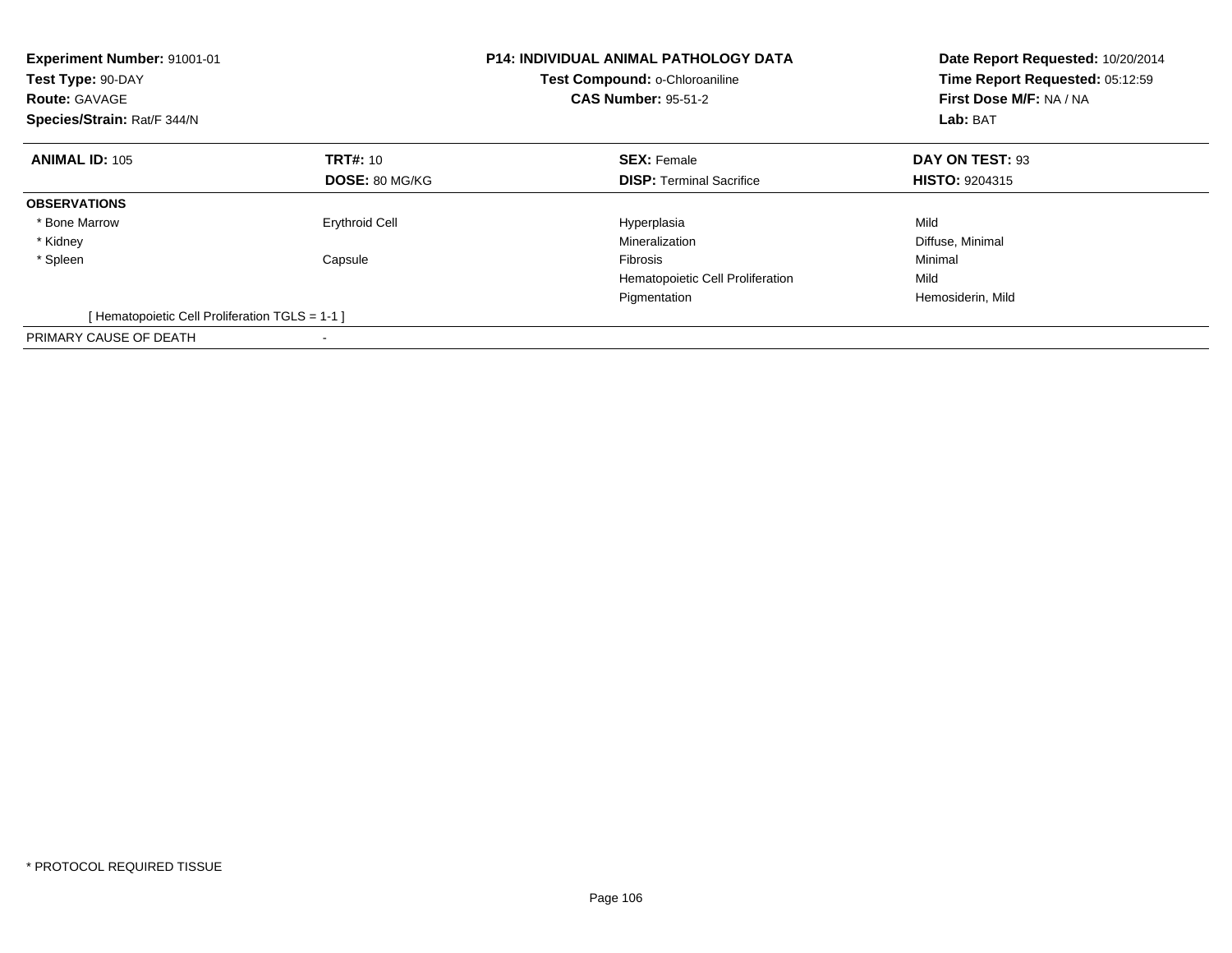| <b>Experiment Number: 91001-01</b><br>Test Type: 90-DAY<br><b>Route: GAVAGE</b><br>Species/Strain: Rat/F 344/N |                       | <b>P14: INDIVIDUAL ANIMAL PATHOLOGY DATA</b><br>Test Compound: o-Chloroaniline<br><b>CAS Number: 95-51-2</b> | Date Report Requested: 10/20/2014<br>Time Report Requested: 05:12:59<br>First Dose M/F: NA / NA<br>Lab: BAT |
|----------------------------------------------------------------------------------------------------------------|-----------------------|--------------------------------------------------------------------------------------------------------------|-------------------------------------------------------------------------------------------------------------|
| <b>ANIMAL ID: 106</b>                                                                                          | <b>TRT#: 10</b>       | <b>SEX: Female</b>                                                                                           | DAY ON TEST: 93                                                                                             |
|                                                                                                                | <b>DOSE: 80 MG/KG</b> | <b>DISP:</b> Terminal Sacrifice                                                                              | <b>HISTO: 9204316</b>                                                                                       |
| <b>OBSERVATIONS</b>                                                                                            |                       |                                                                                                              |                                                                                                             |
| * Bone Marrow                                                                                                  | <b>Erythroid Cell</b> | Hyperplasia                                                                                                  | Mild                                                                                                        |
| * Kidney                                                                                                       |                       | Mineralization                                                                                               | Diffuse, Minimal                                                                                            |
| * Spleen                                                                                                       | Capsule               | Fibrosis                                                                                                     | Minimal                                                                                                     |
|                                                                                                                |                       | Hematopoietic Cell Proliferation                                                                             | Mild                                                                                                        |
|                                                                                                                |                       | Pigmentation                                                                                                 | Hemosiderin, Mild                                                                                           |
| [Hematopoietic Cell Proliferation TGLS = 1-1 ]                                                                 |                       |                                                                                                              |                                                                                                             |
| PRIMARY CAUSE OF DEATH                                                                                         |                       |                                                                                                              |                                                                                                             |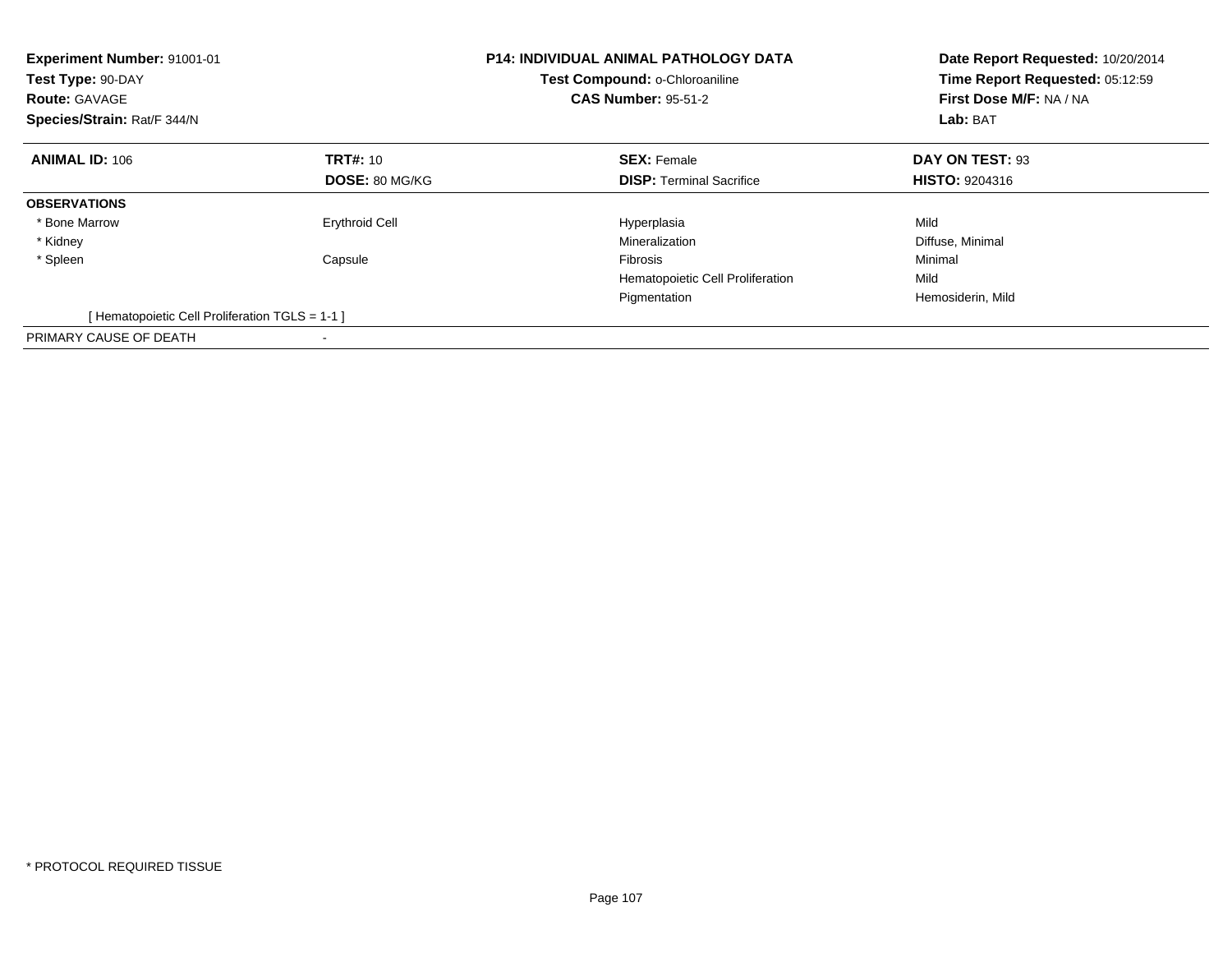| Experiment Number: 91001-01<br>Test Type: 90-DAY<br><b>Route: GAVAGE</b><br>Species/Strain: Rat/F 344/N |                       | <b>P14: INDIVIDUAL ANIMAL PATHOLOGY DATA</b><br>Test Compound: o-Chloroaniline<br><b>CAS Number: 95-51-2</b> | Date Report Requested: 10/20/2014<br>Time Report Requested: 05:12:59<br>First Dose M/F: NA / NA<br>Lab: BAT |
|---------------------------------------------------------------------------------------------------------|-----------------------|--------------------------------------------------------------------------------------------------------------|-------------------------------------------------------------------------------------------------------------|
| <b>ANIMAL ID: 107</b>                                                                                   | <b>TRT#: 10</b>       | <b>SEX: Female</b>                                                                                           | DAY ON TEST: 93                                                                                             |
|                                                                                                         | <b>DOSE: 80 MG/KG</b> | <b>DISP:</b> Terminal Sacrifice                                                                              | <b>HISTO: 9204317</b>                                                                                       |
| <b>OBSERVATIONS</b>                                                                                     |                       |                                                                                                              |                                                                                                             |
| * Bone Marrow                                                                                           | <b>Erythroid Cell</b> | Hyperplasia                                                                                                  | Minimal                                                                                                     |
| * Kidney                                                                                                |                       | Mineralization                                                                                               | Diffuse, Minimal                                                                                            |
| * Spleen                                                                                                | Capsule               | <b>Fibrosis</b>                                                                                              | Minimal                                                                                                     |
|                                                                                                         |                       | Hematopoietic Cell Proliferation                                                                             | Mild                                                                                                        |
|                                                                                                         |                       | Pigmentation                                                                                                 | Hemosiderin, Mild                                                                                           |
| [Hematopoietic Cell Proliferation TGLS = 1-1 ]                                                          |                       |                                                                                                              |                                                                                                             |
| PRIMARY CAUSE OF DEATH                                                                                  |                       |                                                                                                              |                                                                                                             |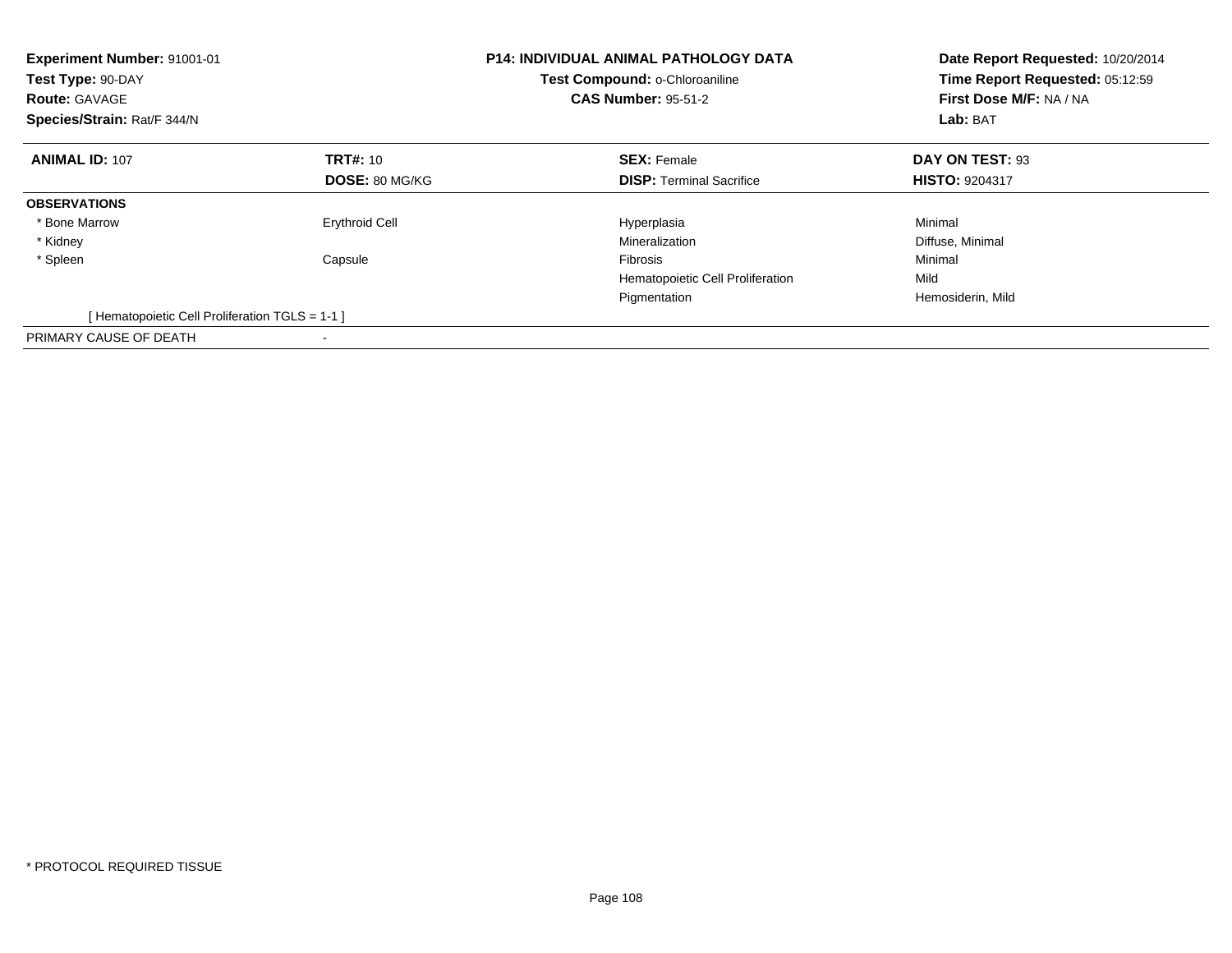| Experiment Number: 91001-01<br>Test Type: 90-DAY<br><b>Route: GAVAGE</b><br>Species/Strain: Rat/F 344/N |                       | <b>P14: INDIVIDUAL ANIMAL PATHOLOGY DATA</b><br>Test Compound: o-Chloroaniline<br><b>CAS Number: 95-51-2</b> | Date Report Requested: 10/20/2014<br>Time Report Requested: 05:12:59<br>First Dose M/F: NA / NA<br>Lab: BAT |
|---------------------------------------------------------------------------------------------------------|-----------------------|--------------------------------------------------------------------------------------------------------------|-------------------------------------------------------------------------------------------------------------|
| <b>ANIMAL ID: 108</b>                                                                                   | <b>TRT#: 10</b>       | <b>SEX: Female</b>                                                                                           | DAY ON TEST: 93                                                                                             |
|                                                                                                         | <b>DOSE: 80 MG/KG</b> | <b>DISP:</b> Terminal Sacrifice                                                                              | <b>HISTO: 9204318</b>                                                                                       |
| <b>OBSERVATIONS</b>                                                                                     |                       |                                                                                                              |                                                                                                             |
| * Bone Marrow                                                                                           | <b>Erythroid Cell</b> | Hyperplasia                                                                                                  | Mild                                                                                                        |
| * Kidney                                                                                                |                       | Mineralization                                                                                               | Diffuse, Minimal                                                                                            |
| * Spleen                                                                                                | Capsule               | <b>Fibrosis</b>                                                                                              | Minimal                                                                                                     |
|                                                                                                         |                       | Hematopoietic Cell Proliferation                                                                             | Mild                                                                                                        |
| [Hematopoietic Cell Proliferation TGLS = 1-1 ]                                                          |                       |                                                                                                              |                                                                                                             |
| PRIMARY CAUSE OF DEATH                                                                                  |                       |                                                                                                              |                                                                                                             |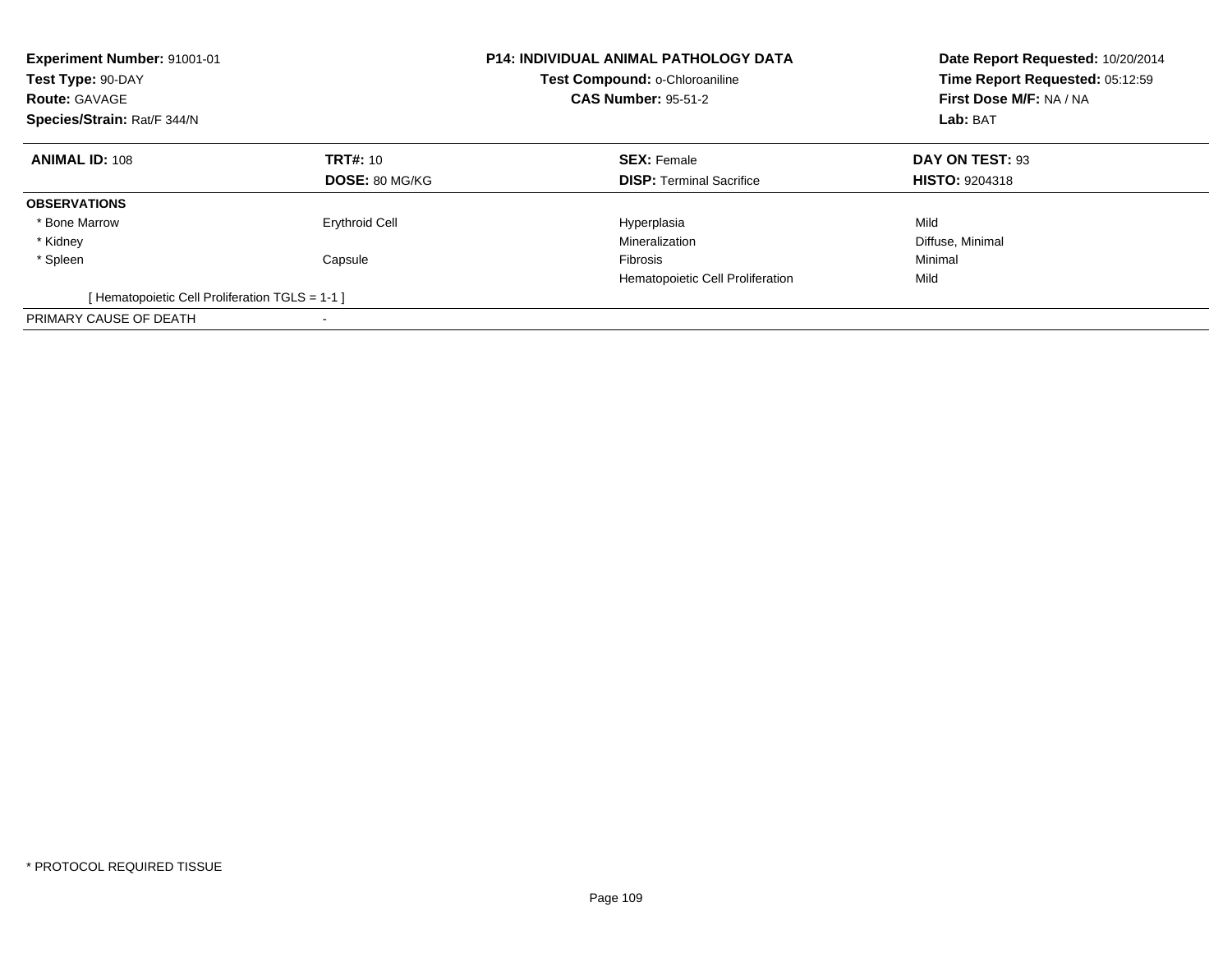| Experiment Number: 91001-01<br>Test Type: 90-DAY<br><b>Route: GAVAGE</b><br>Species/Strain: Rat/F 344/N |                       | <b>P14: INDIVIDUAL ANIMAL PATHOLOGY DATA</b><br>Test Compound: o-Chloroaniline<br><b>CAS Number: 95-51-2</b> | Date Report Requested: 10/20/2014<br>Time Report Requested: 05:12:59<br>First Dose M/F: NA / NA<br>Lab: BAT |
|---------------------------------------------------------------------------------------------------------|-----------------------|--------------------------------------------------------------------------------------------------------------|-------------------------------------------------------------------------------------------------------------|
| <b>ANIMAL ID: 109</b>                                                                                   | <b>TRT#: 10</b>       | <b>SEX: Female</b>                                                                                           | DAY ON TEST: 93                                                                                             |
|                                                                                                         | <b>DOSE: 80 MG/KG</b> | <b>DISP:</b> Terminal Sacrifice                                                                              | <b>HISTO: 9204319</b>                                                                                       |
| <b>OBSERVATIONS</b>                                                                                     |                       |                                                                                                              |                                                                                                             |
| * Bone Marrow                                                                                           | <b>Erythroid Cell</b> | Hyperplasia                                                                                                  | Mild                                                                                                        |
| * Kidney                                                                                                |                       | Mineralization                                                                                               | Diffuse, Minimal                                                                                            |
| * Spleen                                                                                                | Capsule               | Fibrosis                                                                                                     | Minimal                                                                                                     |
|                                                                                                         |                       | Hematopoietic Cell Proliferation                                                                             | Mild                                                                                                        |
|                                                                                                         |                       | Pigmentation                                                                                                 | Hemosiderin, Minimal                                                                                        |
| [Hematopoietic Cell Proliferation TGLS = 1-1 ]                                                          |                       |                                                                                                              |                                                                                                             |
| PRIMARY CAUSE OF DEATH                                                                                  |                       |                                                                                                              |                                                                                                             |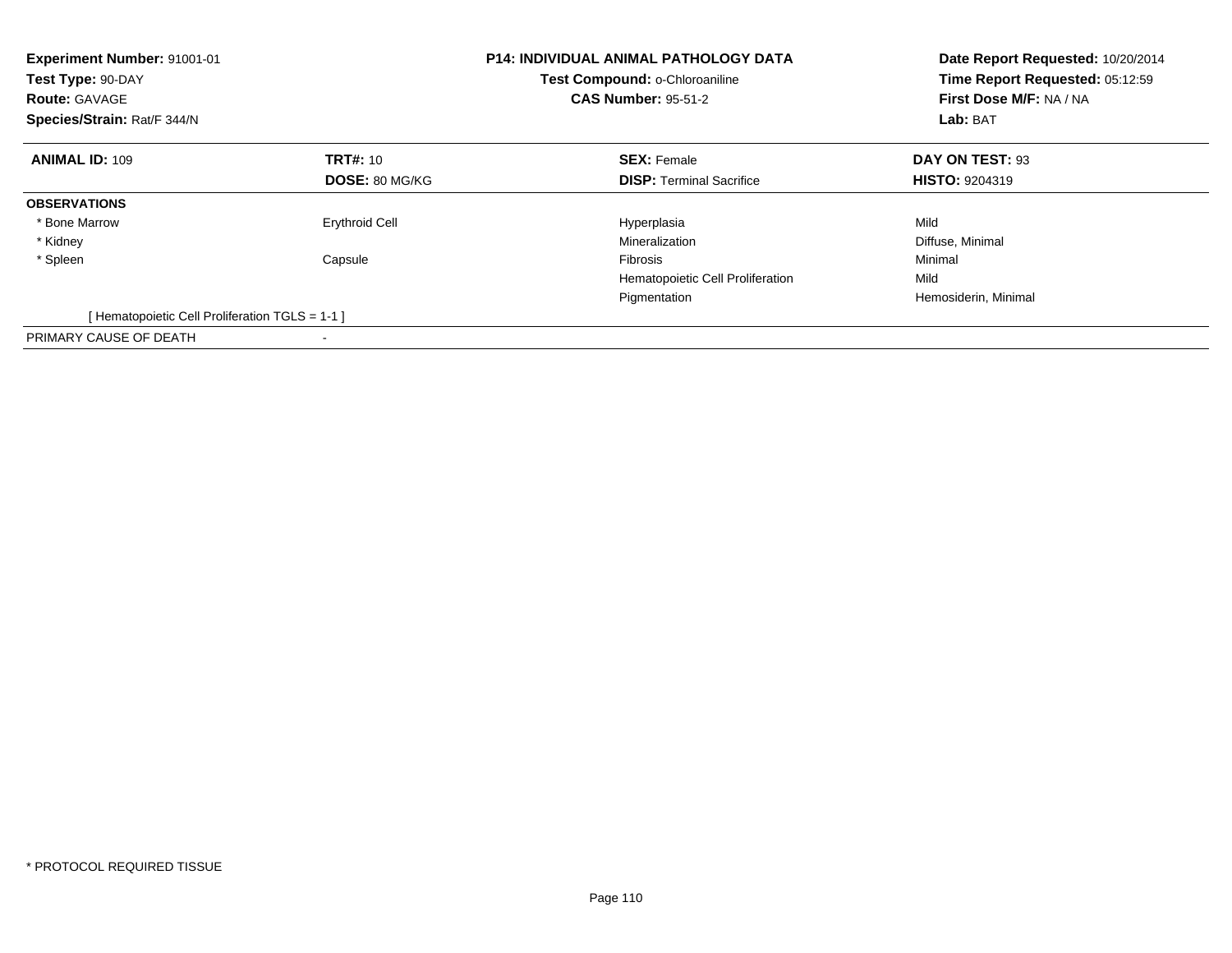| <b>Experiment Number: 91001-01</b><br>Test Type: 90-DAY<br><b>Route: GAVAGE</b><br>Species/Strain: Rat/F 344/N |                       | <b>P14: INDIVIDUAL ANIMAL PATHOLOGY DATA</b><br>Test Compound: o-Chloroaniline<br><b>CAS Number: 95-51-2</b> | Date Report Requested: 10/20/2014<br>Time Report Requested: 05:12:59<br>First Dose M/F: NA / NA<br>Lab: BAT |
|----------------------------------------------------------------------------------------------------------------|-----------------------|--------------------------------------------------------------------------------------------------------------|-------------------------------------------------------------------------------------------------------------|
| <b>ANIMAL ID: 110</b>                                                                                          | <b>TRT#: 10</b>       | <b>SEX: Female</b>                                                                                           | DAY ON TEST: 93                                                                                             |
|                                                                                                                | <b>DOSE: 80 MG/KG</b> | <b>DISP:</b> Terminal Sacrifice                                                                              | <b>HISTO: 9204320</b>                                                                                       |
| <b>OBSERVATIONS</b>                                                                                            |                       |                                                                                                              |                                                                                                             |
| * Bone Marrow                                                                                                  | <b>Erythroid Cell</b> | Hyperplasia                                                                                                  | Mild                                                                                                        |
| * Kidney                                                                                                       |                       | Mineralization                                                                                               | Diffuse, Minimal                                                                                            |
| * Spleen                                                                                                       | Capsule               | Fibrosis                                                                                                     | Minimal                                                                                                     |
|                                                                                                                |                       | Hematopoietic Cell Proliferation                                                                             | Mild                                                                                                        |
|                                                                                                                |                       | Pigmentation                                                                                                 | Hemosiderin, Mild                                                                                           |
| [Hematopoietic Cell Proliferation TGLS = 1-1 ]                                                                 |                       |                                                                                                              |                                                                                                             |
| PRIMARY CAUSE OF DEATH                                                                                         |                       |                                                                                                              |                                                                                                             |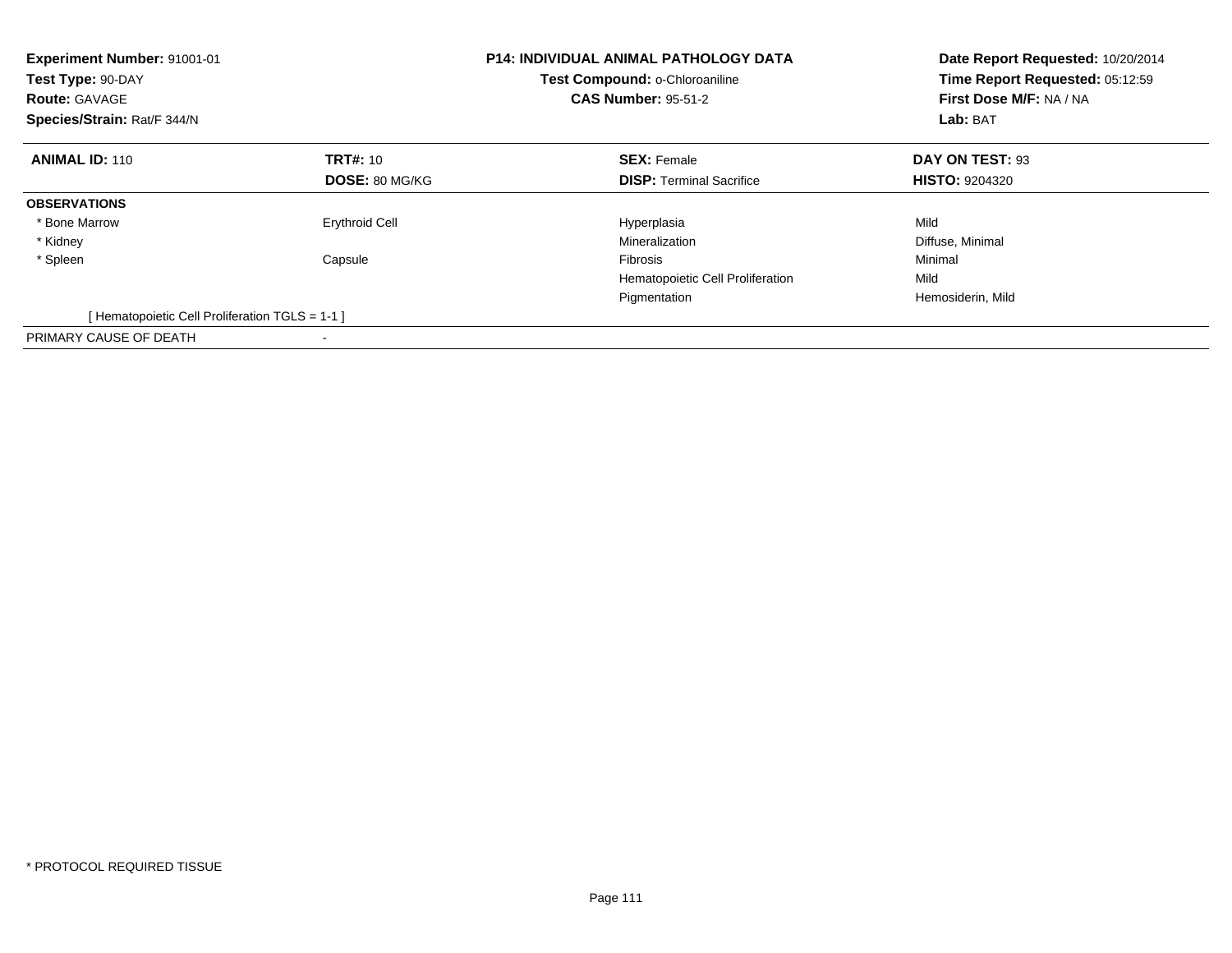| Experiment Number: 91001-01                    | <b>P14: INDIVIDUAL ANIMAL PATHOLOGY DATA</b><br>Test Compound: o-Chloroaniline |                                   | Date Report Requested: 10/20/2014<br>Time Report Requested: 05:12:59 |
|------------------------------------------------|--------------------------------------------------------------------------------|-----------------------------------|----------------------------------------------------------------------|
| Test Type: 90-DAY                              |                                                                                |                                   |                                                                      |
| Route: GAVAGE                                  |                                                                                | <b>CAS Number: 95-51-2</b>        | First Dose M/F: NA / NA                                              |
| Species/Strain: Rat/F 344/N                    |                                                                                |                                   | Lab: BAT                                                             |
|                                                |                                                                                |                                   |                                                                      |
| <b>ANIMAL ID: 111</b>                          | <b>TRT#: 12</b>                                                                | <b>SEX: Female</b>                | DAY ON TEST: 93                                                      |
|                                                | <b>DOSE: 160</b><br>MG/KG                                                      | <b>DISP: Terminal Sacrifice</b>   | <b>HISTO: 9204291</b>                                                |
|                                                |                                                                                | ORGAN AND ACCOUNTABLE SITE STATUS |                                                                      |
| <b>NORMAL</b>                                  |                                                                                |                                   |                                                                      |
| * Adrenal Cortex                               | * Adrenal Medulla                                                              | * Blood Vessel                    | * Bone                                                               |
| * Brain                                        | * Clitoral Gland                                                               | * Esophagus                       | * Heart                                                              |
| * Intestine Large, Cecum                       | * Intestine Large, Colon                                                       | * Intestine Large, Rectum         | * Intestine Small, Duodenum                                          |
| * Intestine Small, Ileum                       | * Intestine Small, Jejunum                                                     | * Islets, Pancreatic              | * Lung                                                               |
| * Lymph Node, Mandibular                       | * Lymph Node, Mesenteric                                                       | * Mammary Gland                   | * Nose                                                               |
| * Ovary                                        | * Pancreas                                                                     | * Parathyroid Gland               | * Pituitary Gland                                                    |
| * Salivary Glands                              | * Skin                                                                         | * Stomach, Forestomach            | * Stomach, Glandular                                                 |
| * Thymus                                       | * Thyroid Gland                                                                | * Trachea                         | * Urinary Bladder                                                    |
| * Uterus                                       |                                                                                |                                   |                                                                      |
| <b>OBSERVATIONS</b>                            |                                                                                |                                   |                                                                      |
| * Bone Marrow                                  | <b>Erythroid Cell</b>                                                          | Hyperplasia                       | Mild                                                                 |
| * Kidney                                       |                                                                                | Mineralization                    | Diffuse, Minimal                                                     |
|                                                | Cortex                                                                         | Pigmentation                      | Hemosiderin, Diffuse, Mild                                           |
| * Liver                                        |                                                                                | Pigmentation                      | Hemosiderin, Minimal                                                 |
| * Spleen                                       | Capsule                                                                        | <b>Fibrosis</b>                   | Mild                                                                 |
|                                                |                                                                                | Hematopoietic Cell Proliferation  | Mild                                                                 |
|                                                |                                                                                | Pigmentation                      | Hemosiderin, Mild                                                    |
| [Hematopoietic Cell Proliferation TGLS = 1-1 ] |                                                                                |                                   |                                                                      |
| PRIMARY CAUSE OF DEATH                         |                                                                                |                                   |                                                                      |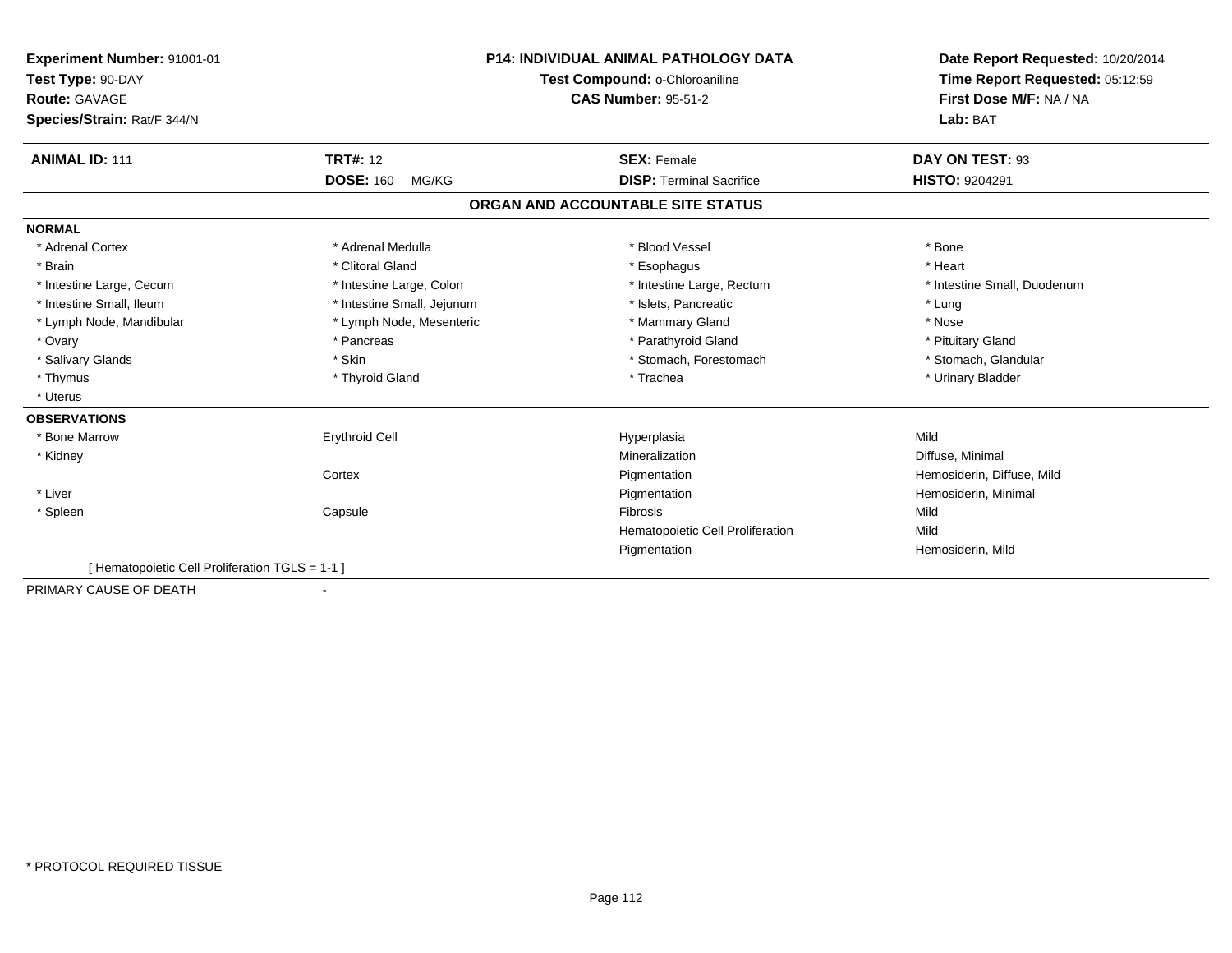| <b>Experiment Number: 91001-01</b><br>Test Type: 90-DAY<br><b>Route: GAVAGE</b><br>Species/Strain: Rat/F 344/N |                            | <b>P14: INDIVIDUAL ANIMAL PATHOLOGY DATA</b><br>Test Compound: o-Chloroaniline<br><b>CAS Number: 95-51-2</b> | Date Report Requested: 10/20/2014<br>Time Report Requested: 05:12:59<br>First Dose M/F: NA / NA<br>Lab: BAT |
|----------------------------------------------------------------------------------------------------------------|----------------------------|--------------------------------------------------------------------------------------------------------------|-------------------------------------------------------------------------------------------------------------|
| <b>ANIMAL ID: 112</b>                                                                                          | <b>TRT#: 12</b>            | <b>SEX: Female</b>                                                                                           | DAY ON TEST: 93                                                                                             |
|                                                                                                                | <b>DOSE: 160</b><br>MG/KG  | <b>DISP: Terminal Sacrifice</b>                                                                              | <b>HISTO: 9204292</b>                                                                                       |
|                                                                                                                |                            | ORGAN AND ACCOUNTABLE SITE STATUS                                                                            |                                                                                                             |
| <b>NORMAL</b>                                                                                                  |                            |                                                                                                              |                                                                                                             |
| * Adrenal Cortex                                                                                               | * Adrenal Medulla          | * Blood Vessel                                                                                               | * Bone                                                                                                      |
| * Brain                                                                                                        | * Clitoral Gland           | * Esophagus                                                                                                  | * Heart                                                                                                     |
| * Intestine Large, Cecum                                                                                       | * Intestine Large, Colon   | * Intestine Large, Rectum                                                                                    | * Intestine Small, Duodenum                                                                                 |
| * Intestine Small, Ileum                                                                                       | * Intestine Small, Jejunum | * Islets, Pancreatic                                                                                         | * Lung                                                                                                      |
| * Lymph Node, Mandibular                                                                                       | * Lymph Node, Mesenteric   | * Mammary Gland                                                                                              | * Nose                                                                                                      |
| * Ovary                                                                                                        | * Pancreas                 | * Parathyroid Gland                                                                                          | * Pituitary Gland                                                                                           |
| * Salivary Glands                                                                                              | * Skin                     | * Stomach, Forestomach                                                                                       | * Stomach, Glandular                                                                                        |
| * Thymus                                                                                                       | * Thyroid Gland            | * Trachea                                                                                                    | * Urinary Bladder                                                                                           |
| * Uterus                                                                                                       |                            |                                                                                                              |                                                                                                             |
| <b>OBSERVATIONS</b>                                                                                            |                            |                                                                                                              |                                                                                                             |
| * Bone Marrow                                                                                                  | <b>Erythroid Cell</b>      | Hyperplasia                                                                                                  | Mild                                                                                                        |
| * Kidney                                                                                                       |                            | Mineralization                                                                                               | Diffuse, Minimal                                                                                            |
|                                                                                                                | Cortex                     | Pigmentation                                                                                                 | Hemosiderin, Diffuse, Minimal                                                                               |
| * Liver                                                                                                        |                            | Pigmentation                                                                                                 | Hemosiderin, Minimal                                                                                        |
| * Spleen                                                                                                       | Capsule                    | Fibrosis                                                                                                     | Mild                                                                                                        |
|                                                                                                                |                            | Hematopoietic Cell Proliferation                                                                             | Mild                                                                                                        |
| [Hematopoietic Cell Proliferation TGLS = 1-1 ]                                                                 |                            |                                                                                                              |                                                                                                             |
| PRIMARY CAUSE OF DEATH                                                                                         |                            |                                                                                                              |                                                                                                             |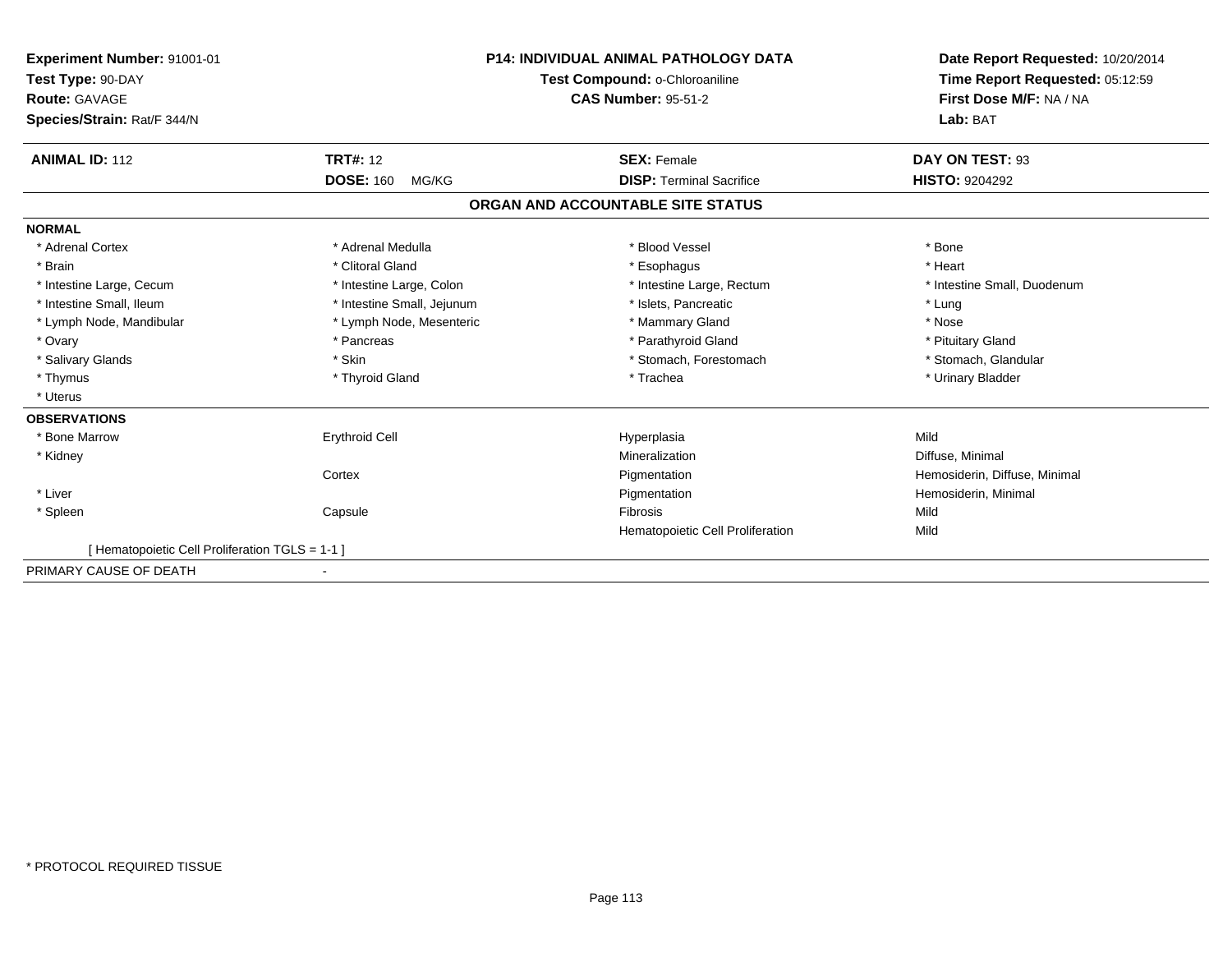| Experiment Number: 91001-01                    |                                | <b>P14: INDIVIDUAL ANIMAL PATHOLOGY DATA</b> | Date Report Requested: 10/20/2014 |
|------------------------------------------------|--------------------------------|----------------------------------------------|-----------------------------------|
| Test Type: 90-DAY                              | Test Compound: o-Chloroaniline |                                              | Time Report Requested: 05:12:59   |
| <b>Route: GAVAGE</b>                           |                                | <b>CAS Number: 95-51-2</b>                   | First Dose M/F: NA / NA           |
| Species/Strain: Rat/F 344/N                    |                                |                                              | Lab: BAT                          |
|                                                |                                |                                              |                                   |
| <b>ANIMAL ID: 113</b>                          | <b>TRT#: 12</b>                | <b>SEX: Female</b>                           | DAY ON TEST: 93                   |
|                                                | <b>DOSE: 160</b><br>MG/KG      | <b>DISP: Terminal Sacrifice</b>              | <b>HISTO: 9204293</b>             |
|                                                |                                | ORGAN AND ACCOUNTABLE SITE STATUS            |                                   |
| <b>NORMAL</b>                                  |                                |                                              |                                   |
| * Adrenal Cortex                               | * Adrenal Medulla              | * Blood Vessel                               | * Bone                            |
| * Brain                                        | * Clitoral Gland               | * Esophagus                                  | * Intestine Large, Cecum          |
| * Intestine Large, Colon                       | * Intestine Large, Rectum      | * Intestine Small, Duodenum                  | * Intestine Small, Ileum          |
| * Intestine Small, Jejunum                     | * Islets, Pancreatic           | * Lung                                       | * Lymph Node, Mandibular          |
| * Lymph Node, Mesenteric                       | * Mammary Gland                | * Nose                                       | * Ovary                           |
| * Pancreas                                     | * Parathyroid Gland            | * Pituitary Gland                            | * Salivary Glands                 |
| * Skin                                         | * Stomach, Forestomach         | * Stomach, Glandular                         | * Thymus                          |
| * Thyroid Gland                                | * Trachea                      | * Urinary Bladder                            | * Uterus                          |
| <b>OBSERVATIONS</b>                            |                                |                                              |                                   |
| * Bone Marrow                                  | <b>Erythroid Cell</b>          | Hyperplasia                                  | Mild                              |
| * Heart                                        | Myocardium                     | Degeneration                                 | Chronic, Focal, Minimal           |
| * Kidney                                       |                                | Mineralization                               | Diffuse, Minimal                  |
|                                                | Cortex                         | Pigmentation                                 | Hemosiderin, Diffuse, Minimal     |
| * Liver                                        |                                | Pigmentation                                 | Hemosiderin, Minimal              |
| * Spleen                                       | Capsule                        | <b>Fibrosis</b>                              | Mild                              |
|                                                |                                | Hematopoietic Cell Proliferation             | Mild                              |
|                                                |                                | Pigmentation                                 | Hemosiderin, Mild                 |
| [Hematopoietic Cell Proliferation TGLS = 1-1 ] |                                |                                              |                                   |
| PRIMARY CAUSE OF DEATH                         |                                |                                              |                                   |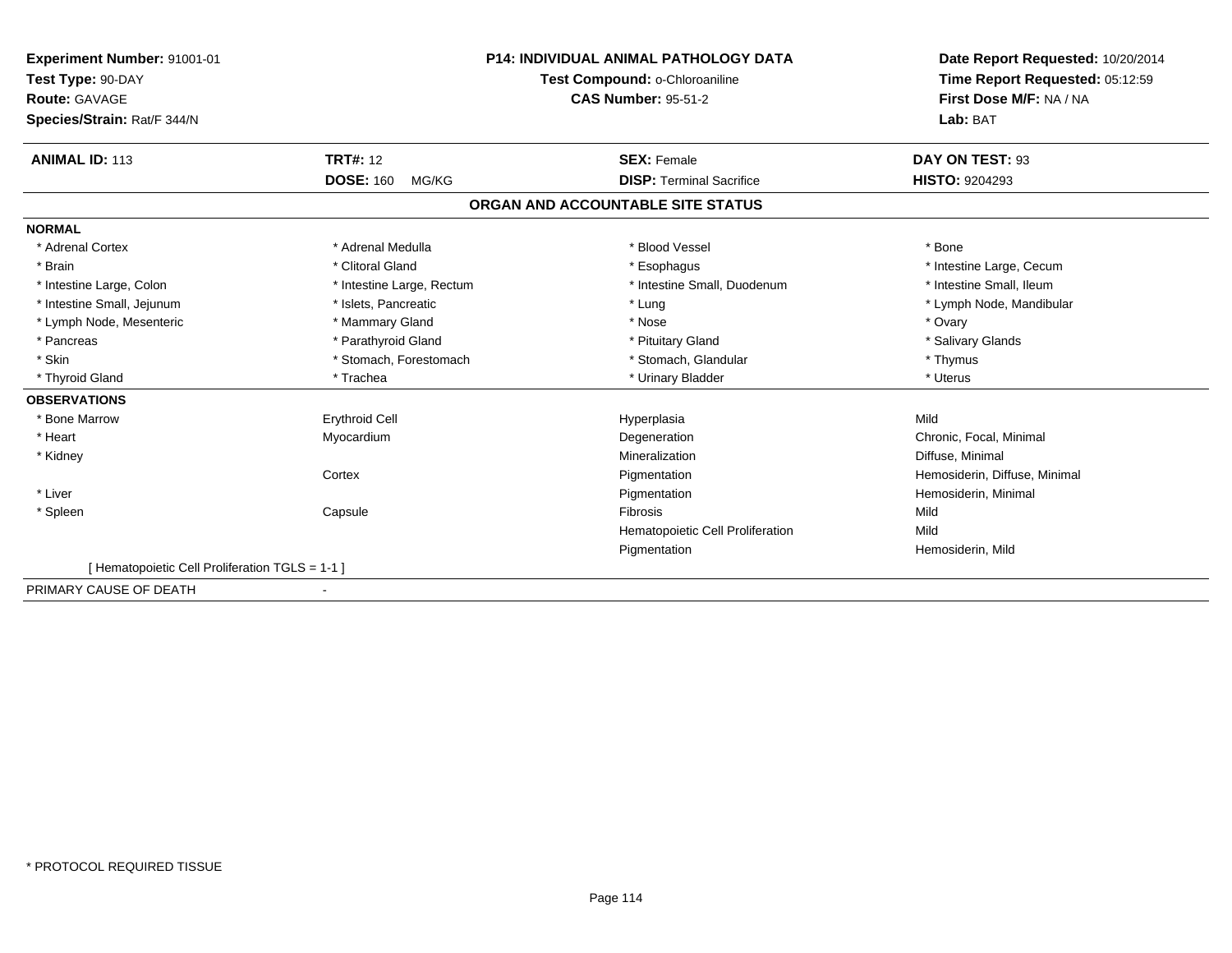| Experiment Number: 91001-01                    |                                | <b>P14: INDIVIDUAL ANIMAL PATHOLOGY DATA</b> | Date Report Requested: 10/20/2014 |
|------------------------------------------------|--------------------------------|----------------------------------------------|-----------------------------------|
| Test Type: 90-DAY                              | Test Compound: o-Chloroaniline |                                              | Time Report Requested: 05:12:59   |
| <b>Route: GAVAGE</b>                           |                                | <b>CAS Number: 95-51-2</b>                   | First Dose M/F: NA / NA           |
| Species/Strain: Rat/F 344/N                    |                                |                                              | Lab: BAT                          |
|                                                |                                |                                              |                                   |
| <b>ANIMAL ID: 114</b>                          | <b>TRT#: 12</b>                | <b>SEX: Female</b>                           | DAY ON TEST: 93                   |
|                                                | <b>DOSE: 160</b><br>MG/KG      | <b>DISP: Terminal Sacrifice</b>              | <b>HISTO: 9204294</b>             |
|                                                |                                | ORGAN AND ACCOUNTABLE SITE STATUS            |                                   |
| <b>NORMAL</b>                                  |                                |                                              |                                   |
| * Adrenal Cortex                               | * Adrenal Medulla              | * Blood Vessel                               | * Bone                            |
| * Brain                                        | * Clitoral Gland               | * Esophagus                                  | * Heart                           |
| * Intestine Large, Cecum                       | * Intestine Large, Colon       | * Intestine Large, Rectum                    | * Intestine Small, Duodenum       |
| * Intestine Small, Ileum                       | * Intestine Small, Jejunum     | * Islets, Pancreatic                         | * Lung                            |
| * Lymph Node, Mandibular                       | * Lymph Node, Mesenteric       | * Mammary Gland                              | * Nose                            |
| * Ovary                                        | * Pancreas                     | * Parathyroid Gland                          | * Pituitary Gland                 |
| * Salivary Glands                              | * Skin                         | * Stomach, Forestomach                       | * Stomach, Glandular              |
| * Thymus                                       | * Thyroid Gland                | * Trachea                                    | * Urinary Bladder                 |
| * Uterus                                       |                                |                                              |                                   |
| <b>OBSERVATIONS</b>                            |                                |                                              |                                   |
| * Bone Marrow                                  | <b>Erythroid Cell</b>          | Hyperplasia                                  | Mild                              |
| * Kidney                                       |                                | Mineralization                               | Diffuse, Minimal                  |
|                                                | Cortex                         | Pigmentation                                 | Hemosiderin, Diffuse, Minimal     |
| * Liver                                        |                                | Pigmentation                                 | Hemosiderin, Minimal              |
| * Spleen                                       | Capsule                        | <b>Fibrosis</b>                              | Mild                              |
|                                                |                                | Hematopoietic Cell Proliferation             | Mild                              |
|                                                |                                | Pigmentation                                 | Hemosiderin, Mild                 |
| [Hematopoietic Cell Proliferation TGLS = 1-1 ] |                                |                                              |                                   |
| PRIMARY CAUSE OF DEATH                         |                                |                                              |                                   |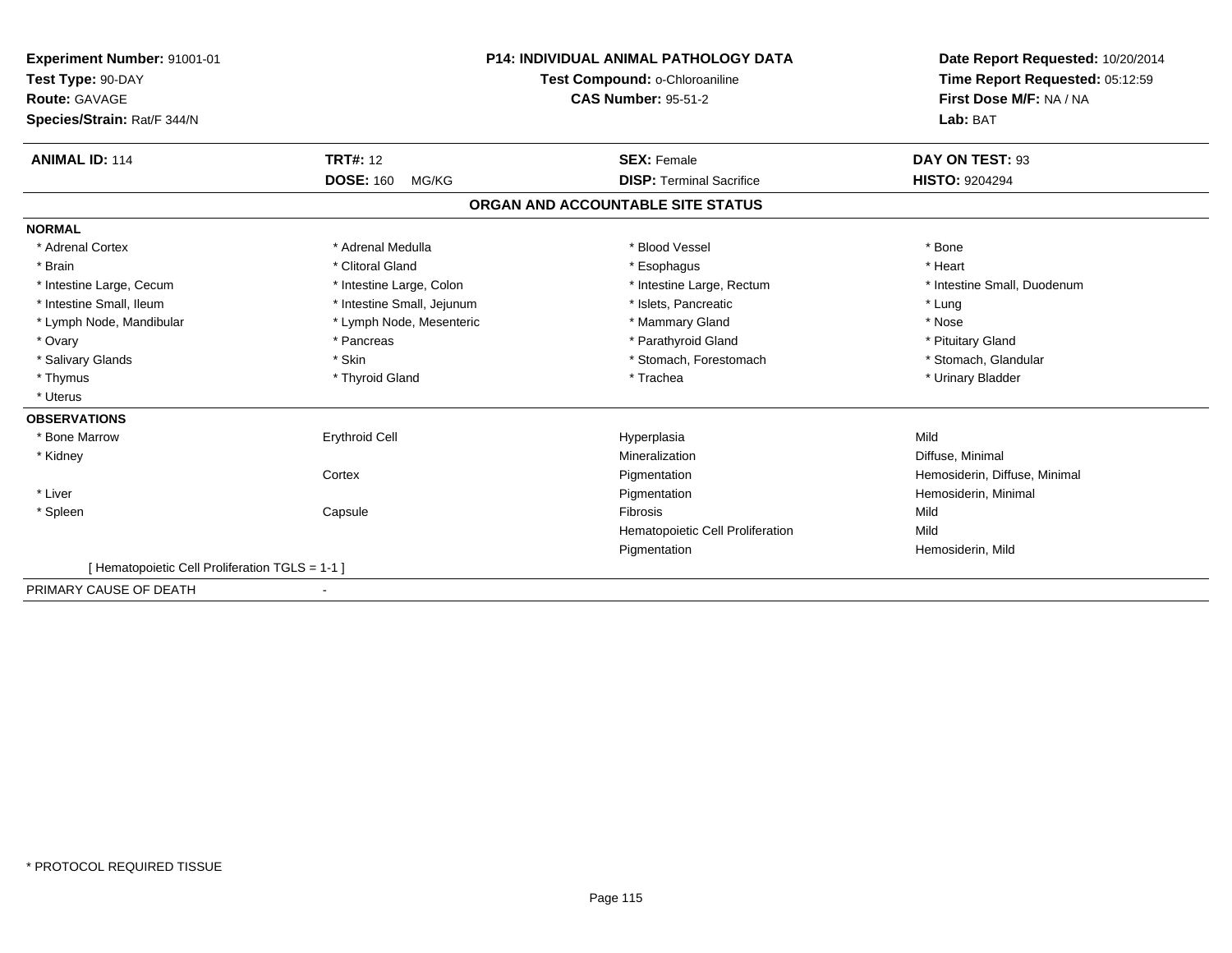| Experiment Number: 91001-01                     |                           | <b>P14: INDIVIDUAL ANIMAL PATHOLOGY DATA</b> | Date Report Requested: 10/20/2014 |
|-------------------------------------------------|---------------------------|----------------------------------------------|-----------------------------------|
| Test Type: 90-DAY                               |                           | Test Compound: o-Chloroaniline               | Time Report Requested: 05:12:59   |
| Route: GAVAGE                                   |                           | <b>CAS Number: 95-51-2</b>                   | First Dose M/F: NA / NA           |
| Species/Strain: Rat/F 344/N                     |                           |                                              | Lab: BAT                          |
|                                                 |                           |                                              |                                   |
| <b>ANIMAL ID: 115</b>                           | <b>TRT#: 12</b>           | <b>SEX: Female</b>                           | DAY ON TEST: 93                   |
|                                                 | <b>DOSE: 160</b><br>MG/KG | <b>DISP: Terminal Sacrifice</b>              | <b>HISTO: 9204295</b>             |
|                                                 |                           | ORGAN AND ACCOUNTABLE SITE STATUS            |                                   |
| <b>NORMAL</b>                                   |                           |                                              |                                   |
| * Adrenal Cortex                                | * Adrenal Medulla         | * Blood Vessel                               | * Bone                            |
| * Brain                                         | * Esophagus               | * Heart                                      | * Intestine Large, Cecum          |
| * Intestine Large, Colon                        | * Intestine Large, Rectum | * Intestine Small, Duodenum                  | * Intestine Small, Ileum          |
| * Intestine Small, Jejunum                      | * Islets, Pancreatic      | * Lung                                       | * Lymph Node, Mandibular          |
| * Lymph Node, Mesenteric                        | * Mammary Gland           | * Nose                                       | * Ovary                           |
| * Pancreas                                      | * Parathyroid Gland       | * Pituitary Gland                            | * Salivary Glands                 |
| * Skin                                          | * Stomach, Forestomach    | * Stomach, Glandular                         | * Thymus                          |
| * Thyroid Gland                                 | * Trachea                 | * Urinary Bladder                            | * Uterus                          |
| <b>OBSERVATIONS</b>                             |                           |                                              |                                   |
| * Bone Marrow                                   | <b>Erythroid Cell</b>     | Hyperplasia                                  | Mild                              |
| * Clitoral Gland                                |                           | Inflammation                                 | Chronic Active, Mild              |
| * Kidney                                        |                           | Mineralization                               | Diffuse, Minimal                  |
|                                                 | Cortex                    | Pigmentation                                 | Hemosiderin, Diffuse, Minimal     |
| * Liver                                         |                           | Pigmentation                                 | Hemosiderin, Minimal              |
| * Spleen                                        | Capsule                   | Fibrosis                                     | Mild                              |
|                                                 |                           | Hematopoietic Cell Proliferation             | Mild                              |
|                                                 |                           | Pigmentation                                 | Hemosiderin, Minimal              |
| [ Hematopoietic Cell Proliferation TGLS = 1-1 ] |                           |                                              |                                   |
| PRIMARY CAUSE OF DEATH                          |                           |                                              |                                   |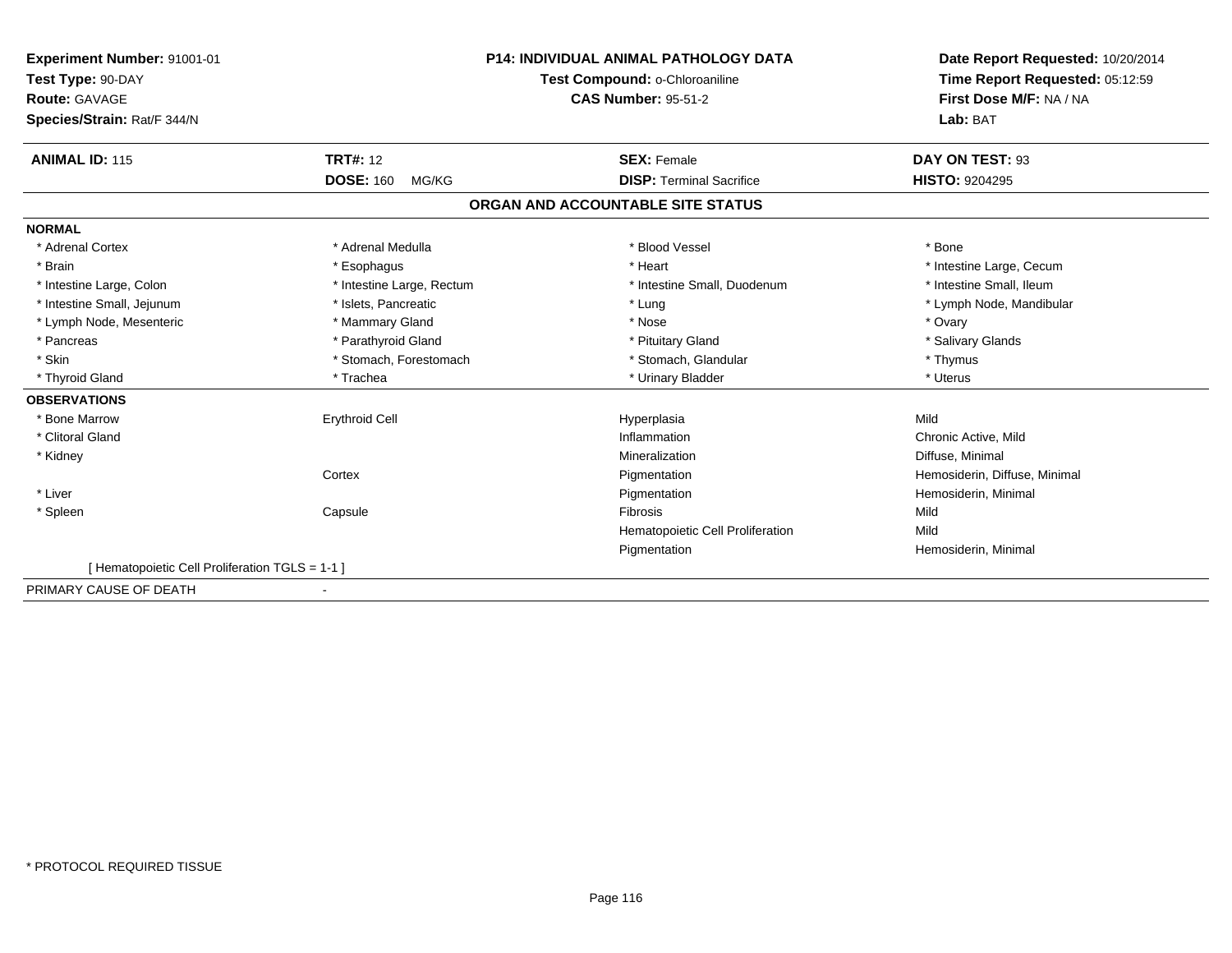| Experiment Number: 91001-01                    |                                | <b>P14: INDIVIDUAL ANIMAL PATHOLOGY DATA</b> | Date Report Requested: 10/20/2014 |
|------------------------------------------------|--------------------------------|----------------------------------------------|-----------------------------------|
| Test Type: 90-DAY                              | Test Compound: o-Chloroaniline |                                              | Time Report Requested: 05:12:59   |
| <b>Route: GAVAGE</b>                           |                                | <b>CAS Number: 95-51-2</b>                   | First Dose M/F: NA / NA           |
| Species/Strain: Rat/F 344/N                    |                                |                                              | Lab: BAT                          |
|                                                |                                |                                              |                                   |
| <b>ANIMAL ID: 116</b>                          | <b>TRT#: 12</b>                | <b>SEX: Female</b>                           | DAY ON TEST: 93                   |
|                                                | <b>DOSE: 160</b><br>MG/KG      | <b>DISP: Terminal Sacrifice</b>              | <b>HISTO: 9204296</b>             |
|                                                |                                | ORGAN AND ACCOUNTABLE SITE STATUS            |                                   |
| <b>NORMAL</b>                                  |                                |                                              |                                   |
| * Adrenal Cortex                               | * Adrenal Medulla              | * Blood Vessel                               | * Bone                            |
| * Brain                                        | * Clitoral Gland               | * Esophagus                                  | * Heart                           |
| * Intestine Large, Cecum                       | * Intestine Large, Colon       | * Intestine Large, Rectum                    | * Intestine Small, Duodenum       |
| * Intestine Small, Ileum                       | * Intestine Small, Jejunum     | * Islets, Pancreatic                         | * Lung                            |
| * Lymph Node, Mandibular                       | * Lymph Node, Mesenteric       | * Mammary Gland                              | * Nose                            |
| * Ovary                                        | * Pancreas                     | * Parathyroid Gland                          | * Pituitary Gland                 |
| * Salivary Glands                              | * Skin                         | * Stomach, Forestomach                       | * Stomach, Glandular              |
| * Thymus                                       | * Thyroid Gland                | * Trachea                                    | * Urinary Bladder                 |
| * Uterus                                       |                                |                                              |                                   |
| <b>OBSERVATIONS</b>                            |                                |                                              |                                   |
| * Bone Marrow                                  | <b>Erythroid Cell</b>          | Hyperplasia                                  | Mild                              |
| * Kidney                                       |                                | Mineralization                               | Diffuse, Minimal                  |
|                                                | Cortex                         | Pigmentation                                 | Hemosiderin, Diffuse, Minimal     |
| * Liver                                        |                                | Pigmentation                                 | Hemosiderin, Minimal              |
| * Spleen                                       | Capsule                        | <b>Fibrosis</b>                              | Mild                              |
|                                                |                                | Hematopoietic Cell Proliferation             | Mild                              |
|                                                |                                | Pigmentation                                 | Hemosiderin, Mild                 |
| [Hematopoietic Cell Proliferation TGLS = 1-1 ] |                                |                                              |                                   |
| PRIMARY CAUSE OF DEATH                         |                                |                                              |                                   |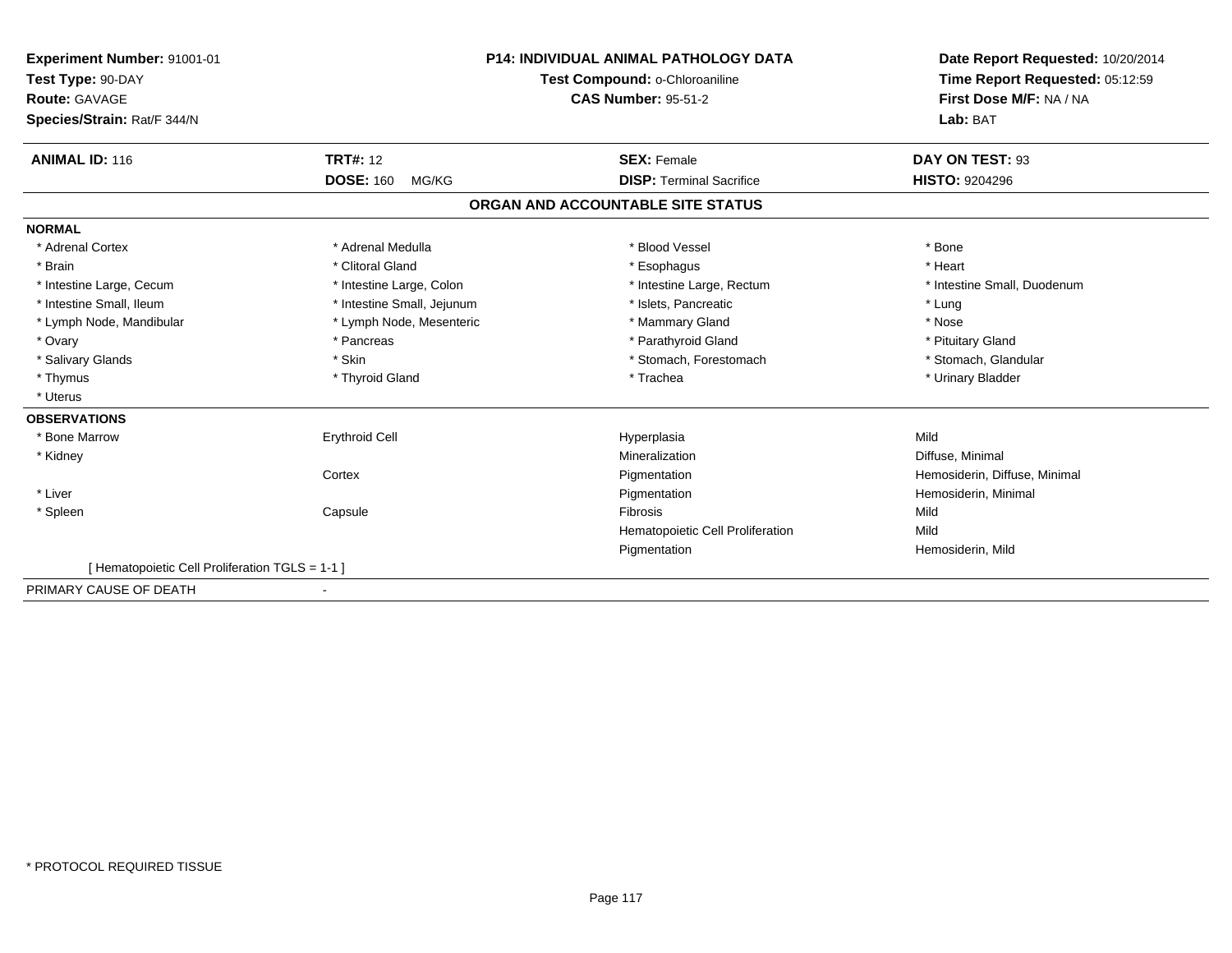| Experiment Number: 91001-01                    |                                | <b>P14: INDIVIDUAL ANIMAL PATHOLOGY DATA</b> | Date Report Requested: 10/20/2014 |
|------------------------------------------------|--------------------------------|----------------------------------------------|-----------------------------------|
| Test Type: 90-DAY                              | Test Compound: o-Chloroaniline |                                              | Time Report Requested: 05:12:59   |
| <b>Route: GAVAGE</b>                           |                                | <b>CAS Number: 95-51-2</b>                   | First Dose M/F: NA / NA           |
| Species/Strain: Rat/F 344/N                    |                                |                                              | Lab: BAT                          |
|                                                |                                |                                              |                                   |
| <b>ANIMAL ID: 117</b>                          | <b>TRT#: 12</b>                | <b>SEX: Female</b>                           | DAY ON TEST: 93                   |
|                                                | <b>DOSE: 160</b><br>MG/KG      | <b>DISP: Terminal Sacrifice</b>              | <b>HISTO: 9204297</b>             |
|                                                |                                | ORGAN AND ACCOUNTABLE SITE STATUS            |                                   |
| <b>NORMAL</b>                                  |                                |                                              |                                   |
| * Adrenal Cortex                               | * Adrenal Medulla              | * Blood Vessel                               | * Bone                            |
| * Brain                                        | * Clitoral Gland               | * Esophagus                                  | * Heart                           |
| * Intestine Large, Cecum                       | * Intestine Large, Colon       | * Intestine Large, Rectum                    | * Intestine Small, Duodenum       |
| * Intestine Small, Ileum                       | * Intestine Small, Jejunum     | * Islets, Pancreatic                         | * Lung                            |
| * Lymph Node, Mandibular                       | * Lymph Node, Mesenteric       | * Mammary Gland                              | * Nose                            |
| * Ovary                                        | * Pancreas                     | * Parathyroid Gland                          | * Pituitary Gland                 |
| * Salivary Glands                              | * Skin                         | * Stomach, Forestomach                       | * Stomach, Glandular              |
| * Thymus                                       | * Thyroid Gland                | * Trachea                                    | * Urinary Bladder                 |
| * Uterus                                       |                                |                                              |                                   |
| <b>OBSERVATIONS</b>                            |                                |                                              |                                   |
| * Bone Marrow                                  | <b>Erythroid Cell</b>          | Hyperplasia                                  | Mild                              |
| * Kidney                                       |                                | Mineralization                               | Diffuse, Minimal                  |
|                                                | Cortex                         | Pigmentation                                 | Hemosiderin, Diffuse, Minimal     |
| * Liver                                        |                                | Pigmentation                                 | Hemosiderin, Minimal              |
| * Spleen                                       | Capsule                        | <b>Fibrosis</b>                              | Mild                              |
|                                                |                                | Hematopoietic Cell Proliferation             | Mild                              |
|                                                |                                | Pigmentation                                 | Hemosiderin, Mild                 |
| [Hematopoietic Cell Proliferation TGLS = 1-1 ] |                                |                                              |                                   |
| PRIMARY CAUSE OF DEATH                         |                                |                                              |                                   |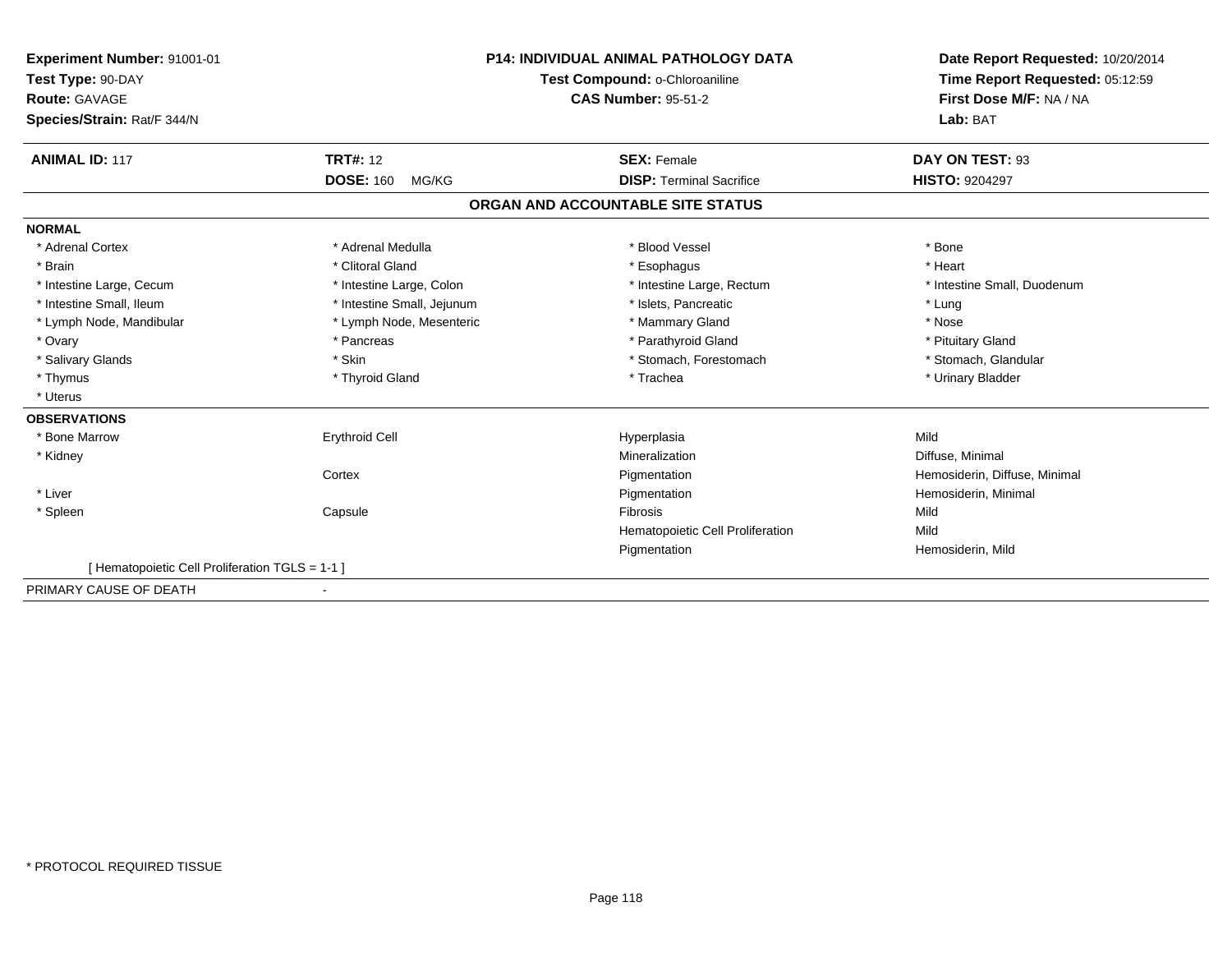| Experiment Number: 91001-01                    |                                | <b>P14: INDIVIDUAL ANIMAL PATHOLOGY DATA</b> | Date Report Requested: 10/20/2014 |
|------------------------------------------------|--------------------------------|----------------------------------------------|-----------------------------------|
| Test Type: 90-DAY                              | Test Compound: o-Chloroaniline |                                              | Time Report Requested: 05:12:59   |
| <b>Route: GAVAGE</b>                           |                                | <b>CAS Number: 95-51-2</b>                   | First Dose M/F: NA / NA           |
| Species/Strain: Rat/F 344/N                    |                                |                                              | Lab: BAT                          |
|                                                |                                |                                              |                                   |
| <b>ANIMAL ID: 118</b>                          | <b>TRT#: 12</b>                | <b>SEX: Female</b>                           | DAY ON TEST: 93                   |
|                                                | <b>DOSE: 160</b><br>MG/KG      | <b>DISP: Terminal Sacrifice</b>              | <b>HISTO: 9204298</b>             |
|                                                |                                | ORGAN AND ACCOUNTABLE SITE STATUS            |                                   |
| <b>NORMAL</b>                                  |                                |                                              |                                   |
| * Adrenal Cortex                               | * Adrenal Medulla              | * Blood Vessel                               | * Bone                            |
| * Brain                                        | * Clitoral Gland               | * Esophagus                                  | * Heart                           |
| * Intestine Large, Cecum                       | * Intestine Large, Colon       | * Intestine Large, Rectum                    | * Intestine Small, Duodenum       |
| * Intestine Small, Ileum                       | * Intestine Small, Jejunum     | * Islets, Pancreatic                         | * Lung                            |
| * Lymph Node, Mandibular                       | * Lymph Node, Mesenteric       | * Mammary Gland                              | * Nose                            |
| * Ovary                                        | * Pancreas                     | * Parathyroid Gland                          | * Pituitary Gland                 |
| * Salivary Glands                              | * Skin                         | * Stomach, Forestomach                       | * Stomach, Glandular              |
| * Thymus                                       | * Thyroid Gland                | * Trachea                                    | * Urinary Bladder                 |
| * Uterus                                       |                                |                                              |                                   |
| <b>OBSERVATIONS</b>                            |                                |                                              |                                   |
| * Bone Marrow                                  | <b>Erythroid Cell</b>          | Hyperplasia                                  | Mild                              |
| * Kidney                                       |                                | Mineralization                               | Diffuse, Minimal                  |
|                                                | Cortex                         | Pigmentation                                 | Hemosiderin, Diffuse, Minimal     |
| * Liver                                        |                                | Pigmentation                                 | Hemosiderin, Minimal              |
| * Spleen                                       | Capsule                        | <b>Fibrosis</b>                              | Mild                              |
|                                                |                                | Hematopoietic Cell Proliferation             | Mild                              |
|                                                |                                | Pigmentation                                 | Hemosiderin, Mild                 |
| [Hematopoietic Cell Proliferation TGLS = 1-1 ] |                                |                                              |                                   |
| PRIMARY CAUSE OF DEATH                         |                                |                                              |                                   |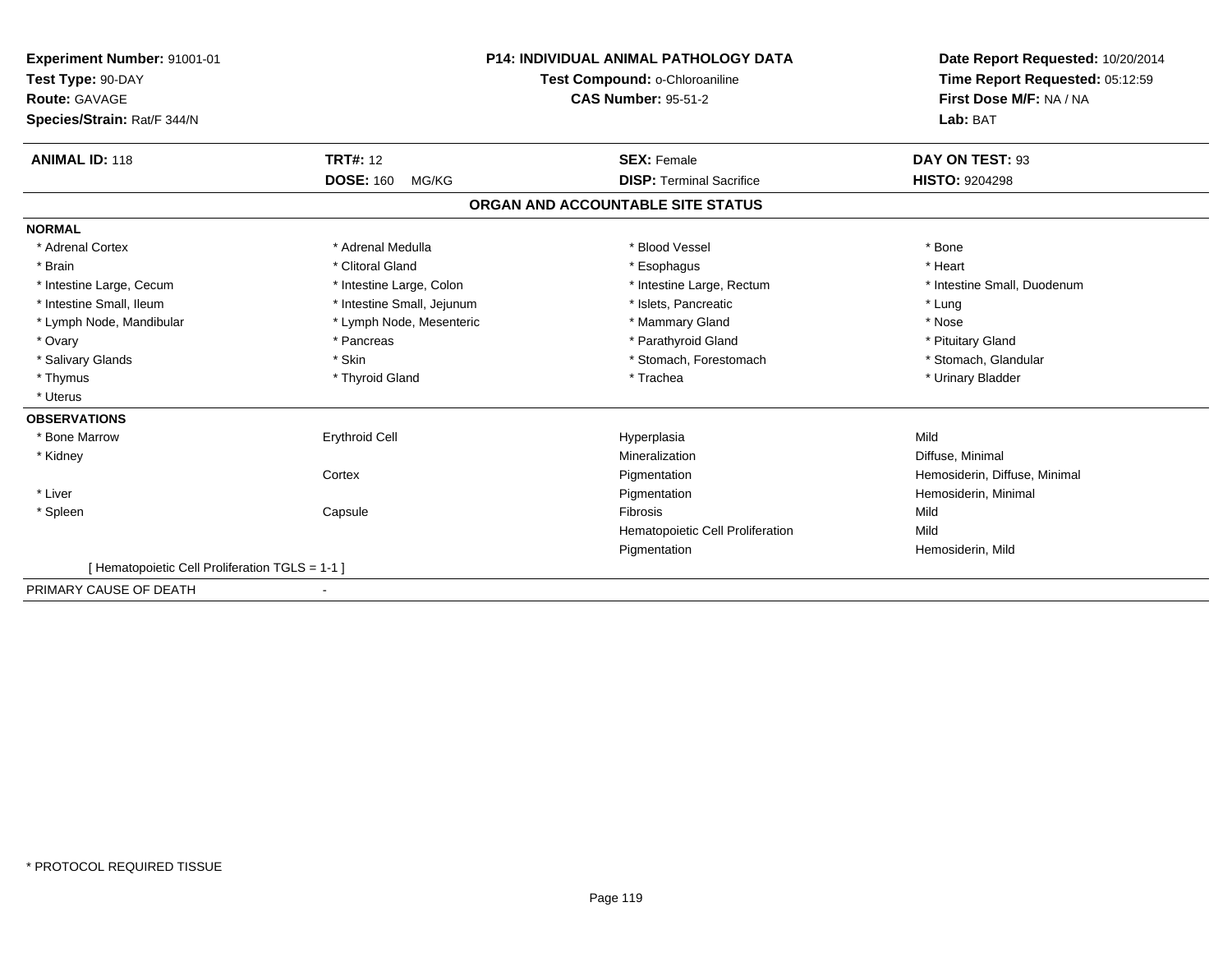| Experiment Number: 91001-01                    | <b>P14: INDIVIDUAL ANIMAL PATHOLOGY DATA</b><br>Test Compound: o-Chloroaniline |                                   | Date Report Requested: 10/20/2014<br>Time Report Requested: 05:12:59 |
|------------------------------------------------|--------------------------------------------------------------------------------|-----------------------------------|----------------------------------------------------------------------|
| Test Type: 90-DAY                              |                                                                                |                                   |                                                                      |
| <b>Route: GAVAGE</b>                           |                                                                                | <b>CAS Number: 95-51-2</b>        | First Dose M/F: NA / NA                                              |
| Species/Strain: Rat/F 344/N                    |                                                                                |                                   | Lab: BAT                                                             |
|                                                |                                                                                |                                   |                                                                      |
| <b>ANIMAL ID: 119</b>                          | <b>TRT#: 12</b>                                                                | <b>SEX: Female</b>                | DAY ON TEST: 93                                                      |
|                                                | <b>DOSE: 160</b><br>MG/KG                                                      | <b>DISP: Terminal Sacrifice</b>   | <b>HISTO: 9204299</b>                                                |
|                                                |                                                                                | ORGAN AND ACCOUNTABLE SITE STATUS |                                                                      |
| <b>NORMAL</b>                                  |                                                                                |                                   |                                                                      |
| * Adrenal Cortex                               | * Adrenal Medulla                                                              | * Blood Vessel                    | * Bone                                                               |
| * Brain                                        | * Clitoral Gland                                                               | * Esophagus                       | * Heart                                                              |
| * Intestine Large, Cecum                       | * Intestine Large, Colon                                                       | * Intestine Large, Rectum         | * Intestine Small, Duodenum                                          |
| * Intestine Small, Ileum                       | * Intestine Small, Jejunum                                                     | * Islets, Pancreatic              | * Lung                                                               |
| * Lymph Node, Mandibular                       | * Lymph Node, Mesenteric                                                       | * Mammary Gland                   | * Nose                                                               |
| * Ovary                                        | * Pancreas                                                                     | * Parathyroid Gland               | * Pituitary Gland                                                    |
| * Salivary Glands                              | * Skin                                                                         | * Stomach, Forestomach            | * Stomach, Glandular                                                 |
| * Thymus                                       | * Thyroid Gland                                                                | * Trachea                         | * Urinary Bladder                                                    |
| * Uterus                                       |                                                                                |                                   |                                                                      |
| <b>OBSERVATIONS</b>                            |                                                                                |                                   |                                                                      |
| * Bone Marrow                                  | <b>Erythroid Cell</b>                                                          | Hyperplasia                       | Mild                                                                 |
| * Kidney                                       |                                                                                | Mineralization                    | Diffuse, Minimal                                                     |
|                                                | Cortex                                                                         | Pigmentation                      | Hemosiderin, Diffuse, Minimal                                        |
| * Liver                                        |                                                                                | Pigmentation                      | Hemosiderin, Minimal                                                 |
| * Spleen                                       | Capsule                                                                        | <b>Fibrosis</b>                   | Mild                                                                 |
|                                                |                                                                                | Hematopoietic Cell Proliferation  | Minimal                                                              |
|                                                |                                                                                | Pigmentation                      | Hemosiderin, Mild                                                    |
| [Hematopoietic Cell Proliferation TGLS = 1-1 ] |                                                                                |                                   |                                                                      |
| PRIMARY CAUSE OF DEATH                         |                                                                                |                                   |                                                                      |